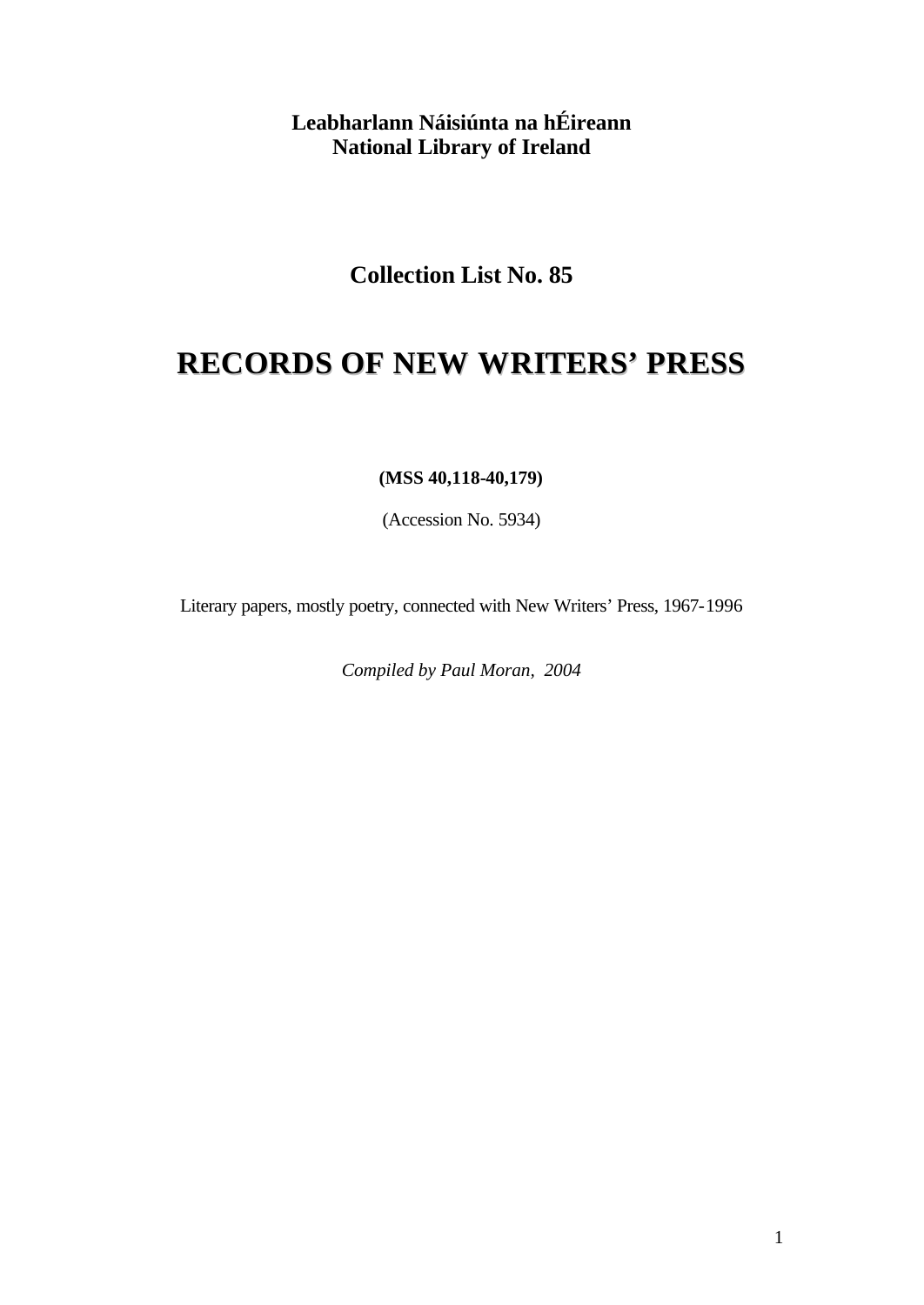## **Contents**

#### **Introduction 5**

**I Principal authors 6** *I.i Brian Coffey 6* I.i.1 Writings 6 I.i.2 Letters 6 I.i.3 Other materia l 16 *I.ii Denis Devlin 17* I.ii.1 Writings 17 *Patrick Galvin 18* I.ii.2 Writings 18 I.ii.3 Letters 18 *I.iii Augustus Young (James Hogan) 19* I.iii.1 Writings 19 I.iii.2 Letters 19 *I.iv John Jordan 21* I.iv.1 Writings 21 I.iv.2 Letters 22 *I.v Trevor Joyce 23* I.v.1 Writings 23 I.v.2 Letters and emails 27 I.v.3 Other Material 29 *I.vi Michael Hartnett 29* I.vi.1 Writings 29 *I.vii Thomas Kinsella 29* I.vii.1 Letters 29 *I.viii Anthony Kerrigan 30* I.viii.1 Writings 30 I.viii.2 Letters 30 *I.ix James Liddy 32* I.ix.1 Writings 32 I.ix.2 Letters 32 *I.x Thomas MacGreevy 34* I.x.1 Writings 34 I.x.2 Letters 35 I.x.3 Other Material 35 *I.xi Tom MacIntyre 35* I.xi.1 Writings 35 *I.xii John Montague 36* I.xii.1 Letters 36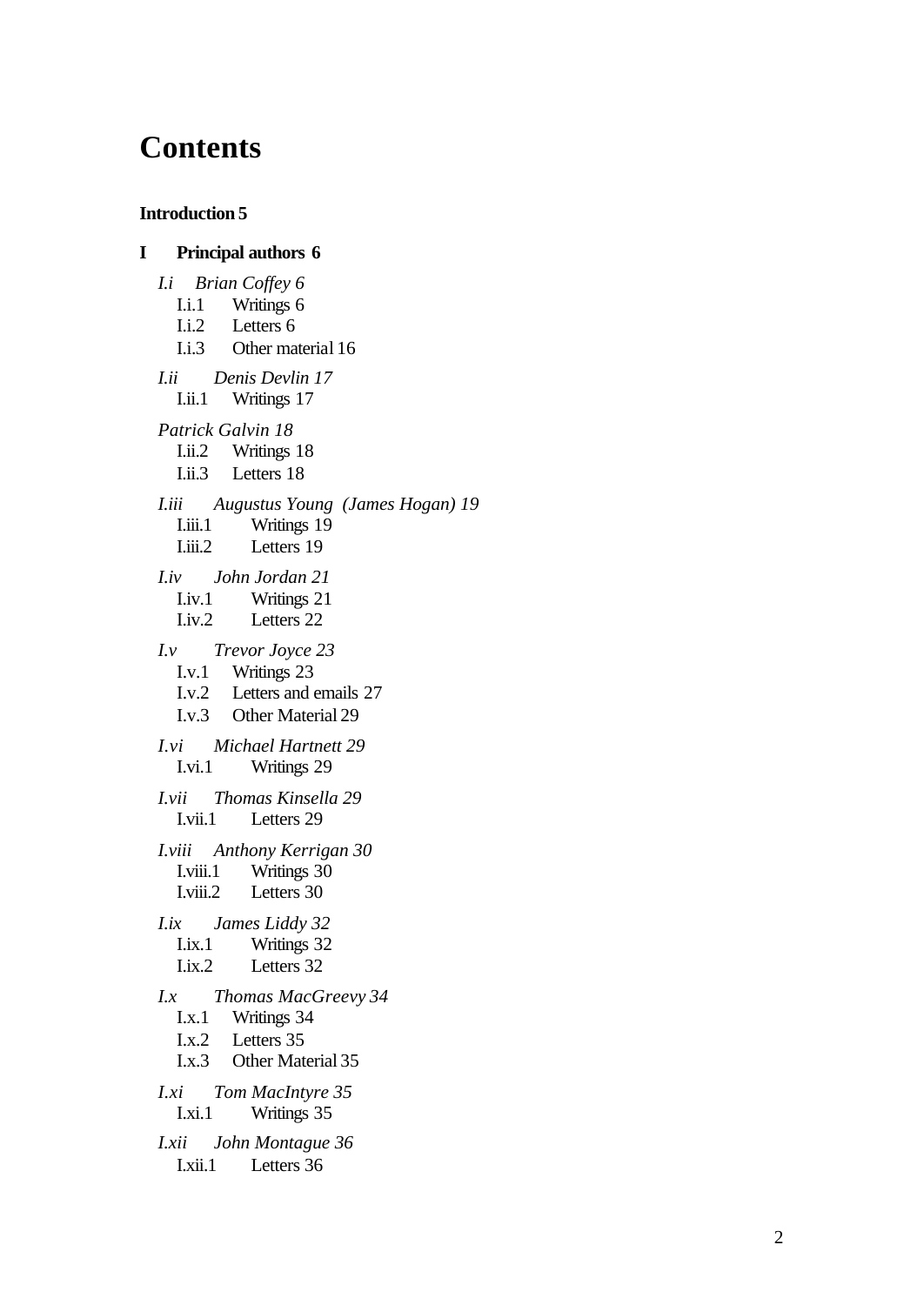*I.xiii Niall Montgomery 36* I.xiii.1 Writings 36 I.xiii.2 Letters 37 *I.xiv Paul Murray 40* I.xiv.1 Writings 40 *I.xv Desmond O'Grady 40* I.xv.1 Letters 40 *I.xvi Robert Pawlowski 41* I.xvi.1 Writings 41 *I.xvii Lorna Reynolds 41* I.xvii.1 Letters 41 *I.xviii Maurice Scully 44* I.xviii.1 Writings 44 *I.xix Gerard Smith 44* I.xix.1 Writings 44 *I.xx Michael Smith 45* I.xx.1 Writings 45 I.xx.2 Other Material 46 *I.xxi Geoffrey Squires 47* I.xxi.1 Writings 47 I.xxi.2 Letters 47 *I.xxii César Vallejo 48* I.xxii.1 Writings 48 *I.xxiii Mervyn Wall 48* I.xxiii.1 Writings 48 I.xxiii.2 Letters 48

#### **II Other authors and correspondents 49**

*II.i Correspondence 49*

*II.ii Poems etc. 65*

#### **III Anthologies and other collections 67**

*III.i Palestinian poetry in Poetry Ireland Review 67* III.i.1 Writings 67 III.i.2 Letters and E-mails 68 *III.ii 100 Irish Love Poems (Dánta Grádha) 69* III.ii.1 Irish Love Poems: A 69 III.ii.2 Irish Love Poems: B 73 *III.iii One Hundred Poems From The Spanish 75 III.iv The Jimena Ballads 75 III.v English Literature Society (University College Dublin) Anthology 75*

*III.vi Old English Verse 75*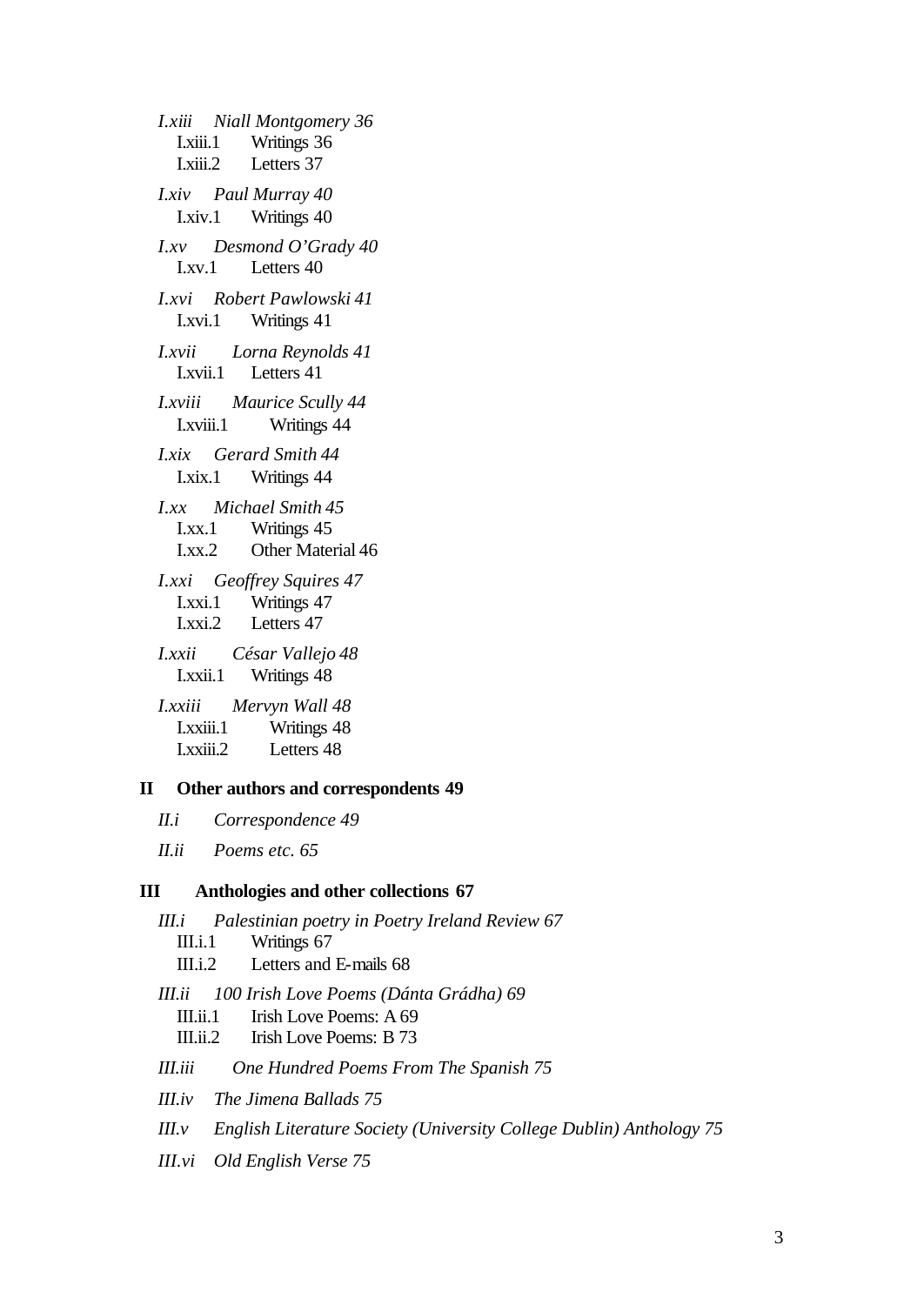*III.vii Other material 75*

#### **IV New Writers' Press Publications 76**

- *IV.i The Lace Curtain 76*
	- IV.i.1 Volume 1 76
	- IV.i.2 Volume 2 77
	- IV.i.3 Volume 3 79
	- IV.i.4 Volume 4 80
	- IV.i.5 Volume 5 83

*IV.ii Other N.W.P. titles 84*

#### **V Other Printed Material 85**

#### **VI Newspaper Clippings 87**

#### **VII Art work and Photographs 90**

- *VII.i Art work 90*
- *VII.ii Photographs 90*

#### **VIII Unattributed works 91**

*VIII.i Poems 91*

*VIII.ii Other works 92*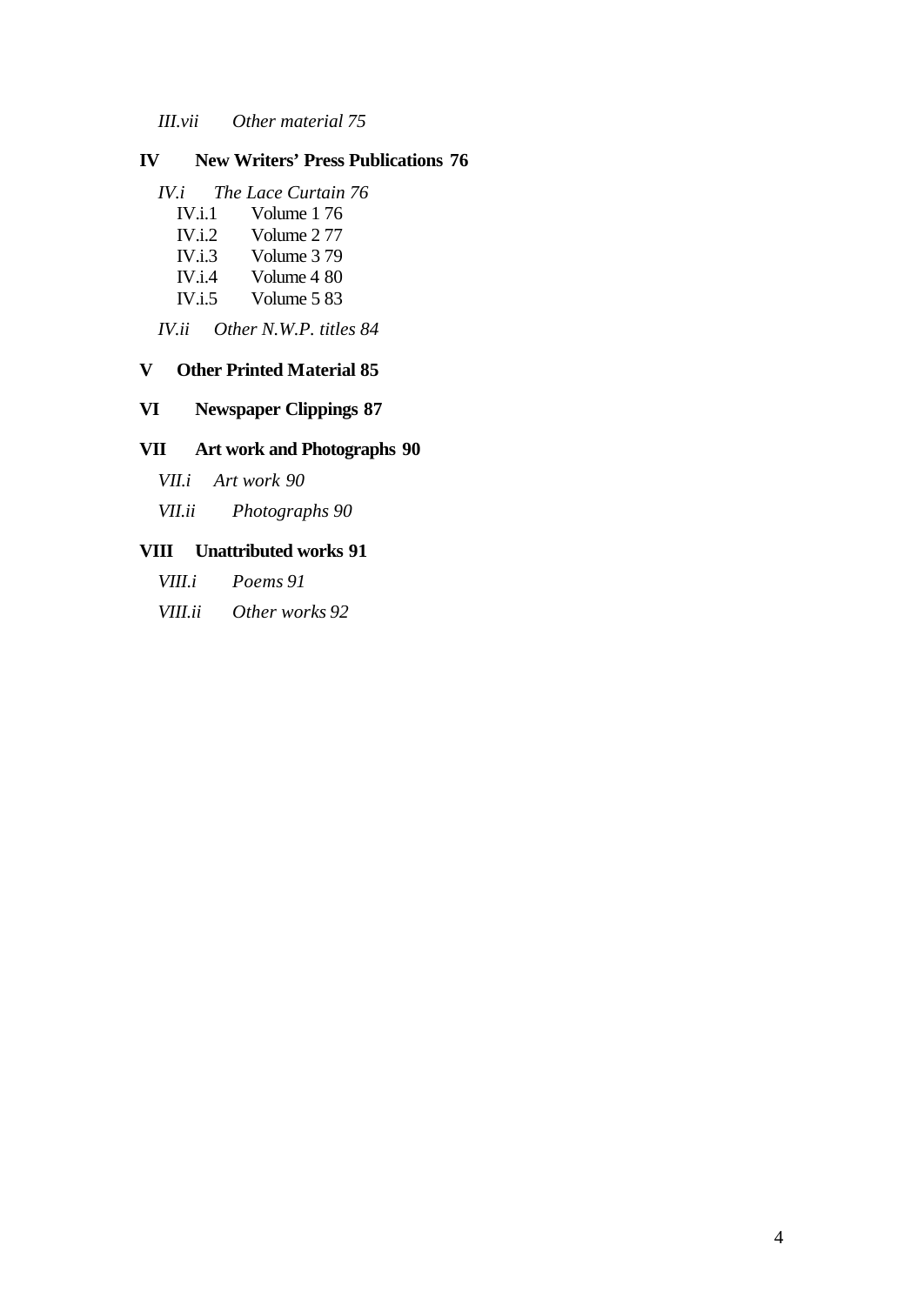# **Introduction**

The collection was acquired by the National Library of Ireland in July 2003 (Accession: 5934).

The New Writers' Press (NWP) was founded in Dublin in 1967 by Michael Smith, Irene Smith and Trevor Joyce. Its purpose, in Michael Smith's words, was 'to bring out a series of small books each of which will give a young poet the chance of finding the audience so necessary to him.' NWP would particularly support those poets who wished to distinguish themselves from the influence of W.B. Yeats. Apart from giving a voice to younger Irish poets, NWP was concerned with publishing translations.

As well as the works of Michael Smith and Trevor Joyce, the Press published Leland Bardwell, Brian Coffey, Patrick Galvin, Michael Hartnett, John Jordan, James Liddy, Brian Lynch, Thomas MacGreevy, Tom Mac Intyre, Paul Murray, Robert Pawlowski, Geoffrey Squires, Gerard Smith, Macdara Woods and Augustus Young. It also published translations of poems by Jorge Luis Borges, St. John of the Cross, Antonio Machedo, Mallarmé, César Vallejo and Francisco De Quevedo. From 1969 to 1978 six issues of *The Lace Curtain: a magazine of poetry and criticism* were issued.

The collection mostly consists of material submitted for publication as well as related correspondence. It has been arranged as follows: I: Principal authors; II: Other authors; III: Anthologies and other collections; IV: NWP publications; V: Other printed material; VI: Newsclippings; VII: Artwork and photographs; VIII: Unattributed works. It should be noted that the distinction between "principal authors" and "other authors" is based on the range of material included in the collection for any individual and is not to be regarded as an implied evaluation of that individual's literary qualities. This arrangement attempts to stay true to their original - it must be said - already highly organised state as received from Michael Smith in forty five ring-bind folders on the  $25<sup>th</sup>$  of July 2003. Inevitably related material is not always collocated in the List and the index should be consulted. The listing of the collection provided by Michael Smith is include in the **Other printed material** section.

Generally the letters are addressed to Michael Smith. They encompass every aspect of the creative literary process from ideology to the distribution of eventual publications to retail outlets. The world-wide social network of poets emerging from these letters frequently belies the image of the solitary writer.

#### **Bibliography:**

Trevor Joyce: 'New Writers' Press: The History of a Project' in: *Modernism and Ireland. The Poetry of the 1930's*. Edited by Patricia Coughlan and Alex Davies. (Cork University Press: 1995).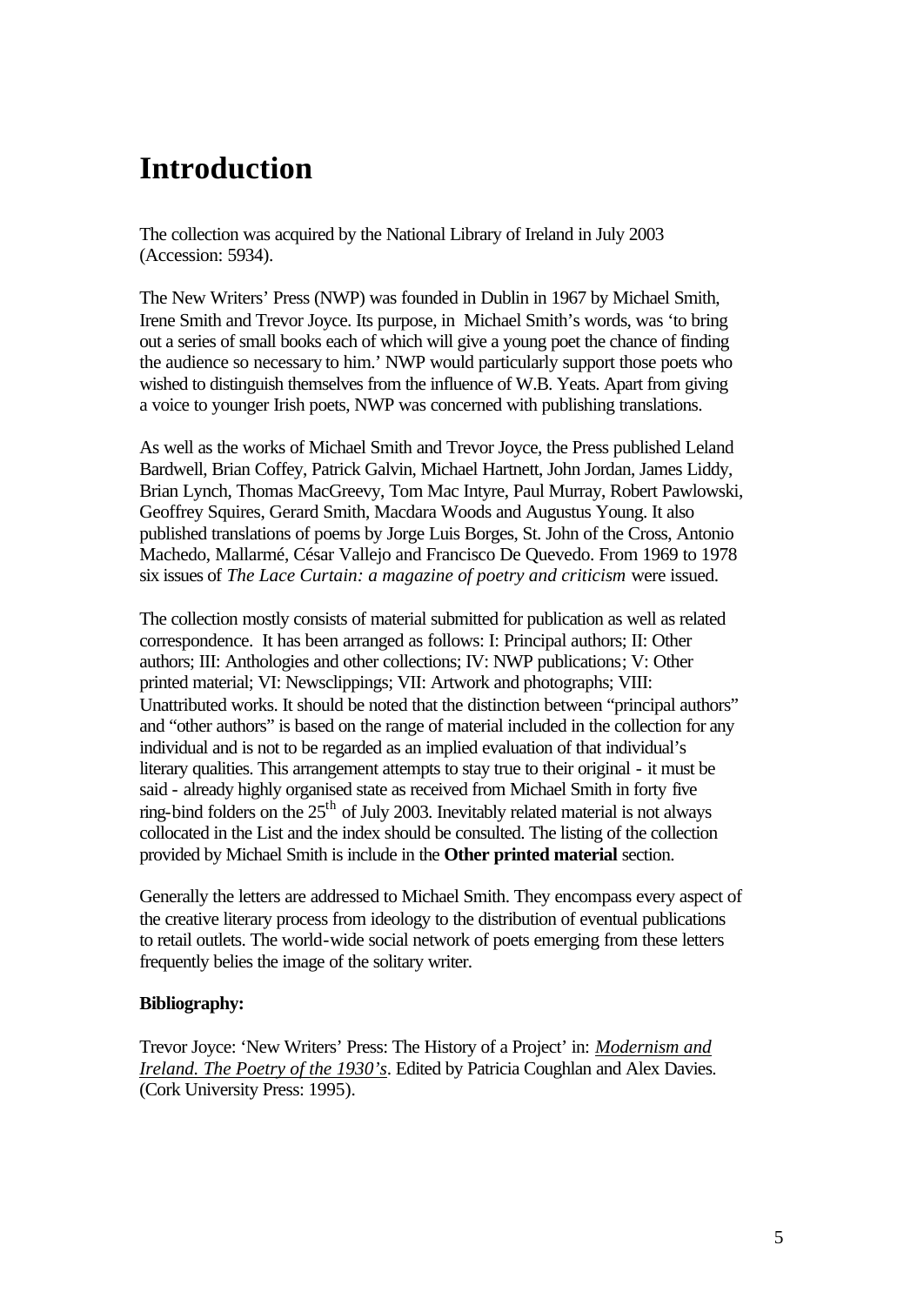# **I Principal authors**

## **I.i Brian Coffey**

## **I.i.1 Writings**

**MS 40,118/ 1** White; What is all Grace; Though Promises None; poems from *Daybreak*  (1969-70) *6 sheets*

> The Prayers *2 sheets*

- **MS 40,118/ 2** *Chanterelles Short Poems, 1971-1983;* I Am Where I Have Been… For What For Whom Unwanted; To Sleep Sometimes I Dream; He Dreams Her When The Sun Rising; Coming Of Age; Eleison I; Fidelities; Two Old Poets; Toolin Replies; Scrub; Hidden; Dream-West; Window In The Sky; painterly; Short Circuit; Cave; *27 sheets*. *With envelope*
- **MS 40,118/ 3** Galley proofs: *Selected Poems 1971 18 sheets*
- **MS 40,118/ 4** Galley proofs: *Selected Poems 1971 21 sheets*

### **I.i.2 Letters**

**MS 40,119/ 1** 1970 May 8 Promises to send poetry

> 1970 May 10 Publishing Denis Devlin's poetry

1970 May 30. With envelope Ideas for material to publish in *Lace Curtain*

1970 June 10 Ideas for material to publish in *Lace Curtain*

1970 June 29 Organising manuscripts for press

1970 July 16. On George Reavey

1970 July 22. Postcard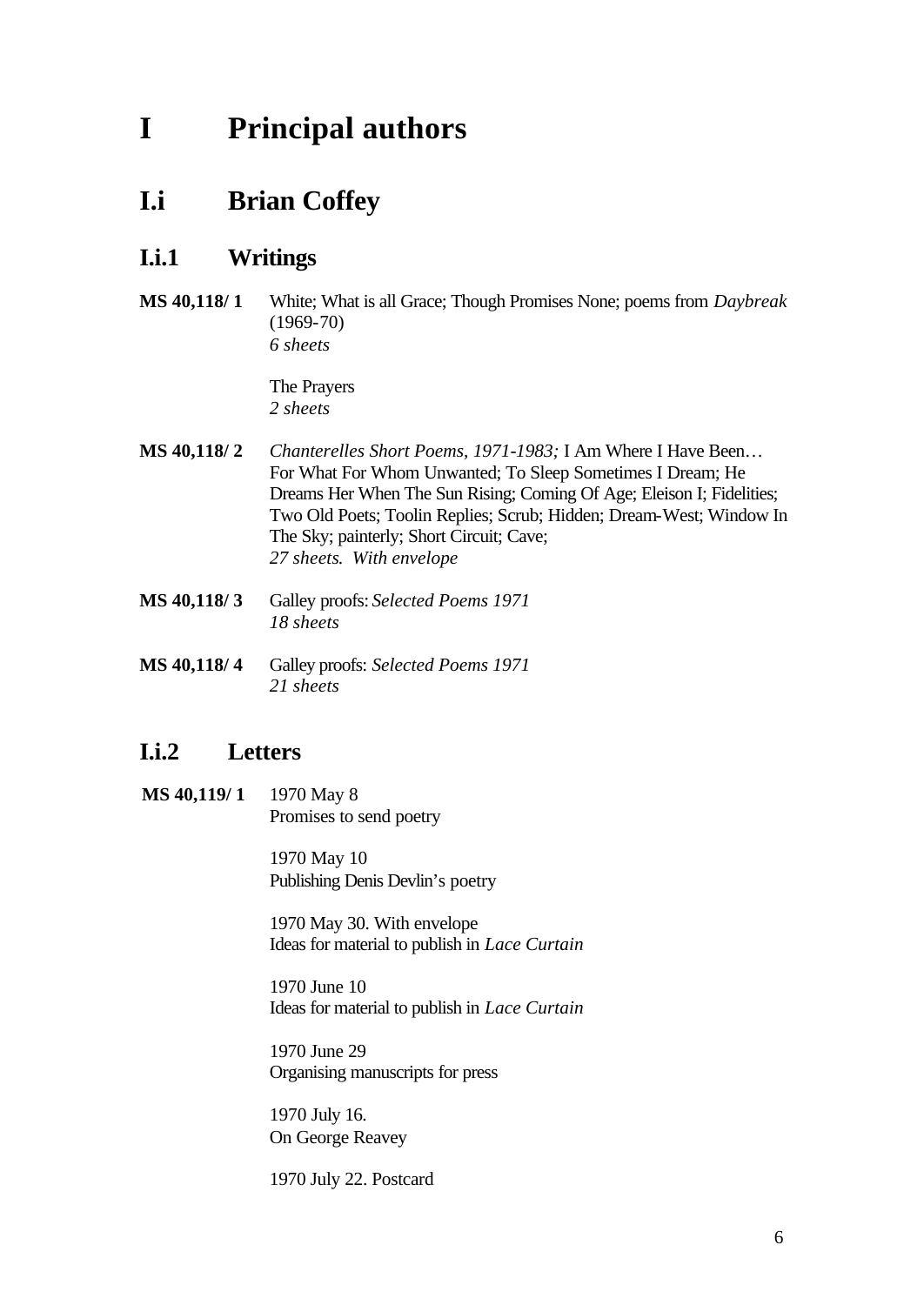Publishing Neil Mills' work

1970 Aug. 14 Discussing possible contributions from Samuel Beckett and Denis Devlin to *Lace Curtain*

1970 Aug. 20. *2 sheets*  On W.B. Yeats and the Irish literary scene

1970 Sep. 8 On the contemporary Irish poetry scene

1970 Sep. 11 Ideas and suggestions for material to publish in *Lace Curtain*

1970 Sep. 19 On publishing Denis Devlin's poetry

1970 Oct. 4. *2 sheets* On publishing poems by Denis Devlin and Samuel Beckett

1970 Oct. 5 On publishing poems from *Daybreak*

1970 Oct. 6 Suggestions for material to publish in *Lace Curtain*

1970 Oct. 15. With envelope Preparing material for a publication deadline

1970 Oct. 21 Being named an associate editor of *Lace Curtain*.

1970 Nov. 1. *3 sheets* Letter accompanying a short story called: 'The Sea-Gull.'

 1970 Nov. 2 'Just a line to enclose the selection (slightly altered since this morning's letter) for *Selected Poems*.'

**MS 40,119/ 2** 1971 Jan. 9 Relating to material for a collection of poetry

> 1971 Mar. 16 Discusses efforts to publish work and Dublin poetry scene

1971 Mar. 24 Suggestions for material to include in *Lace Curtain*

1971 Mar. 29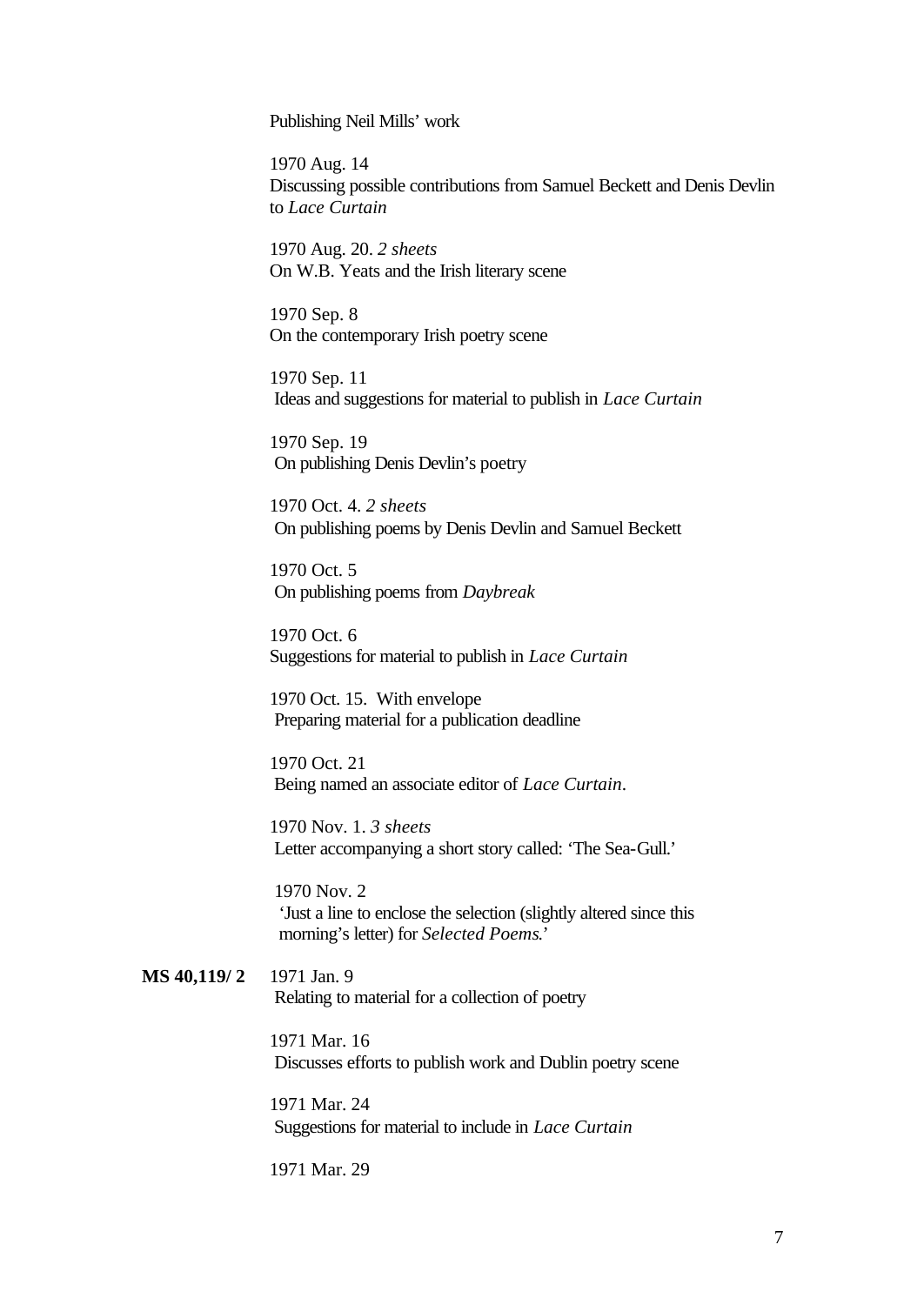'Your poems went over to the binder for stitching this morning and I'll bring over the copies to sign.'

1971 Apr. 1. *2 sheets*. With envelope 'Today I sent you a packet with 50 copies of your poems…'

1971 May 6 'I'm delighted with the book and I hope it makes very good sales…'

1971 June 23. With envelope On publishing work and content of *Lace Curtain* 5

**MS 40,119/ 3** 1971 July 13. *56 sheets* 'Herewith the galleys & typescript – I am holding back pages 44 - 49 incl…': Third Person; One Way; Odalisque; Davy Byrne's of a Saturday Night; How Far From Daybreak; Mindful of You; the Monument; Missouri Sequence; A Musing; White; Gentle; On the Rooftops; Of Sung Tungo; Bridie; Syllables for Accents; The Friendly Silence; You; Latin Lover; Dreams What Returns; "The nicest Fantasies are Shared"; Whose Who

**MS 40,119/ 4** 1971 July 16 '…the poem will be ready Wednesday – I'm having it done in IBM Electric…'

> 1971 Aug. 25 On possible content for *Lace Curtain*

1971 Nov. 6 Organising a trip to read in Dublin

1972 Jan. 31 On Irish poetry in the British media

1972 Mar. 17 'When I saw the ad last week stating that Montague would be writing the account of poetry in Ireland I did not feel enthusiastic.'

1972 Mar. 23 Posting material to Dublin

1972 Mar. 26. *52 sheets* '…at last, tonight, under a heap of tools & electric wire I found David Andrews' papers…' One essay on Pedro Calderon De La Barca and one story: 'St. Manuel the Good Martyr.'

**MS 40,119/ 5** 1972 Apr. 7 Travel arrangements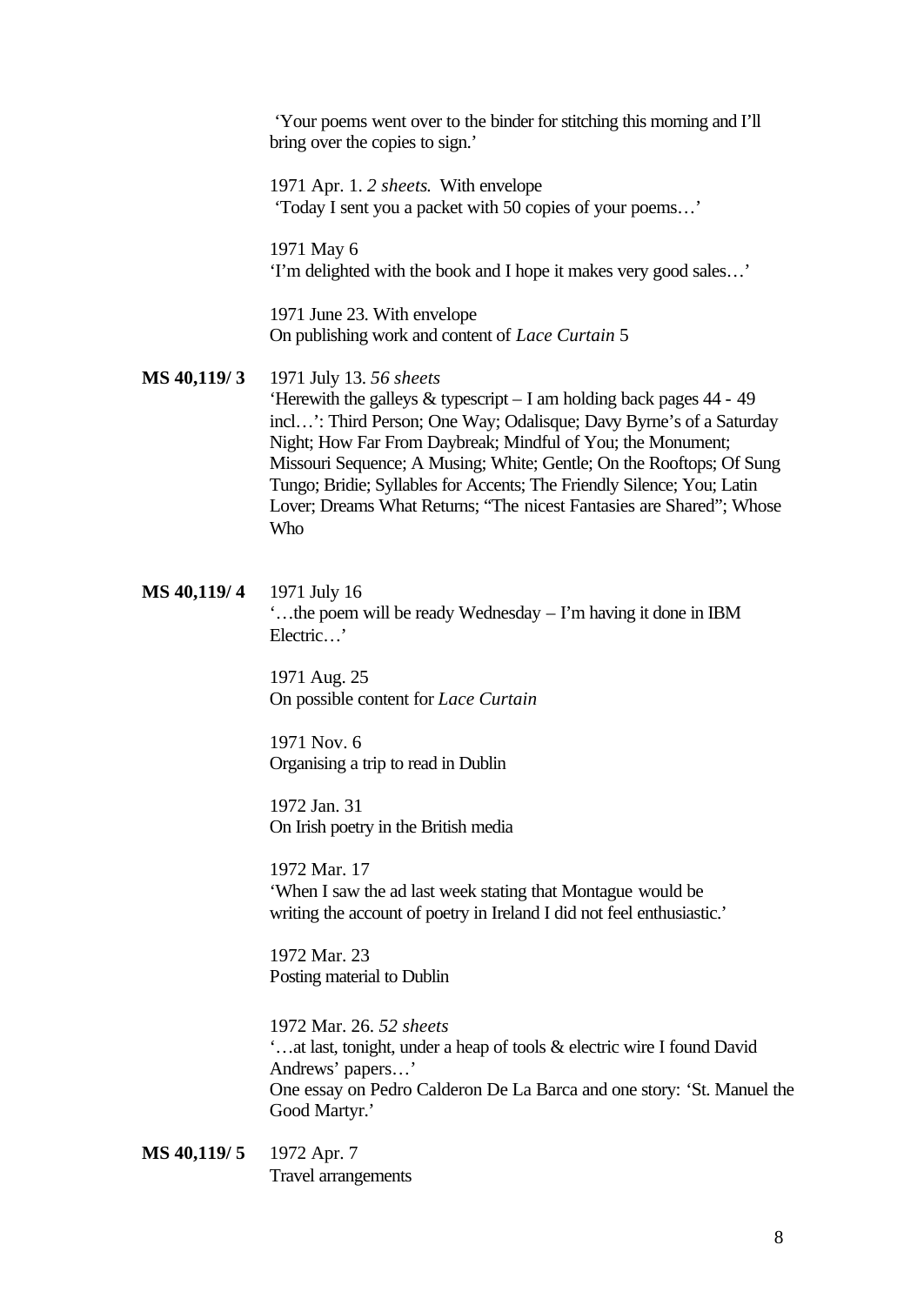1972 Apr. 17 Possible content for *Lace Curtain*

1972 Apr. 24 Bilingual work

1972 May 9 'I 've managed to retire from school at last and am for now for the first time in years a free man.'

1972 May 17 Spanish translations

1972 June 8 Discussing Michael Smith's poetry

1972 June 9 Translation work

1972 Aug. 1 Text of poem in full: 'Martyr Witnesseth How Malice Chilleth The Whole Man.'

1972 Aug. 1 Seeking advice on house building work

1972 Aug. 14 Discussing biography of Samuel Beckett

1972 Sept. 2 Discussing translations

1972 Sept. 13 Family life and printing translated poems

1972 Sept. 27 Discussing poetry recital at Peacock Theatre

1972 Oct. 26 Samuel Beckett

1972 Nov. 28. *2 sheets* 'Stan Smith articles'

**MS 40,119/ 6** 1973 Jan. 3 Discussing Michael Smith's professional work

> 1973 Jan. 29 On adapting work for television.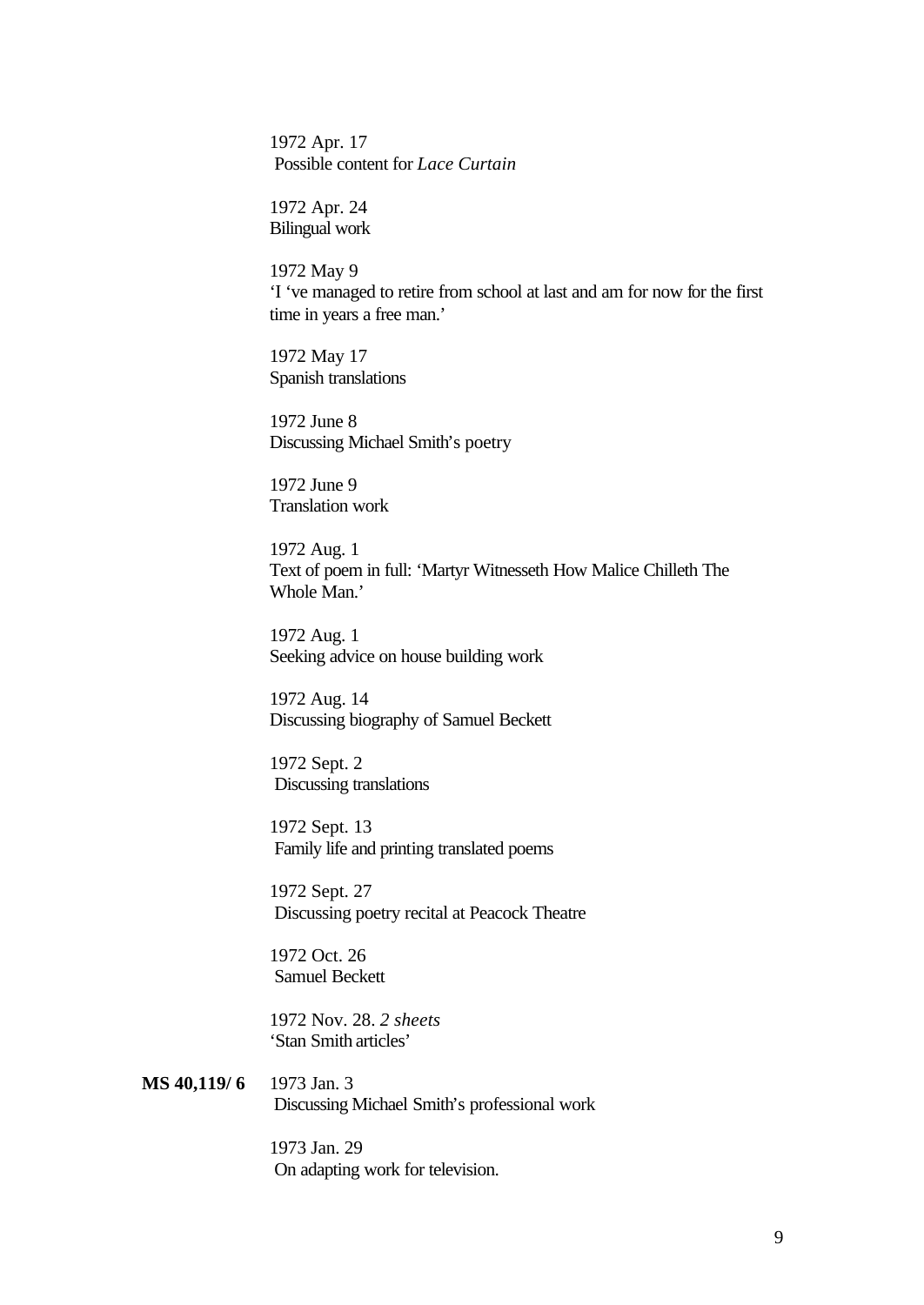1973 Mar. [17] Question concerning: 'The Tablet'

1973 Mar. 29 Requesting copies of *Lace Curtain* for George Reavey

1973 Apr. 2 Arts Council grant

1973 Apr. 14. *2 sheets* On John Montague

1973 Apr. 26 On Denis Devlin material

1973 May 5. 2 *sheets* On Andrei Tarkovsky's film: *Solaris*

1973 May 9. Postcard Commenting on Smith's poetry

1973 May 16 Discussing George Reavey

1973 May 23. Postcard 'When Irish University Review comes out I'd like to know what you thought of the Nerudas'

1973 June 6 Discussing translation of Paul Verlaine

1973 June 23 On translation of Antonio Machado

1973 July 7. *3 sheets* Provides information on English printing houses

1973 July 23 Discussing composition of 'Advent'

1973 July 26 'Advent is finished…'

1973 Aug. 14 George Reavey's involvement with New Writers' Press

1973 Aug. 28 On a tragic death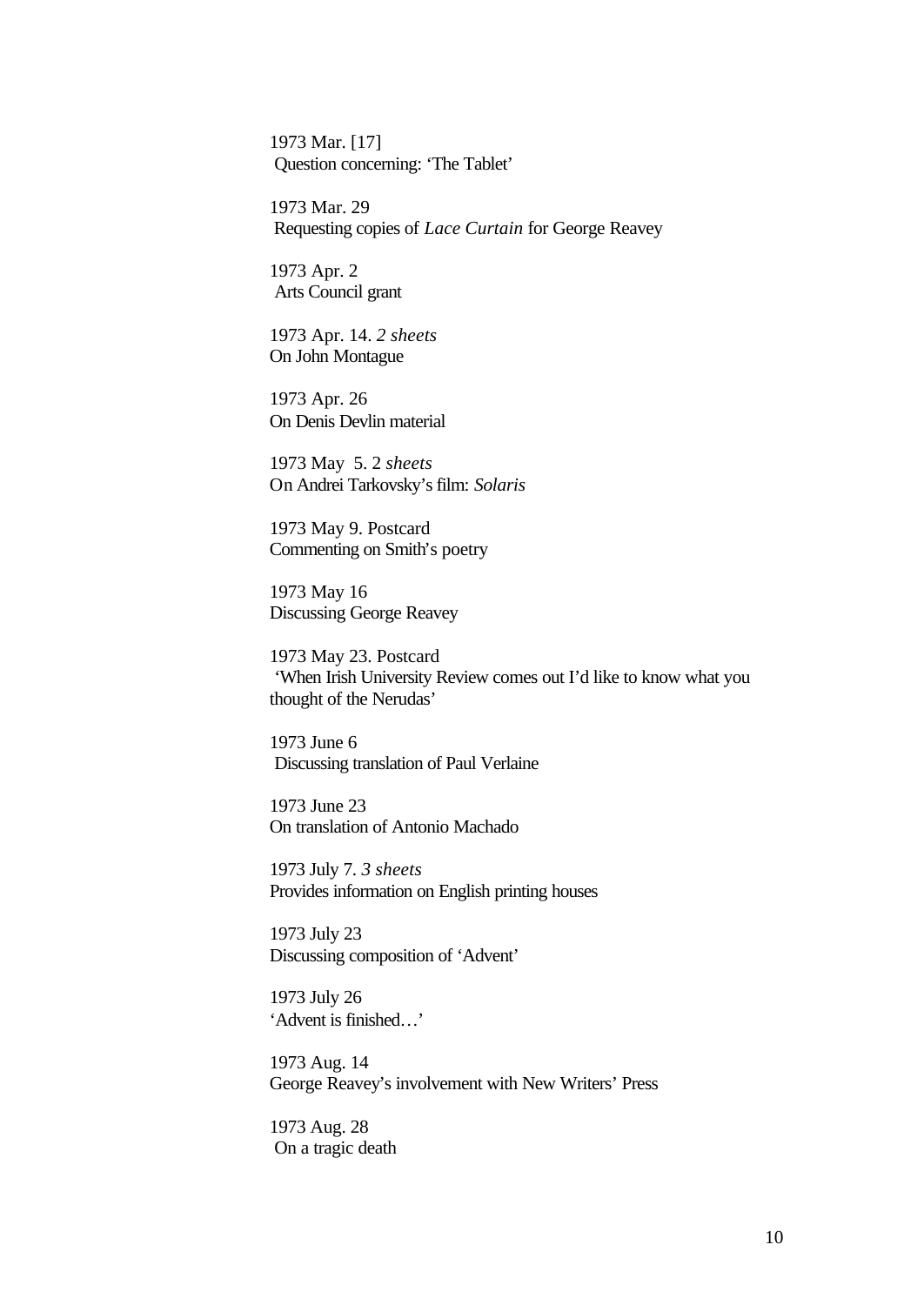1973 Sept. 3 Comments on translation work

1973 Oct. 8 About the New Writers' Press

1973 Oct. 12 '…it would be a disaster if your press went out of action'

**MS 40,119/ 7** 1973 Dec. 4 'Here are two books, one for Lorna and one for Bernadette for Christmas..'

> 1974 Mar. 18 Comments on content of *Lace Curtain*

1974 Mar. 27. Postcard Jackie Onassis requesting to read *Lace Curtain*

1974 Mar. 29 Mentioning work in progress

1974 Apr. 18 'Thank you very much for this fine collection of books…'

1974 May 16. *3 sheets* Forwarding part of Advent VII

1974 May 24 Discussing Advent

1974 May 28 Groundwork for translating the poems of Paul Verlaine

 1974 May 28 Translation of Paul Verlaine's: Colloque Sentimental

1974 Sept. 28 Discussing translation of Paul Verlaine's poetry

1975 Jan. 8 Comments on Michael Smith's Spanish translations

1975 Jan. 27. Postcard On printing work

1975 Apr. 5 Building plans

1975 Apr. 10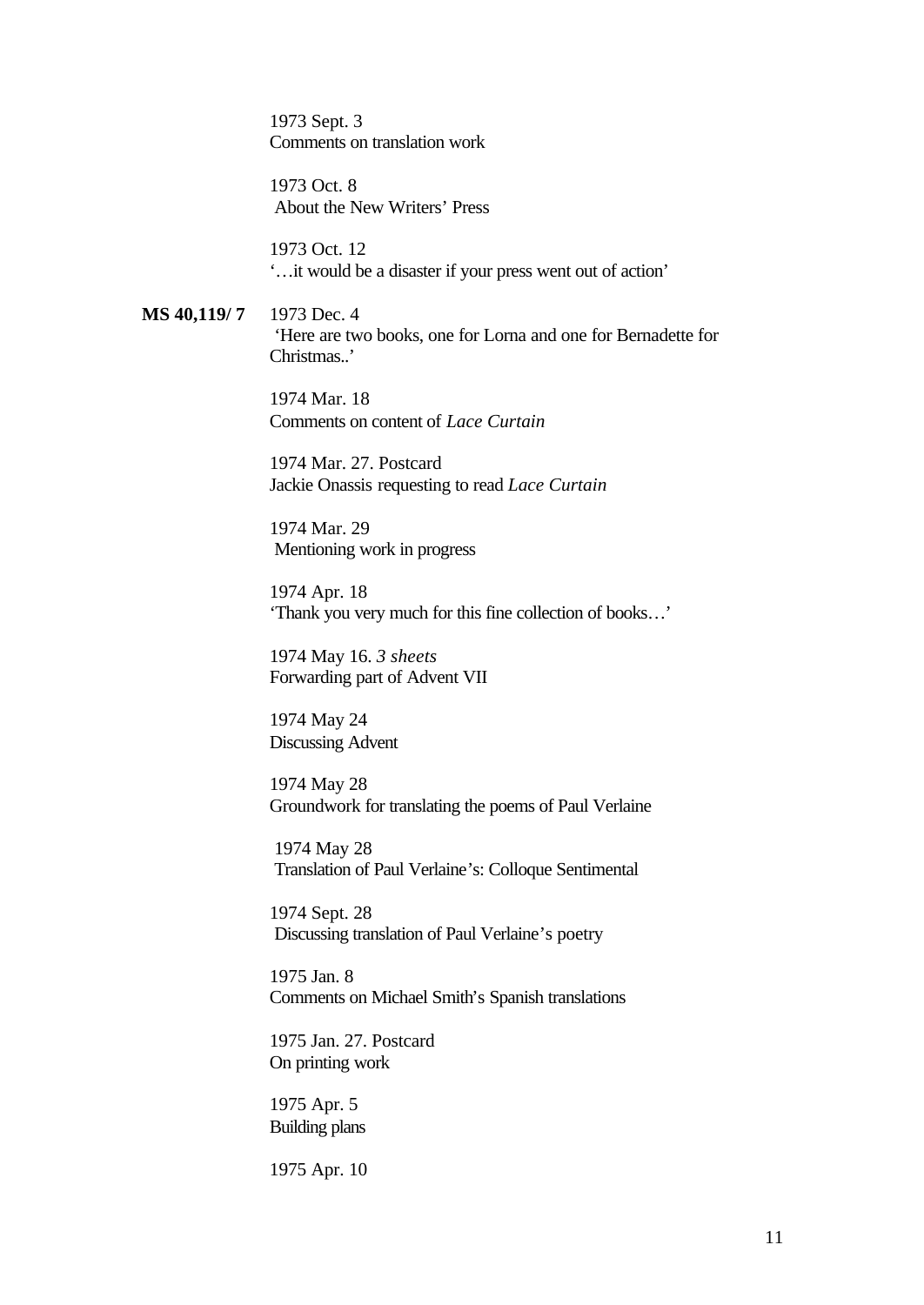Housing plans

1975 Apr. 22 On printing work

1975 May 15 'I'm working on a new long poem THE PRAYERS…'

1975 Oct. 1 Discussing an issue of *Lace Curtain* featuring poets from Northern Ireland

1975 Nov. 25 Discussing work in progress

**MS 40,119/ 8** 1976 Feb. 9. *2 sheets* A list of employment contacts in London and elsewhere

> 1976 Mar. 15 'Just mainly to acknowledge receiving your CHILDHOOD DAYS this morning and to send you copies of Advent 1 and 11.'

1976 Mar. 6 Discusses content of *Lace Curtain*

1976 Apr. 15 On the publication of some poems

1975 Oct. 18 On poets

1976 Nov. 24. *3 sheets* Discusses 'Advent.'

1977 Sept. 3 Discussing review of his work in *Times Literary Supplement*

1976 Sept. 15 'About LC: I have in hand a poem, part of The Prayers, to be called the Death of Hektor.'

1978 Feb. 24 On work in progress

1978 Mar. 2 Potential contacts for New Writers' Press in the U.S.A.

1978 Mar. 3 Making corrections to poetry about to go to press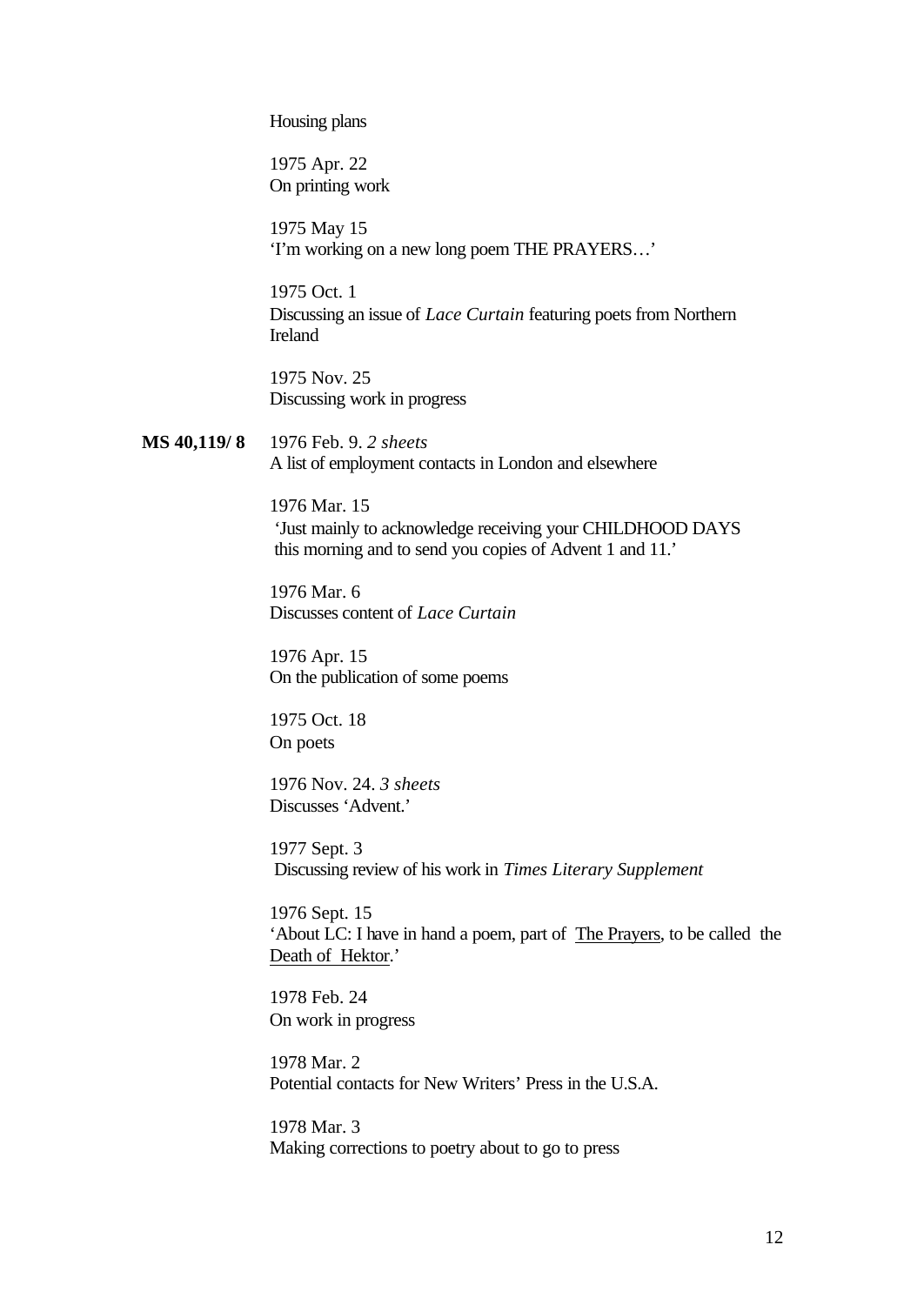1978 Mar. 15 'Herewith the text completed…'

1978 June 6 On good translators of poetry

1978 July 8 On work in progress

1978 Aug. 25 On: *Death of Hektor*

1978 Nov. 14 Requesting copies of *Selected Poems*

1979 Jan. 26 Poetry scene in Oxford and Cambridge

1979 Feb. 16 On work in progress

1979 July 12 Commiserations on the death of Michael Smith's father

1979 Oct. 11 'thank you very much for the copy of STOPPING TO TAKE NOTES…'

1980 Mar. 6. With envelope On selling printed publications

1980 Mar. 21 'Just a line to ask if you got my letter about the copy of Death of Hektor…'

1980 Nov. 21. *2 sheets* On publishing poems with Fred Beake

1980 Dec. 10 On monoprints and etchings

**MS 40,119/ 9** 1981 Nov. 19 'Thank you for Familiar Anecdotes and letter…'

> 1982 Mar. 6 On translation work and nationalism

1982 June 22 Discussing work in progress

1983 Jan. 2. Includes photo of archaeological dig (Wood Quay) ?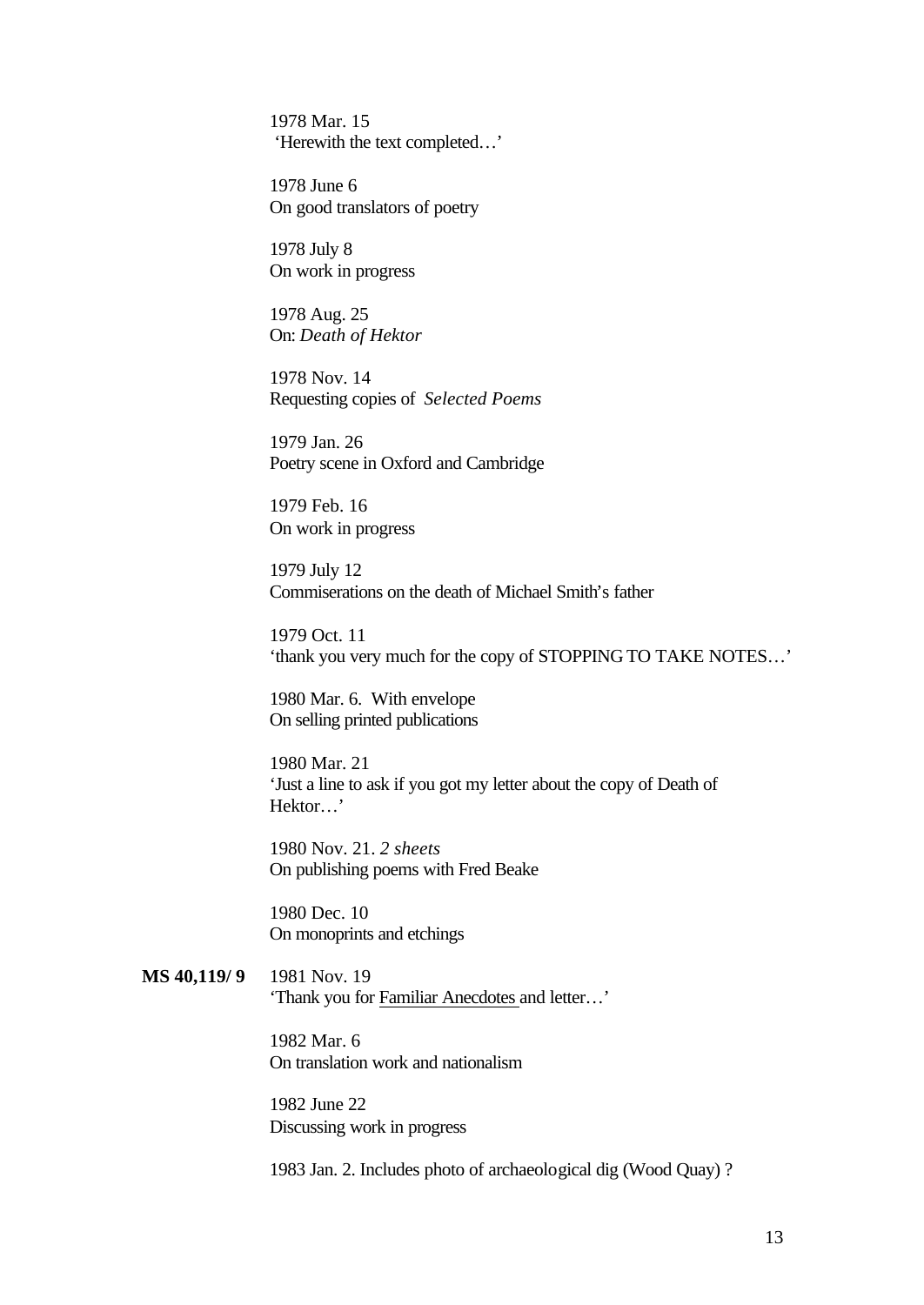Discussing work in progress

1984 Jan. 20 Discussing: The Prayers

1984 Feb. 23 Concerning publishing *Chanterelles*

1984 Feb. 23 Concerning New Writers' Press and *Chanterelles*

1984 Apr. 4 Concerning *Chanterelles*

1984 Apr. 12 Concerning *Chanterelles*

1984 July 4 Commendations to Michael Smith

1984 Sept. 5 'Just a line to thank you for Six Poems…'

1984 Oct. 19 'I think I have at last got a proper start on The Prayers and the prose Concerning Making is going to completed too.'

1984 Nov. 8. Postcard Discussing work in progress

1984 Dec. 9 Making a television programme

1985 Jan. 14. *2 sheets* Ideas for a television programme

1985 Jan. 17. A greetings card 'Your poems arrived this morning..'

1985 Jan. 24 Structure of a television program

1985 Jan. 29 On reading at the Peacock Theatre

1985 Mar. 5 On the content of a television programme

1985 Mar. 21. With envelope On arrangements to shoot a television programme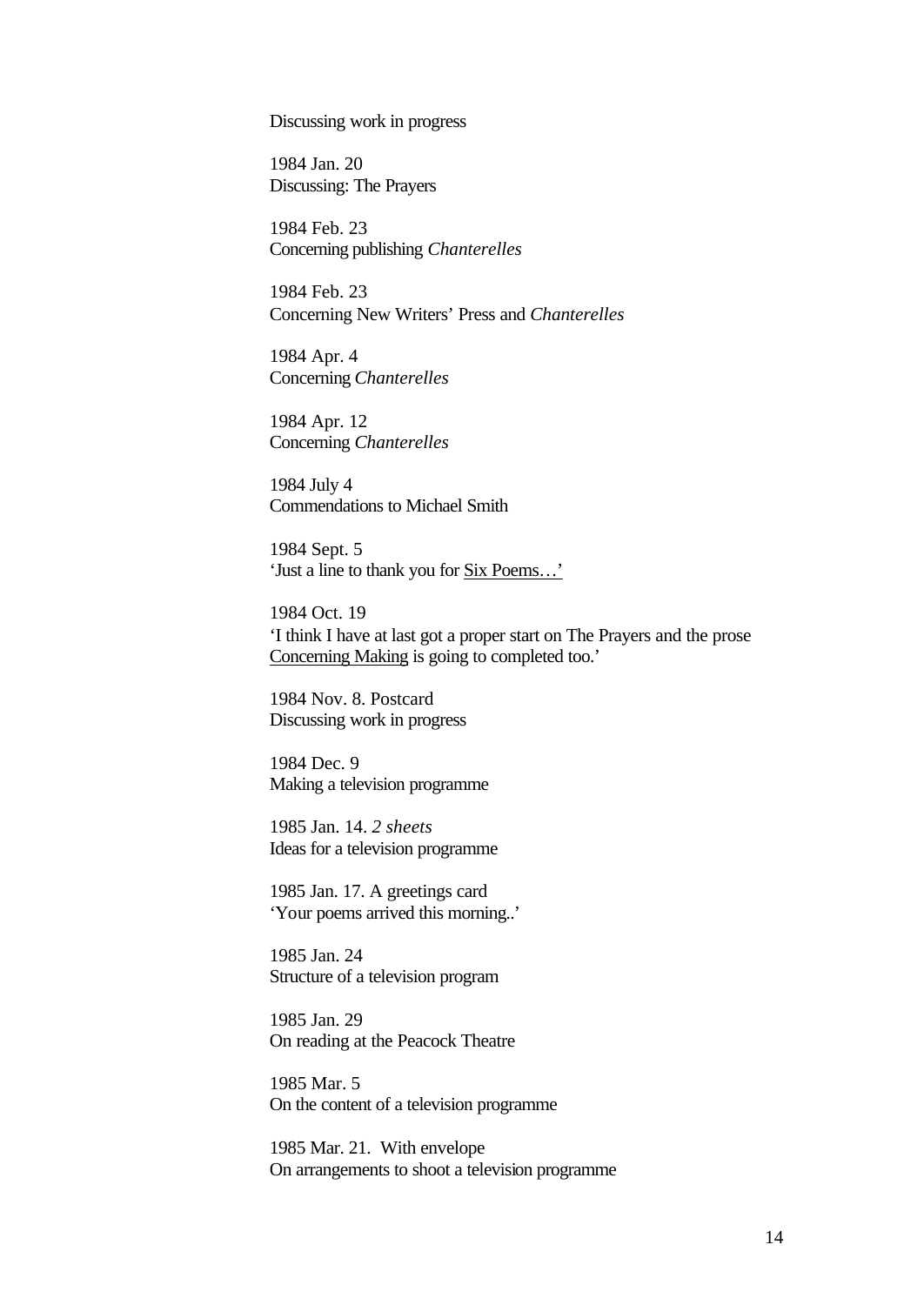1985 Apr. 25 On publishing The Prayers

1985 May 2. With envelope On a television production

1985 Sept. 24. With envelope 'Just a short line to ask about 'Chanterelles.'

1985 Nov. 16. With envelope Ordering books

1986 Mar. 5 'I'm getting on with Concerning Making- and The Prayers is on its way.'

1986 May 14 Seeking advice on an Arts Council grant for James Hogan

1986 Nov. 3. *2 sheets* Enclosing Biblical references

1986 Nov. 20 Reaction to Michael Smith's article on Samuel Beckett and 'Irishness'

1986 Nov. 21 On 'Irishness'

1986 Dec. 3 On work in progress

1987 Jan. 12. With envelope On translation

1987 May 14 Thanks for material received

1987 May 16. With envelope 'Thank you for the 'Danta Gradha poems.'

1988 Jan. 4. With envelope 'Thank you for the Lope de Vega translation…'

1991 Mar. 4. Postcard On receiving translations

1992 Apr. 23. With envelope Comment on 'piece' printed in the Irish Times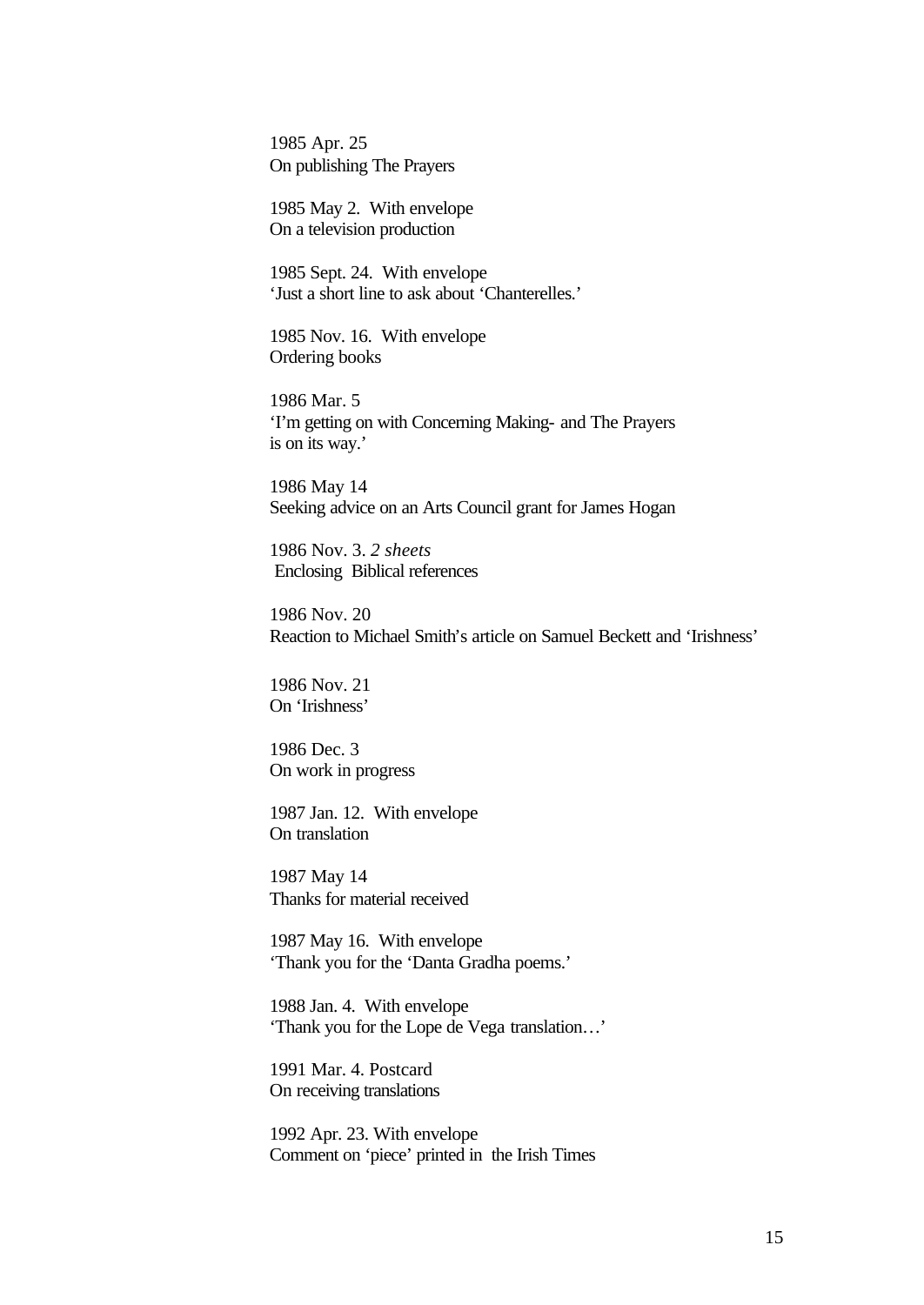1993 Oct. 26. Greeting card. With envelope Ideas for New Writers' Press

1993 June 11 Travel arrangements

1993 Apr. 18 On receiving poems from Michael Smith.

Undated 'I've just had Sam's reply to my letter about L.C.'

Undated Relating to Missouri Sequence.

### **I.i.3 Other material**

**MS 40,120** Photocopy of a *University Review* article, with Brian Coffey recounting past events *5 sheets*

> Draft essay: Brian Coffey: The Poet as Maker *6 sheets*

Essay: 'Brian Coffey: The poet as maker.' by Michael Smith *6 sheets*

Draft parts of an essay: Location and Metaphysic. On the subject of Brian Coffey and poetry *8 sheets*

Document outlining the structure of a television programme

Draft writings on Brian Coffey and his poetry *4 sheets*

Essay, on the death of Brian Coffey *4 sheets*

Draft: 'Brian Coffey: Poetics.' *2 sheets*

Essay: 'More and/or less than fifty years ago.' By Brian Coffey *5 sheets*

1995 Apr. 21. *2 sheets* Arts Council official statement on the Death of Brian Coffey

Official death notice for Brian Coffey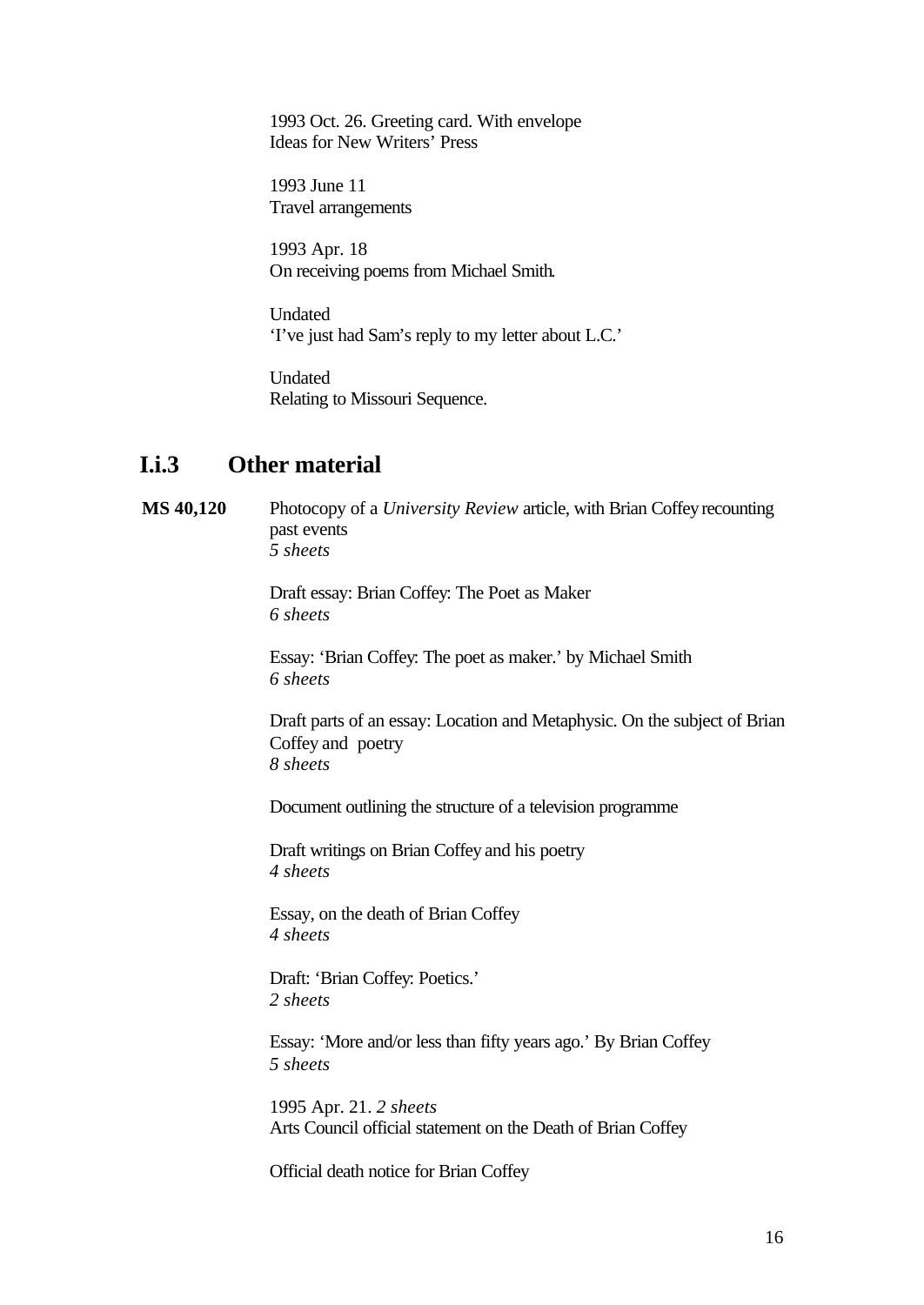Inscribed Menard Press edition of *Death of Hektor* 1982

## **I.ii Denis Devlin**

## **I.ii.1 Writings**

**MS 40,121** Draft copy. Denis Devlin's last poem: The Last Great General of the Empire: Ravenna *2 copies*

> Unpublished poems: Wickey; Commercial Attaché; To Me: A Greek Schoolteacher, *2 copies of each* Introductory list of publication details of authors and their work appearing in *Lace Curtain Number 4*

Biographical details and reviews *4 sheets*

# **Patrick Galvin**

## **I.ii.2 Writings**

**MS 40,122** Inscribed typescript of *The Wood-burners 52 sheets*

## **I.ii.3 Letters**

**MS 40,123** 1971 June 1. *2 sheets*. With envelope On correcting text of Epiphany in Belfast Copy of : *The Wood-burners*

> 1971. With envelope Discussing: *The Wood-Burners*

1971 Nov. 27 On Brian Coffey's poetry

1972 Mar. 19 Poems available to *Lace Curtain*

1972 July 8. With envelope 'I enclose "Mary Magdalene"…'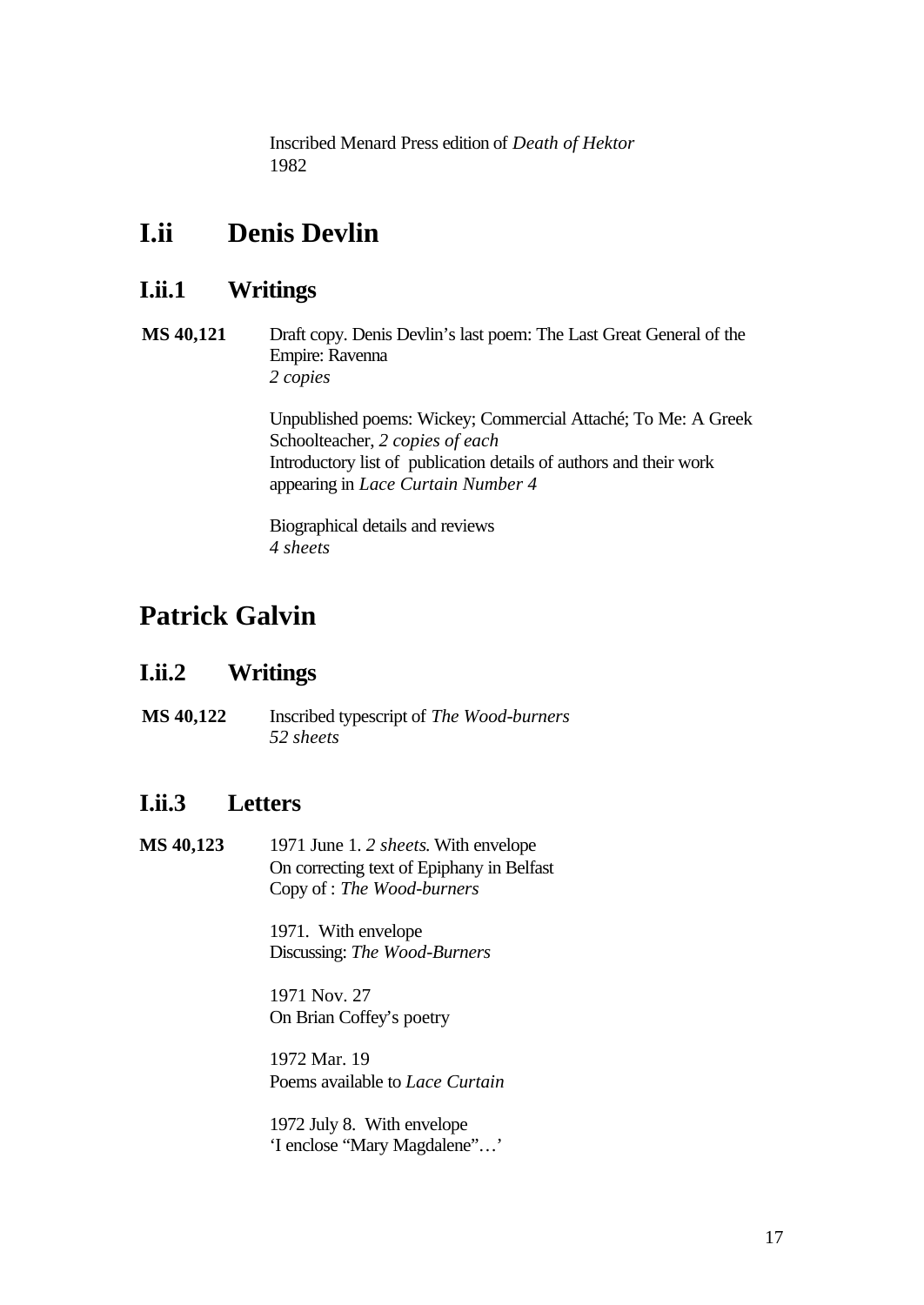1972 Dec. 7 *sheets.* With envelope Enclosing: 'Letter to the Minister.'

1973 May 16. With envelope On *The Wood-Burners*

1973 Mar. 22 On poetry for *Lace Curtain*

1973 Oct. 9 Requesting copies of *The Wood-Burners*

1973 Oct. 16 Requesting copies of *The Wood-Burners*

1973 Dec. 18 Arranging a reading at the Lyric Players Theatre

1974 Jan. 19 Acknowledging receipt of poetry

1974 Mar. 24 Comments on *Lace Curtain*

1974 May 7 'I shall be giving a reading here at the Lyric in about a fortnight. Could you send a dozen copies of "The Wood-Burners".'

1975 Apr. 26 'Could you send me three copies of "The Wood-burners" straight away - please.'

## **I.iii Augustus Young (James Hogan)**

### **I.iii.1 Writings**

**MS 40,124/ 1** Limbo 1970; Lowered; Page 7; The Opening; Tragic Interlude; Actuals; Where you Happen to be. *7 sheets*

> Reflection; This; Oasis With Drizzle; Despite Galileo; "Tragic Vision"; Soul-Swab 1; The Weekend; The Opening. *5 sheets. With envelope*

The Search

Dutch Love Songs  $(1971 - 74)$ *9 sheets. With envelope*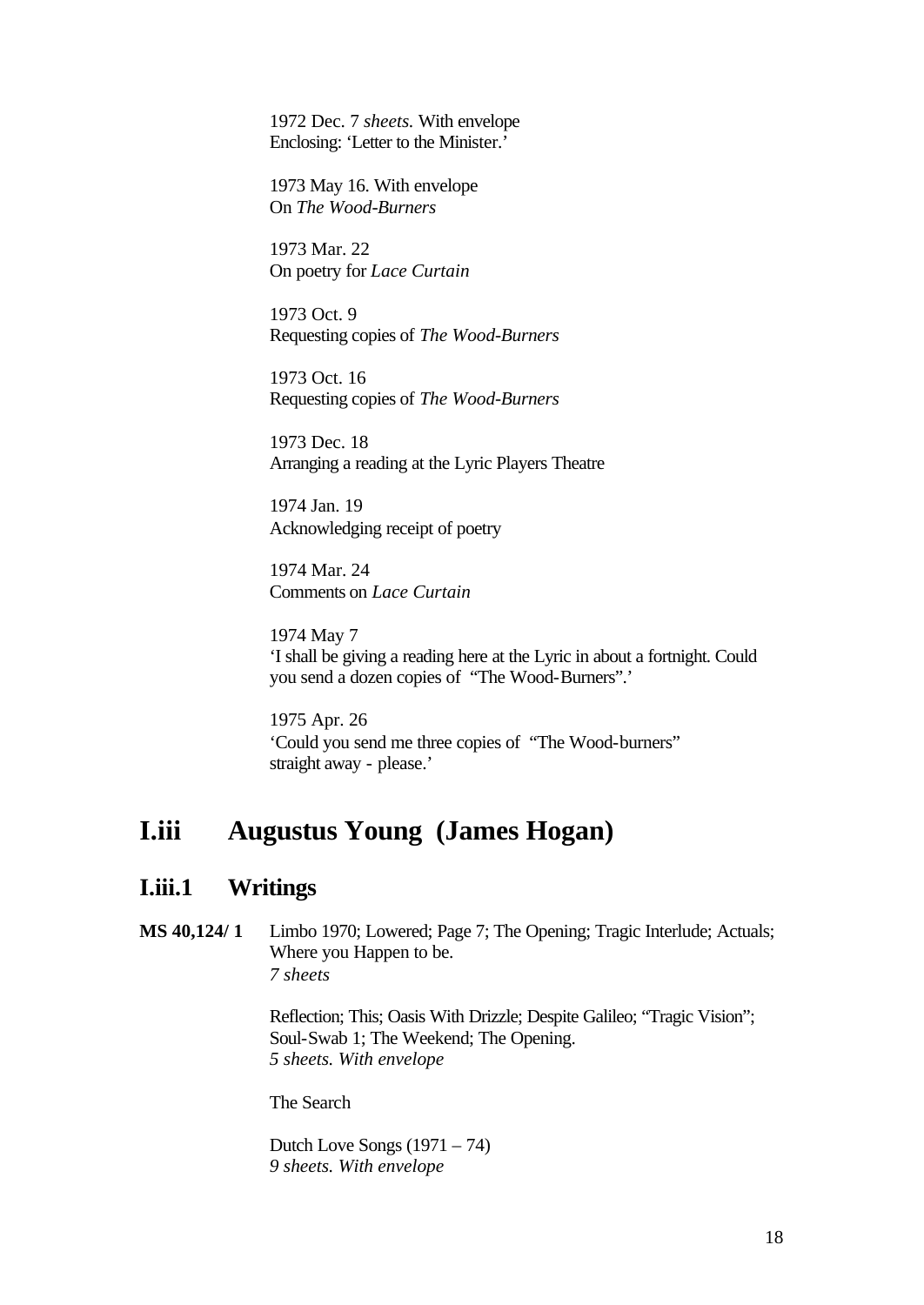The Brian Coffey Cordel *6 sheets*

Poetry Conference Cork/1997/Statement *3 copies*

**MS 40,124/ 2** Typescript: The Bone in the Heart A Stage play in Two Parts *63 sheets*

### **I.iii.2 Letters**

**MS 40,125** 1968 Oct. 28. *5 sheets* Enclosing manuscript of Black in Dublin

> 1969 Aug. 31*. 3 sheets. With envelope*s Enclosing two manuscripts: A lamp with its Head in a Tree; Wet Night.

1970 Feb. 13. With envelope Acknowledging receipt of material

1970. 5 sheets 'I enclose some poems written since Easter: Pascal's Pensées; Event II

1970 Nov. 16. *3 sheets.* With envelope On work in progress

1970 Dec. 6. *3 sheets* Enclosing: Tragic Vision; Wallow-Poem 1

1972 Feb. 26. 2 sheets. With envelope In thanks for material received

1976 Mar. 14. *4 sheets*. With envelope 'Enclosed is a review of a book I liked recently…' Also enclosing: The Gunshot Report; Nutshell; The Hero Sees Himself; Some Generations

Undated. *2 sheets* On London Irish poetry scene

1972 Apr. 26. *2 sheets.* With envelope 'The enclosed is the Bogside poem by Madge Heron…'

1972 May 11. *4 sheets.* With envelope Enclosing: To a Toad Under a Sky of Wirenet; Amphibia

1972 July 1. *2 sheets.* With envelope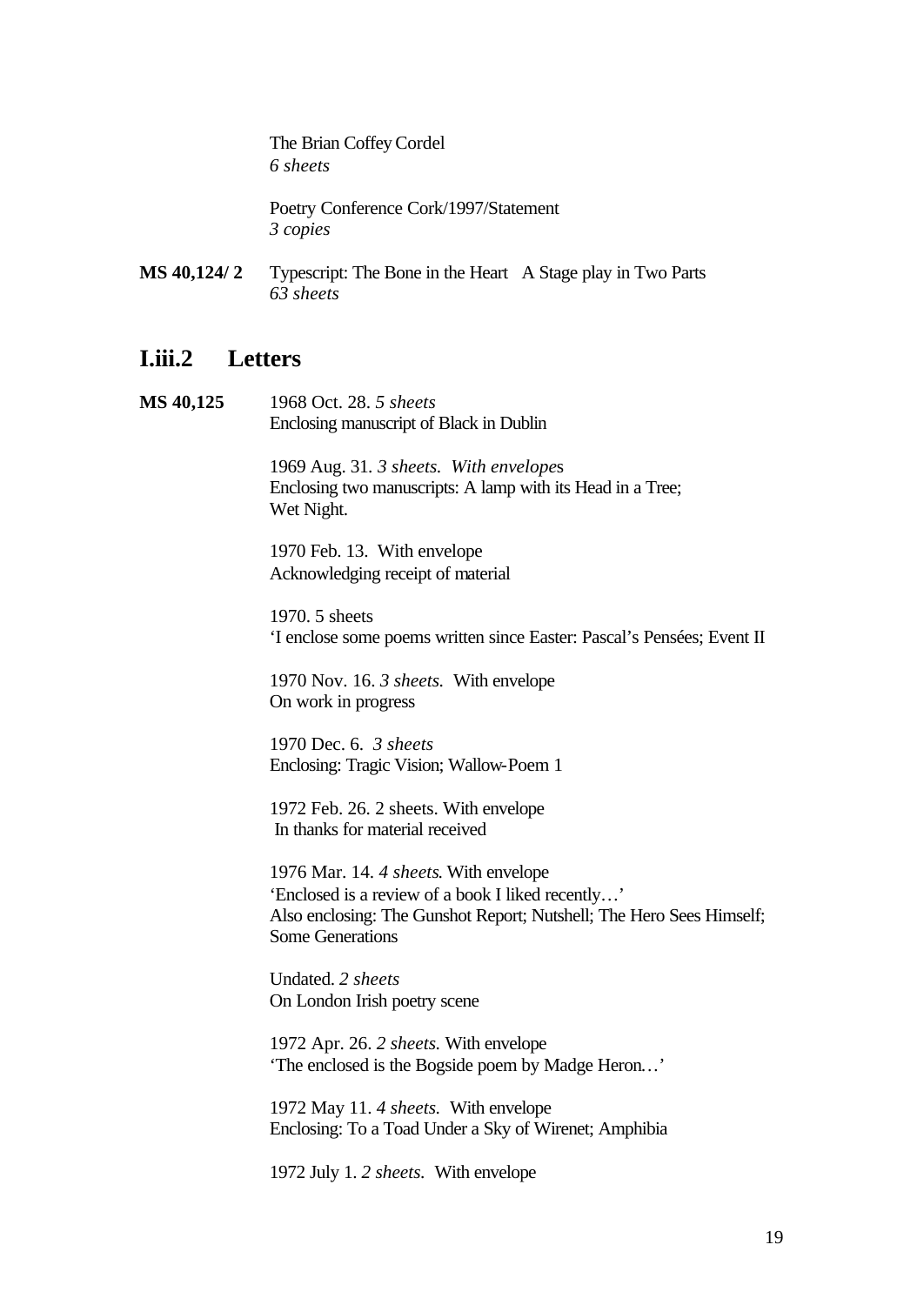Enclosing: Toad

1972 Aug. 1. With envelope Requesting material

1972 Sept. 3. With envelope Discussing Stan Smith's article on Brian Coffey

1973 Feb. 13. *3 sheets* On Brian Coffey

1986 Nov. 14. *3 sheets* A review of Deirdre Bair's *Samuel Beckett*

1988 June 4 Ideas for publishing work

## **I.iv John Jordan**

### **I.iv.1 Writings**

**MS 40,126/ 1** Heimweh *2 sheets*

Heimweh

Proofs: Letter to Paul; Heimweh; The Feast of St. Justin *3 sheets*

Proofs: Haemorrhage 1-6 *6 sheets*

Proofs: The Laburnum Queen *5 sheets*

**MS 40,126/ 2** Short story: Tango *21 sheets*

> Short story: Jemman *5 sheets*

Short story: In Good Faith *9 sheets*

Short story: On the Border *8 sheets*

**MS 40,126/ 3** Short story: Honeymoon I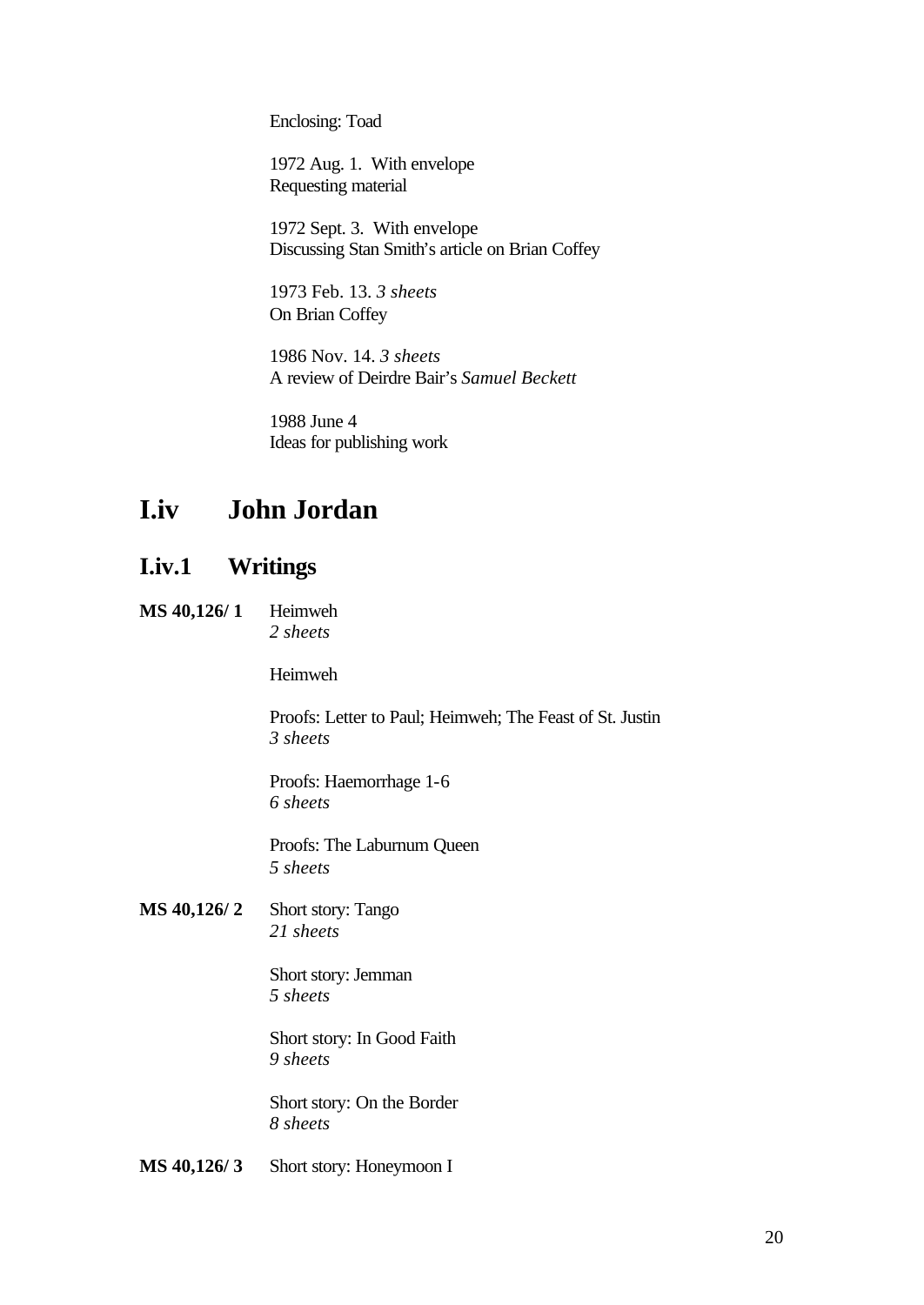*9 sheets*

Short story: Spring in Beeston Street, Dublin 2 *3 sheets*

A Note to My Auntie; Forewarned *2 sheets*

Short story: Miss Scott *14 sheets*

Short story: A Guest of the Dean's *3 sheets*

Letter to Paul *4 sheets*

Proofs: Miss Scott *3 sheets*

**MS 40,126/ 4** Short story: The Haemorrhage *14 sheets*

> Proofs of an untitled short story appearing in Poetry Ireland. *2 sheets*

Short story: Miss Scott *7 sheets*

Short story: Poetry Ireland *7 sheets*

Essay: Mr. Kavanagh's Progress *10 sheets*

The Feast of St. Justin *2 sheets*

### **I.iv.2 Letters**

**MS 40,127** 1970 Apr. 9. With envelope 'I enclose a crumpled copy of St. Justin…'

> 1970 Sept. 3 On work in progress: Patrician Stations

1970 Sept. 16 Corrections to the text of Letter to Paul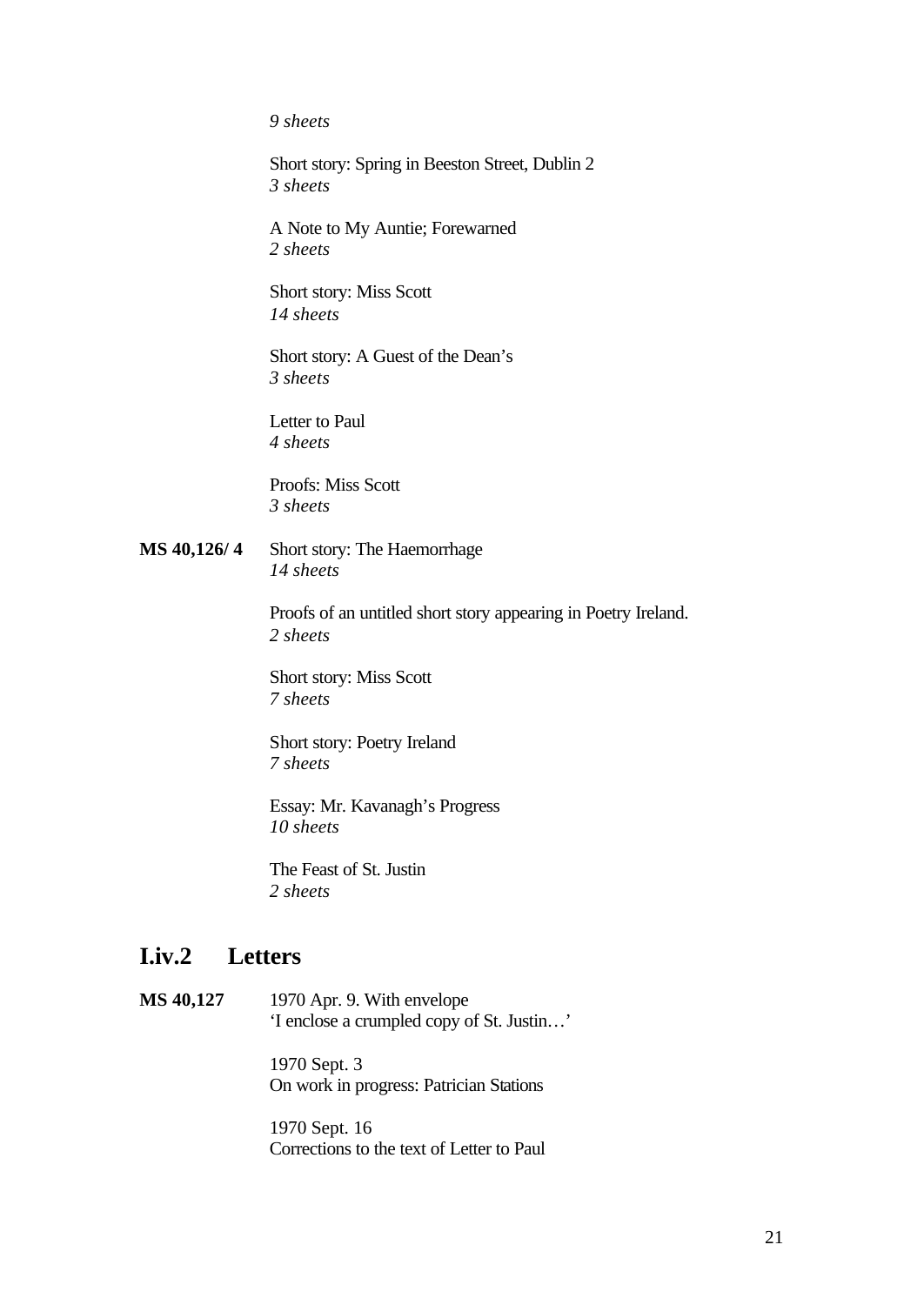1971 Mar. 24. With envelope Request for material

Undated. *2 sheets.* 'Here is a provisional layout for *Yarns*

1971 May 11 Forwarding material

1971 May 12 Forwarding material

1971 May 20. *2 sheets*. With envelope Corrections to a text

1971 June 1 Requesting copies of a transcript

1971 July. Postcard On Spain

Undated. 4 items. With envelope Enclosing 3 photographs

1972 May 28 Returning proofs with instructions

1973 Aug. 25 Preparing work for press

1974 Oct. 22 Request for material

1986 Feb. 24 'Your poem "Chimes" with its dedication has pleased me enormously.'

1986 Apr. 26. *4 sheets*. On publishing a book of collected works.

1986 May 13. *2 sheets*. With envelope. Arranging to meet

## **I.v Trevor Joyce**

### **I.v.1 Writings**

**MS 40,128/ 1** Draft: Hammers of Ice Strike Through the Chiming Earth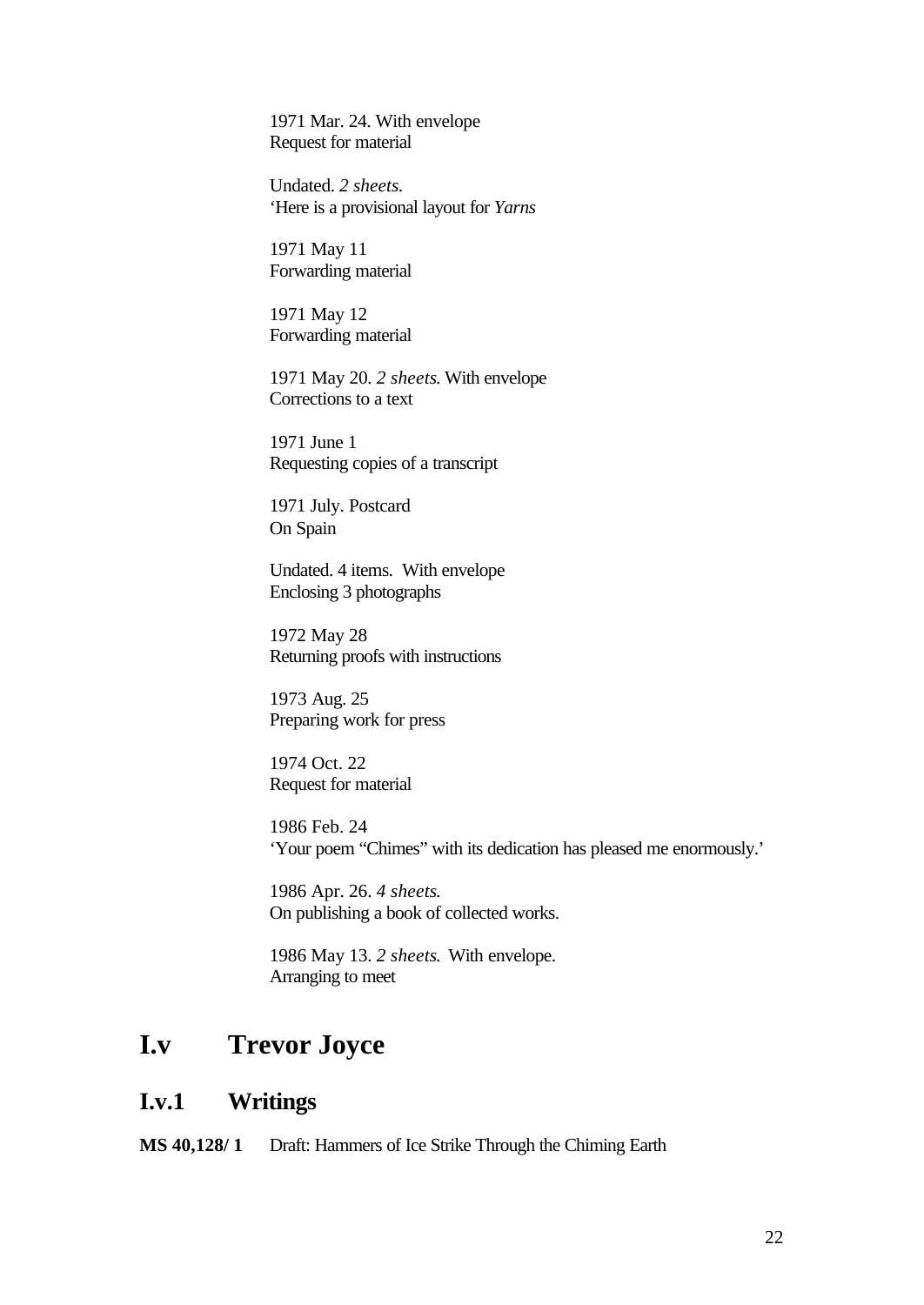Winterjourney (4)

The Turlough, 2 copies *4 sheets*

Tocharian Music

II. From *Stone Floods*

Section

Prose piece: Phases of the Eye Agitated through Wings. From *Hopeful Monsters* 1995 May 25. *2 sheets.* With envelope

Draft: Ahead Vast Systems Hunger; Proceeds of a Black Swap. With explanatory material 1978 Dec. *7 8 sheets*

On Syzygy 1998 May *2 sheets*. *With envelope*

Approach of Bodies Falling in Time of Plague; Trajectories. With explanatory notes 1998 Sept. 2. *2 sheets*. *With envelope*

Explanatory notes for *Stone Floods 22 sheets*

**MS 40,128/ 2** Two draft tables of contents *2 sheets*

> A Negligible Value 1966 Aug. 15. *2 copies*

Canal 1966 Sept.

Zodiacal Decline 1966 Sept. 12. *2 copies*

Sole Glum Trek; Damp Day Vista 1966 Oct. 2 & 3

Bog Growth 1966 Oct. 4. *2 copies*

Whitethorn 1966 Oct. 6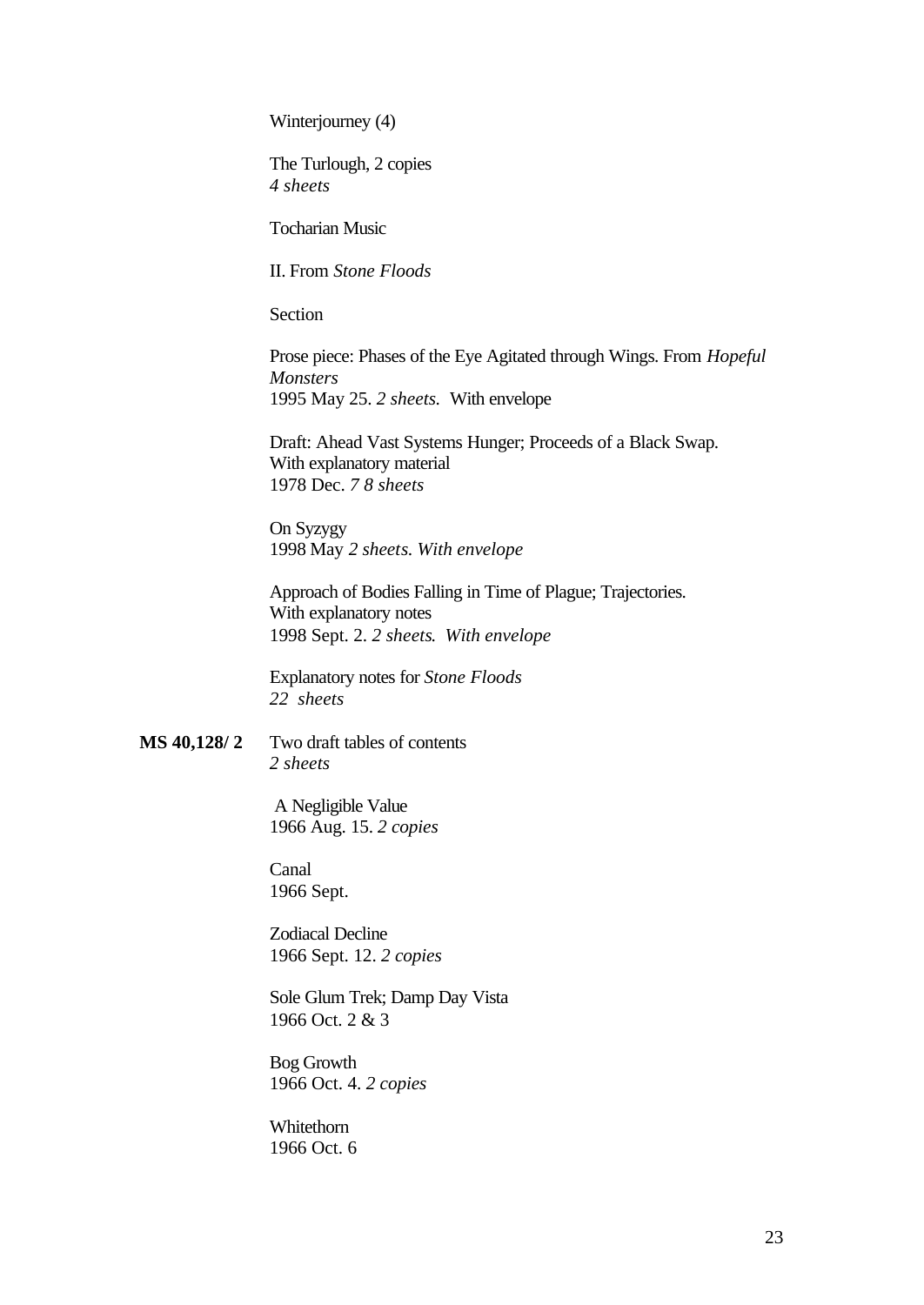Lunar Vigil 1966 Oct. 10

 Approach of Time of Ice 1966 Oct. 13

 The Moon As Other Than Green Cheese 1966 Oct. 24.

Sand, Sea and Rock – Near Skerries 1966 Dec.

 Green Apples; Evening; Discoveries 1967 Jan./Feb.

On Finding a Zodiac in a Tree Stump 1967 Feb. 27. *3 copies*

No Horizon on Liffey 1967 Feb. 28

 Crow's Wings and Things and Bumble-Bees 1967 Mar. *2 copies*

Prelude to a Hymn 1967 Apr. 2

Application of Silk 1967 Apr. *2 copies*

Days Drag Past Shadows 1967 Apr. *3 copies*

Sung in April 1967 Apr. 12. *2 sheets*

Rookery at Dusk or Dawn 1967 Apr. 14. *2 copies* 

Construction 1967 Apr. 20. *2 sheets*

Of How He Fell Into Reflective Company And Lived Among them For A Time 1967 May 10

Surd Blab I967 May 14. *2 sheets*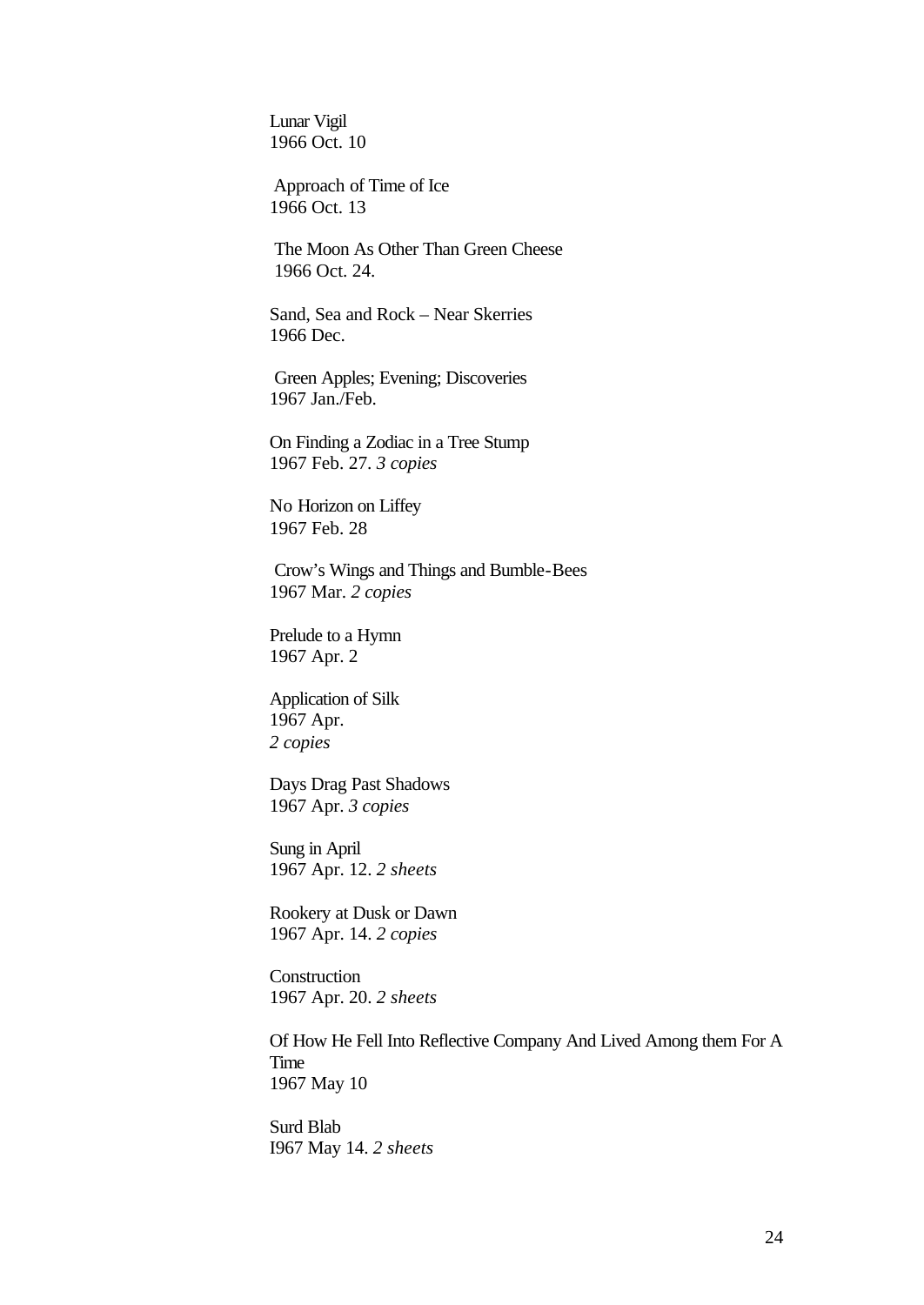Cures for Nettle-Rash and Momentary Crescendos 1967 June 2. *2 sheets*

Narcissus, Leaning Above the Pool 1968 Feb. 11. *2 sheets*

#### **MS 40,128/ 3** Surd Blab II

Fool's Parsley; Dead Man's House

River Tolka And Botanical Gardens

An Execution Remembered

Gulls On The River Liffey

Cherry Tree; To An Exotic Flower

On a Full Moon *2 copies*

The Pilgrimage Of A Swan *3 versions* 

Report From A Fallen City

Moses When The Lights Went Out

Engravure

**Discoveries** 

Sole Glum Trek

Fish In The Moselle

Roads That Loose Themselves In Roads

A Vesper Of Sound

Frail Stag, Small And Shrill. From Buile Suibhne

Terminus. From Buile Suibhne *2 copies* 

Nora *2 sheets*

In The Shadow Of Bloom *2 sheets*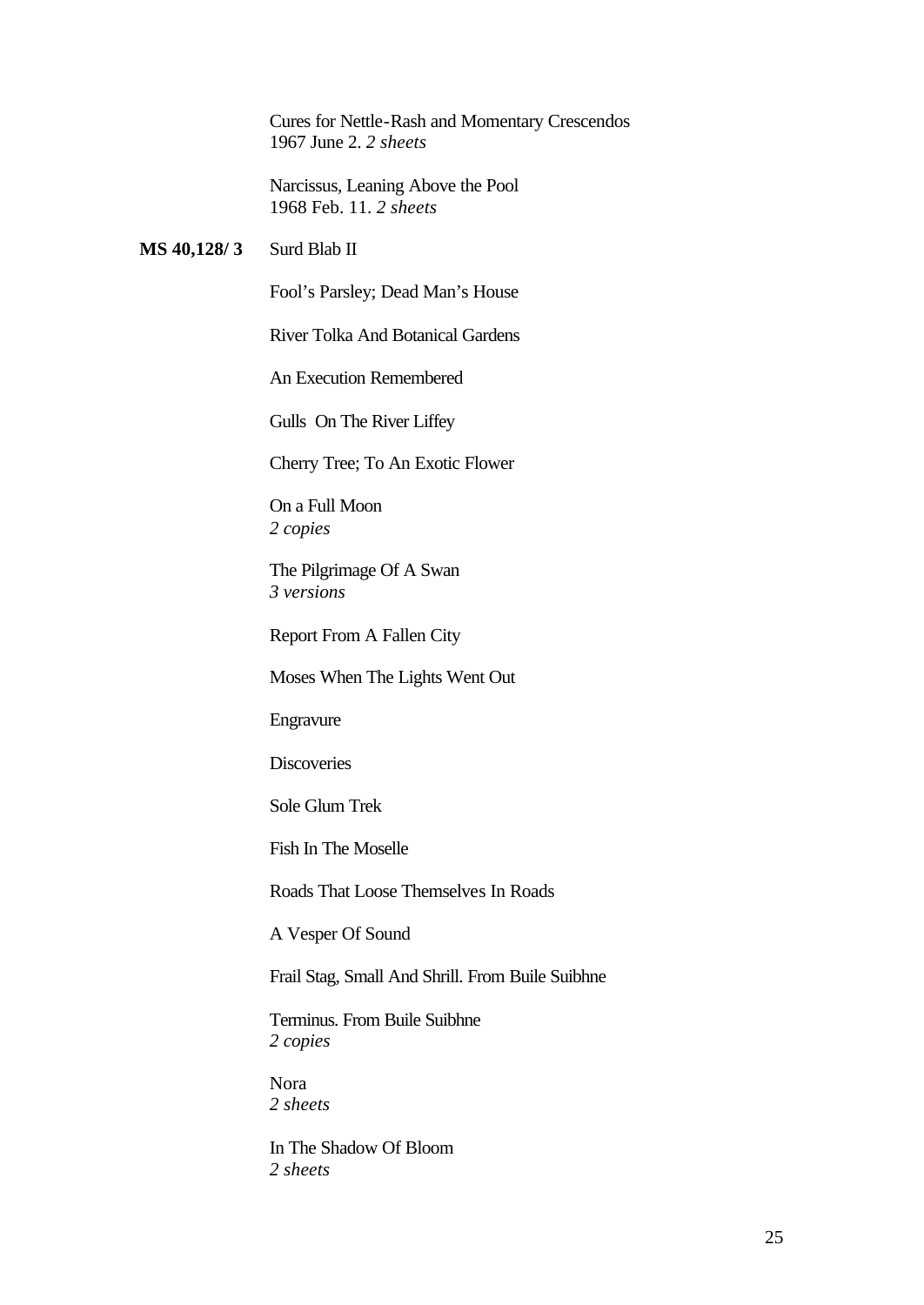Proofs: Dynamic; Twin Relative Deposition…

Time Piece. Clocks Err Through Anger Of The Watcher

I pluck The Weave Here…

**MS 40,128/ 4** The Way From School is Across the Bridge *2 sheets*

Time Piece. Clocks Err Through Anger of the Watcher

That He May Not But Go Now Through

The Secret Narrative of Stone

Diminishment By Loss

Address 1968 June 2

Address 1969 June 2

The Course of Nature 1994 Aug. 19. With envelope

**MS 40,128/ 5** Critical appraisal of W.B. Yeats' Circus Animal's Desertion *5 sheets*

> Criticism: Some Tentative Notes On Thomas MacGreevy's Moments **Musicaux**

*Trem Nuel 12 sheets*

*Hopeful Monsters 5 sheets*

Notes on *De Divsione Naturae* by Johannes Scotus Erigena 2 sheets

**MS 40,128/ 6** Typescript of The Poems Of Sweeny, Peregrine *15 sheets* (Fragile condition)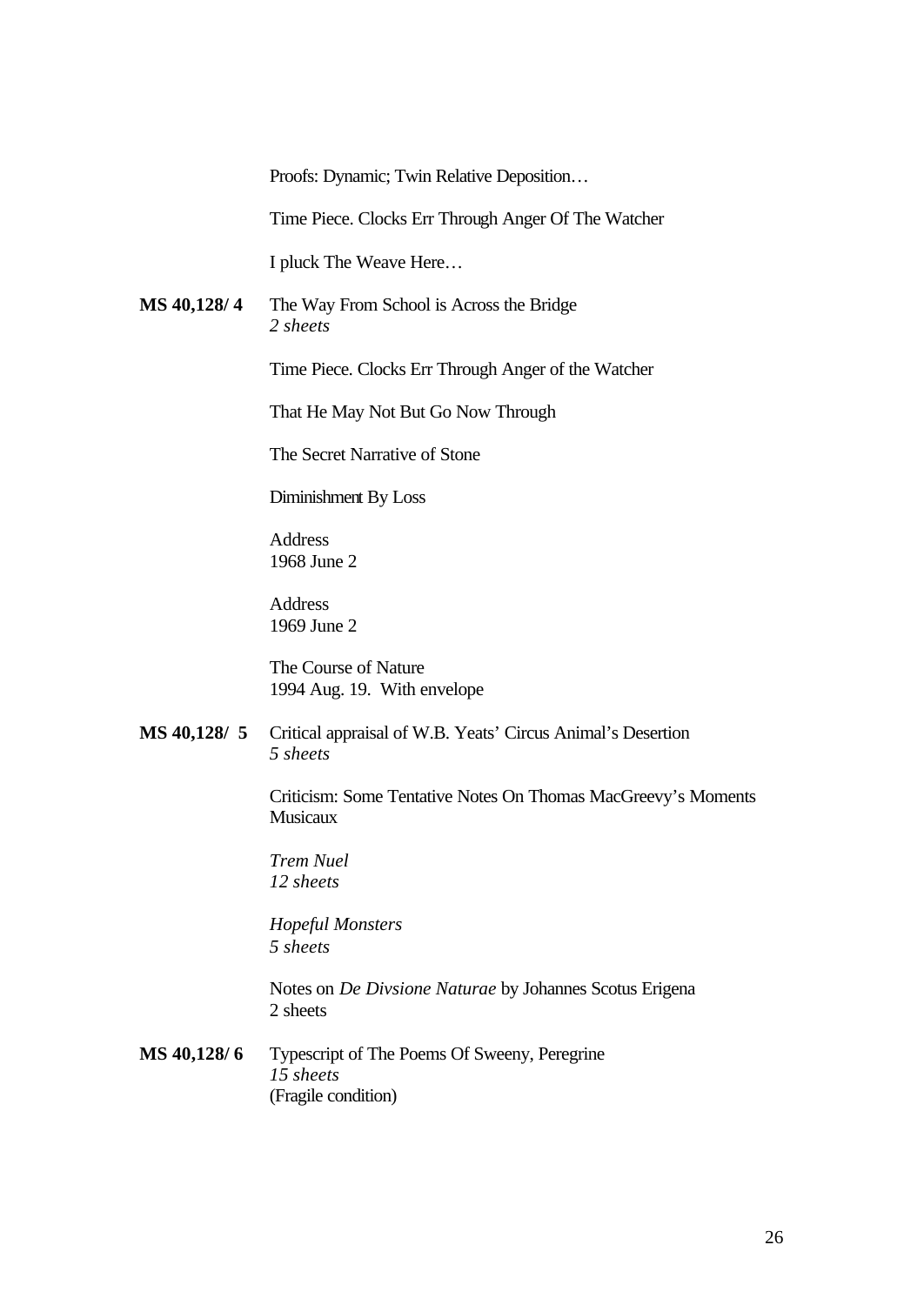### **I.v.2 Letters and emails**

#### **MS 40,129/ 1** 1970 July 8 On translation work

1987 Dec. 15 Enclosing: Winterjourney

1990 Oct. 8. *5 sheets* Enclosing, Lines in Fall. With critical material

1991 June 10. 8 *sheets* Enclosing: The Anastsis; Coumeenoule With notes

1994 Feb. 1. *4 sheets* Explanatory notes for Tohu -Bohu

1997 Feb. 2. *10 sheets* On the form of Syzygy

1999 Oct. 17. *10 sheets* Forwarding Stillsman

1999 Nov. 19. *3 sheets* Forwarding project idea for *Sound Eye* website

**MS 40,129/ 2** 2002 Feb. 20. 4:24. *3 sheets* Forwarding draft poem: Breaks The Heart Keening

> 2002 Feb. 20. 4:25 Forwarding part of draft poem: Breaks the Heart Keening

2002 Feb. 20. 4:26. *2 sheets* Forwarding draft poem: Breaks the Heart Keening

2002 Feb. 20. 4:27. *2 sheets* Forwarding draft poem: Breaks the Heart Keening

2002 Feb. 20. 4:31. Forwarding part of draft poem: Breaks the Heart Keening

2002 Feb. 20. 4:32. *2 sheets* Forwarding verse XI of draft poem: Breaks the Heart Keening

2002 Feb. 20. 4:33. *2 sheets* Forwarding verse X of draft poem: Breaks the Heart Keening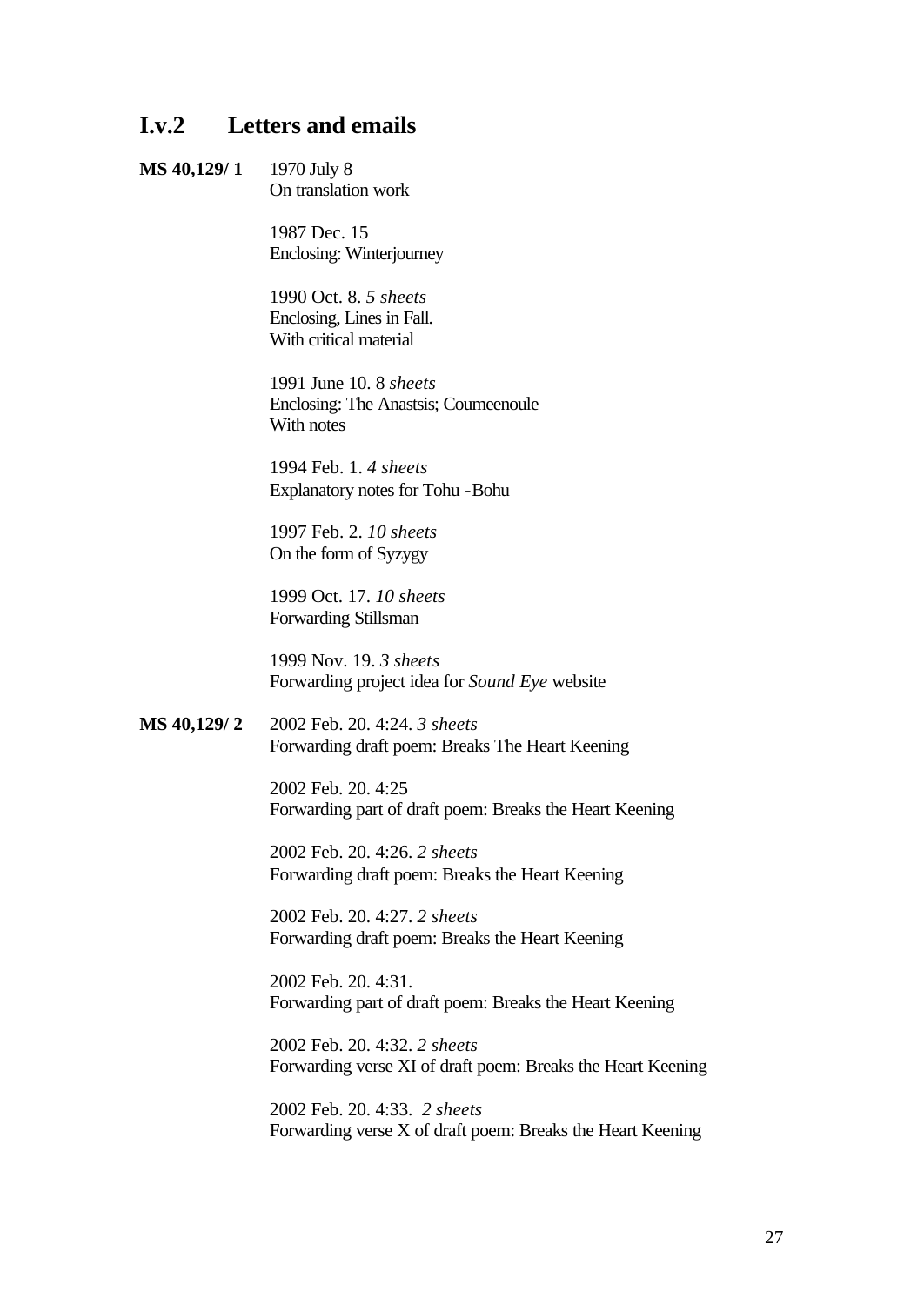2002 Feb. 20. 4:34. *6 sheets* 'Mike: Here's the first nine of the full set of eleven.'

2002 Feb. 20. 4:36. *2 sheets* Forwarding part of draft poem, Verse II

2002 Feb. 20. 4:37. Forwarding part of draft poem, Verse I

2002 Feb. 20. 4:37. *2 sheets* 'A couple of drafts from a cycle, written around the fifteenth century…'

2002 Feb. 20. 4:39. *3 sheets* Forwarding: Saws

2002 Feb. 20. 5:05. *5 sheets* Forwarding: Interventions; Notwithstanding

2002 Feb. 20. 5:06. *3 sheets* Comments on Loss of Currency

2002 Feb. 20. 5:09 *16 sheets* Forwarding a draft of Trem Neul

2002 Feb. 20. *2 sheets* On Last Night I Met One Dead

2002 Feb. 20. 5:15. *5 sheets* Discussing poetics

2002 Feb. 20. *7 sheets* Discussing poetics

2002 Feb. 20. *5 sheets* Comments on Saint John of the Cross With a poem: Fixed Abode

### **I.v.3 Other Material**

**MS 40,130** Undated Rough artwork

## **I.vi Michael Hartnett**

#### **I.vi.1 Writings**

**MS 40,131** The Women of Beare Sang This When Old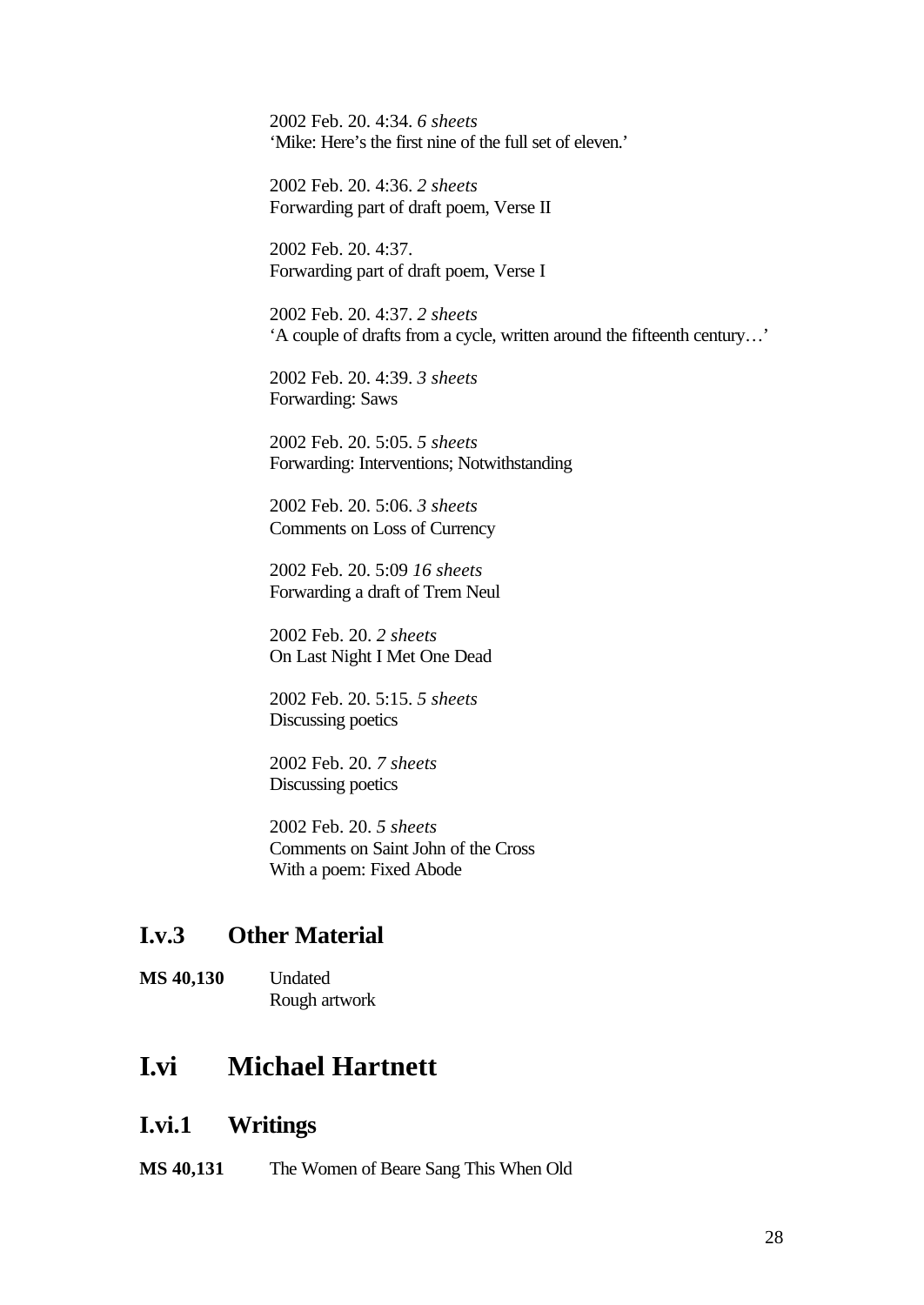*5 sheets*

## **I.vii Thomas Kinsella**

## **I.vii.1 Letters**

**MS 40,132** 1970 Apr. 21 Material for *Lace Curtain*

> 2002 May 1. *3 sheets. With envelope* 'Thank you very much for your letter and the chance to contribute to the Review.'

2002 Sept. 4. With envelope Requesting information

2002 Sept. 20. *2 sheets*. *With envelope* 'Thank you for your letter, with questions and the Mervyn Wall interview.'

2003 Jan. 13. *With envelope* On translation work

## **I.viii Anthony Kerrigan**

### **I.viii.1 Writings**

**MS 40,133** My Entire Life. By Anthony Kerrigan

To An Old Poet. Translated from the Spanish of Jorge Luis Borges

Conjectural Poem. Translated from the Spanish of Jorge Luis Borges *2 sheets*

Allusion to a Ghost of the Eighteen-Nineties. Not attributed

The Tango. Translated from the Spanish of Jorge Luis Borges *3 sheets*

Limits. Not attributed

The Golem. Translated from the Spanish of Jorge Luis Borges *3 sheets*

Essay: A Tangential Comment on a Borgesian Theme. By Anthony Kerrigan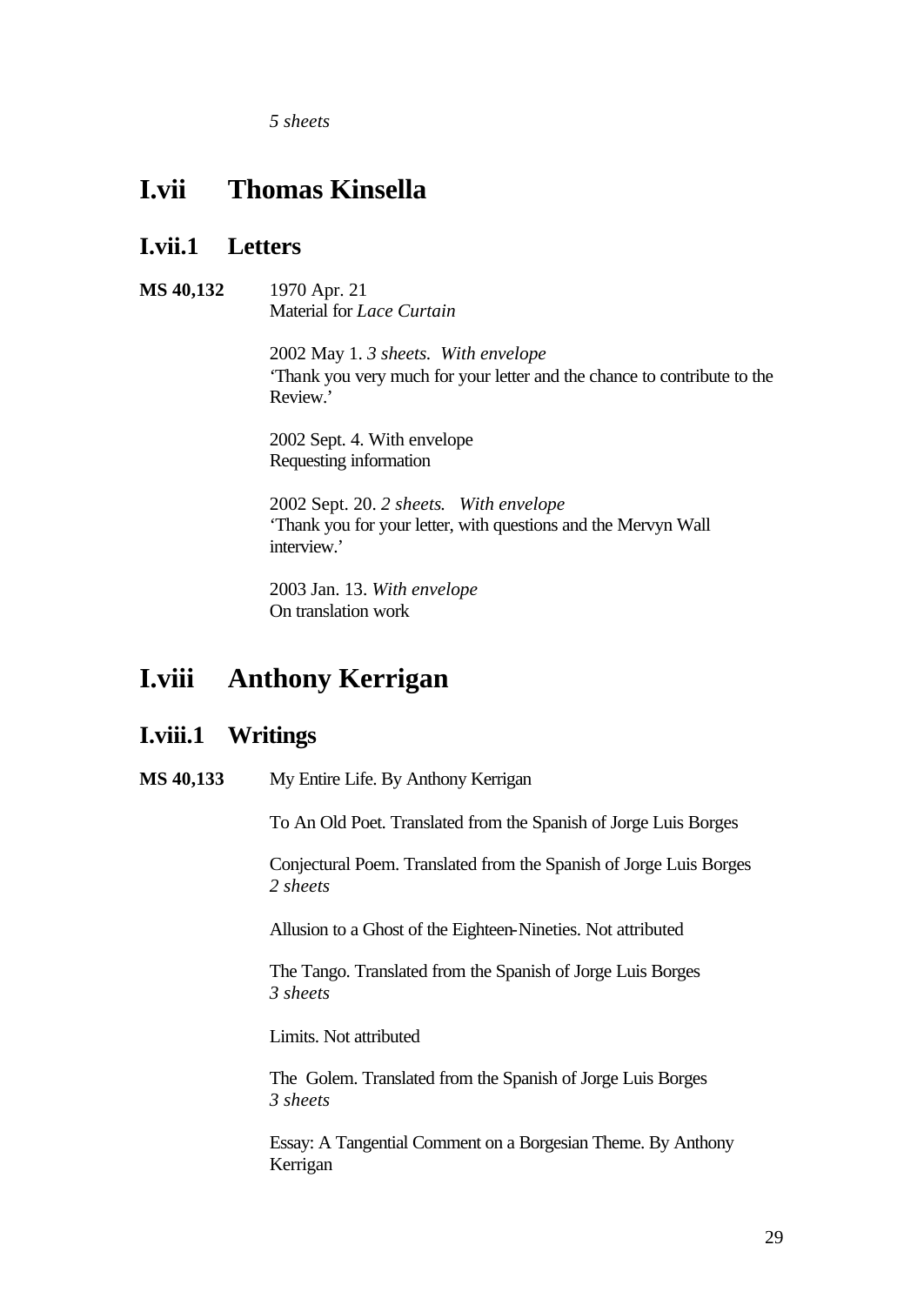4 sheets

To Jorge Luis Borges…

### **I.viii.2 Letters**

**MS 40,134/ 1** 1969 Oct. 13. With envelope On translated poems. From Antonia Kerrigan

> 1969 Jan. 14. *2 sheets*. With envelope On translation work and teaching in Spain

1969 Feb. 7. With envelope 'V. nice of you to honor 2 poems with good placement.'

1969 May 15. With envelope Publishing Borges translations

1969 June 24 On Borges translations

1976 July 25. A post card On work in progress

1969 Aug. 12 On translation work

1969 Aug. 18. *2 sheets* On Borges

1969 Aug. 21 On work in progress

1969 Oct. 17. With envelope A request for copies of Borges Poems

1970 Feb. 23. With envelope A request for copies of Borges Poems

1970 Apr. 16. With envelope On work in progress

1970 Apr. 29. On Borges translations

1970 May 8. *2 sheets* **[Kerrigan's letter is not available for consultation until 31 Dec. 2054].**  Includes copy of a letter from Andrew Yablonsky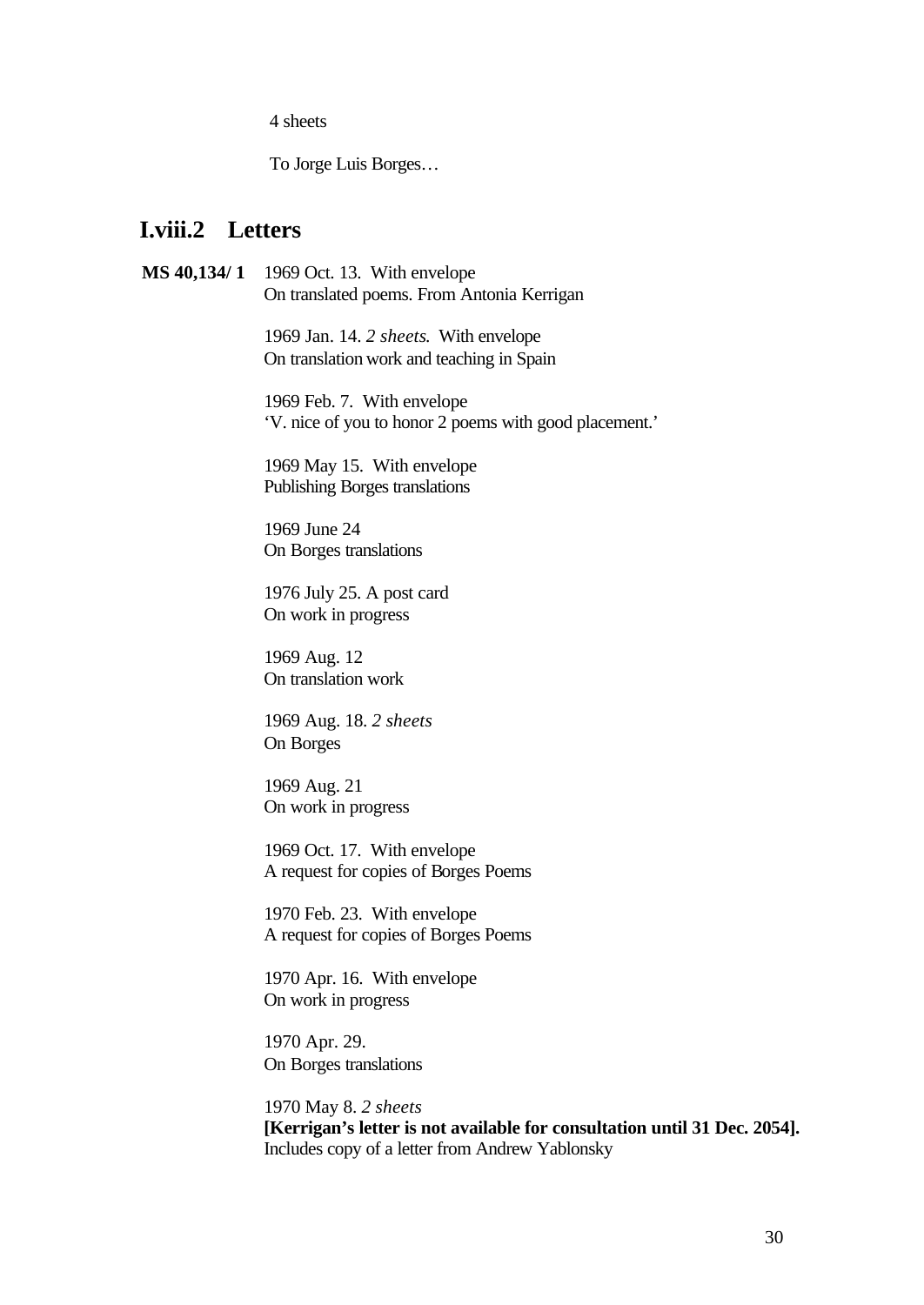1970 May 20 On the question of New Writers' Press becoming successful

1972 Mar. 18. On New Writers' Press

**MS 40,134/ 2** 1973 June 10. *With envelope* On translations

> 1973 June 28. *With envelope* On completing Antonio Machado translations

1973 June 29 Enclosing material for New Writers' Press

1973 Aug. 16. *With envelope* On work in progress

1973 Sept. 7. 3 items. *With envelope* On Antonio Machado. A pamphlet entitled: 'Three Hungarians.' A page from *Encyclopaedia Britannica*

1973 Dec. 18 'This note is to say that I have received your welcome letter & will keep in touch…'

1974 May 29. *With envelope* 'Delighted to have your splendid NERUDA…'

Undated telegram On travel arrangements (Item is water-damaged)

Undated telegram Work in progress

Undated postcard On travel arrangements

## **I.ix James Liddy**

### **I.ix.1 Writings**

**MS 40,135** On William Blake *2 sheets*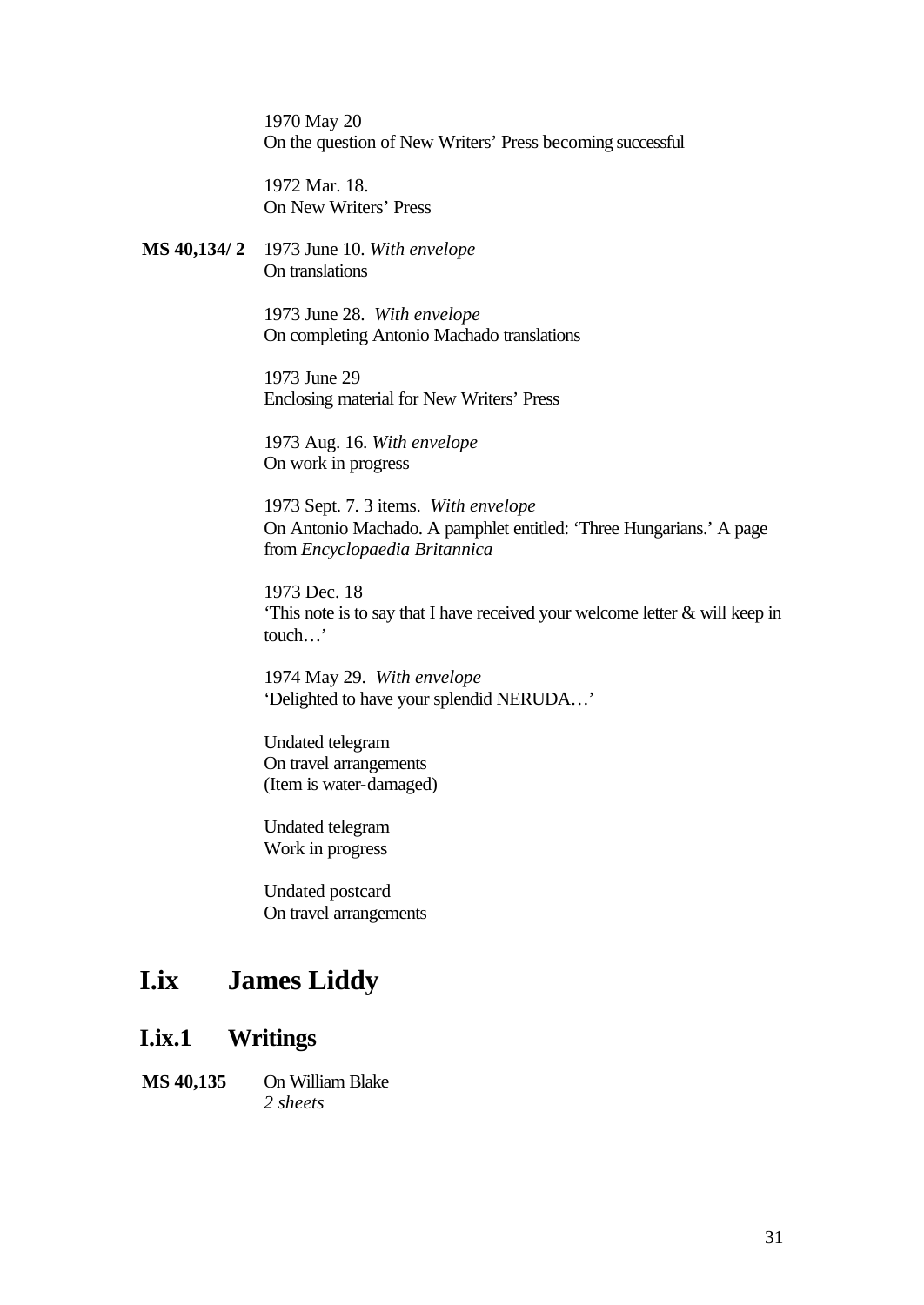## **I.ix.2 Letters**

**MS 40,136/ 1** 1963 Feb. 8 Arranging to meet

> 1963 Feb. 20. *3 sheets* On editing poetry

1963 Feb. 26. *2 sheets* On publishing work in *Arena* ( Incomplete)

1963 Mar. 28. *2 sheets* '…if I could see you some night next week to discuss your story…'

1963 July 6 Keeping in touch

1964 Oct. 20 'We have pleasure in accepting your poem…'

1968 Dec. 16. With envelope Reaction to Michael Smith's poetry

1969 Feb. 2 Idea for publishing individual authors

1969 Mar. 7. Postcard 'Let me know how many American contributors you got in reply to my letters.'

1969 Mar. 20. *4 sheets* On material for *Lace Curtain* Enclosing: Politics 1969; At A Dance by Steven Schutzman

1969 Mar. 29. *3 sheets. With envelope* On Irish poetry scene Enclosing: In Response To A Life Road by Howard Lieberman

1969 May 3 Reaction to Smith article in the *Irish Times*

1969 'Bloomsday' 'The only thing for you to do is to be strictly non-commercial and bring out some books.'

1969 July 10 On Borges

1969 [Aug. 5]. Postcard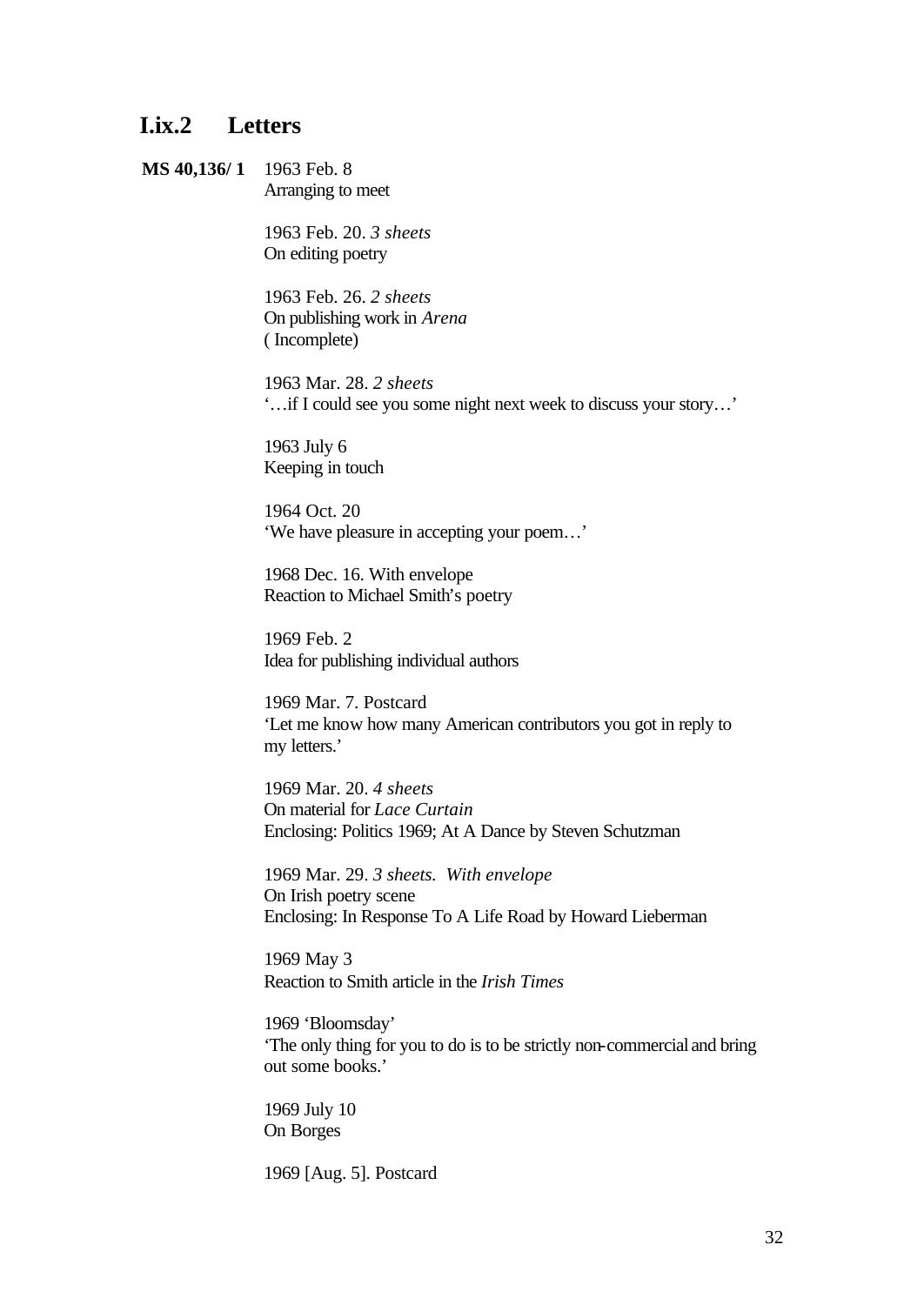'Do send 12 copies of *Lace Curtain* & some Borges.'

1969 Aug. 20 Arranging to meet

**MS 40,136/ 2** 1969 Dec. 20 Christmas greetings

> 1971 Feb. 2 Michael Hartnett's book

1971 Mar. 27 On an essay about Patrick Kavanagh

1972 Mar. 28. *With envelope* On work in progress

1972 Apr. 20. *2 sheets*. *With envelope* 'Thanks for *Blood Relations* it is a most well produced book…'

1972 June 16. *3 sheets. With envelope* On Antonio Machado translations. Enclosing: Soledades XIV & XV

1972 Aug. 28 Enclosing: Paul Durcan's 'Drug Swoops at Sligo Festival.'

1972 Dec. 1. *With envelope* On translations

1973 Aug. 28. *2 sheets. With envelope* On work in progress

1987 Mar. 6. *With envelope* Arrangements to meet

Undated 'I would like very much if you could send me some of your other poems…'

Undated. List of addresses

Undated. *2 sheets* Enclosing Baudelaire text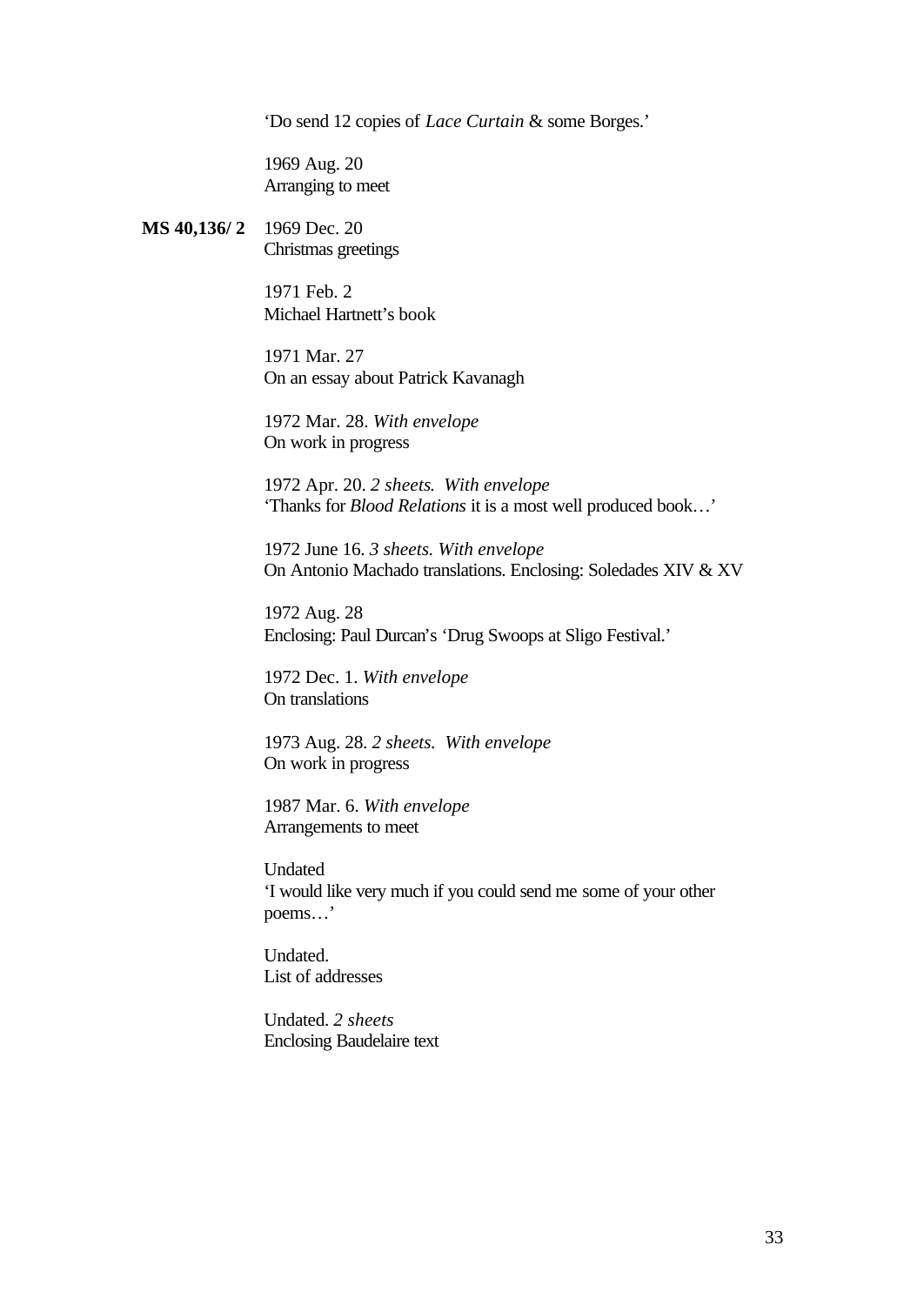## **I.x Thomas MacGreevy**

## **I.x.1 Writings**

**MS 40,137** Draft story: Saints and Scholars *12 sheets*

> Draft: Saints and Scholars *8 sheets*

Series of footnotes *4 sheets*

 A preface to personal memoirs: 'For some years friends and acquaintances have been saying to me that I should write some memoirs.'

Biographical piece *10 sheets*

From *The European Caravan*; photocopies of Spanish poetry with a translation attributed to Thomas MacGreevy *17 sheets*

From *The European Caravan*; photocopies of the poetry of Samuel Beckett. *8 sheets*

## **I.x.2 Letters**

**MS 40,138** 1934 June 22 Part of a letter from Father Patrick Browne to Thomas MacGreevy. On poetry and Victorian Catholicism (Incomplete)

## **I.x.3 Other Material**

**MS 40,139** Part of a pamphlet: *In Tribute To Thomas MacGreevy Poet and Connoisseur Of The Arts 2 sheets*

## **I.xi Tom Mac Intyre**

## **I.xi.1 Writings**

**MS 40,140** Typescript: *Blood Relations. 35 sheets*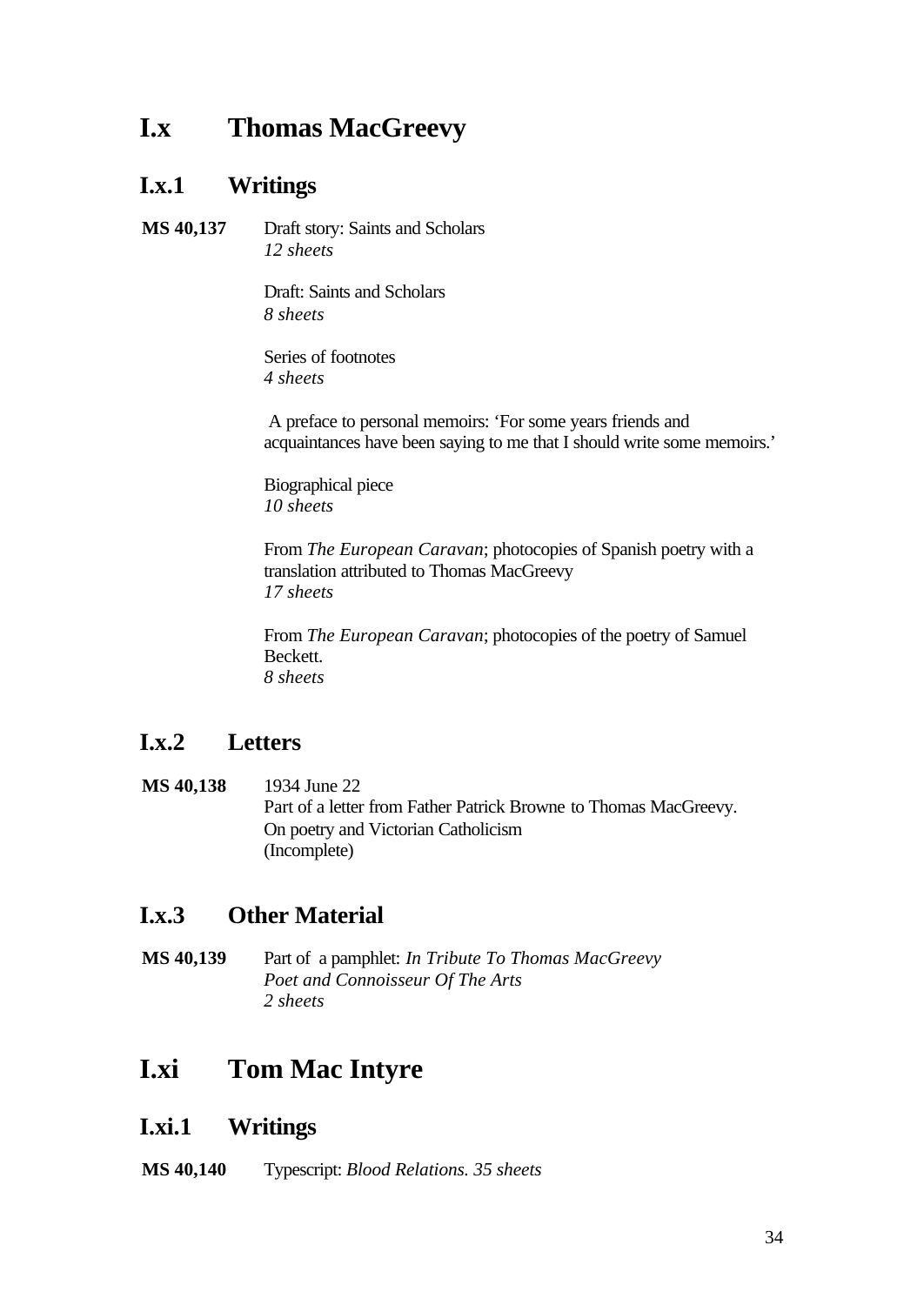Proofs: *Blood Relations*. *6 sheets*

## **I.xii John Montague**

### **I.xii.1 Letters**

**MS 40,141** 1969 Nov. 14. *With envelope* 'I hope I am not too late to send something to the *Lace Curtain* which I enjoyed…'

> 1972 Aug. 19 On poems to include in a Faber *Book of Irish Verse*

1973 Sept. 23. *2 sheets. With envelope* On an anthology of Irish verse

1973 Apr. 1. *2 sheets* '…I am working through the permissions for the Faber book…'

1973 May 1. A postcard Requesting material

1973 Sept. 25 Seeking information

1976 'Good Friday' [Apr. 16] 'A note to let you know that there will be an American edition of The Faber anthology…'

Undated On an anthology of poetry.

## **I.xiii Niall Montgomery**

### **I.xiii.1 Writings**

- **MS 40,142/ 1** Article: Bird Lives. On poetry *20 sheets*
- **MS 40,142/ 2** Pious Ejaculation *2 sheets*

Short piece: An Appreciation On Donagh MacDonagh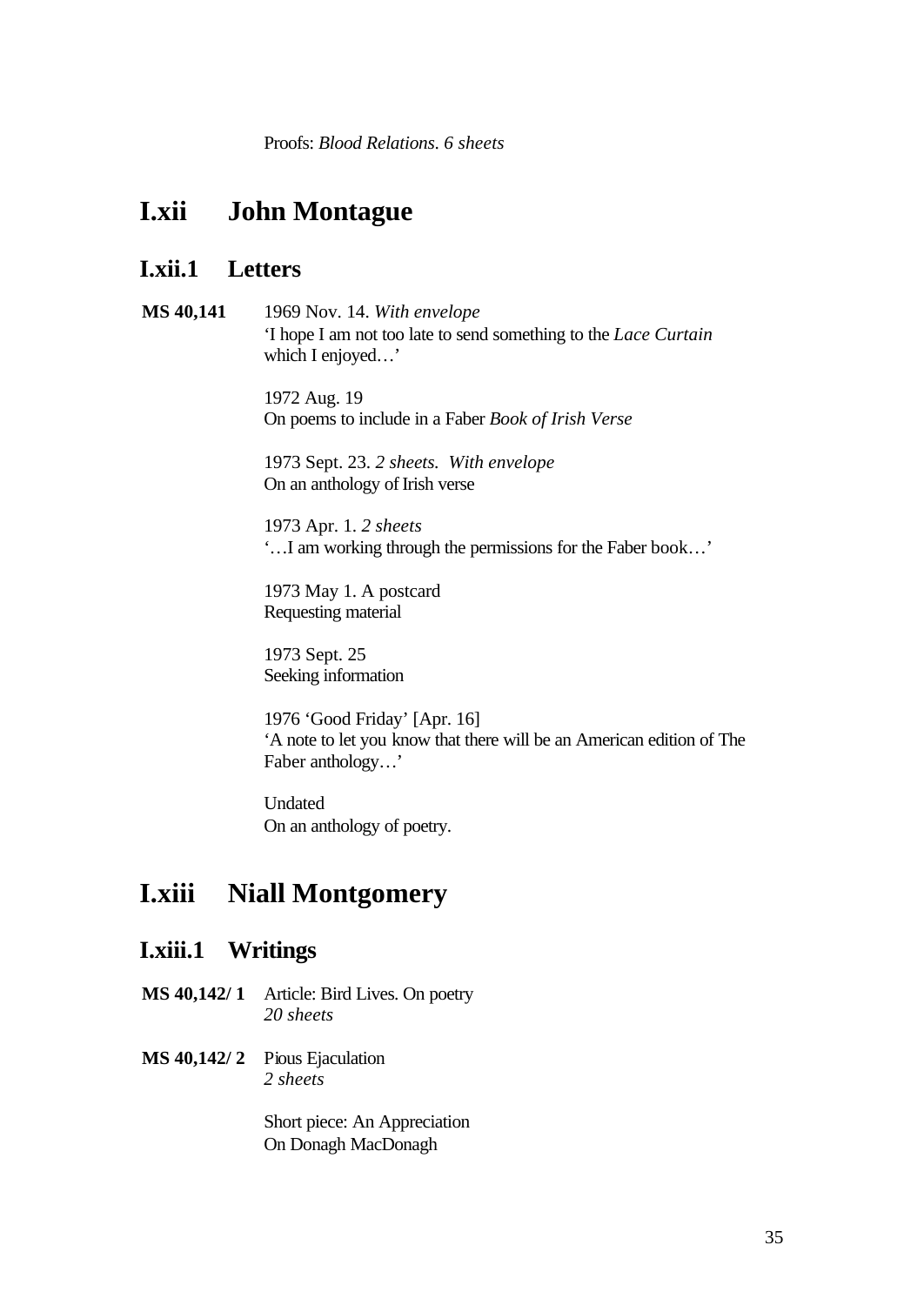A note on Denis Devlin

### **I.xiii.2 Letters**

**MS 40,143/ 1** 1969 Nov. 25 Reaction to *Lace Curtain*

> 1969 Dec. 11 Contacting Samuel Beckett

1970 Feb. 4 Seeking information

1970 Feb. 8 'I've come across someone with a Xerox of SB's thing on Devlin…'

1970 Feb. 11 Enclosing a letter from Michael Scott and Partners

1970 Feb. 13. *2 sheets* Enclosing letter

1970 Mar. 14 Sending thanks

1970 Mar. 26 Arranging a venue

1970 Apr. 8 Writing for *Lace Curtain*

1970 May 11 Writing for *Lace Curtain*

1970 May 22 Enclosing material

1970 May 30 Publishing Charles Donnelly

1970 June 2 Enclosing material

1970 July 8 Reaction to *Lace Curtain*

1970 July 13 Copy of letter from Niall Montgomery to Michael Gill, of Gill and Macmillan. Concerning Gerard Smyth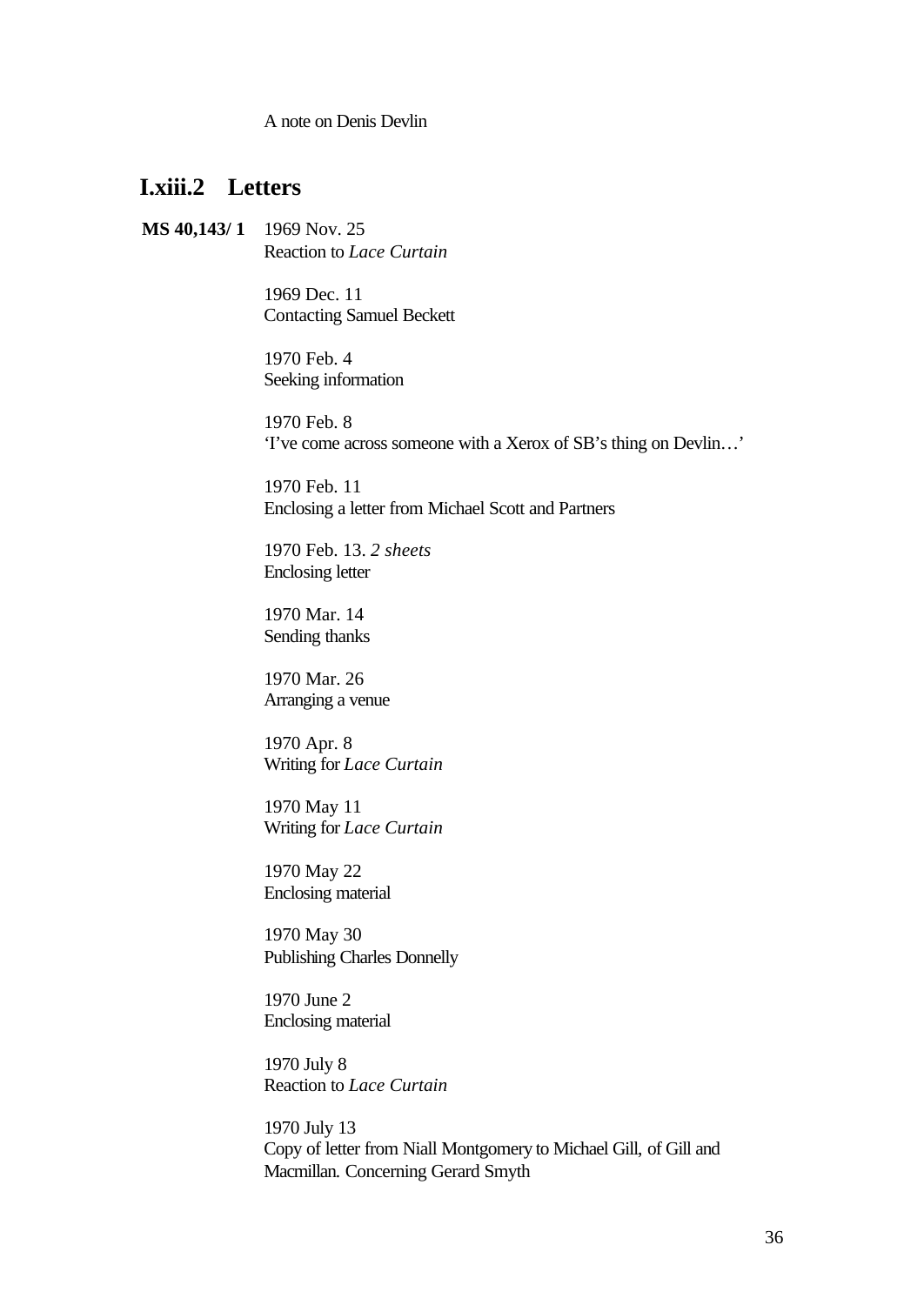1970 July 27 Concerning Gerard Smyth

1970 Aug. 11 Reaction to *Lace Curtain*

1970 Aug. 13 Reaction to *Lace Curtain*

1970 Aug. 18 Contributing to *Lace Curtain*

1970 Sept. 19 Current affairs

1970 Sept. 25 Arranging to meet

1970 Oct. 14 **Contacts** 

1970 Oct. 23. *With envelope* Reaction to work

1970 Nov. 10 Fund raising

1970 Dec. 31 Current affairs

1971 Jan. 27 Enclosing material

1971 Apr. 3. *With envelope*  Discussing content of *Lace Curtain*

1971 Apr. 9 Reaction to published work

1971 Apr. 28 Returning proofs

1971 May 25 Reaction to *Lace Curtain*

1971 Nov. 19 Work in progress

1972 Feb. 25. *With envelope*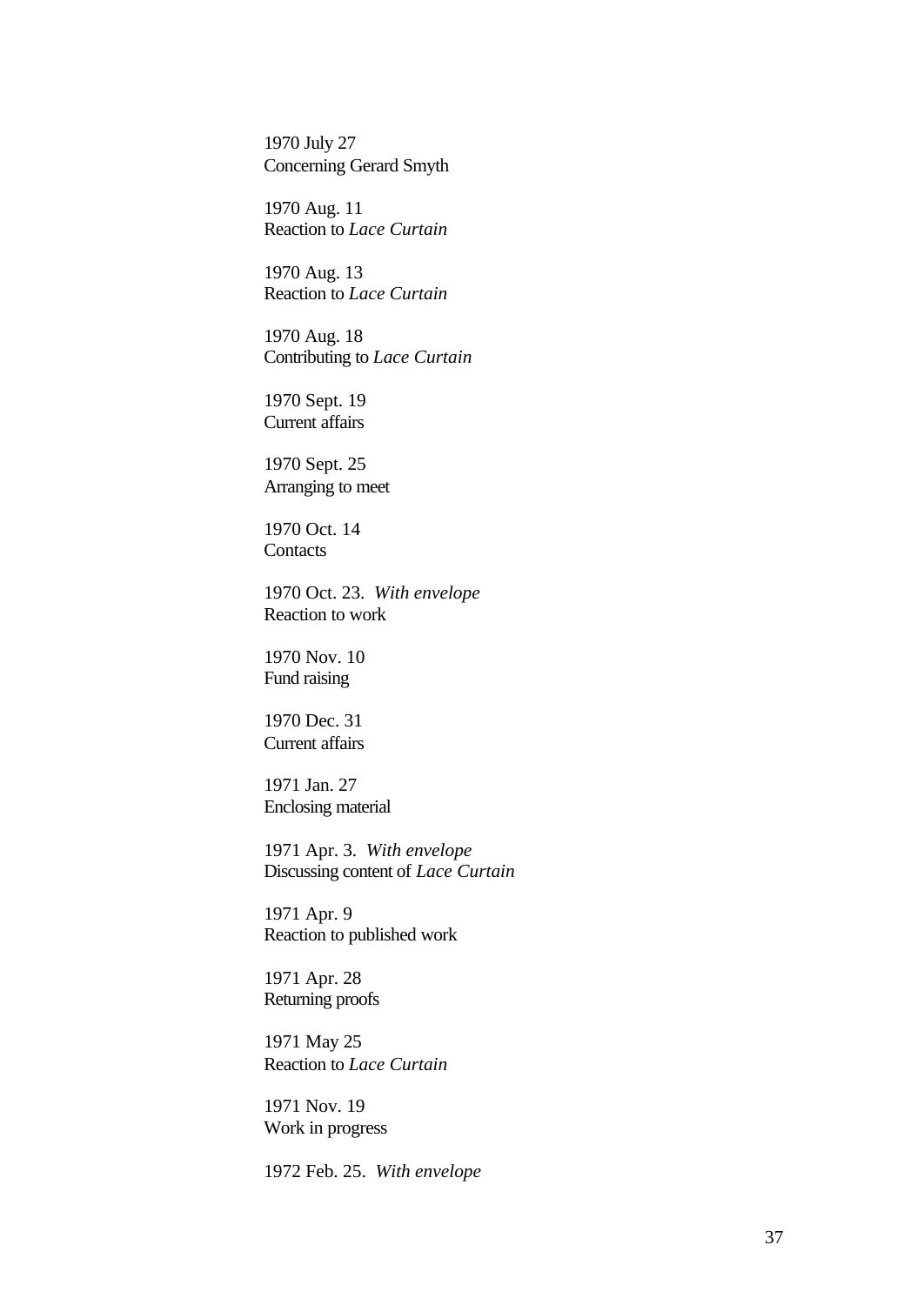Work in progress

1972 Apr. 5 'I send you a Xerox of the corrected script.'

1972 July 20 'Congratulations on your fine book…'

**MS 40,143/ 2** 1973 Dec. 6 Funding

> 1974 Mar. 21 Ideas for distribution of *Lace Curtain*

1976 May 17. *4 sheets. With envelope* Reaction to work

1976 July 2 'The Sweeney thing is very moving…'

1976 Aug. 4. *4 sheets. With envelope* Sending apologies

1978 Oct. 26 'Thanks for the *Lace Curtains*'

1978 Oct. 26 On work in progress

1982 Feb. 19 Lecturing

1983 Nov. 1 Publishing work

1983 Nov. 17 *5 sheets* Forwarding material in French relating to the Irish literary scene.

1984 Sept. 5 Congratulations on book

1986 Jan. 13. *With envelope* Reaction to work

1986 Feb. 25 Work in progress

1986 Mar. 25. *3 items*. *With envelope*  Enclosing photocopy of watercolour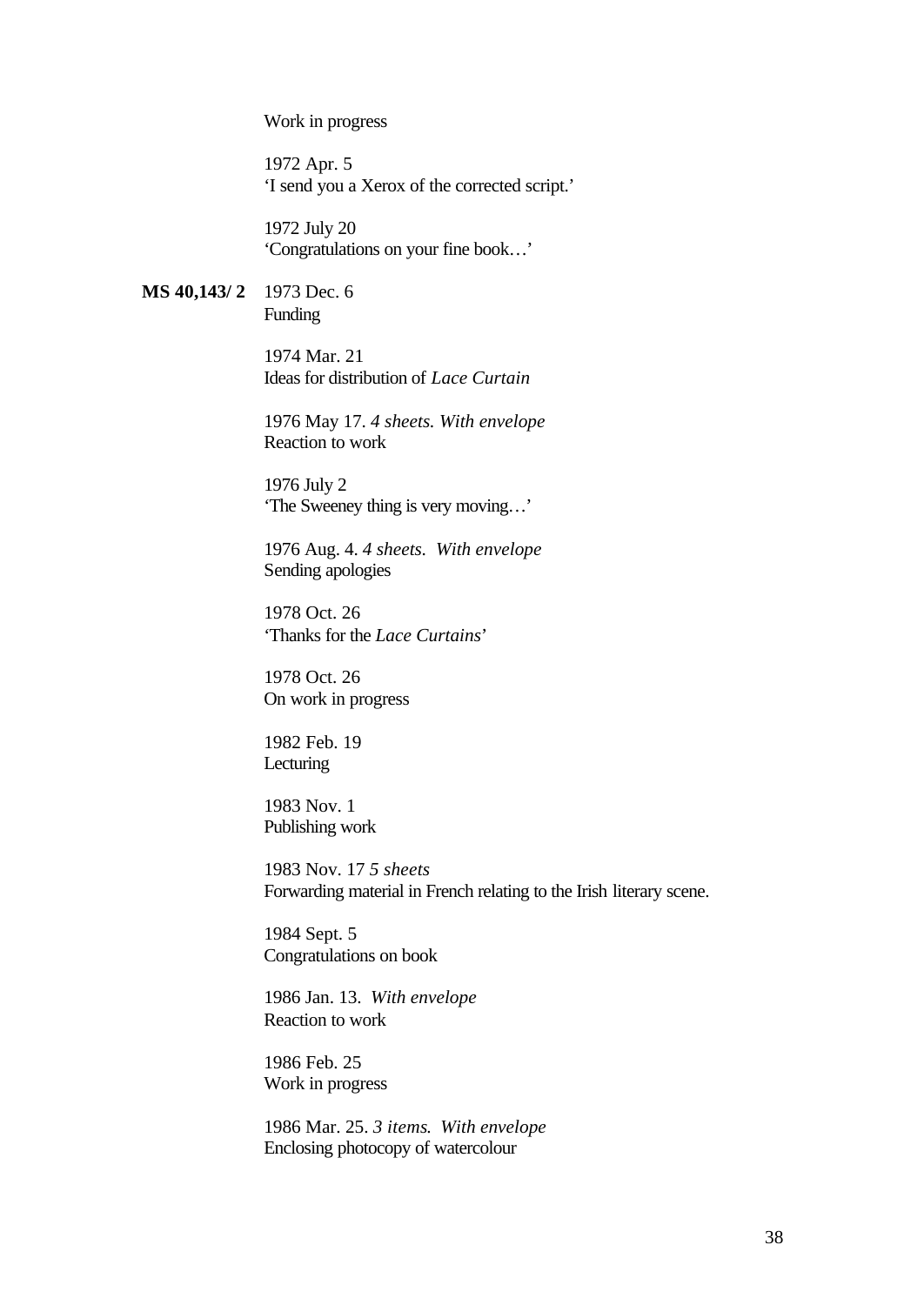1986 Apr. 7. *3 sheets. With envelope*  Enclosing material

1986 Apr. 8. *2 sheets. With envelope* Enclosing a letter from Sean White

1986 Nov. 20. *2 copies* Concerning Samuel Beckett

Undated. *6 sheets.* Enclosing an Article: The Tear and the Smile

Undated. *7 sheets* Enclosing an essay: A Woman Standing on the Stairs in the Shadows

## **I.xiv Paul Murray**

### **I.xiv.1 Writings**

**MS 40,144** Innocence; Eve, 2 copies; Though Under No Less Love; Invocation  *5 sheets*

> Proofs: *Office of the Dead* 3 sheets

## **I.xv Desmond O'Grady**

### **I.xv.1 Letters**

**MS 40,145/1** 1970. *13 sheets. With envelope* Enclosing: Hellas; Mycenas; Apartment; First Song of the Old Peasant; Second Song of the Old Peasant

> 1970 June 18. *With envelope* 'I spoke to a friend of mine – Dmitri Nadzi…about doing a drawing for the cover and flyleaf of *Hellas*

1970 Sept. 12. *3 sheets*. *With envelope* Dimitri Hadzi design

1970 Oct. 18 'I send another typescript of Hellas with a few changes…'

1970 Nov. 30 *With envelope* Requesting information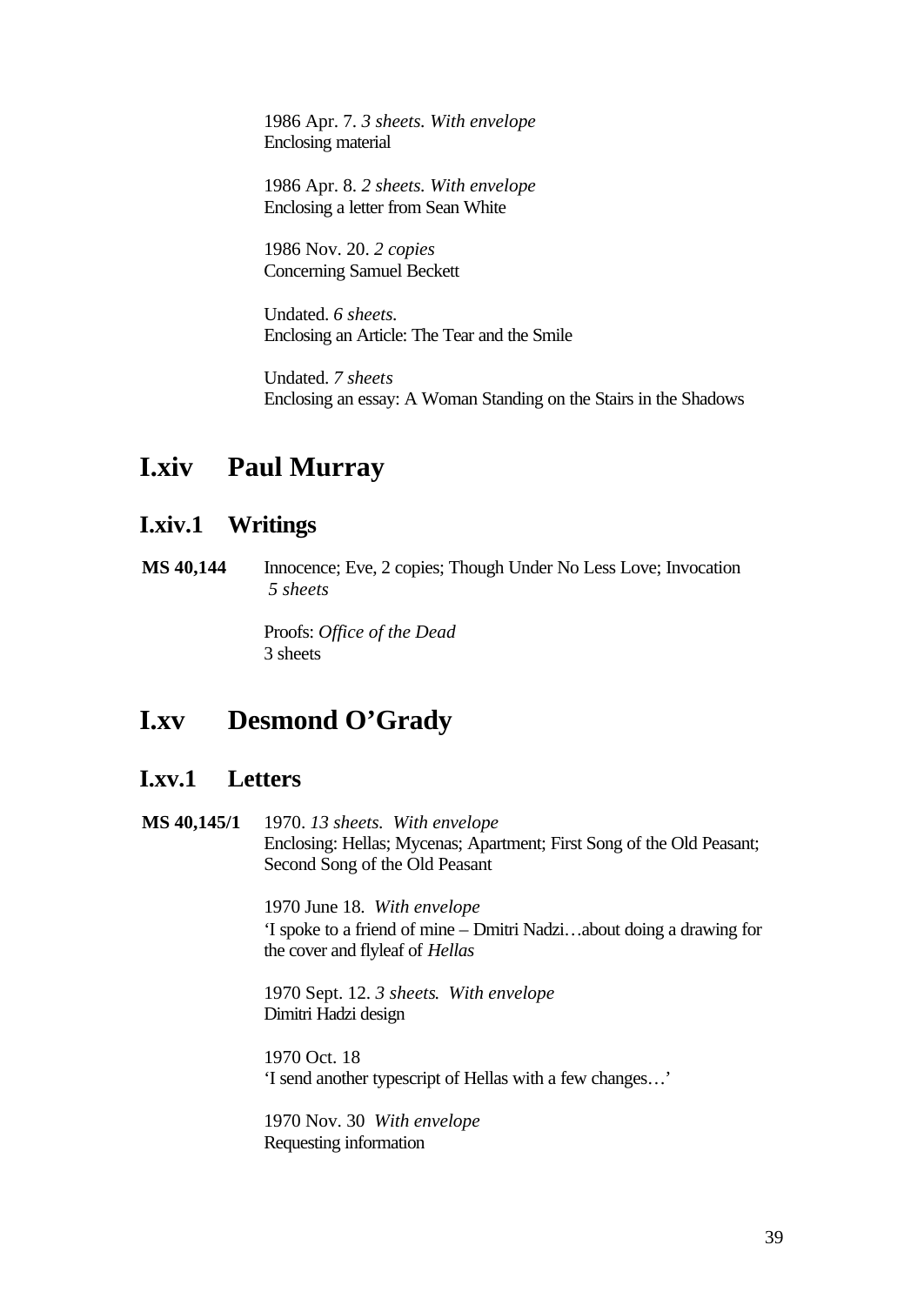1970 Dec. 16. *2 sheets*  Typography

1971 Feb. 20. *5 sheets*  Enclosing: Sing Me Creation; After Sickness the Sacred Shadow

**MS 40,145/2** 1971 Aug. 15. *2 sheets. With envelope* About Hellas

> 1971 Nov. 25. *9 sheets*. *With envelope* 'I enclose a few from the recently finished Sing Me Creation collection…'

1973 Jan. 3. *14 sheets. With envelope* Enclosing: Self Portrait

1995 Apr. 28. *With envelope* 'I just had a notice from Laurence Cassidy that Brian Coffey died.'

1997 Sept. 1 Response to a review

## **I.xvi Robert Pawlowski**

### **I.xvi.1 Writings**

**MS 40,146** Proofs: *Ceremonies For Today 8 sheets*

## **I.xvii Lorna Reynolds**

### **I.xvii.1 Letters**

**MS 40,147/ 1** 1963 Apr. 27. *2 sheets* 'Thank you for sending me the poems for consideration…'

> 1963 May 11. *2 sheets* Discussing published poetry

1963 May 25. *3 sheets* Commenting on poems received

1963 June 4. *3 sheets* Commenting on personal development

1963 June 17. *2 sheets* Arranging to meet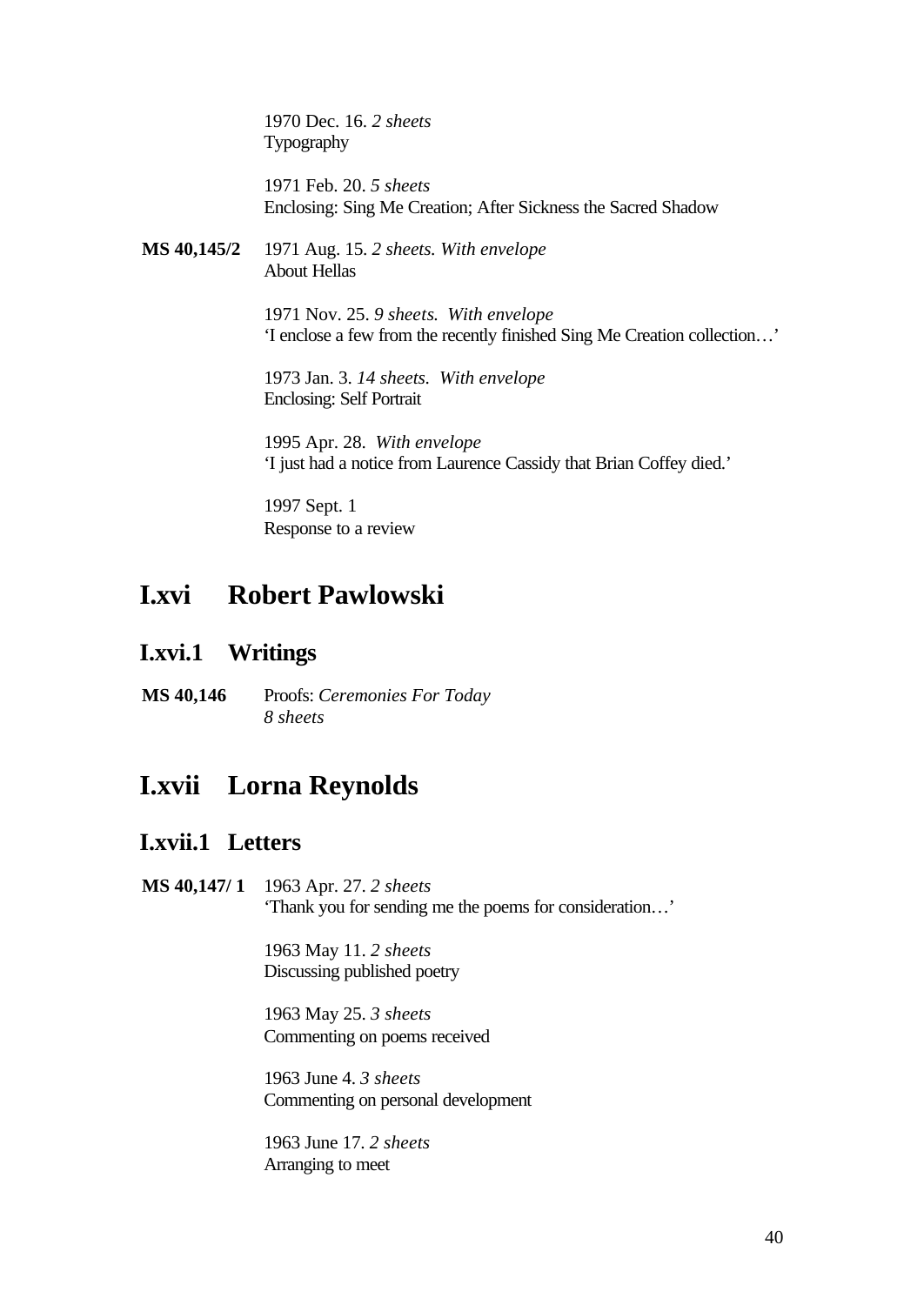1963 June 19 Concerning a request

1963 July 8. *6 sheets* Commenting on stories received.

1963 Aug. 2. *5 sheets* Commenting on stories received

1963 Aug. 6 Commenting on work received

1963 Aug. 20. *3 sheets* Commenting on poetry received

1963 Sept. 4. *3 sheets* On publishing in *University Review*

1963 Oct. 15 Staying in touch

1963 Oct. 30 On university funding

1963 Nov. 7. *2 sheets* Commenting on poetry received

1963 Nov. 13. *2 sheets* Commenting on poetry received

1963 Nov. 24. *3 sheets* 'Thank you for your letter & enclosed poems…'

1963 Dec. 4. *3 sheets* Concerning forming a Poetry Society

1964 Jan. 9. *2 sheets* On T.S. Eliot as critic

1964 Feb. 11/13. *3 sheets* 'I am pleased to hear that you like the Denis Devlin issue of the Review.'

1964 Feb. 25. *2 sheets* Discussing work received

1964 Mar. 1. *2 sheets* '…it is better to concentrate on mastering Latin.'

1964 Mar. 17. *2 sheets*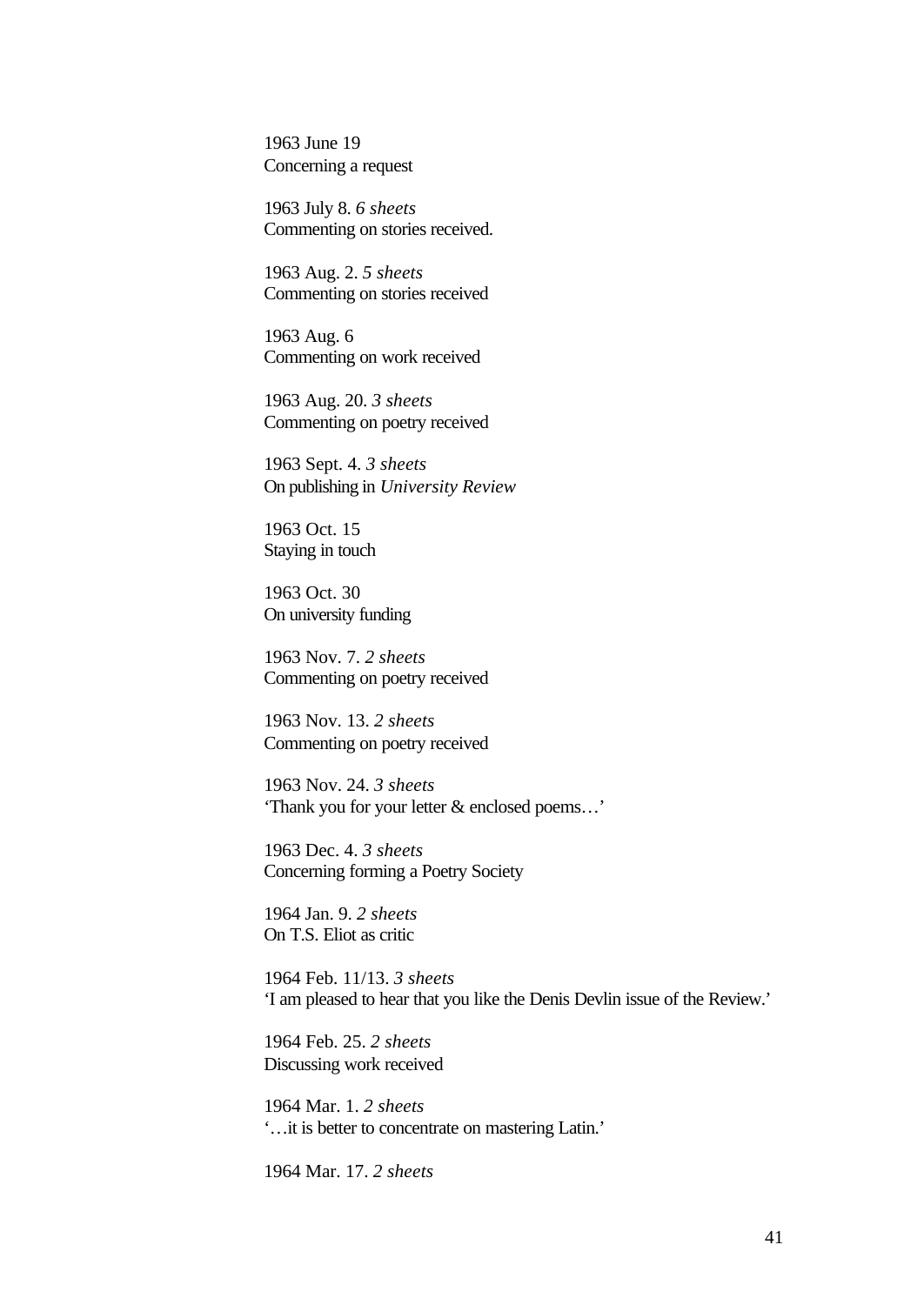On translation work

1964 Apr. 13. *2 sheets* On Dublin literary scene

1964 Apr. 30. *5 sheets* Arranging to meet

1964 July 10. *With envelope* On Latin translations

1965 Apr. 7 'Thank you very much for your letter…'

**MS 40,147/ 2** 1965 May. 22 *3 sheets. With envelope* 'I like the longer poem very much Unrequited Love…'

> 1966 June 1. *2 sheets. With envelope* On university life

1966 June 11. *2 sheets. With envelope* Thanking for material received

1966 Oct. 25. *3 sheets. With envelope* On university life in Galway

1966 May 9. *2 sheets*. *With envelope* Enclosing a poem

1966 Jan. 16. *4 sheets* On work in progress

1970 Feb. 27. *2 sheets*. *With envelope* 'I am delighted you can come and give us a reading.'

1970 Mar. 9 *With envelope* Arranging to meet

1970 Mar. 11. *4 sheets. With envelope*. 'Thank you very much for the copy of The Lace Curtain.'

1970 May 15. *2 sheets. With envelope* 'It will be about ten days before I can get the Hopkins article to you…'

1970 Aug. 31. *2 sheets. With envelope* Requesting copies of *Lace Curtain*

1970 Dec. 11. *2 sheets*  Requesting poetry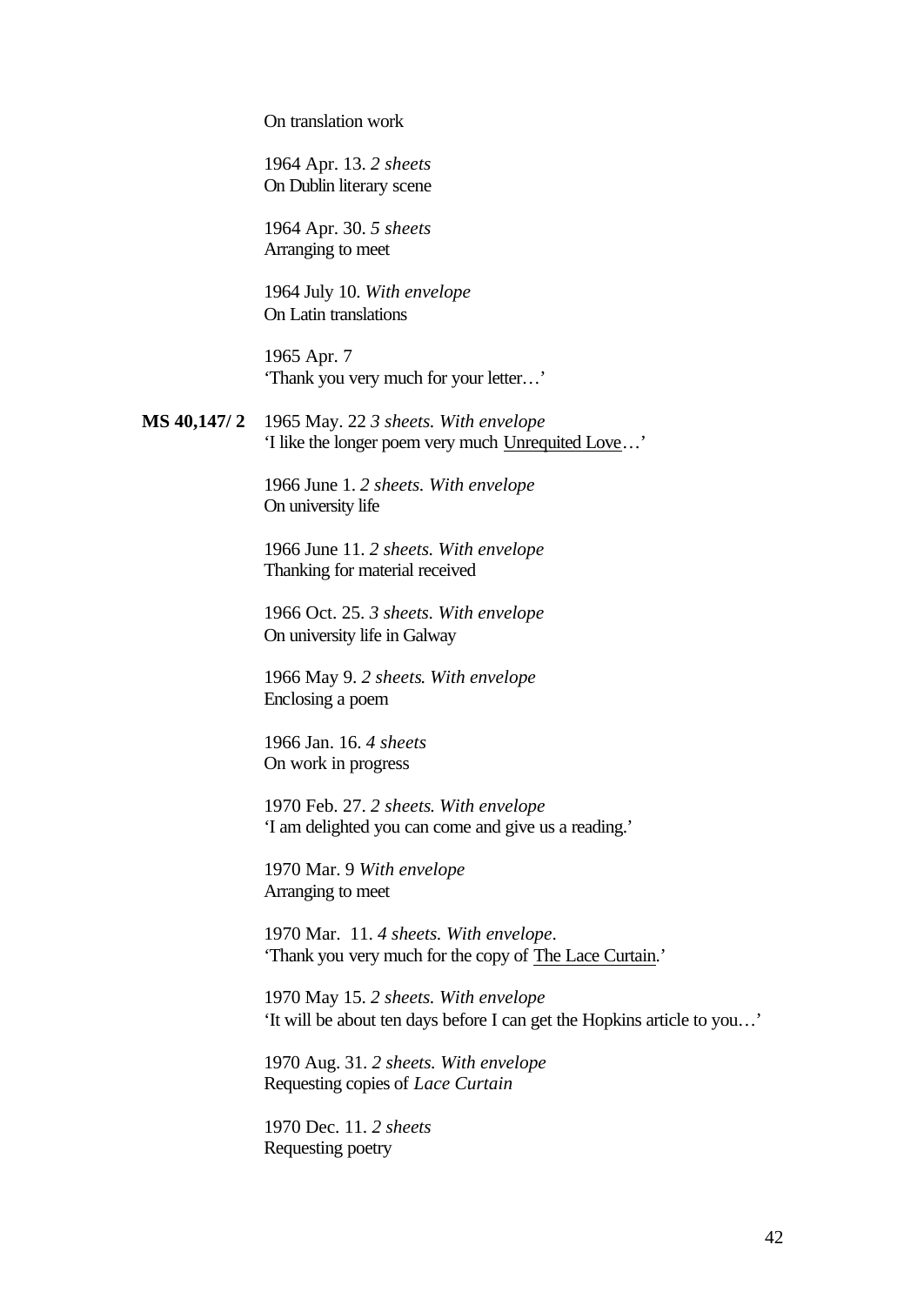1970 Dec. 23 On publishing work

1970 Dec. *10 sheets*. *With envelope* Enclosing 'Rain in the Pinewood' ; 'St. Patrick's Day Again' 'Sisters.'

1988 Feb. 11. *3 sheets. With envelope* On poetry

Undated. *3 sheets* On university life

# **I.xviii Maurice Scully**

## **I.xviii.1 Writings**

**MS 40, 148** Copy of various poems from: *Orchid 10 sheets*

> Piece entitled: Prior *10 sheets*

## **I.xix Gerard Smith**

### **I.xix.1 Writings**

**MS 40,149** Nightrain; A New World; Electric Beauty; Always And Forever; Grace; Theme; Trials of the lord; Virgins; Car-Crash; Anarchy *10 sheets*

> Always and Forever; Portobello Bridge *2 sheets*. 1970

I Am On Your Side; Ann *2 sheets*

Schoolroom

Memoir; Epoch; Comforter; Everyday Life; Jazz; Twilight; Auction Rooms; Wreckage *8 sheets*

Town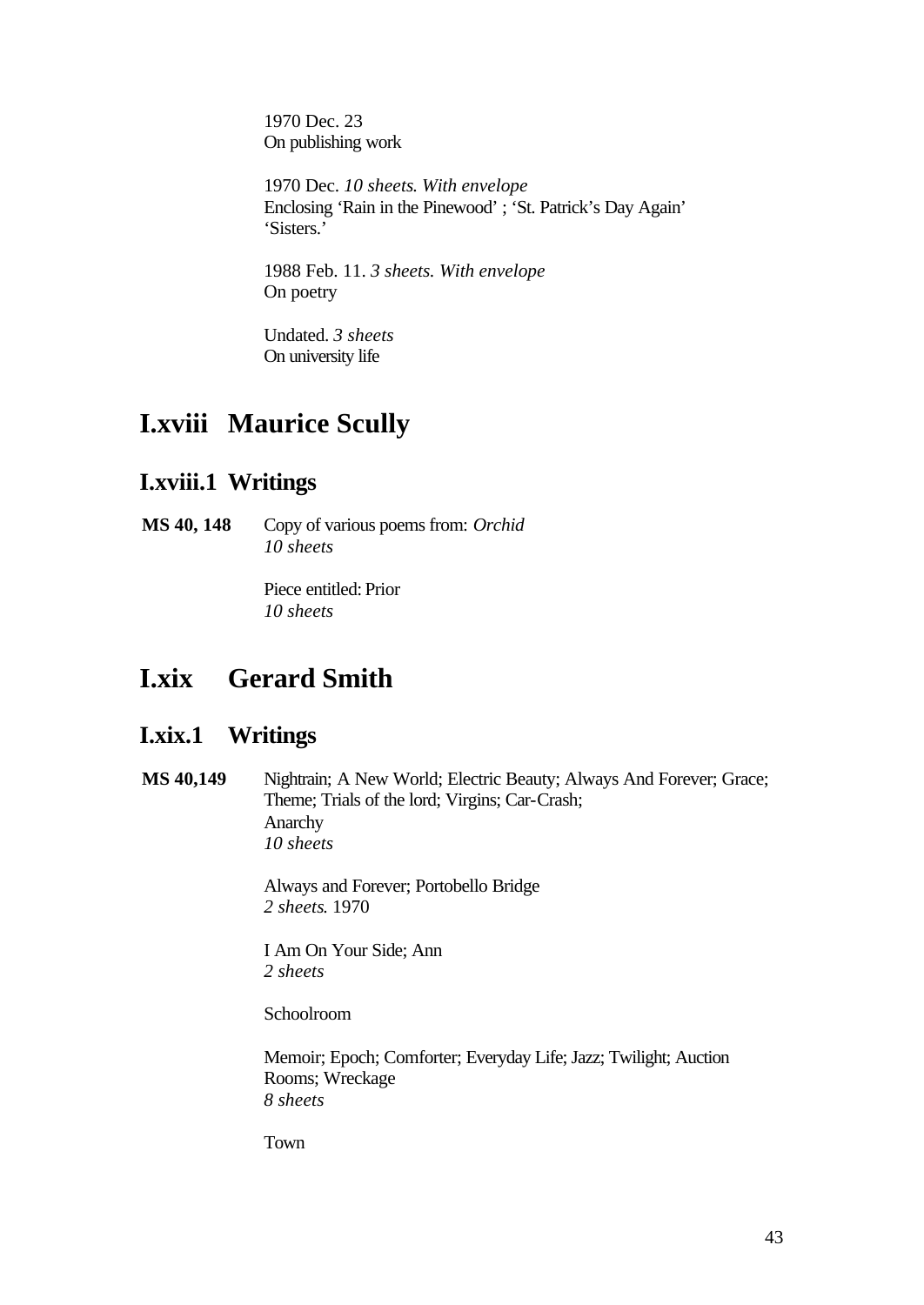Elegy in May

Poem: We tears Have Travelled; It is a Sad Walk After *2 sheets*

## **I.xx Michael Smith**

### **I.xx.1 Writings**

**MS 40,150/ 1** Two poems on a Change

A Wedding Poem for Barry and Barbara

For Irene

Five Songs From Middle English *4 sheets*

My Mallorcan Love

I Hunger For Your Mouth, For Your Voice, For Your Hair; Love, How Many Ways There Are To Arrive At A Kiss. By Pablo Neruda. Translated By Michael Smith *2 sheets*

On The Burial Of A Friend; The Dreams; Childhood Memory. By Antonio Machado. Translated by Michael Smith

The Adoration of the Kings. By Ramon Valle Inclan. Translated by Michael Smith

Proofs: *Early Poems*. By Antonio Machado. Translated by Michael Smith *14 sheets*

**MS 40,150/ 2** Essay: Free Education For All *8 sheets*

> Notes: New Thoughts on God; Anyway; The Possibility of Soul; Berkeley. *8 sheets*

Criticism: Austin Clarke's: Lost Heifer. *4 sheets*

Criticism: Inniskeen Road: July Evening *2 sheets*

Criticism: Patrick Kavanagh: Memory of My Father.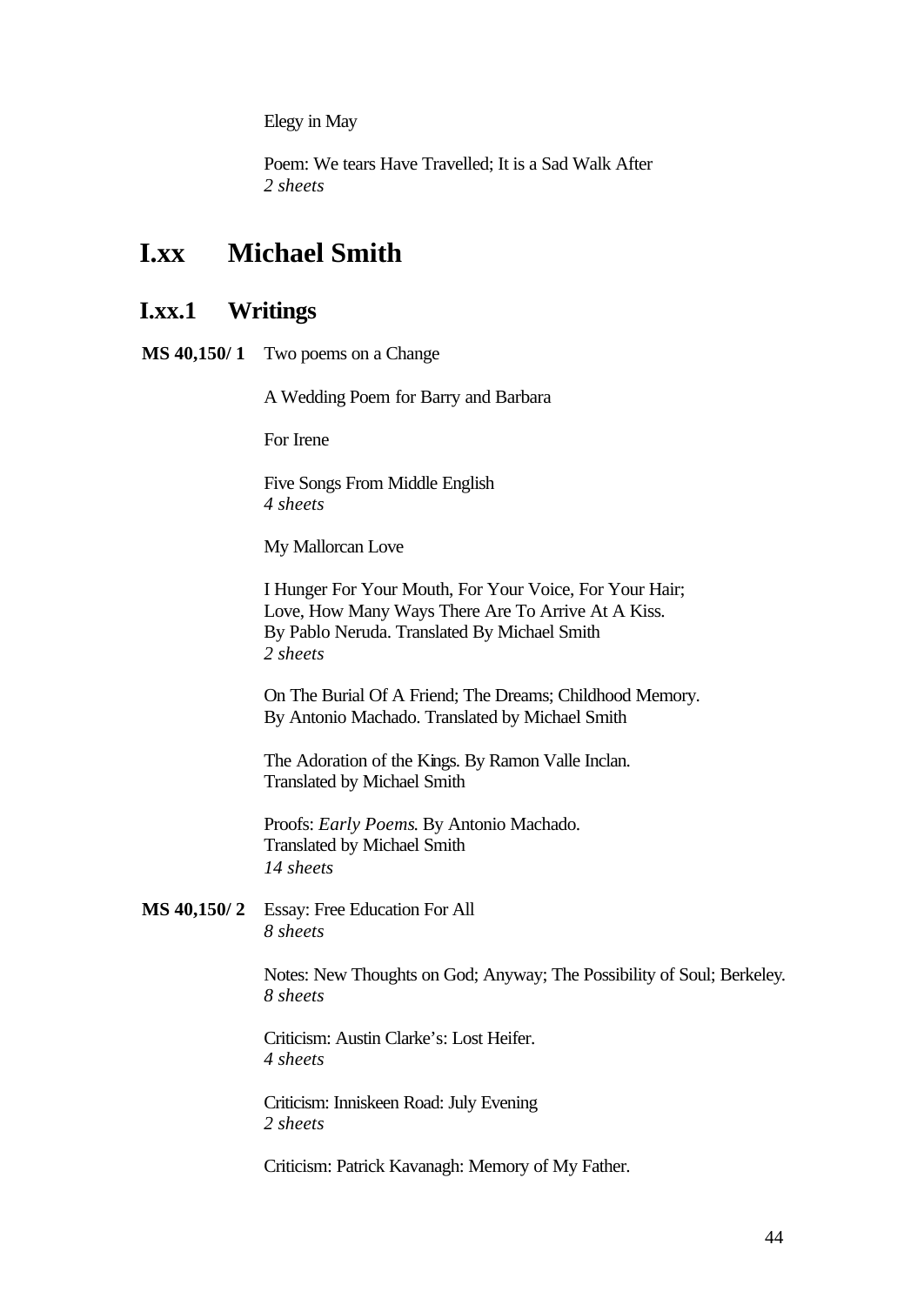Criticism: Patrick Kavanagh: Advent *3 sheets*

Criticism: Patrick Kavanagh: Stony Grey Soil *4 sheets*

Criticism: Canal Bank Walk 3 sheets

Criticism W.B. Yeats: Among School Children *3 sheets*

Criticism: Contexts: 10 *8 sheets*

Criticism: Austin Clarke: The Planter's Daughter

Notes on Austin Clarke's poetry *3 sheets*

Criticism: Contexts 9 *3 sheets*

Notes on Modern Irish poetry

### **I.xx.2 Other Material**

**MS 40,151/ 1** Memorandum Of Agreement Between Michael Smith and Anvil Press Poetry Ltd *3 sheets*

> The Independent Artists Recommendation For A New Arts Council July 1968 *3 sheets*. *With envelope*

Towards a Broader Base for the Arts *8 sheets*

Biographical note on Michael Smith

Copy of Michael Smith's translations of Miguel Hernandez' poems appearing in *Poetry Ireland Review 4 sheets*

Copy of a review of Michael Smith's : *On The Anvil. Francisco de Quevedo 3 sheets*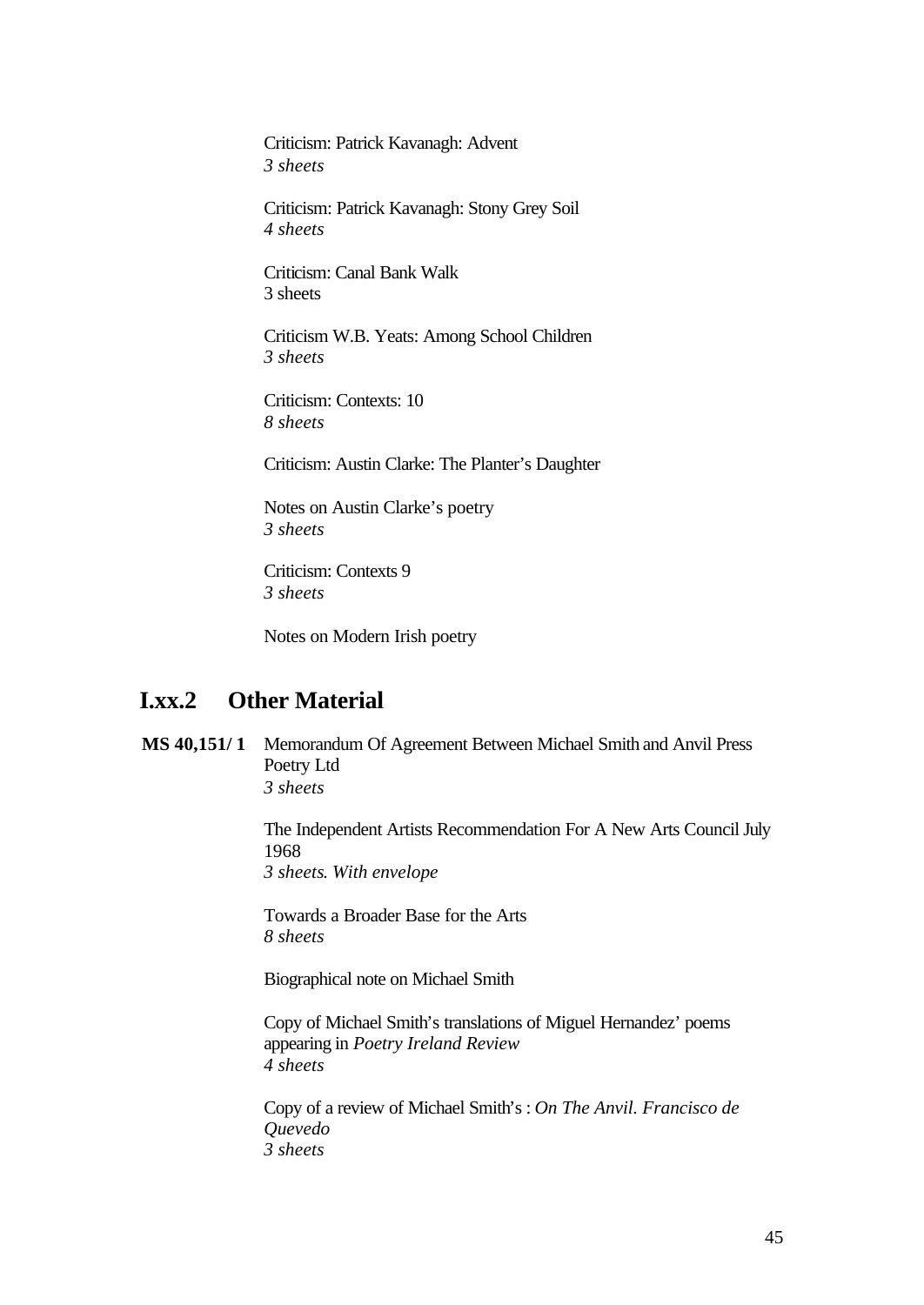Dublineses. Spanish language publication featuring Michael Smith *4 sheets. With envelope*

- **MS 40,151/ 2** Pastiche of communications concerning the translation of Spanish sonnets, featuring work by Luis De Góngora, Francisco de Queveda and Lope de Vega. With annotated texts and commentary From an interlocutor: Fr. Louis [?] *28 sheets. With envelope*
- **MS 40,151/ 3** Letter in Spanish signed 'Pepe'. Enclosing: *El Purgatorio De San Patricio* by Pedro Calderon de la Barca *18 sheets*

## **I.xxi Geoffrey Squires**

### **I.xxi.1 Writings**

- **MS 40,151/ 1** Untitled poems *43 sheets*
- **MS 40,151/2** Untitled II *57 sheets*

### **I.xxi.2 Letters**

**MS 40,153** 1974 Apr. 5. *With envelope* On translation, with a list of book shops

> 1975 Apr. 26 Advertising in the *Times Literary Supplement*

1976 Jan. 27. *2 sheets. With envelope* Enclosing a list of Northern Irish bookshops

1976 July 2. *2 sheets*. *With envelope* Arranging reviews for 'Sweeny'

1993 Mar. 27 *With envelope* 'Just a note to ask if there is any news on the collection I sent you last year, Landscapes & Silences…'

1993 Apr. 19 Enclosing poetry

1994 Sept. 8. *With envelope* Enclosing poetry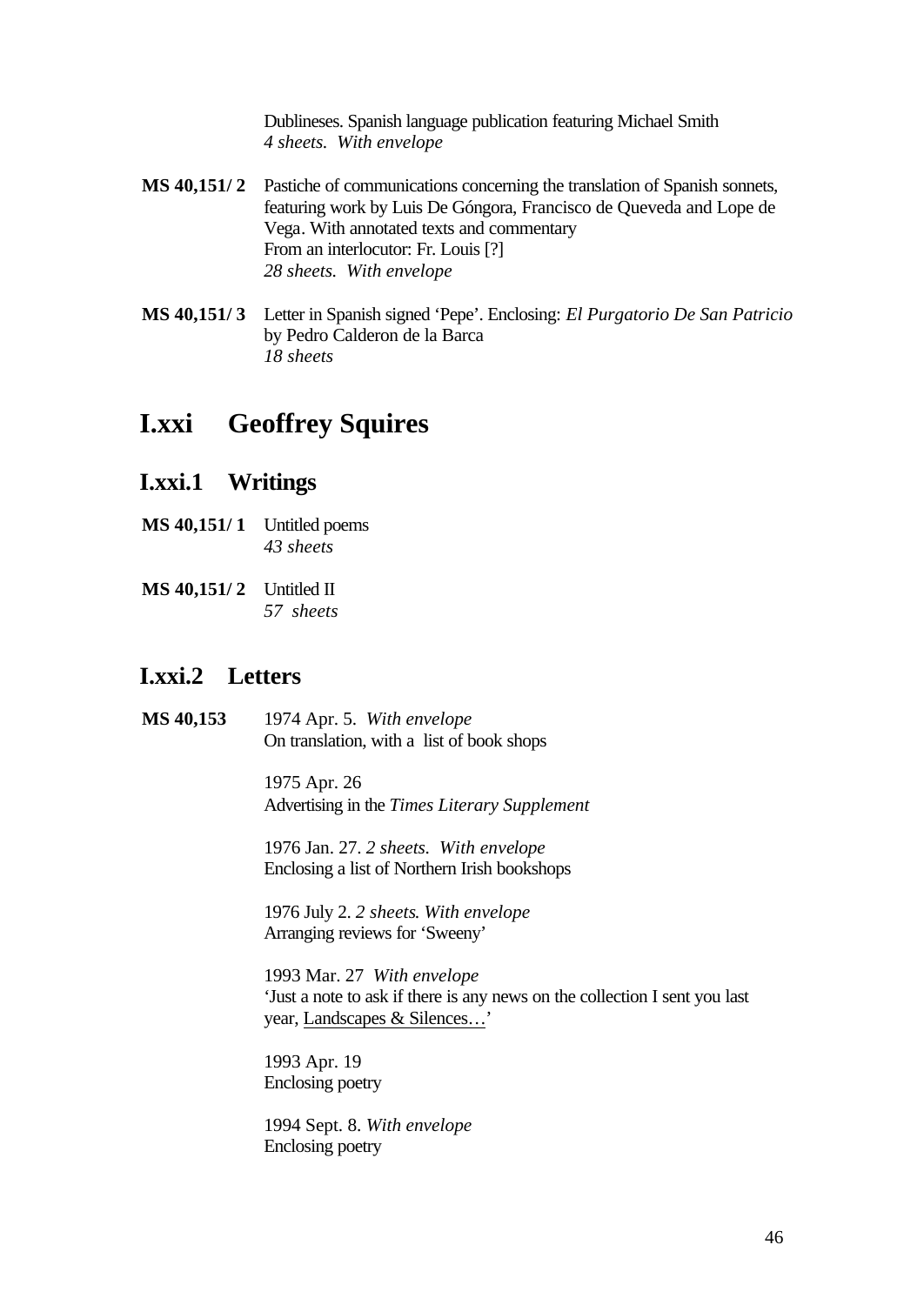1996 Apr. 27. *With envelope* Requesting copies of work

1996 Oct. 31. *With envelope*  'A brief note to ask you if you could send me more copies of Landscapes…'

Undated. *With envelope* On modern culture and the revitalisation of poetry

## **I.xxii César Vallejo**

### **I.xxii.1 Writings**

**MS 40, 154** You Were Saying; The Grown-Ups; The Bells Toll The Second Of November; If It Were To Rain Tonight; The Spider; Dregs; Black Stone Upon a White Stone; In The Half Light *8 sheets*

## **I.xxiii Mervyn Wall**

### **I.xxiii.1 Writings**

**MS 40,155** Author's Note to: The Lady in the Twilight *3 sheets*

## **I.xxiii.2 Letters**

**MS 40,156** 1970 Oct. 22. *With envelope* Unable to complete work for *Lace Curtain*

> 1971 June 26 Regarding a contractual arrangement

15 July 1971. *With envelope* Work in progress

1972 Apr. 21. *With envelope* Arts Council grant

1972 Oct. 5. *With envelope* 'I very much appreciate you sending me the inscribed copy of "Times and Locations"...'

1973 Jan. 17. *3 sheets*. *With envelope*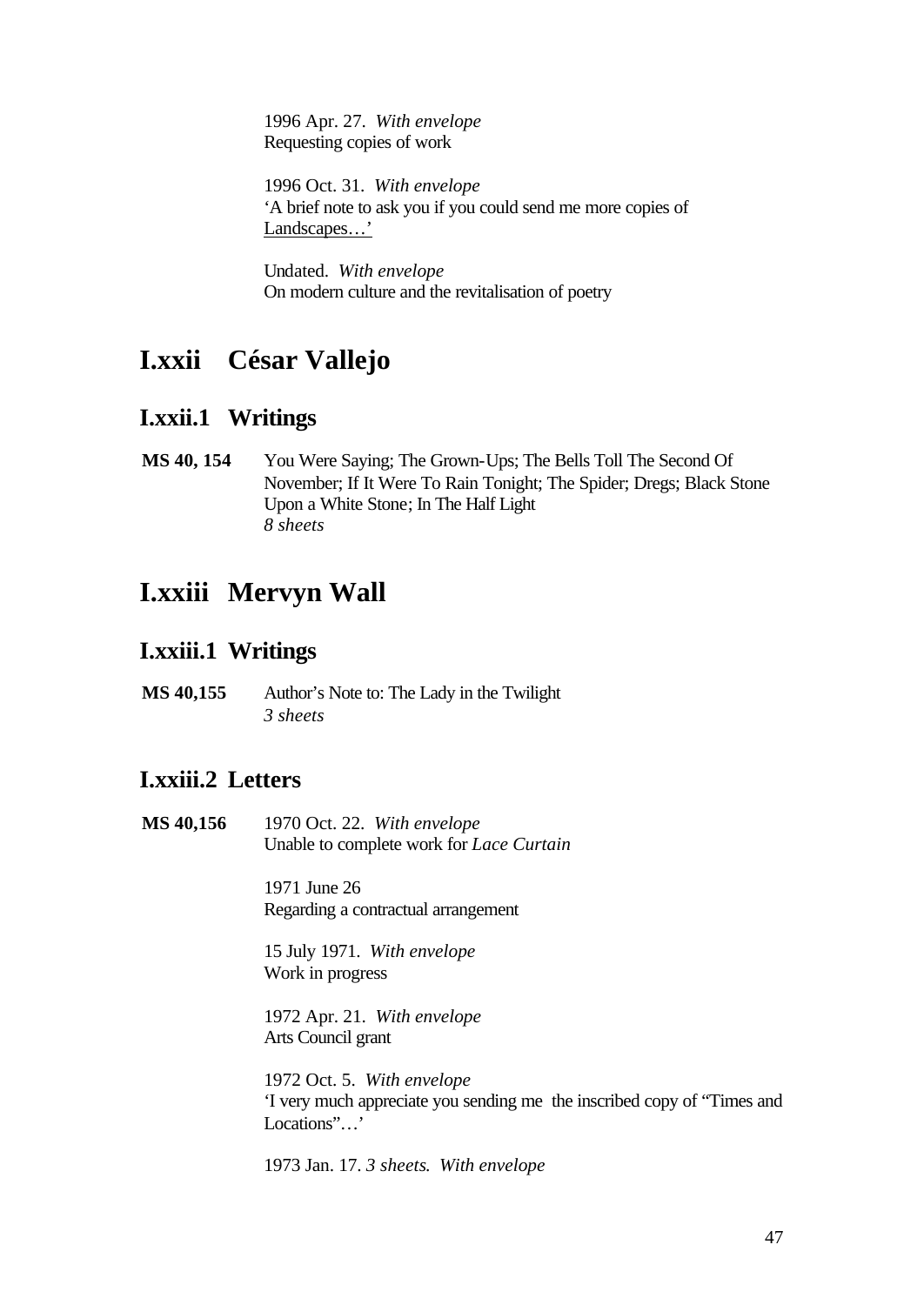Arts Council and publishing poetry in Ireland

1973 Jan. 22. *With envelope* Arts Council grant

1973 Mar. 15. *With envelope* Publishing *The Garden of Echoes*

# **II Other authors and correspondents**

### **II.i Correspondence**

**MS 40,157/ 1** 1998 Dec. 7. *With envelope* From John Banville. Aosdána membership

> Dated: Feb. 98 From Leland Bardwell. Enclosing material for press

1973 July 24. *With envelope* From John Behan. Work in progress

1993 Nov. 9 From Neil Belton. On the publishing industry

1999 Jan. 11. *With envelope* From Neil Belten. Taking a career break

Undated From Asa Benveniste. Enclosing a short biography

1969 Oct. 31 Copy of a letter from William Buckley Jr. to Paul O'Dwyer concerning a payment of money.

1972 Apr. 28. *2 sheets* From Patrick Buckley. Patronage.

1996 Mar. 12. *2 sheets*. *With envelope* From Christopher Cahill. 'Would you be interested to produce a volume of Montgomery's poetry…'

1995 Jan. 10. *With envelope* From Jose M. Cardona. Enclosing material.

1974 Nov. 6 From Jim Chapson. Seeking a reference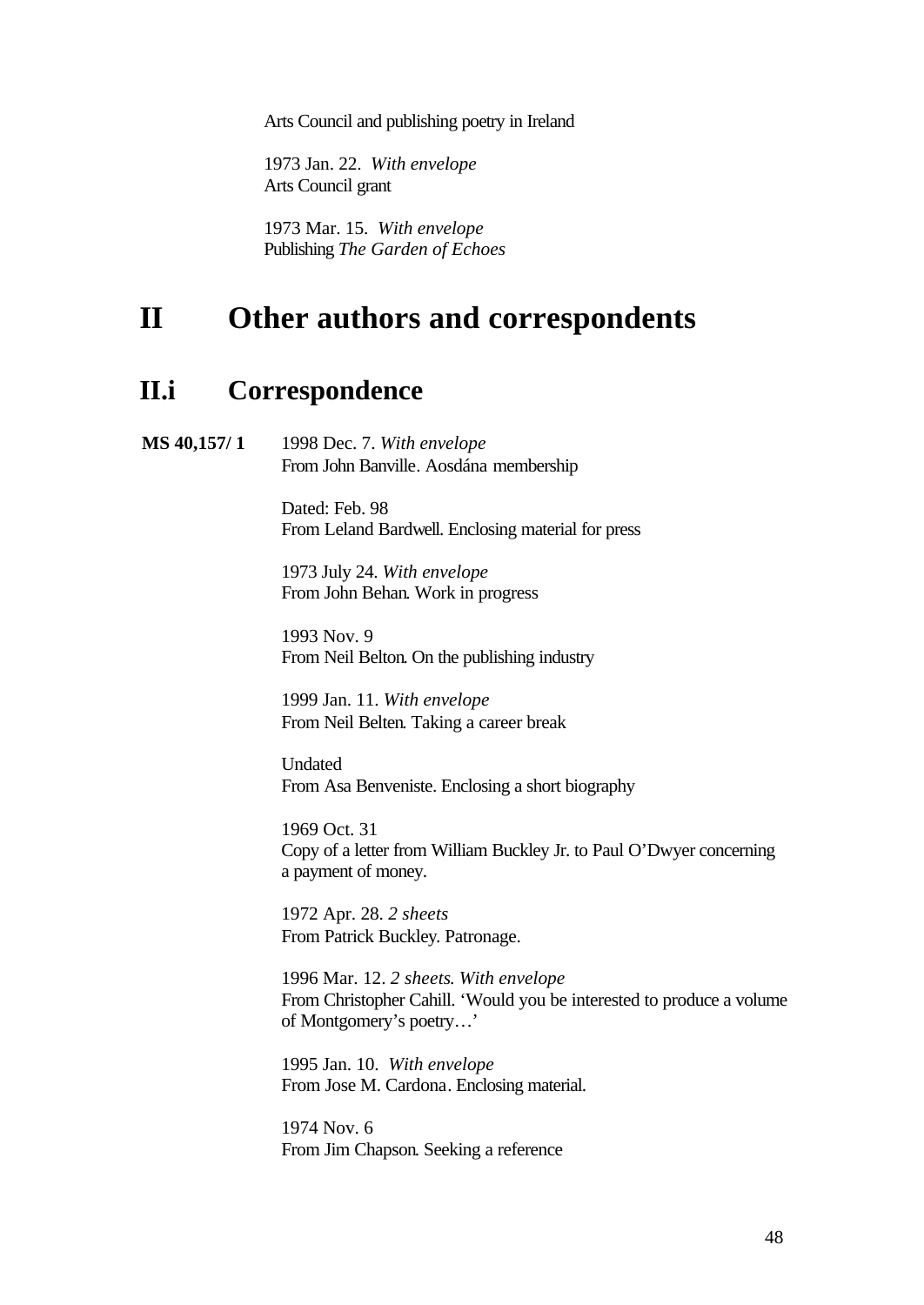1969 July 5. *With envelope* From Desmond Clarke. Arranging an engagement

1970 Feb. 15. *With envelope* From James Cole. 'May I enquire about the 7 poems I sent you from London last November 20?'

1970 Apr. 23 from James Cole. A publishing enquiry

1976 Mar. 26. *With envelope* From David Collins. Arts Council publishing policy

1978 Nov. 6 From David Collins. 'Please find enclosed our cheque for £450 which is the full amount of the Council's grant in respect of The Lace Curtain.'

1973 Jan. 25. *With envelope* From Rosa de Conde. Letter in Spanish.

1970 Aug. 6. *2 sheets* From Pat Clancy. Poetry reading

Undated. *3 sheets* From Pat Clancy: 'The poem I think is the best you've written yet.'

Undated From Austin Clarke. Forwarding an article

1971 June 3 From Austin Clarke. On work in progress

1972 Sept. 27. With envelope From Austin Clarke. On work in progress

1973 Mar. 27. *With envelope* From Austin Clarke. 'I am sending the cheque as you wish.'

1975 Apr. 29 From T.W. Craik. 'I am writing to inquire whether you would be interested in being considered for appointment as the University's Writer-in-residence…'

Dated: Apr. 26 From Anthony Cronin. 'Here is a poem, the only one I've got.'

1970 Oct. 22 From Denis J. Curtin. Thanks for materials received

**MS 40,157/ 2** 1997 June 30. *7 sheets*. With envelope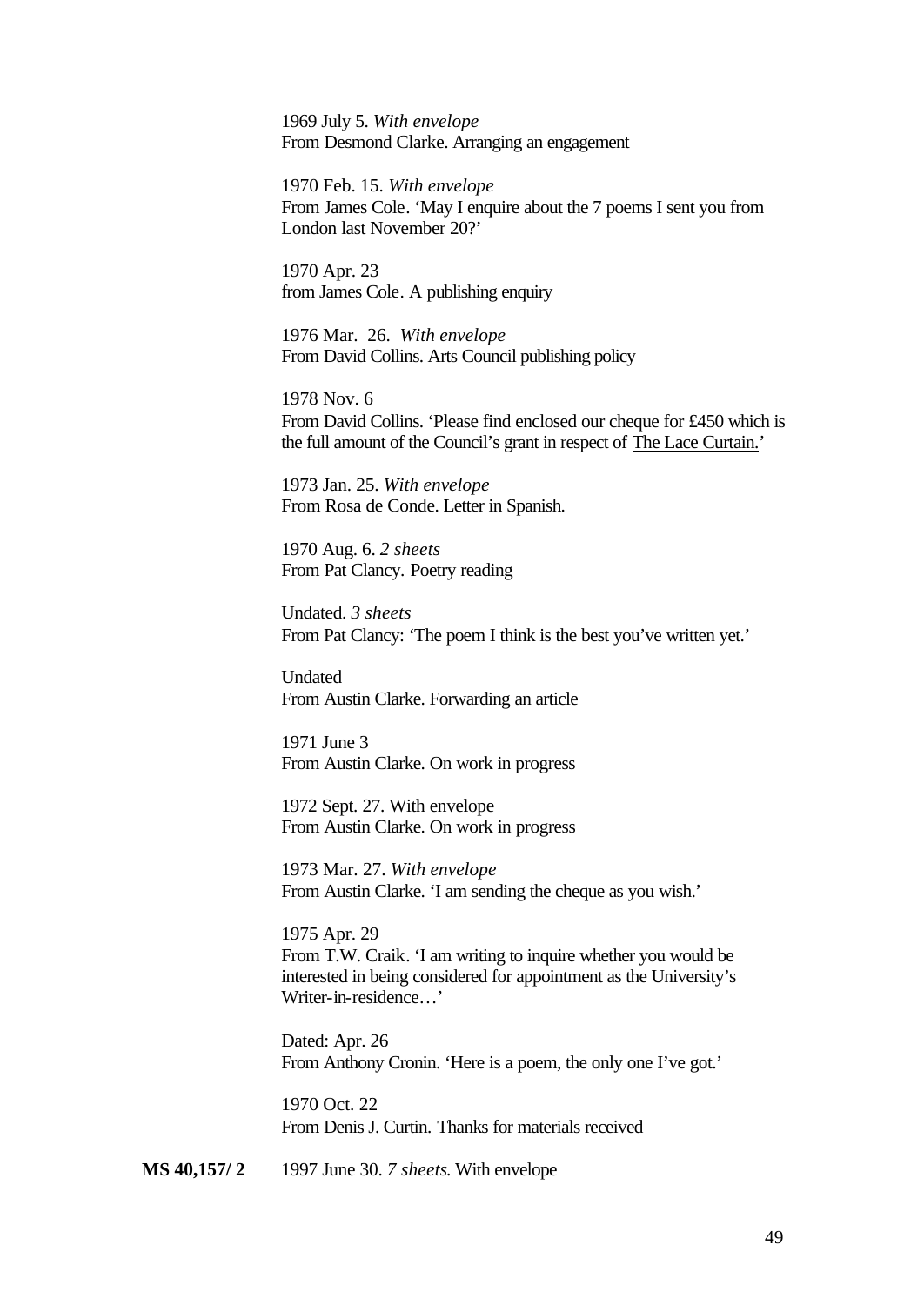From Alex Davis. Forwarding an article

1998 Nov. 5. *36 sheet.* From Alex Davis. Forwarding an article

1998 Dec. 17. With envelope From Alex Davis. Bid to purchase the papers of New Writers' Press

**Undated** From Gerald C. Dawe. Enclosing poems

Undated. *18 sheets* From Gerald C Dawe. Enclosing: 'It Always Happens; Snake; Black Cat; Names; The Pauper And The Poet; Bloody Foreland; Ritual; Abeyance; The Lesson; Seanchai; Empty Raft; Testament; Confrontations; Scene; Driftwood; The Flaw; Tuesday's Child

**MS 40,157/ 3** 1969 Aug. 13 From James Delehanty. Concerning *Lace Curtain*

> 1970 Mar. 15 From James Delehanty. Concerning *Lace Curtain*

1970 Oct. 26. *4 sheets*. *With envelope* From Kevin Donaghy. Publishing the work of Lyle Donaghy

1970 Dec. 29. *2 sheets. With envelope* From Kevin Donaghy. Publishing the work of Lyle Donaghy

1971 Feb. 16. *2 sheets. With envelope* From O'Connor Bergin Solicitors. Concerning printing the work of Charles Donnelly.

1973 Apr. 14 From Douglas Dunn. Publishing work

1973 July 12 '…we've had a financial all-clear from the Arts Council regarding our critical anthology *Contemporary Irish Writing*.'

Undated. Incomplete From Paul Durcan. On censorship

1969 Apr. 29. *With envelope* From Paul Durcan. Requesting material for *Two Rivers.'*

1969 May 28. *With envelope* From Paul Durcan. On work in progress

1979 Sept. 29. *4 sheets*. *With envelope*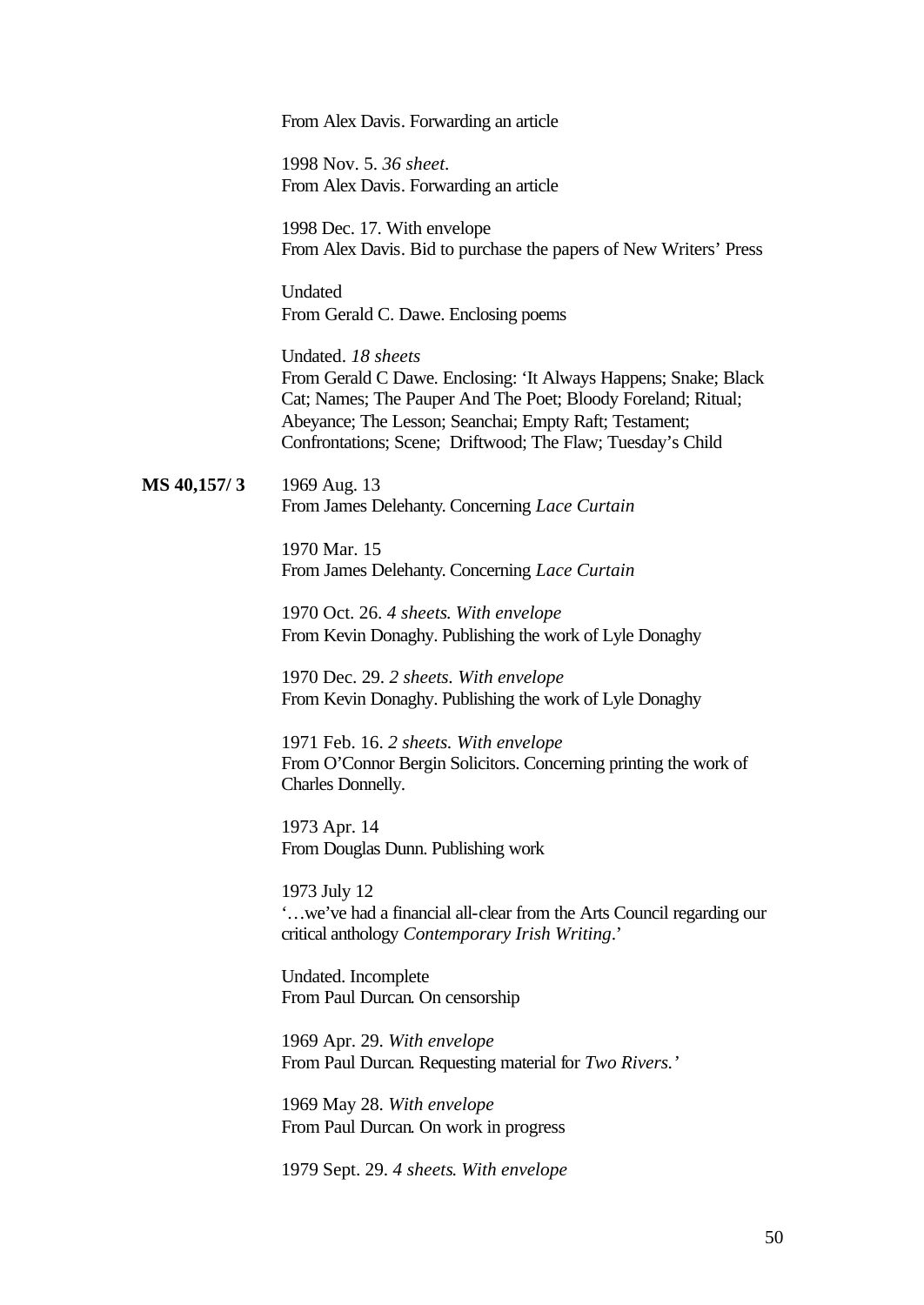From Paul Durcan. On publishing work. Enclosing: 'James Thompson at Portobello.'

1969 Oct. 31. *3 sheets. With envelope* From Paul Durcan. Forwarding recommendations for *Lace Curtain*. Enclosing: 'The Way of.'

1970 June 29 From Paul Durcan: '..thank you for the Lace Curtain and thank you for putting my two pieces in.'

1970 July 16. *With envelope* From Paul Durcan: 'Please send me a dozen each of Leland and Macdara.'

1998 Dec. 14. *2 sheets*. *With envelope* From Marcella Edwards. On the Irish poetry scene

1970 Oct. 17. *4 sheets*. *With 2 envelopes* From Desmond Egan. 'I enclose a few poems that you may consider including in the next *Lace Curtain*.' Enclosing: 'Bye Election; Fiesta; Crows.'

1973 Mar. 3. From Desmond Egan. Requesting poetry for an anthology

**MS 40,157/ 4** Dated: Sept. 14 From Peter Fallon. Concerning an Antonio Machado book

> Dated: Aug. 22 From Peter Fallon. Concerning an Antonio Machado book.

Undated. From Peter Fallon. On translation work.

1972 Jan. 6. *With envelope* From Peter Fallon. Poetry reading

1994 Dec. 14. *10 sheets* From Anthony Farrell. 'I gave your translations of Lorca's 'Tamarit Poems' to an external reader for comment, and I attach his notes…'

1971 Jan. 18. *With envelope* From Margaret Farrington. Publishing poems of Thomas Mac Greevey..

1970 Oct. 16 From Burton Feldman. Publishing work in *Denver Quarterly*

1971 Mar. 2 From Burton Feldman. 'Your essay looks fine in print and will be out in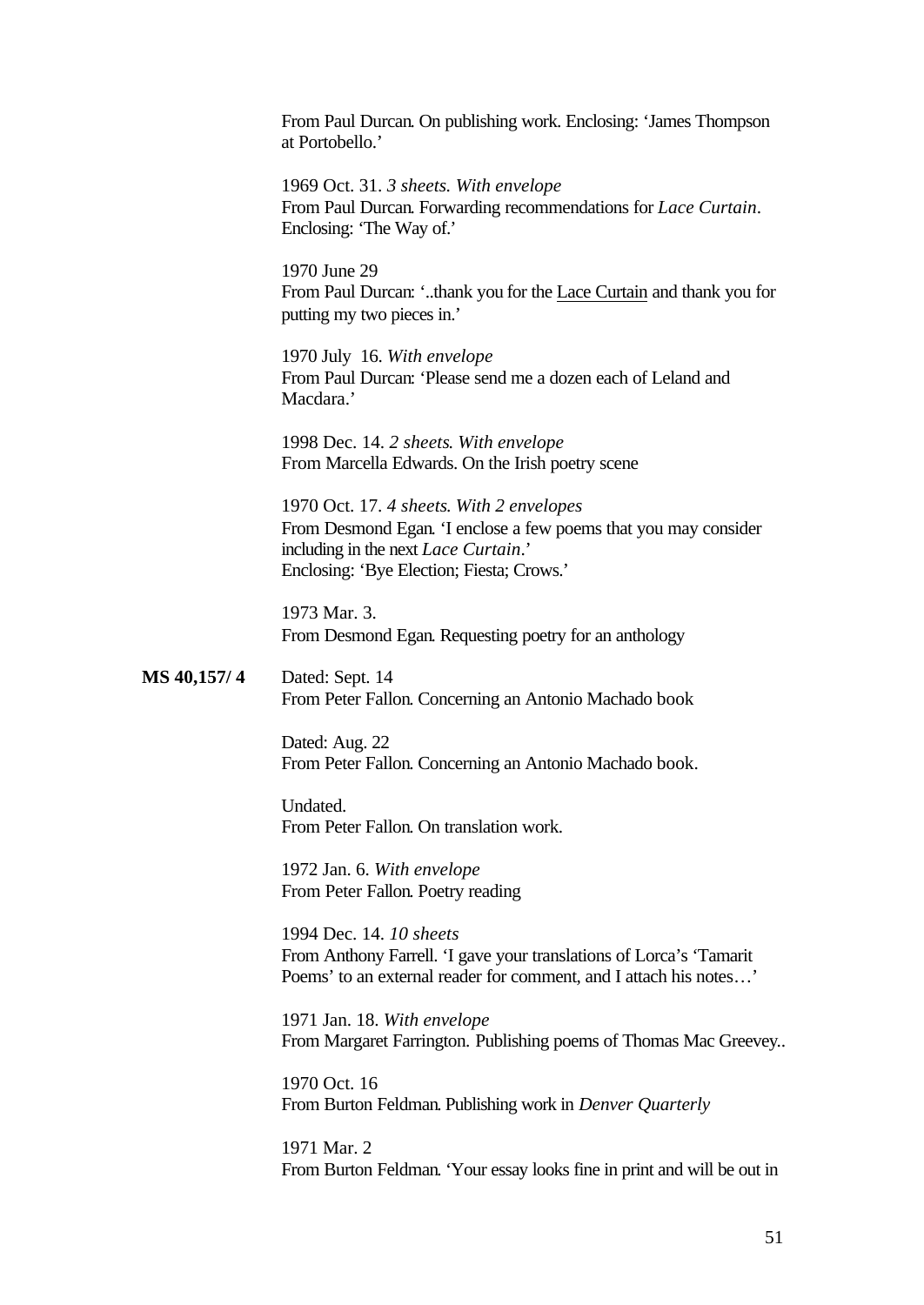about a month.'

1971 Mar. 15. *3 sheets*. *With envelope* From Burton Feldman. Request for material. With check receipt

1971 Mar. 20 From Burton Feldman. Teaching in the U.S.

1971 Sept. 15. From Burton Feldman. Publishing work

1972 July 2 From Burton Feldman. Distributing NWP titles in the U.S.

1973 Jan. 19 From Burton Feldman. Publishing poems

1969 Nov. 5. *With envelope* From Karl Gay to Anthony Kerrigan. Publishing matters

1992 Apr. 6 From Emilio Garcia Gomez. Letter in Spanish

1972 Feb. 25. *With envelope* From Goodbody Solicitors. Rental of property.

1972 May 4. *With envelope* From Goodbody Solicitors. Rental of property

**MS 40,157/ 5** 1969 Mar. 15. *With envelope* From Michael Hartnett: 'Some more poems by Leland Bardwell.'

> Dated: June 24 From Michael Hartnett. Publishing Gaelic poems

1969 May 23 From Geoffrey Hazard. Enclosing manuscripts

1970 Apr. 29. *6 sheets. With envelope* From Geoffrey Hazard. Enclosing manuscripts: 'Pride of Love; Poem; Song; Somerset; Goodnight.'

1972 Aug. 31 From Seamus Heaney. Requesting material for an anthology

1971 Oct. 16 From John Hewitt. Requesting information

1994 Aug. 12 From Liliana Heer. Letter in Spanish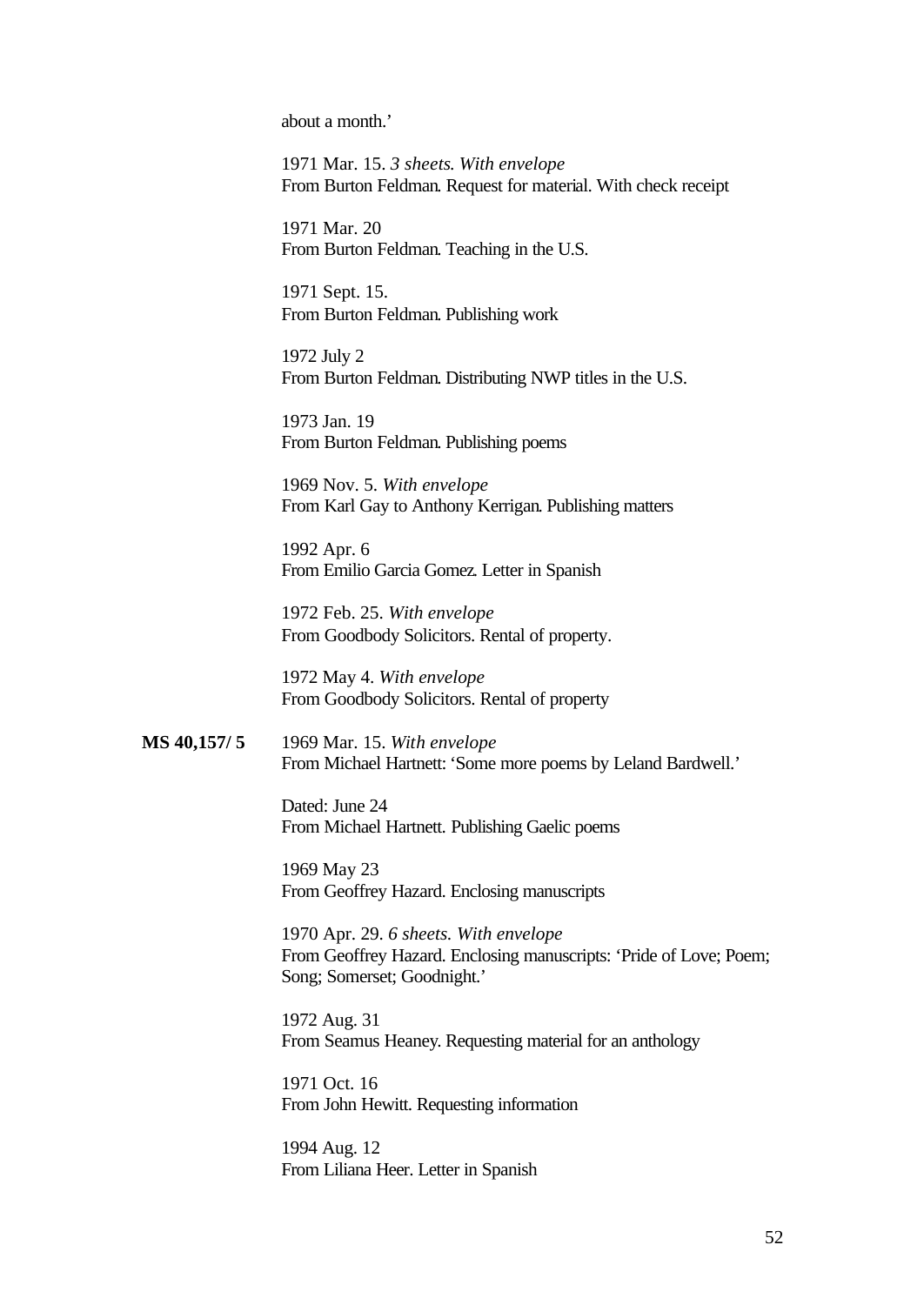1994 Sept. 27. *With envelope* From Liliana Heer. Letter in Spanish

1994 Oct. 23. *2 sheets. With envelope* From Liliana Heer. Enclosing an article: 'Una Boda En Tiempos De Guerra.'

1997 June 6. *With envelope* From Liliana Heer. Letter in Spanish.

1970 Apr. 22 From Kris Hemensley. Requesting information

1973 May 20. *With envelope* From Peter Hoy. Forwarding material

Dated: July 29 From Pearse Hutchinson. On work in progress

Dated: Nov. 29 From Pearse Hutchinson. On work in progress

1994 Sept. 30. *7 sheets* From Peter Jay. Forwarding proofs

1994 Oct. 3 From Peter Jay. Proof reading

1994 Nov. 24 From Peter Jay. Type setting

**MS 40,157/ 6** Undated. *2 sheets* From Katherine Kavanagh. List of Patrick Kavanagh poems

> 1967 Aug. 8 From Henry Kelly. Reviewing NWP books

1970 Apr. 20 From Brendan Kennelly: 'I tried unsuccessfully to get you a place in the Graduate School.' (Sheet partially torn)

1995 June 21. *With envelope* From Declan Kiberd: 'Thanks a lot for the kind permission to quote from NWP…'

1996 Apr. 8 From Declan Kiberd. MA sessions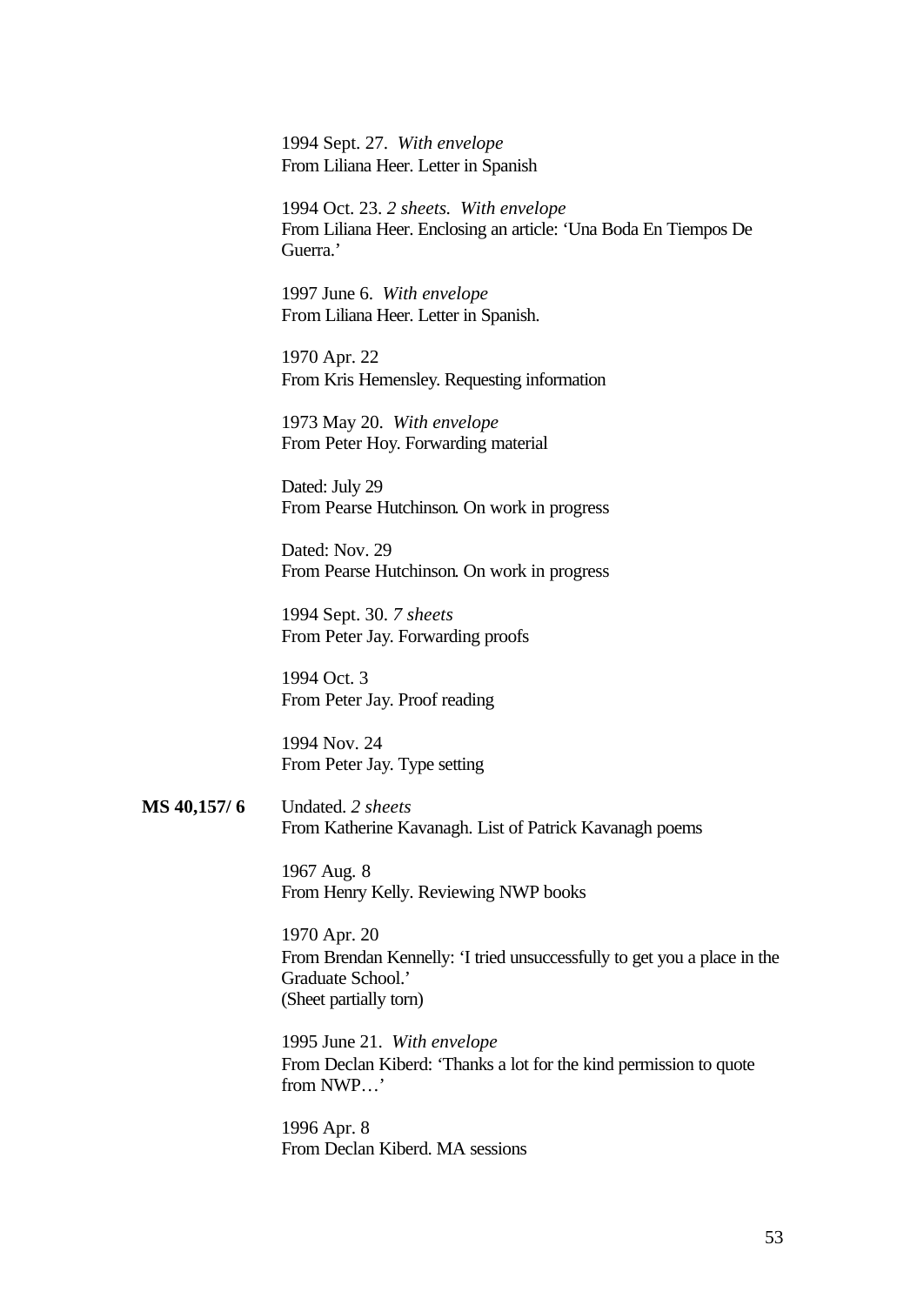1999 Sept. 7. *With envelope* From Declan Kiberd: 'Thank you very much for your application for the writership-in-residence.'

1974 Apr. 29 From George Lawson. Requesting information

1970 Mar. 24. *With envelope* From A.J. Leventhal. Forwarding material to Samuel Beckett.

1971 Jan. 23. *With envelope* From A.J. Levanthal. Enclosing material from Samuel Beckett

1978 Apr. 28. *33 sheets*. From David Lloyd. Forwarding poetry and biographical material

1970 Feb. 21. Postcard From Tim Longville. Requesting material

1970 Sept. 1. *5 sheets* From Tim Longville. Enclosing translations of Anna Akhmatova, Osip Mandelstam and Georg Trakl

Undated. From Brian Lynch. Acknowledging receipt of material

1966 Apr. 12. *With envelope* From Brian Lynch. 'Thank you for the poem which I enjoyed.'

Dated: Feb. 5 From Brian Lynch. On *Billy the Kid*

Dated: May 9 From Brian Lynch. Reaction to criticism

1973 Aug. 23. *With envelope* From Brian Lynch. On work in progress.

#### **MS 40,157/ 7** 1970 Mar. 13. *4 sheets*. *With envelope* From Howard Mc Cord. Enclosing: Confessions of a Catholic Nihilist; The Honey Bee and the Mustang. With promotional material for The Life Of Fraenkel's Death

1999 [June] 30. *6 sheets* From Bernard McDonagh. Outlining his relationship with Thomas MacGreevy and Jack Yeats. Includes newspaper clippings

1996 Oct. 29. *With envelope* From Gabrielle McElligott. Christmas lunch invite.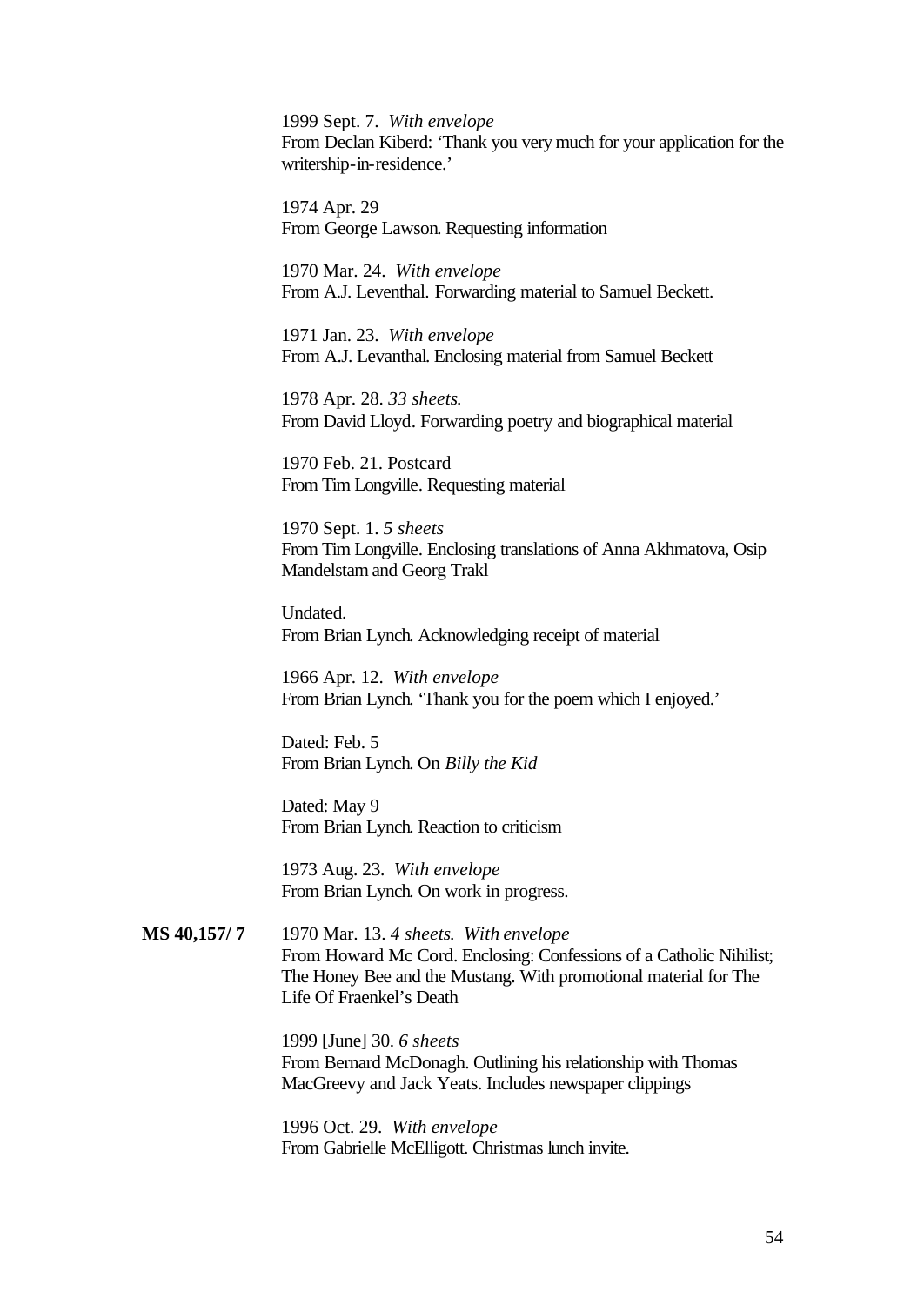1972 Mar. 6. *2 sheets* From Tom Mac Intyre. Correcting proofs. A mailing list.

1972 Aug. 30. *With envelope* From Tom Mac Intyre. About a mailing list

1969 Feb. 15 From Graham McIntosh. On White Rabbit books

Dated: Nov. 4. *With envelope* From Derek Mahon. Request to use poems for an anthology

1974 July 12. *2 sheets* From David Marcus. Anthology of Irish poetry

1974 Aug. 1 From David Marcus. Pan anthology of Irish poetry

1974 Sept. 4 From David Marcus. Thanks for poetry received

1970 Oct. 20 From Hilda Marsh. Publishing poems of Lyle Donaghy

1974 June 4 From J.C.C. Mays. Discussing literature and politics

1974 Oct. 20 From J.C.C.Mays. Publishing Brian Coffey's poems

1996 May 22. *2 sheets*. *With envelope* From J.C.C. Mays. Honorary Fellowship at UCD Enclosing a letter from Gabrielle McElligott

1996 Sept. 16. *2 sheet*. *With envelope* From J.C.C. Mays. UCD common room

1999 Oct. 27. *2 sheets With envelope* From J.C.C. Mays. Recommending Trevor Joyce for an Arts Council grant

1972 Jan. 27 From Liam Miller. Publishing work at the Dolmen Press

1972 Apr. 24. *With envelope* From Neil R. Mills. *Lace Curtain* piece

1972 Apr. 21. *With envelope* From Bob Mitchell. Book on Theobald Wolf Tone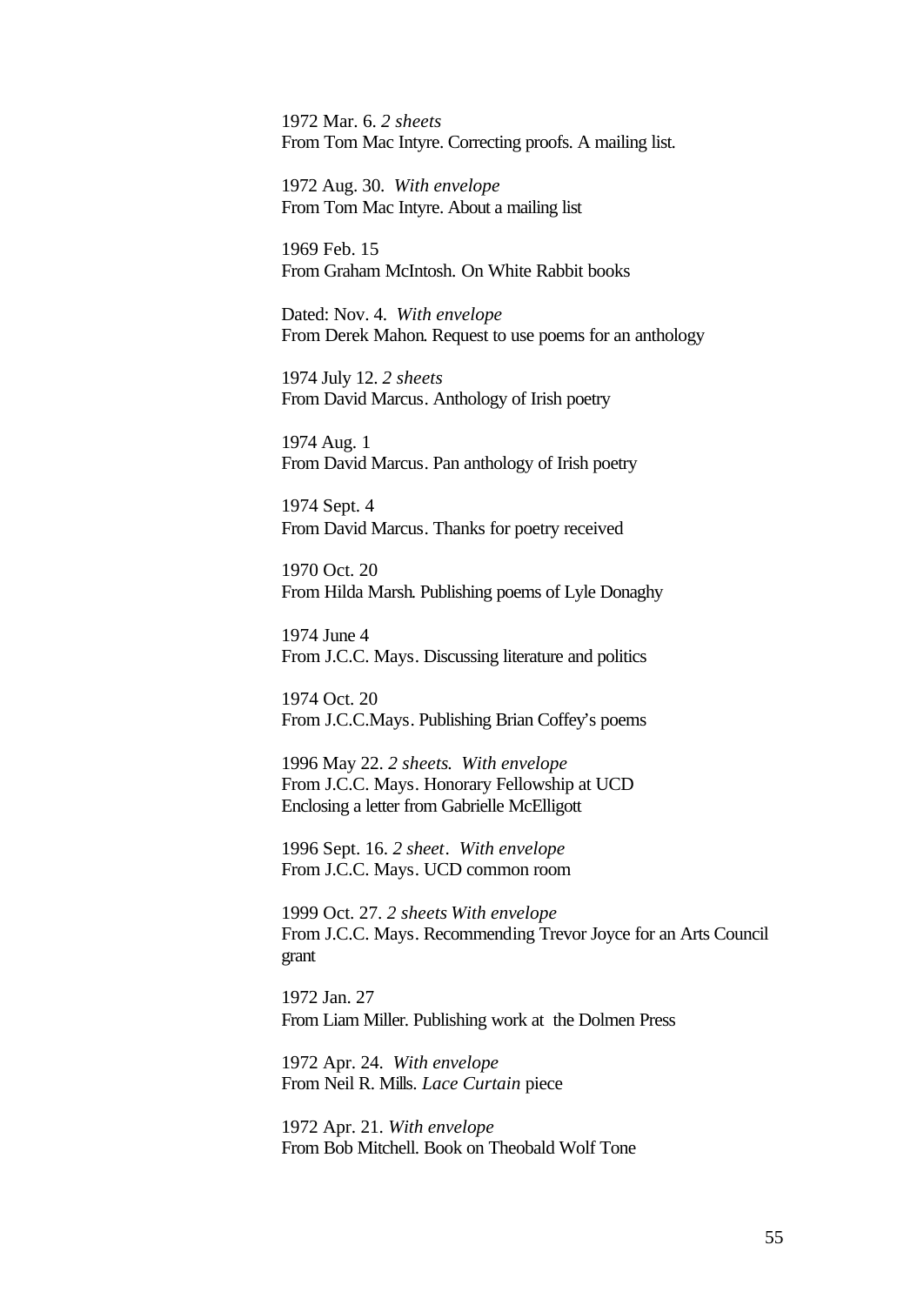Undated From Pat Moroney. Returning a book

Undated. From Michael Mullen. Reaction to *Lace Curtain*

1970 Oct. 14. *5 sheets*. *With envelope* From Paul B. Murray. Enclosing: Ophelia; Introit; Departure

Dated: Feast of Saint Hillary. *2 sheets* From Paul B. Murray. Discussing work in progress.

Dated: Oct. 13 From J. Norton-Smith. Visiting Dundee University

**MS 40,157/ 8** 1990 Jan. 21. *4 sheets* From [O'G] . On translation work

> 1952 Oct. 24. *2 sheets* From Sean O'Casey to a Mr. Brady. Refusing Vice-presidency of The St. Laurence O'Toole Club.

1987 Dec. 30. *8 sheets* From Francis-X O'Donoghue. Enclosing numerous Spanish versions of Keats': On First Looking Into Chapman's Homer

1969 Oct. 23. *With envelope* From Paul O'Dywer. Funding

1969 Nov. 6. *2 sheets*. *With envelope* From Paul O'Dwyer. Enclosing a check

1971 Nov. 18. *With envelope* From Paul O'Dwyer. Wolf Tone's Writings

1987 Sept. 19. *2 sheets* From Criostóir Ó Floinn. Aosdána membership

1987 Oct. 4 From Criostóir Ó Floinn. Reaction to poems.

1987 Dec. 6 From Criostóir Ó Floinn to Anthony Cronin. Aosdána membership

1987 Dec. 9. *3 sheets* From Criostóir Ó Floinn. Enclosing Ms.: 'Ode to a Dead Poet.'

1988 May 24 From Criostóir Ó Floinn. Translating Dante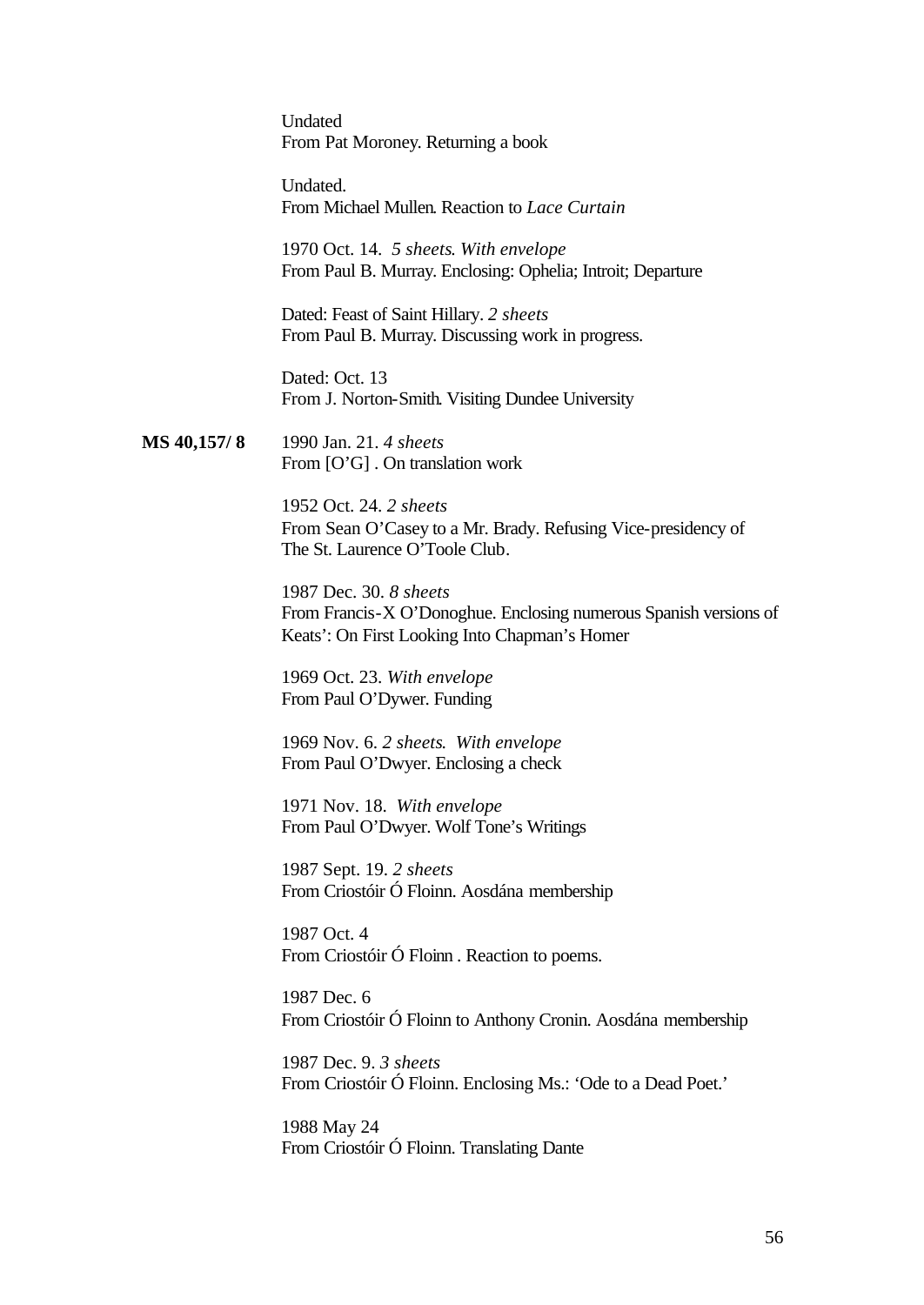2001 Dec. 4. *2 sheets*. Criostóir Ó Floinn From Criostóir Ó Floinn. On *Dánta Grádha*

1972 Nov. 10 From Michael Ó hUanacháin. Enclosing material

1970 Jan. 16. *With envelope* From Justin O'Mahony. Forwarding apologies.

**MS 40,157/ 9** 1998 July 25. *With envelope* From Mary O'Malley: 'I am writing in reference to your column in yesterday's I.T.'

> Undated. *2 sheets* From Seán Ó Mórdha. On R.T.E. meeting with Brian Coffey

26 Nov. [1985] From Seán Ó Mórdha . Acknowledging receipt of material

Dated: Feb. 26 From Seán Ó Mórdha . Brian Coffey documentary

1995 Apr. 20. With envelope From Seán Ó Mórdha . On the death of Brian Coffey

1985 Feb. 7. *8 sheets* From Bernard A. O'Neill. Enclosing sheet music: 'Hollywood Elegie.'

1971 Jan. 18 From Evelyn O'Nolan. 'Thank you for sending along your translation of a chapter of *An Béal Bocht*.'

1970 Oct. 22 From Kevin O'Nolan. Brian O'Nolan's work

1989 May 20. *2 sheets*. *With envelope* From Terence O'Reilly. On Spanish translation

1989 Nov. 8. *2 sheets* From Terence O'Reilly. On Spanish translations

1996 Oct. 29 From Terence O'Reilly. Miguel Hernandez project

1970 Sept. 11. *7 sheets*. From Robert Pawlowski. Enclosing: Birthday Poem; The Stigmata; The Kleptomaniac; Minor Tremor; For the Six Million

1970 Oct. 12. *With envelope* From Robert Pawlowski. Forwarding poetry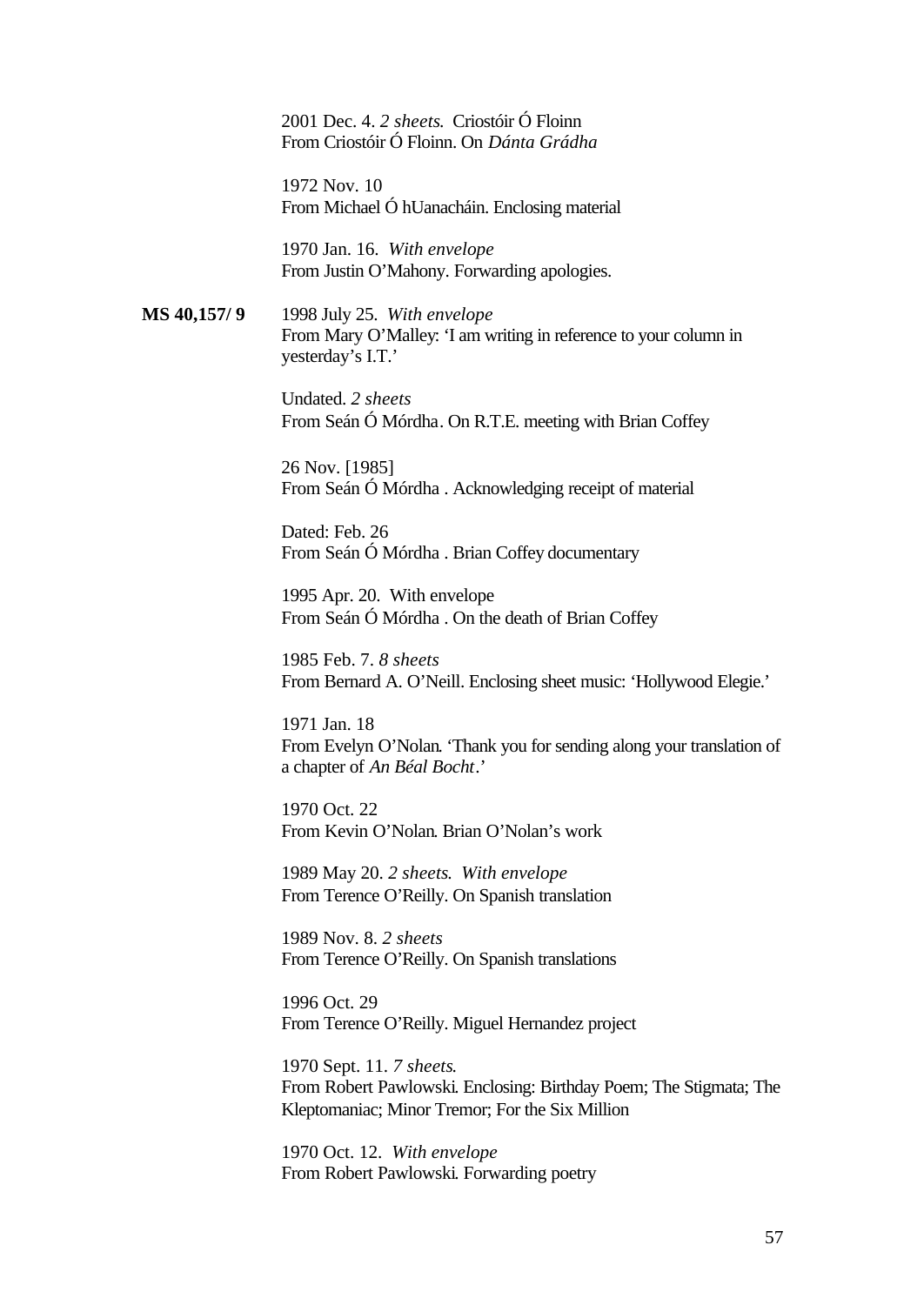1971 Aug. 3. *3 sheets* From Robert Pawlowski: 'How very pleased I was to receive Versheets I and II…'

1971 Sept. 3. *With envelope* From Robert Pawlowski. Distribution in the U.S.

1972 Mar. 23. *With envelope* From Robert Pawlowski. Publishing work

1970 Oct. 12. *3 sheets* From Eugene Robert Platt. Publishing work

1969 Dec. 30. *10 sheets*. *With envelope* From Peter Pracher. On Trakl translation. Enclosing: Notes On Samuel Beckett

**MS 40,157/ 10** Dated: August. *With envelope* From Mick Rafferty. On poetry

> 1973 Sept. 6. *2 sheets* From Mick Rafferty. On poetic technique

1971 May 10. *3 sheets* From George Reavey. Distribution of *Lace Curtain*

1971 May 10 From George Reavey. Publishing work

1971 Aug. 24. *With envelope* From George Reavey. Enclosing a cheque

1969 Dec. 8. *With envelope* From Thomas Dillon Redshaw. Irish poetry scene

1970 Feb. 2. *2 items* From Thomas Dillon Redshaw. On *Lace Curtain*. Note from Michael Smith. On *Hibernia*

1971 Jan. 10 From Thomas Dillon Redshaw. Forwarding material

1971 Feb. 11. *11 sheets*. *With envelope* From Thomas Dillon Redshaw. Notes on contributors to *Lace Curtain 4*

1971 Apr. 27 From Thomas Dillon Redshaw. Reading poetry

Undated. With envelope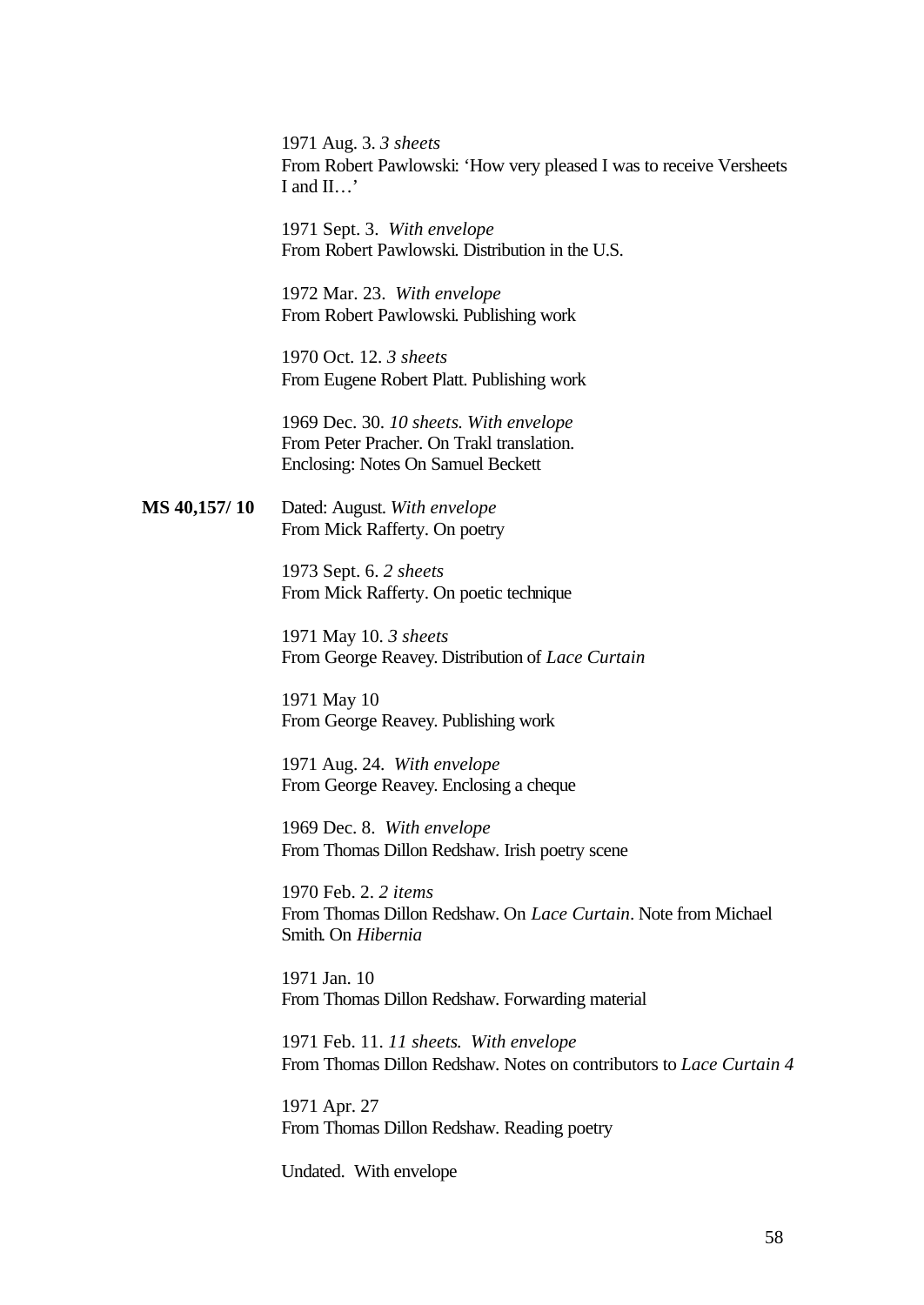From Thomas Dillon Redshaw. Sourcing funding for NWP in the U.S.

1971 Sept. 13 From Thomas Dillon Redshaw. 'I think I've found a distributor who may well handle NWP books.'

1971 Sept. 21. *With envelope* From Thomas Dillon Redshaw. Funding

1972 Mar. 24. *5 sheets*. *With envelope* From Thomas Dillon Redshaw. Enclosing: Pirandello in Chaos; Frescoes at Santorini; Twenty-One Letters From Miguel; Brown Zoo

1987 May 7.*4 sheets*. *With envelope* From Thomas Dillon Redshaw. 'Here are the Xerox copies from European Caravan I promised to send…'

**MS 40,157/ 11** 1964 Aug. 7. *12 sheets* From Terry Reilly. Regarding life in London

> 1987 Jan. 23 From Maurice Scully. Regarding Coelacanth Press

1987 Feb. 1 From Maurice Scully. On NWP

1991 Apr. 12 From Maurice Scully. On Brian Coffey

2000 May 14. *With envelope* From Maurice Scully. Arranging to meet

2000 May 24. *With envelope*  From Maurice Scully. Thanks for poems received

Undated. *2 sheets* From Douglas Sealy. 1930's poets

1973 Jan. 29. *2 sheets*. *With envelope* From Genevieve Serreau. Concerning an anthology of Irish poetry

1972 Aug. 8. *With envelope* From John Sharkey. Brian Coffey article

Dated: Sept. 20 From Don Shaw. On translation work

1970 Mar. 24 From Niall Sheridan. On the poetry of Charles Donnelly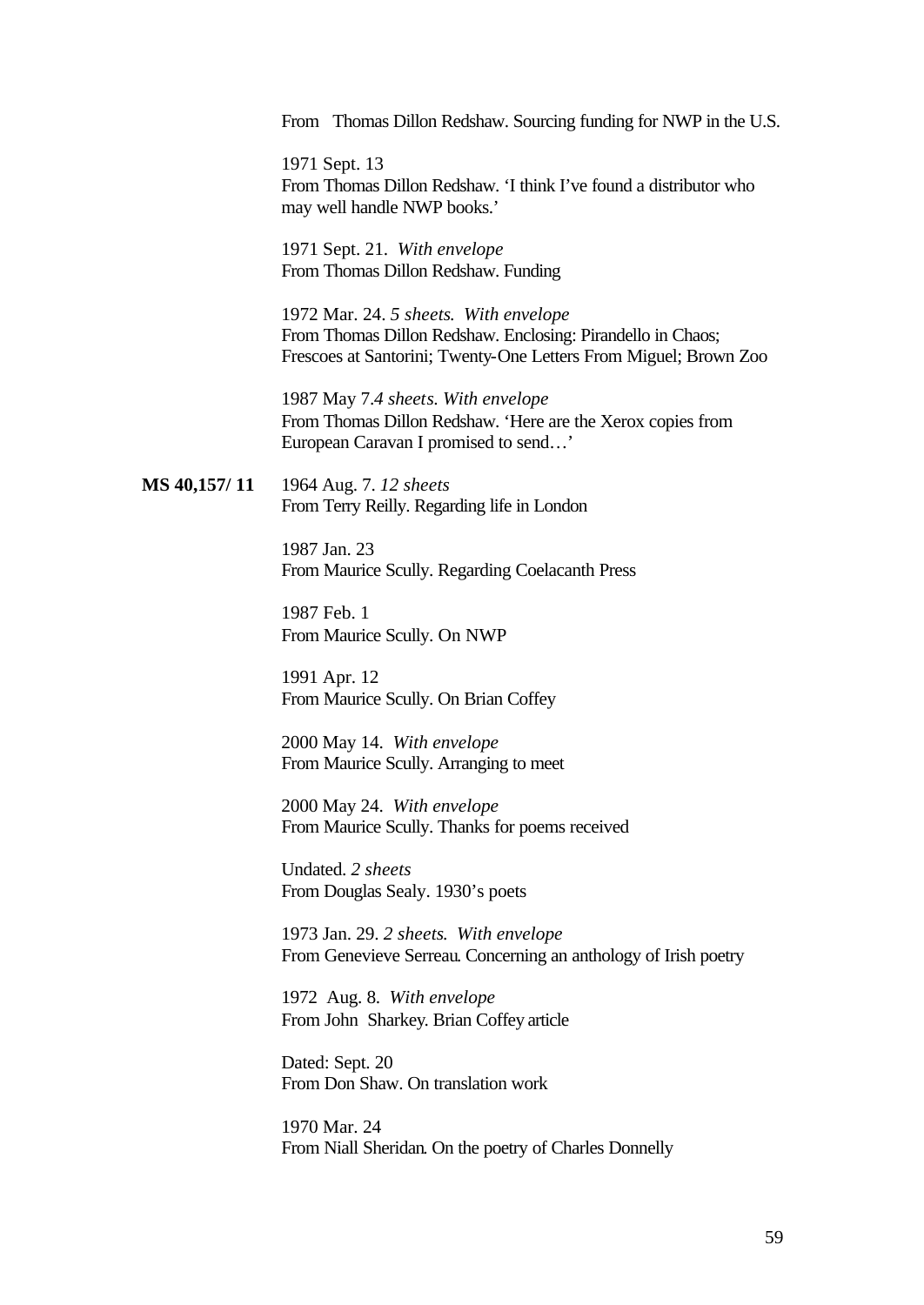1970 Apr. 6 From Niall Sheridan. Requesting material

1971 Apr. 8 From Niall Sheridan. Poems of Charles Donnelly

1973 Jan. 18. *With envelope* From Dr. Mary Shumway. 'Would you please send me a copy of Robert Pawlowski's new collection…'

1969 Feb. 8. *With envelope* From William Siverly

**MS 40,157/ 12** 1969 Aug. 29 From Knute Skinner. Reaction to *Lace Curtain*

> 1976 July 5. *7 sheets*. *With 2 envelopes* From Knute Skinner: 'Would you care to consider these for an upcoming edition of the Lace Curtain…' Enclosing: Leva's Dream; Molesting the Babies; Astronauts; After the Concert; The Penguin English Dictionary

> Undated. *With envelope* Draft letter from Michael Smith to John Montague. On the inclusion of Brian Coffey's poems in an anthology of Irish poetry

1975 July 13. *2 sheets* From Michael Smith to Geoffrey Squires. Thoughts on poetry and modern life.

1985 Jan. 7. *2 sheets* Copy of a letter from Michael Smith to Brian Coffey. Structuring a television documentary.

1985 Jan. 20 Copy of a letter from Michael Smith to Brian Coffey. Structuring a television documentary.

1985 Mar. 18 Copy of a letter from Michael Smith to Brian Coffey. Arranging to shoot a documentary

#### **MS 40,157/ 13** 1972 July 7. *9 sheets*. *With envelope* From Peadar Smith. Enclosing reviews

1972 July 14. *4 sheets* From Peadar Smith: 'I am enclosing some newspaper clippings which I am sure you would like to read…'

1972 July 18. *4 sheets*.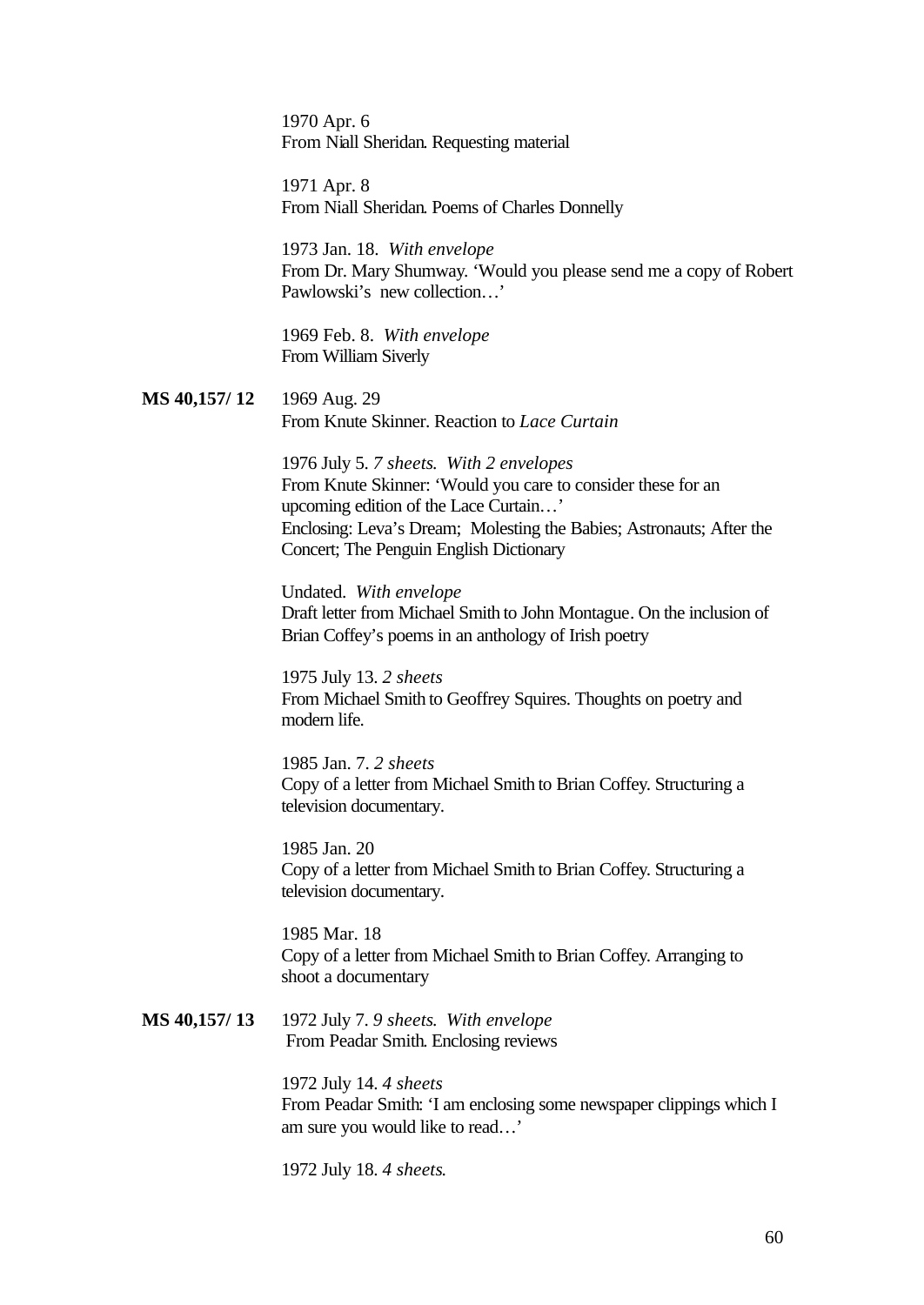From Peadar Smith. Enclosing newspaper reviews

1972 July 26. *6 sheets* From Peadar Smith. Enclosing newspapers reviews

1973 July 21. *4 sheets* From Peadar Smith. Promoting the work of Anthony Cronin

1973 July 27. *6 sheets*. *With envelope* From Peadar Smith. 'In this short letter I will confine myself to the Cronin book.' Reviews and bank documentation

1973 Aug. 3. *4 sheets* From Peadar Smith. Promoting Anthony Cronin

**MS 40,157/ 14** Undated From Stan Smith. Brian Coffey essay

> 1969 May 14. *With envelope* From [John L.] Sweeney. Requesting material

1970 Mar. 25. *2 sheets* From Jack Sweeney. Assisting *Lace Curtain*

1970 May 15 From Jack Sweeney. Acknowledging items received

1970 June 14 From Jack Sweeney. U.S. distribution of *Lace Curtain*

1973 Jan. 23 From Deborah Tall. Requesting information

1969 Nov. 4 From Thomas Tessier. Publishing work

1970 Aug. 14. *With envelope* From Thomas Tessier. Work in progress

1993 Jan. 5. *With envelope* From Luisa Valenzuela. Sending greetings

1993 Apr. 11. Card with letter. *With envelope* From Luisa Valenzuela. Reaction to poetry received

1995 June 21. *2 sheets*. *With envelope* From Luisa Valenzuela. Concerning Brian Coffey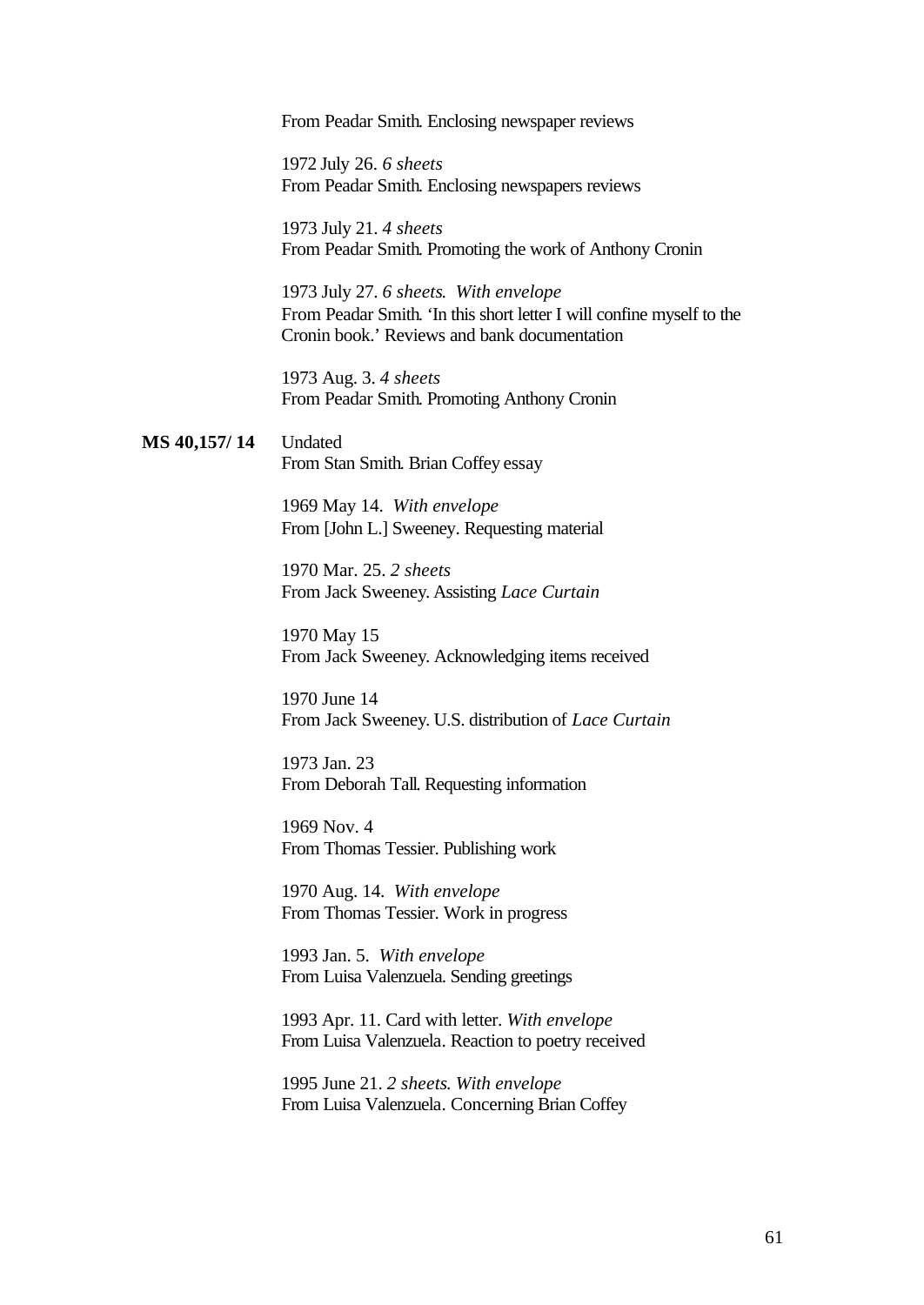1974 Apr. 12 From Kate Walsh. Concerning *Lace Curtain*

1970 Dec. 18. *4 sheets* From Robert Welch. Enclosing: Alone; Neighbour; Claustrophobia

1996 July 14. 4 *sheets* From Peter Wessel and Marga Lucas. On work in progress

1970 Aug. 11 From Terence De Vere White. Reviewing poetry in *Irish Times*

1970 May 26. *10 sheets. With envelope* From MacDara Woods. Enclosing: Decimal

## **II.ii Poems etc.**

#### **MS 40,158** By Rafael Alberti Sleep My Love. *2 sheets*

By Jim Chapson Against Marriage As Such; Your Own Image Is Clearer Than Any Other Image; For Graham *3 sheets*

By Jim Chapson In Praise Of James Joyce And Patrick Kavanagh *2 sheets*

By Jim Chapson In The Middle Of A Green Field *2 sheets*

Biographical note on Charles Donnelly

List of Works by Charles Donnelly *3 sheets*

Notes on Charles Donnelly

By Randolph Healy Various poems *2 sheets*

By David Lloyd Various poems *4 sheets*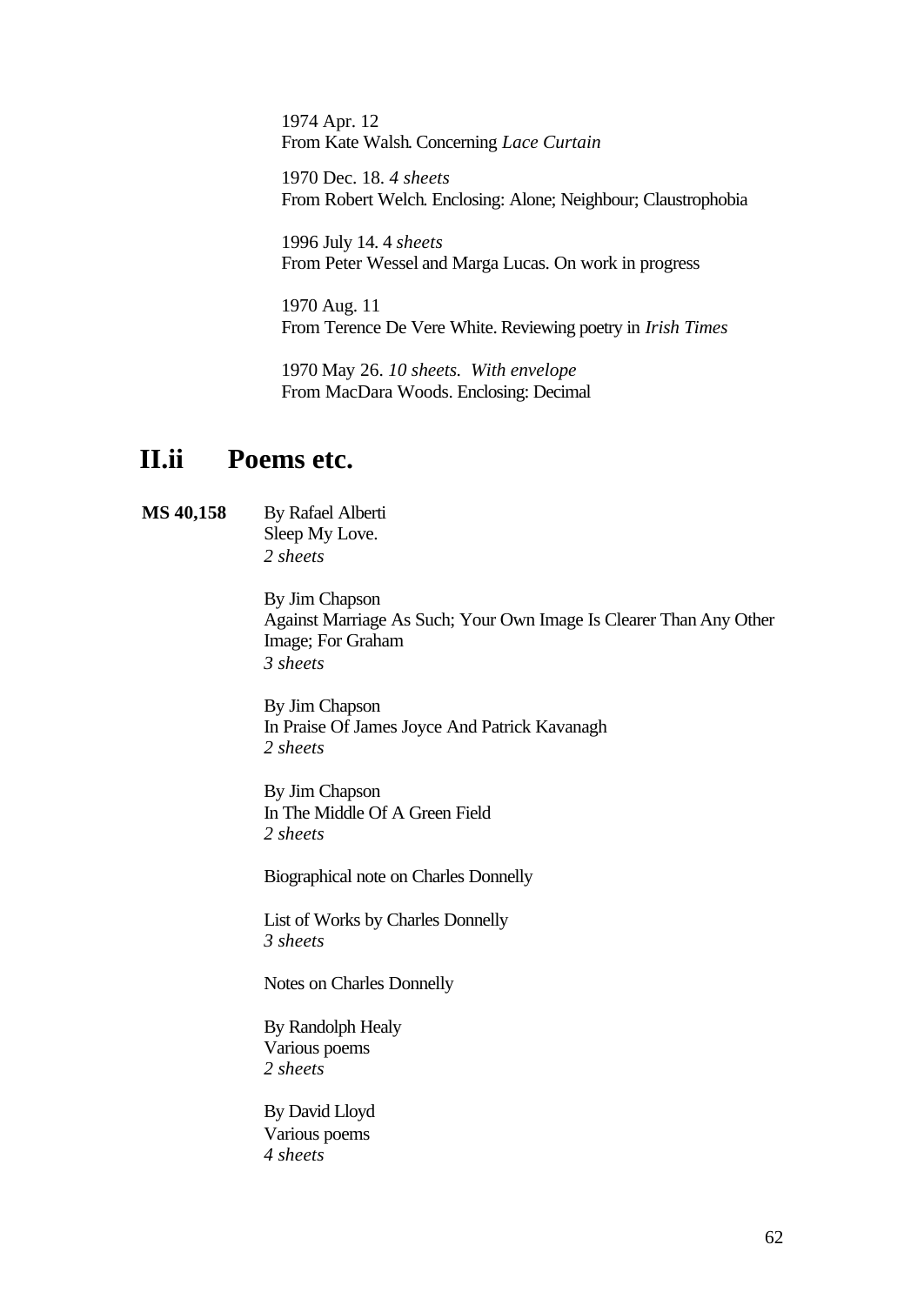By Thomas Tessier *How We Died*. Text with annotations *9 sheets*

By Catherine Walsh Various poems. *8 sheets*

# **III Anthologies and other collections**

## **III.i Palestinian poetry in** *Poetry Ireland Review*

### **III.i.1 Writings**

**MS 40,159** To Christ The Lord On His Birthday. By Fadwa Tuqan. Translated by Ferial Ghazoul

> Persona Non Grata. By Samih al-Qasim. Translated by Ferial Ghazoul *3 sheets*

Love's Kingdom. By Jabra Ibrahim Jabra. Translated by Ferial Ghazoul *3 sheets*

Snow Poem. By Mourid Barghouti. Translated by Ferial Ghazoul *2 sheets*

Homeward Bound; Nocturnal Window; In The Middle Of Ramadan. By Sharif S. Elmusa: *3 sheets*

From, A State Of Siege (Fragments). By Mahoud Darwish. Translated by Sharif Elmusa *3 sheets*

Poems For Human Rights. By Ibrahim Nasrallah. Translated by Ferial Ghazoul *2 sheets*

The Road In Darkness; Four Sisters from Zakariya; Beirut, August 1982. By Ghassan Zatqan. Translated by Sarah Maguire with Kate Daniels *3 sheets*

Paradise Lost. By Rafael Alberti. Translated by Michael Smith with Luis Huerga *2 sheets*

Life Witness; Reason; Clouds; Joy; Autumn Wind; Autumn Gentlemen.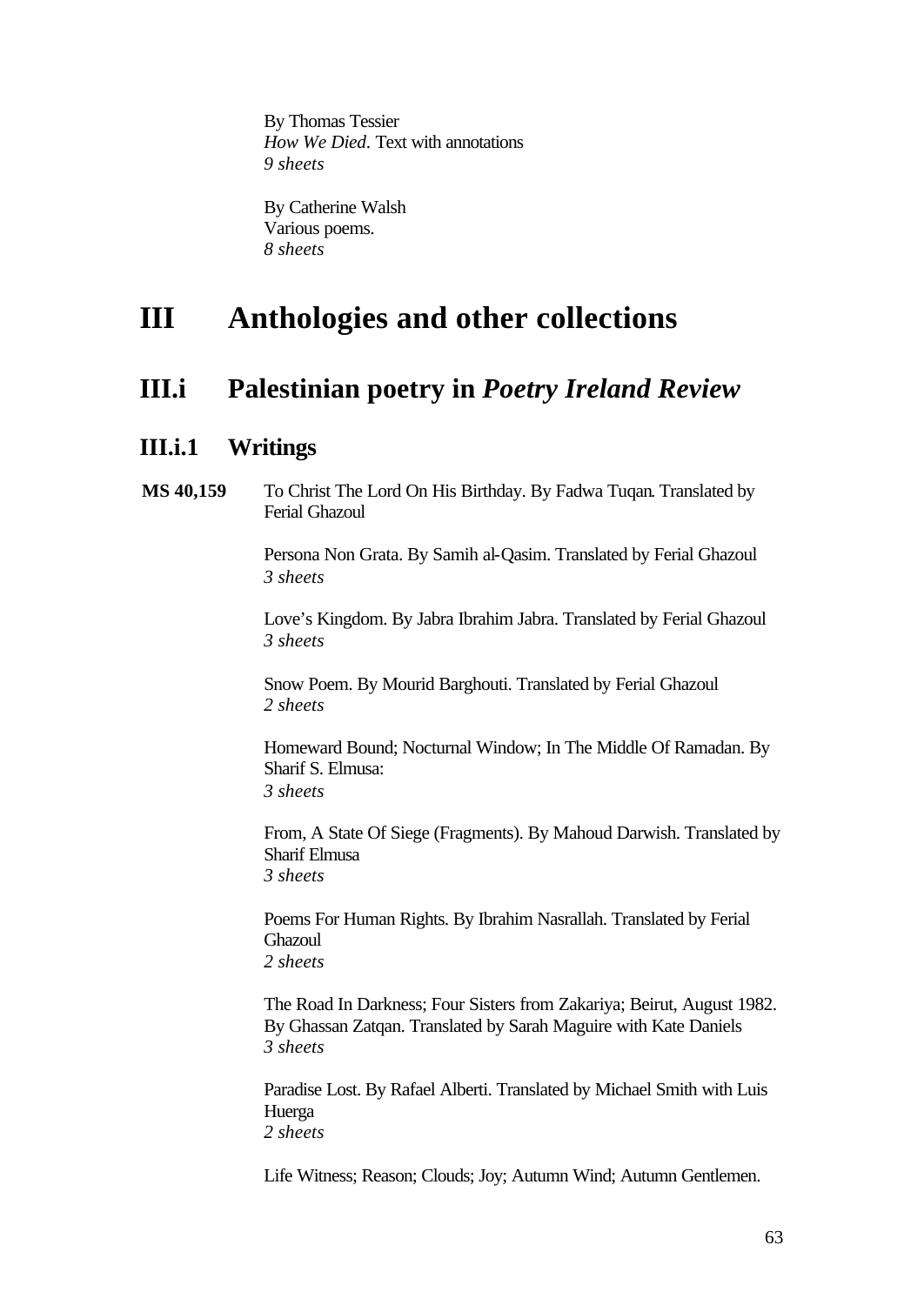By Jose Hierro *6 sheets*

Sarah Maguire: Febrifuge; Aden; Passages. *7 sheets*

### **III.i.2 Letters and E-mails**

**MS 40,160** 2003 Jan. 8. *2 sheets* From Margaret Obank. Recommending Palestinian poets

> 2002 Nov. 24. *3 sheets* From Sarah Maguire. 'I am sorry to inform you that I am not able to publish my translations of Zakaria Mohammed's poems…'

2002 Nov. 25. *2 sheets* From Sarah Maguire. 'I'll send you the poems of Ghassan's I've translated in a few days' time…'

2002 Dec. 8. *2 sheets* From Sarah Maguire. Forwarding: The Black Horsemen by César Vallejo

2002 Dec. 20. *10 sheets* From Sharif Elmusa: Forwarding: Homeward Bound; Me and Picasso; Poem; Nocturnal Window; In the Middle of Ramadan; Sun Lines; The Merchant's Dream. With biographical material

2002 Dec. 25 From Sharif S. Elmusa. Forwarding poetry

2002 Nov. 27. *2 sheets* From *Poetry Ireland*. Forwarding: Fons by Pura Lopez-Coleme.

2002 Nov. 19. *2 sheets* From Ferial Ghazoul. Compiling Palestinian poetry anthology

2002 Dec. 10 From Ferial Ghazoul. Compiling Palestinian poetry anthology

2002 Dec. 11 From Ferial Ghazoul. Work load for Palestinian poetry anthology

2002 Dec. 20 From Ferial Ghazoul. Forwarding poems of Ibrahim Nasrallah

2002 Dec. 23 From Ferial Ghazoul. Forwarding translations

2002 Dec. 26. *27 sheets*. With envelope.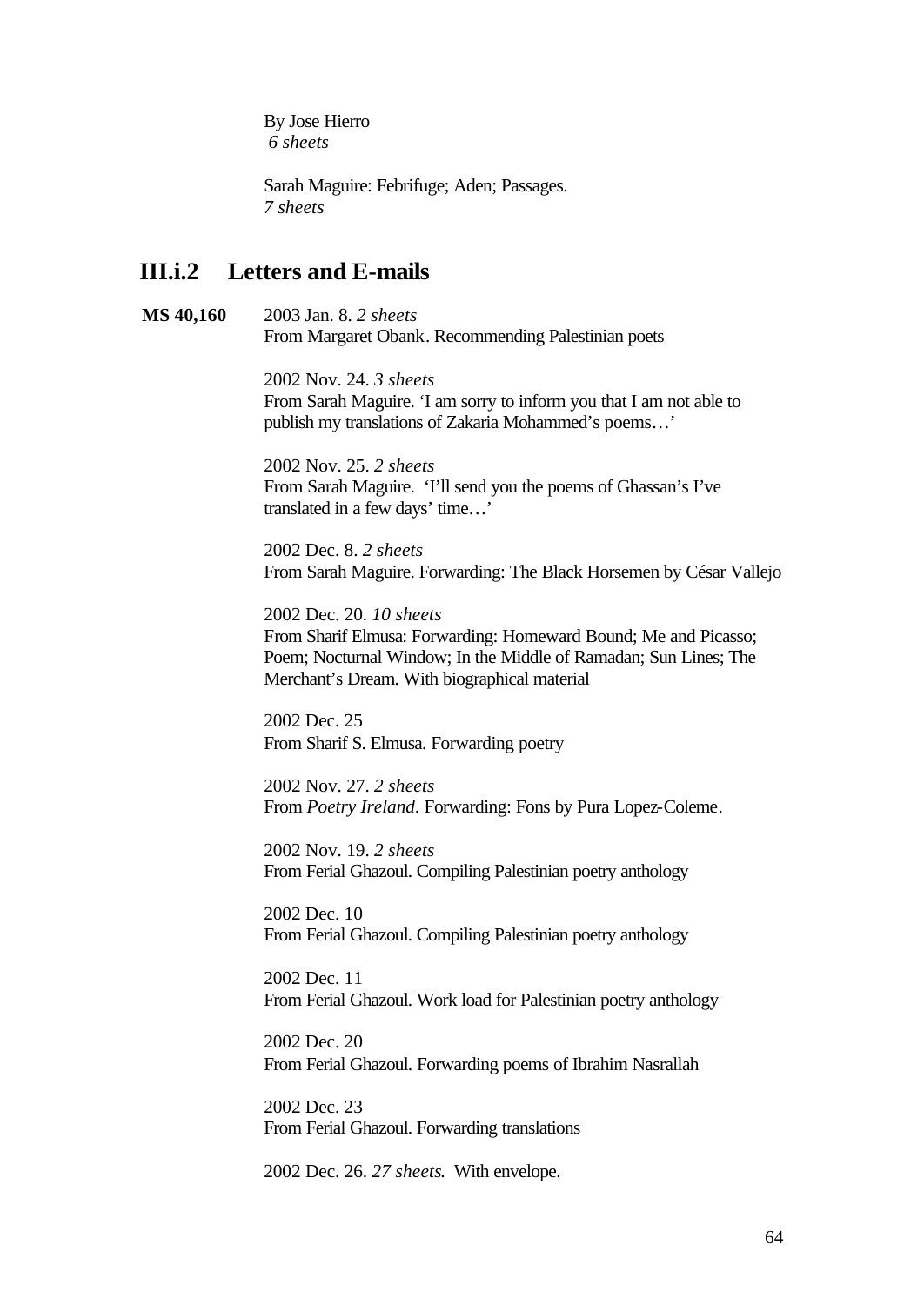From Ferial Ghazoul. Enclosing translations for anthology: Poems For Human Rights by Ibrahim Nasrallah; Snow Poem by Mourid Barghouti; Love's Kingdom by Jabra Ibrahim Jabra; Persona Non Grata by Samih al-Qusim. With Arabic renderings

2002 Nov. 22. *20 sheets* From David Lloyd. Forwarding translations of Zakaria Mohammed's poetry.

2003 Jan. 3. *4 sheets* From Al-Birwa homepage. Biographical article on Mahmud Darwish

## **III.ii 100 Irish Love Poems (Dánta Grádha)**

### **III.ii.1 Irish Love Poems: A**

*Numbering of individual poems provided by editor of the collection.* **MS 40,161/ 1** 1. Delightful, Book, Your Trip. By Flann O'Brien

2. A Pleasant Ill, This Love Of Women ! By Michael Smith

3. Of Women No More Evil Will I Say. By Robin Flower

4. Bad Luck Attend The Woman-Hater! By Michael Smith

5. Every Man In Ireland Caught. By Frank O' Connor. *2 sheets*

6. I'll Spend A While In Folly. By Michael Smith

7. This Is Love's History. By Frank O'Connor. *2 sheets*

8. They Lie Who Say That Love Must Be… By Robin Flower

11. Really, What A Shocking Scene. By Frank O'Connor. *2 sheets*

12. Young Woman, Give Up Crying. By Michael Smith

13. Woman Wears A Light Veil. By Augustus Young

14. A Rustic Blackthorn Brooch Should Rest. By Robin Flower

17. Do Not torment Me, Woman. By Brendan Kennelly

18. She's My Love. By Augustus Young

22. Foolish Love's A Woeful Ill. By Michael Smith

23.A Woman's Love My Great Distress. By Michael Smith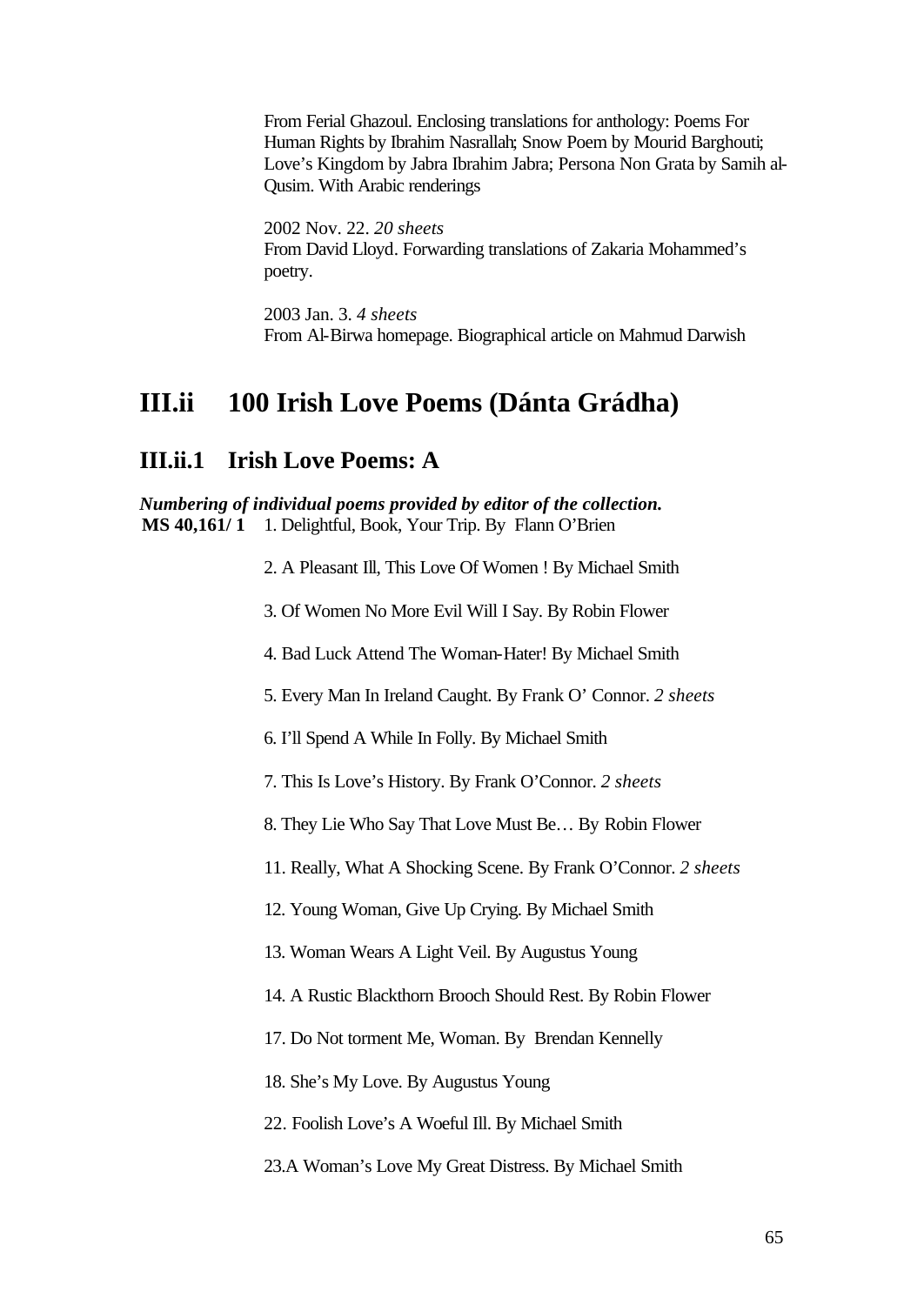24. Love Kept Secret As A Shame. By Augustus Young

**MS 40,161/ 2** 25. Woman, Beloved Your Hair In Tresses. By Michael Smith 26. I Charge You, Young Lady And Fair. By Lord Longford 27. Hasten, Letter, Take No Rest. By Michael Smith 30. My Grief, My Grief, Maid Without Sin. By Frank O'Connor 31. I Have A Love, Yet Her I Will Not Own. By Lord Longford 36. Long In Anguish Have I Been. By Lord Longford 37. How Hard A Thing It Is To Bear. By Lord Longford 38 Farewell To Last Night. By Myles Dillon 39. Lady Hearken. Say Not Now… By Robin Flower. *2 copies* 41. Excellent Work, My Hugh, My Forest Bloom.. By Robert Farren. *2 copies*  42. Sweet Lady For Honour's Sake. By Robin Flower. *2 copies* 44. A Strange Dream Gave Me A Start. By Augustus Young 49. My False Heart Is Out On Loan. By Augustus Young 50. Yes, Love's A Plague, Full Well I Know. By Lord Longford 51. Ah, grief It Is To Give It Thus. By Lord Longford. *2 copies* 52. My Heart Fills And Recollects. By Niall Montgomery. *2 copies* 53 It Ends Tonight. All Joy Is Hollow, 2 copies of . By Robin Flower 56. This Life's A Sorry Thing, I Swear. By Lord Longford. *2 copies* 58. Long Have We Been Together. By Augustus Young 59. On Judgement Day This Girl Will Be… By Lord Longford. *2 copies* 64. Òchone For My Dreams Are Sad. By Long Longford. *2 copies* 68. Ochone. Oh…. By Lord Longford. *2 copies* 73. Girl Of Last Night You Say You Were Suffering Yet ? By Lord Longford. *2 copies*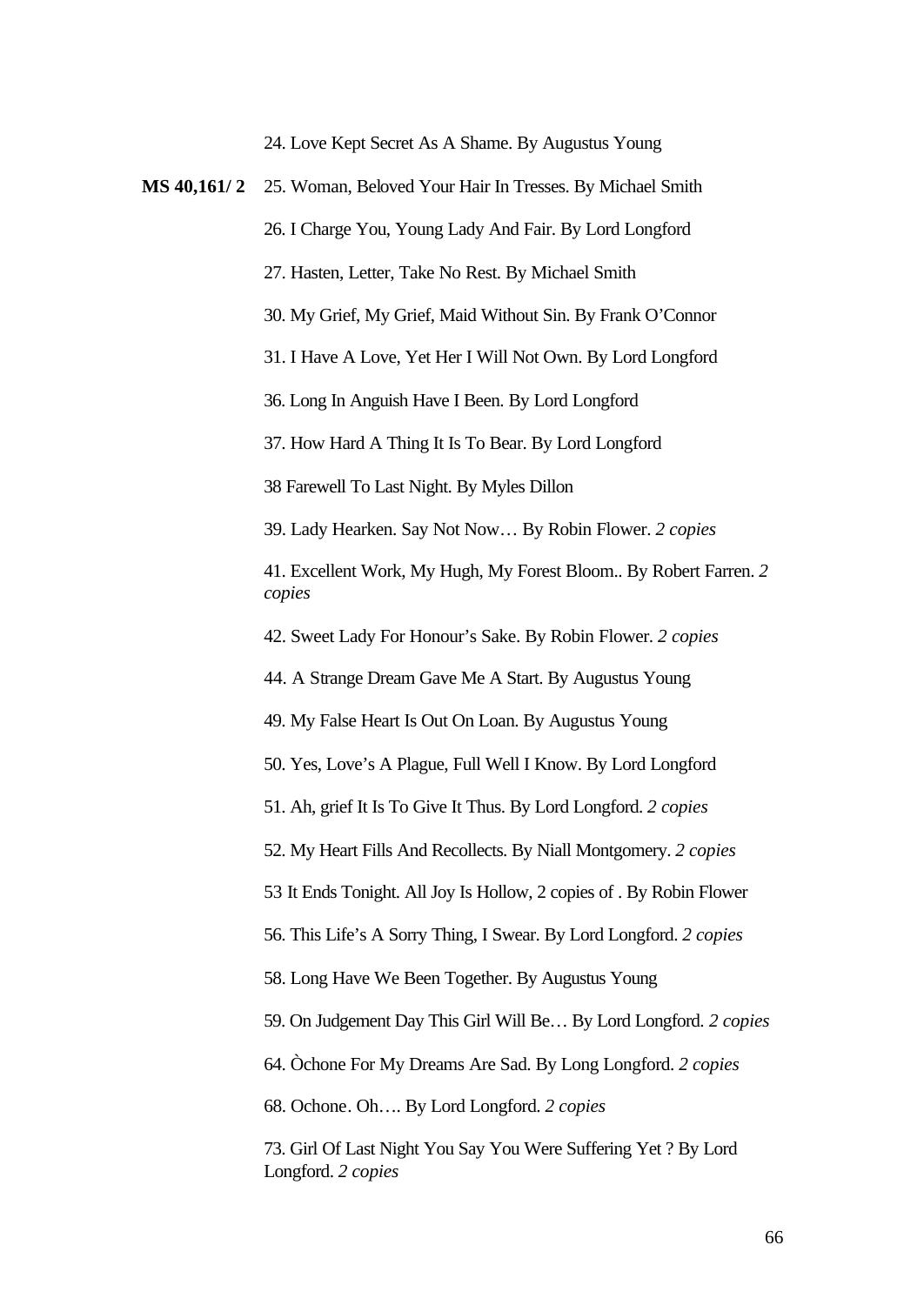74. Now Here's To All Their Gossiping. By Lord Longford. *2 copies* 76. She Is Like A Pack Of Hound. By Augustus Young

**MS 40,161/ 3** 77. His Jealousy Is Misplaced. By Augustus Young

78. Keep You Kiss To Your Self. By Thomas Kinsella

81. They Ties The Loving Knot: A Crane. By Thomas Kinsella

82. Pity him Who, After Me. By Michael Smith. *2 copies*

83. To Women Never Give Your Heart. By Lord Longford. *2 copies*

84. Things Out Of Sight Are Out Of mind. By Lord Longford. *2 copies*

85. Woman Full Of Hate For Me. By Brendan Kennelly

86. Let Him Who Would His Heart Display. By Lord Longford. *2 copies*

88. I Hoped Too Much, Nor Could I Believe. By Lord Longford

89. I have Given my Love For hate. By Lord Longford. *2 copies*

90. Hate Only Will I Love. By Frank O' Connor

92. You That Are Jealous And Have A Wife. By Thomas Kinsella

93. I Am Told, Sir, You Are Keeping An Eye On Your Wife. By Lord Longford. *2 copies*

94. Sir, So Suspicious. By Thomas Kinsella

95. Remember Well My Love Song. By Michael Smith

97. You Girl that Bear Your Shanks At Me. By Lord Longford. *2 copies*

99. I Will Not Die For You. By Thomas Kinsella

100. O Woman full Of Wile. By Patrick Pearse

### **III.ii.2 Irish Love Poems: B**

**MS 40,162/ 1** 1. Pleasant Is Your Journey, Little Book, To The Maiden. By Flann O'Brien

2. A Pleasant Disease Is The Love For A Woman. By Michael Smith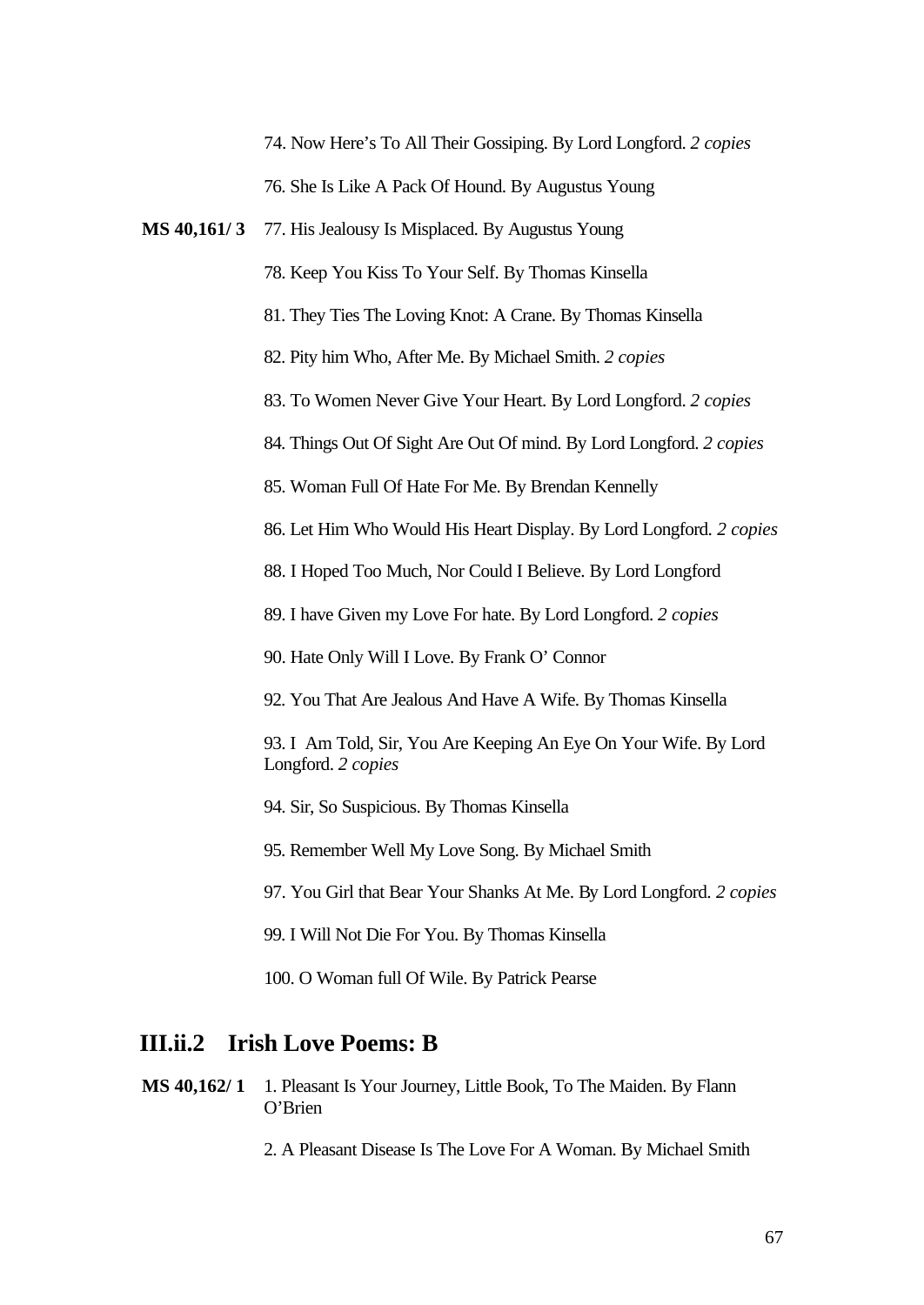|  |  | 3. God Be With The Repute Of Women. By Robin Flower |
|--|--|-----------------------------------------------------|
|  |  |                                                     |

4. Woe To Them Who Belittles Women. By Michael Smith

5. The Men Of Ireland Dying For Love Of Those Clear Eyes. By Frank O' Connor. *2 sheets*

6. I Will Spend A While In Folly. By Michael Smith

9. Far From Us All Bad News. Not attributed

10. I Have Little Welcome For Death. Not attributed

12. Cease Your Weeping Woman. By Michael Smith

16. Look At Me, O Daughter Of Eoghan. *3 sheets*

19. O Nice Echo. Not attributed

20. Cold Is The Ailing Heart

22. Woeful The Disease, Foolish Love. By Michael Smith

23. Great My Illness From A Woman's Love. By Michael Smith

24. O Woman Who Is Full Of Hatred. By Augustus Young

25. Beloved, O Woman, Your Bedecked Hair. By Michael Smith

26. You Are Weary, Young Lady. [By Lord Longford]. *2 sheets*

27. Travel, Oh Letter, Do Not Rest. By Michael Smith

29. Pleasant For You, Oh Blind Man. Not attributed

42. Do Not Torment Me, Woman. By Robin Flower.

45. Woe The Disease Of Love

46. I Do Not Trust Myself. *2 sheets*

63. Much Is Ruined By A Foolish (Reckless) Spirit

86. Woe Is He Who Deceives Himself. [By Lord Longford ]. *2 sheets*

88. Woe (To Him), Who Trusts A Woman After Me. [By Lord Longford]

95. Remember Well My Love Song. By Michael Smith

**MS 40,162/ 2** 34. O Person Who Sleeps Soundly; 35. Death Was Accused Falsely.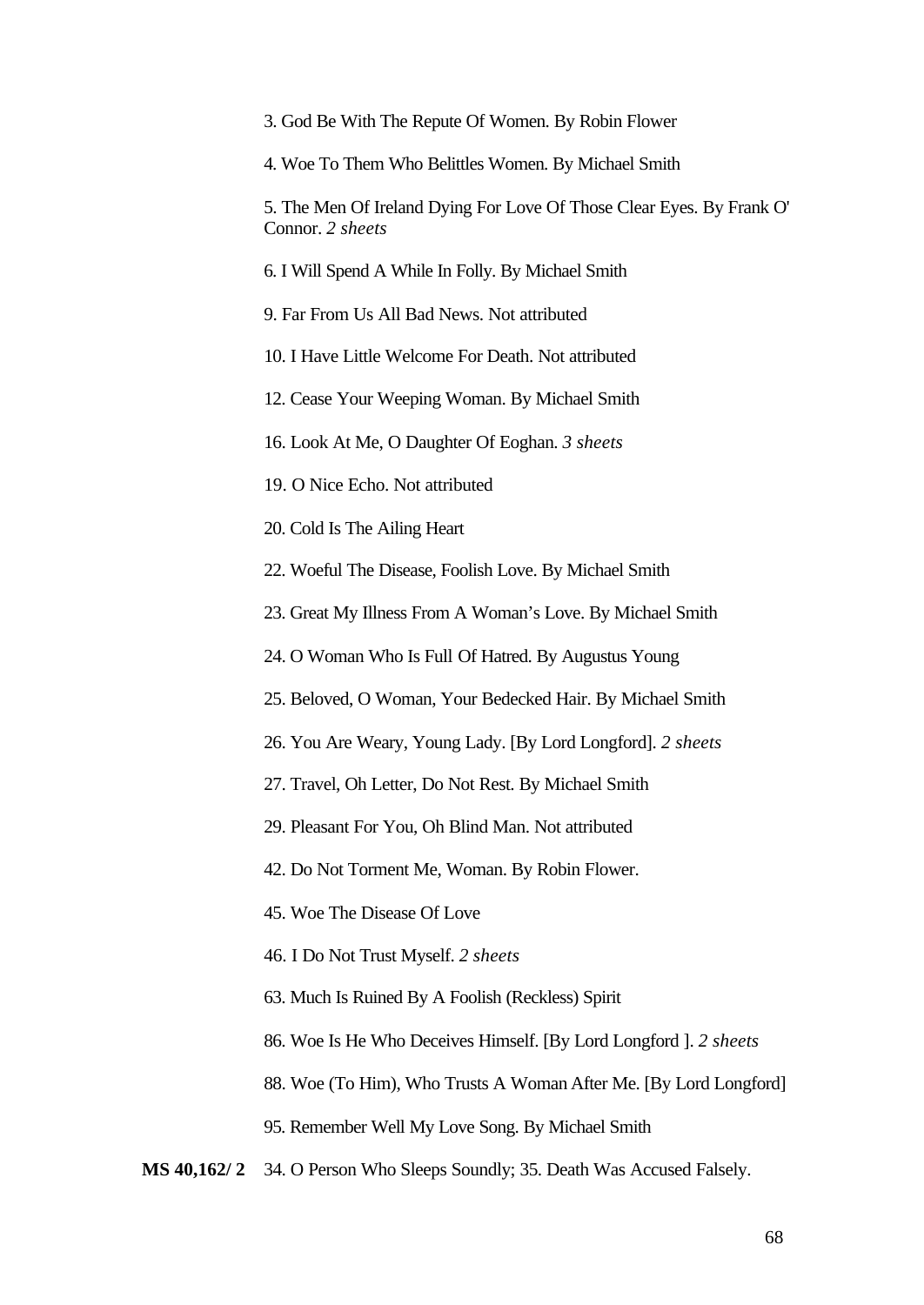30. Alas ! Alas ! O Gentle Mary; 32, I Am In Love But Will Not Admit It; 33 O Woman Of The Wounded Paps; [ ] Our Blessing We Owe To You. [ By Lord Longford]. *2 sheets*

28, Pleasant For You. O Blind Man; 26. You Are Weary Young Lady. By Lord Longford

8, Love Is A Well-Being. By Robin Flower; 13, Oh Woman Who Got The Covering. By Augustus Young; 17, Don't Be Annoying Me Woman. By Brendan Kennelly.

7, On Account Of The Mystique Of Courtship; 11, It Is Sad, Oh Young Woman, That You Are Doleful. By Frank O'Connor,

14, In The Mantle Of The Fair Bosom. By Robin Flower; 15, How Much Is My Only Love Of The Men Of The World, 15, My Love Is A Woman That Most Causes Me Sorrow; [By Augustus Young].

Note on the bardic schools in 14<sup>th</sup> century Ireland, attributed to Augustus Young.

Recurda bien mi madrigal. Poem in Spanish

## **III.iii One Hundred Poems From The Spanish**

#### **MS 40,163** *89 sheets*

Draft anthology of translated Spanish poetry. 'This book is not intended as a systematic or representative anthology of Spanish poetry…it is a gathering together of single and small groups of poems I have translated over a long period of time… Michael Smith'

## **III.iv The Jimena Ballads**

**MS 40,164** Collection of poems by Luis Huerga. *9 sheets*

## **III.v English Literature Society (University College Dublin) Anthology**

MS 40,165 Booklet containing poems from various aspiring authors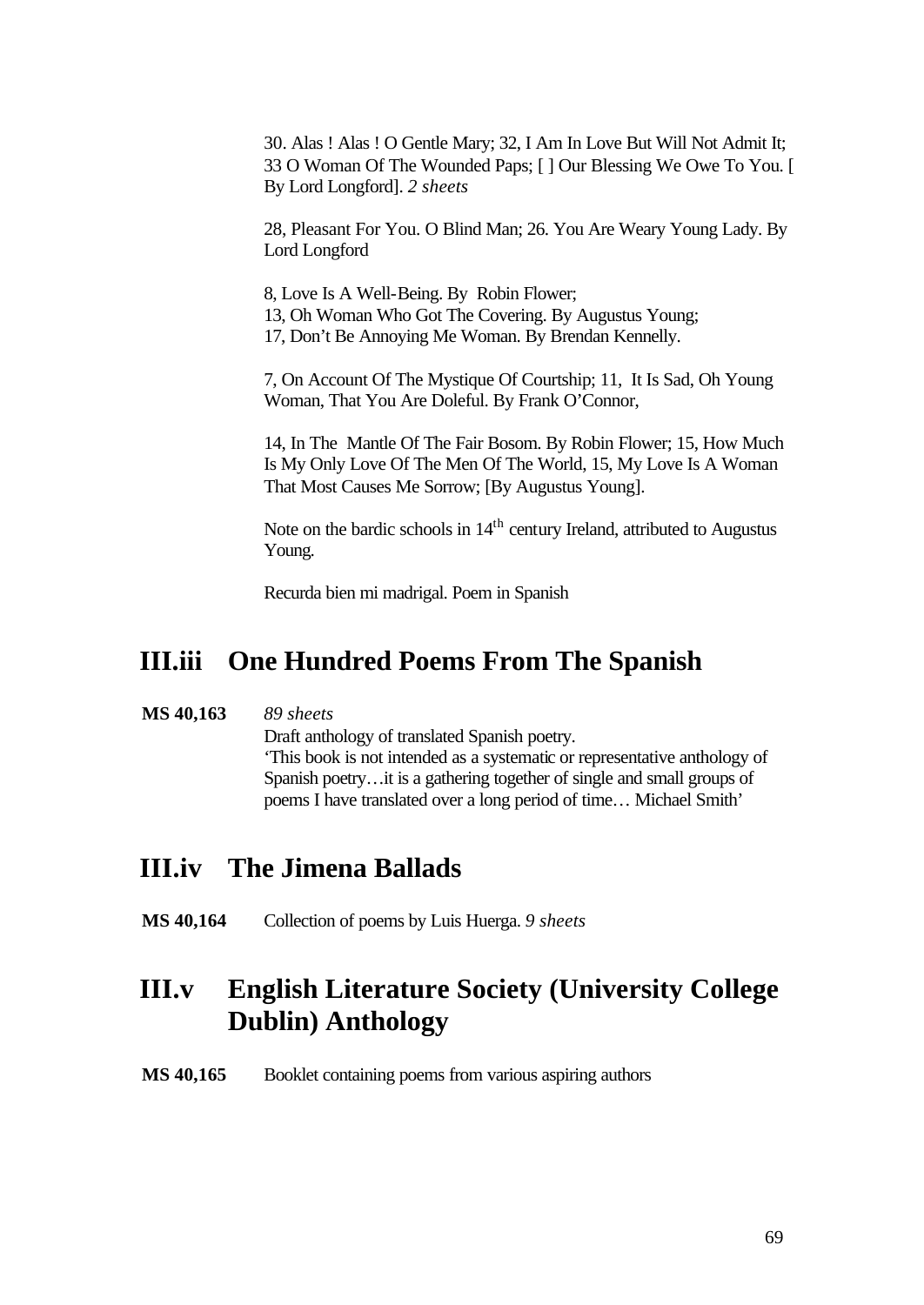## **III.vi Old English Verse**

- **MS 40,166/ 1** The Dream OF The Rood. With explanatory material and a glossary. *26 sheets*
- **MS 40,166/ 2** Sir Orfeo. *25 sheets*
- **MS 40,166/ 3** Judith. *15 sheets*

The Seafarer. *5 sheets*

The Fall Of The Angels. With explanatory material. *12 sheets*

## **III.vii Other material**

**MS 40,167** Proposed index for an anthology of Irish Poetry

# **IV New Writers' Press Publications**

## **IV.i** *The Lace Curtain*

#### **IV.i.1 Volume 1**

**MS 40,168/ 1** To the Unloving; Lllano. By Brian Lynch. *2 sheets*

The Lost Dogs Of Phnom Penh; Thunder Storm In South Dakota. By Kay Boyle. *3 sheets*

Amhaireadh (Second Honeymoon); Image; For Dolly Wyse; The One Bright Spot. *2 copies of each*. By James Hogan. *7 sheets*

Brave Galinsoga Strode Up The Aisle. *2 copies*. By Pearse Hutchinson. *2 sheets*

Quietly the Memory; Particulars; Beyond the Frosted Windows. By Michael Smith. *3 sheets*

Early Morning Matins. By MacDara Woods

Le Bal; Wanderlust; On Our Space Donkey; The Say The Butterfly Is The Hardest Stroke; On Being Asked To Identify A Poem; The Rabbi At Dahlberg; The End of Mirage; Note To A Team Manageress; The White Undertones of Skeleton. By Paul Durcan. *9 sheets*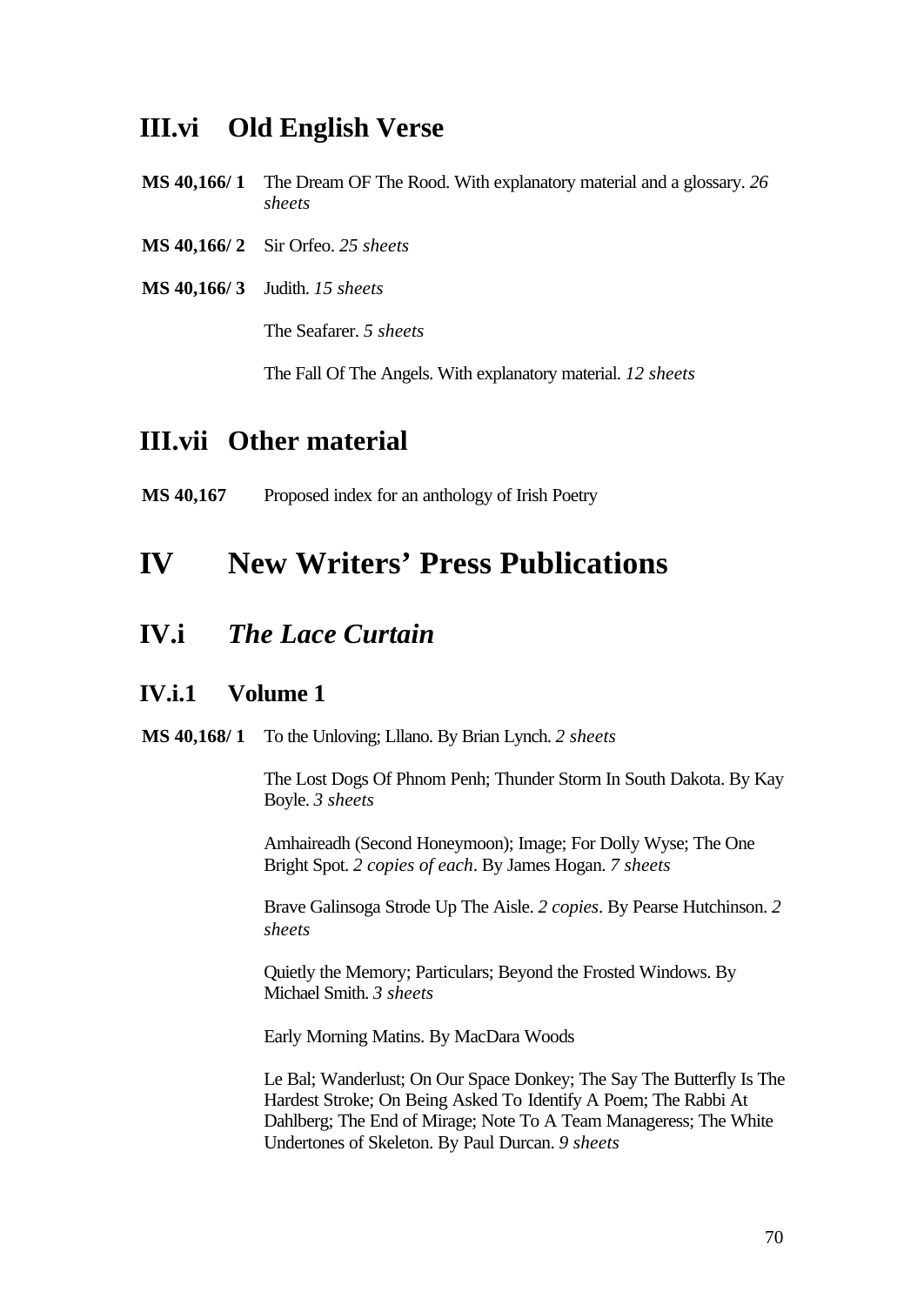**MS 40,168/ 2** And So Softly; I am awake; You Are Fish; In A Cloud. By Tom Hill. *4 sheets*

Interludes. By Hayden Murphy

Poem For Scriabin…; 10 Fahrenheit, Wind 40 Knots. By Howard Mc Cord. *2 sheets*

Untitled poetry. By Damien Kiberd

Time Piece. Clocks Err At The Anger Of The Watcher. By Trevor Joyce

Reading The Tao. By Bill Silverly

Antediluvian. By Eilean Ní Chuilleanáin

The Reflections Of East St. Louis; Telling The Time. By Knute Skinner. *2 sheets*

The Decline Of The West; In Prague. By Anthony Kerrigan. *3 sheets*

The Poet Down; The Critic As Carnivore; The Poet As Saint; The Person: Nox Agonistes; The Poet as Mastercraftsman. 2 copies of each. *6 sheets*

Obit. By Leland Bardwell

**MS 40,168/3** From The Marriage Of Thomas and Christina Hill; For The 46<sup>th</sup> Anniversary Of Collins; My Anti-Marxist Manifesto; Canticle In The City Of St. Francis. By James Liddy. *4 sheets*

Essay: Death and Contacts. *2 copies*. By James Hogan. *10 sheets*

Essay: Pablo Neruda: The Passionate Sage. By Michael Smith. *8 pages*

Essay: Ideologist Of Love (The Poetry of James Liddy). By Trevor Joyce. *5 sheets*

**MS 40,168/ 4** Essay: A short introduction to Jack Spicer's Poetry. By Davis Polk. *6 sheets*

Essay: Letter from San Francisco. By Jim Chapson. *2 sheets*

Essay: Open Letter To The Young About Patrick Kavanagh. By James Liddy. *6 sheets*

Essay: Conor Cruise O'Brien. By D.R. O'Connor Lysaght. *14 sheets*

Lessons Of The Dublin Events. By L. D. Trotsky.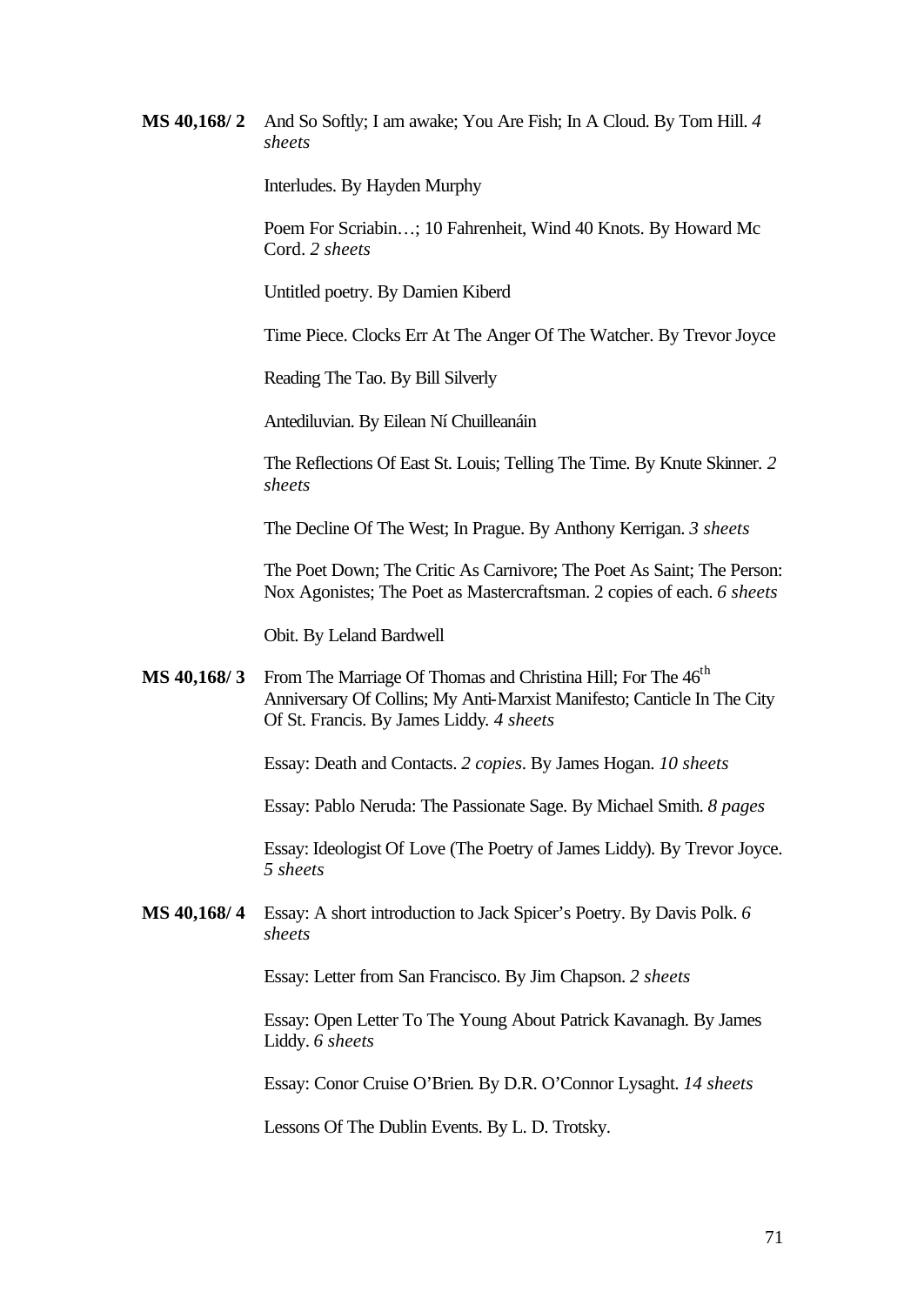### **IV.i.2 Volume 2**

**MS 40,169/ 1** Ringing The Changes On Mistral; Quinze Juillet, Early Morning; It Still Happens; Birdsong. By Pearse Hutchinson. *4 sheets*

> The River; I don't Laugh At Death. By Javier Heraud. Mystery. By Jorge E. Elielson. Translations by Antonia Kerrigan. *3 sheets*

Hero. By Augustus Young

Ghosts; It's A Sad Walk After; I have Decided To Divide Myself (2 copies); Enormous Crimes Have Kept Us Apart. By Gerard Smyth. *5 sheets*

A Sequence Of Four Poems; Elegiac Poem. By Geoffrey Hazard. *4 sheets*

The Artificial Forest. By James Tate

Summer Storm. By John Montague. *2 sheets*

Decline; Birth; To The Dumbfounded; Rest and Silence. By Georg Trakl. Translations by Peter Prachar. *5 sheets* 

**MS 40,169/ 2** I know these streets. By Trevor Joyce

A Poem For Frank; Good Taste. By Michael Kane. *2 sheets*

Silhouette Of Joseph Casey (Et Al )By Anthony Kerrigan

On The Burial Of A Friend; Childhood Memory. By Antonio Machado. Translated by Michael Smith. *2 sheets*

After Insult; Dirges. By P. M. O'Brien Burkley. *2 sheets*

The Custom Of Queens. By Knute Skinner

Dedication XXXI. By Michael Smith

Now I Lay… Me; Pious Ejaculation; It's Warmer Down Below. By Niall Montgomery. *5 sheets*

A Dream. By Lorna Reynolds

Morrow. By Pete Prachar

Atonement; from Letter To Sailorson. By Paul Durcan. *2 sheets*

Essay: Memorandum For A Socialist Programme For The Irish Labour Party. By D.R.. O'Connor Lysaght. *5 sheets*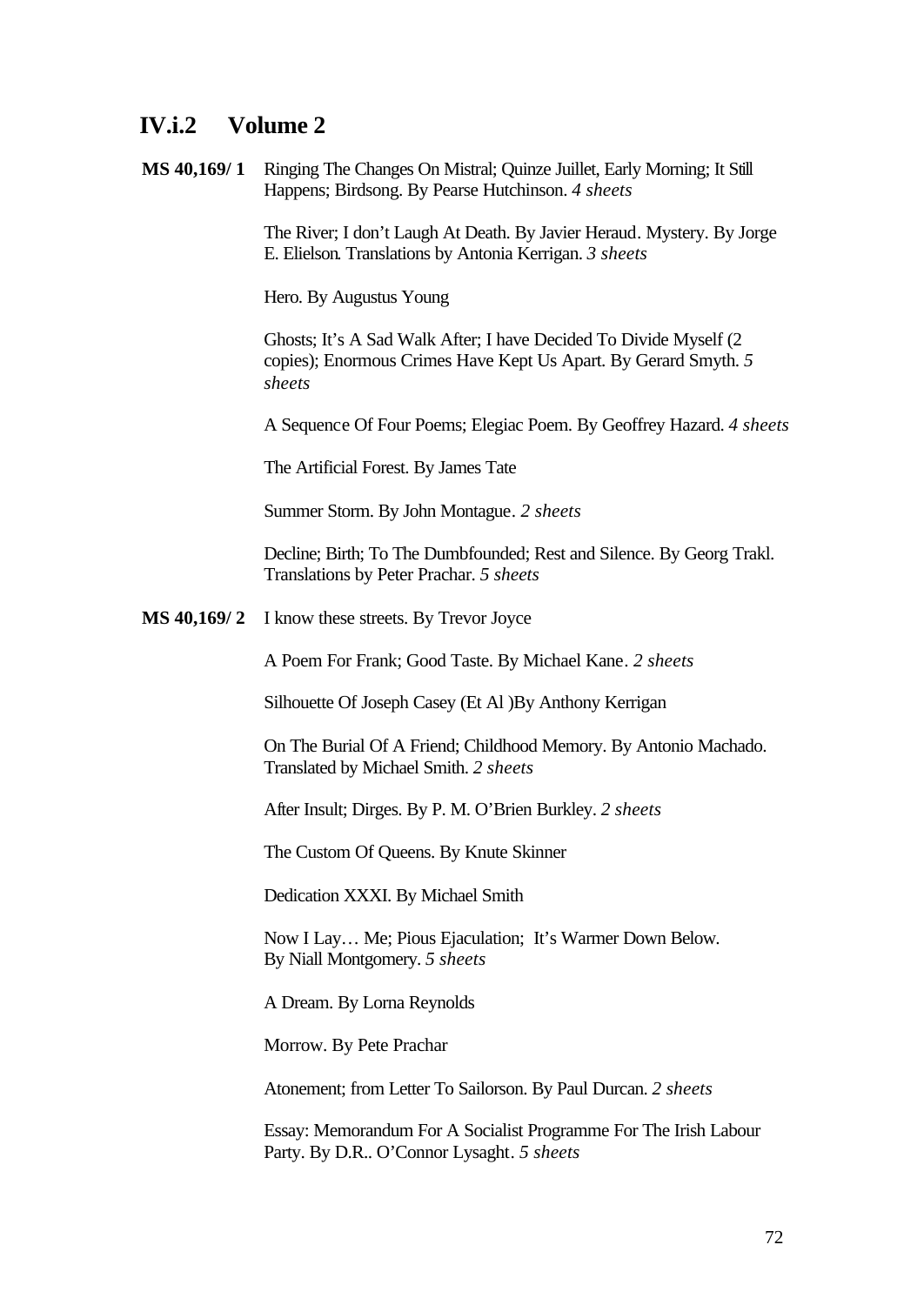#### **IV.i.3 Volume 3**

**MS 40,170/ 1** Essay: Irish Poetry ands Penguin Verse. By Michael Smith. *13 sheets*. *With envelope*.

Editorial galley proofs. By Michael Smith. *3 sheets*

My poor Lazarus. By Gerard Smyth

I woke up. By Gerard Smyth

The landscape is a Madwoman. By Mathieu Benezet. *3 sheets*

**MS 40,170/ 2** Limerick: Ireland; Pieta: One; Unfinished Pieta. By Desmond O'Grady. *6 sheets*

Return To Finder. Leland Bardwell

Eleison I; Eleison II; 24 From Daybreak. By Brian Coffey *3 sheets*

Image; After Charles Baudelaire. By Geoffrey Hazard. *2 sheets*

A Party For Stillbirth. By Augustus Young

Fairview Park: 6 A.M; Woman at Sad Canal. By Michael Hartnett. *5 sheets*

**MS 40,170/ 3** Adventure; Donna Mia. By Denis Devlin. *4 sheets*

Dedication XXXIV. By Michael Smith

Elegy Of The Shut Mirror; Surd Blab. *3 sheets*

A Kind Of Palmistry; Poem. By Paul B. Murray. *2 sheets*

Historical Poem. By Brian Lynch

Autumn Solo; Summer; Evening Song. By Georg Trakl. Translated by Tim Longville and John Riley Alaska; Warning; Mother; Icacus; Hebbel; Songs. By Gottfried Benn. Translated by Tim Longville and John Riley. *4 sheets*

For Chris. By Howard Mc Cord

Two Poems on a Change. By Eiléan Ní Chuilleanáin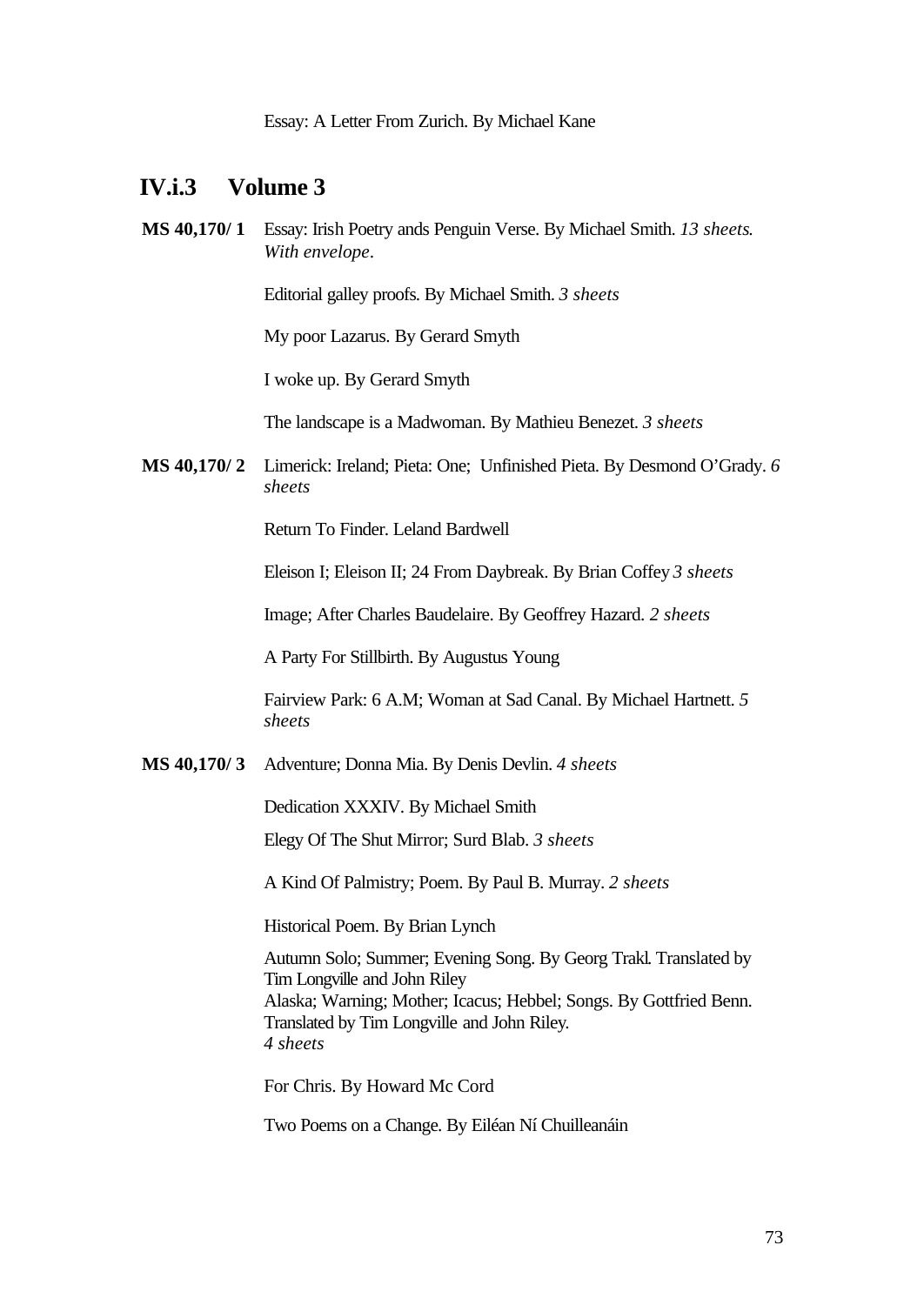Denis Devlin. By Samuel Beckett. *6 sheets*

**MS 40,170/ 4** Essay: Considering A Poetic. By Michael Smith. *7 sheets*

Essay: Le Dejeuner Sur Malherbe. Homage to Charles Baudelaire. By Niall Montgomery. *4 sheets*

Lace Curtain galley proofs. *10 sheets*

Notes On Contributors. *2 sheets*

#### **IV.i.4 Volume 4**

**MS 40,171/ 1** Editorial: 'Conventionally,…' By Michael Smith. *6 sheets*

Malacoda; Gnome; Da Tagte Es; Alba; Serena 1. By Samuel Beckett. *8 sheets*

Three Poems From Daybreak: 28, 33,43; Dead Season. By Brian Coffey. *5 sheets*

Wickey; To Me: A Greek Country Schoolteacher; Commercial Attaché; Mr. Allen; The Statue And The Perturbed Burghers. By Denis Devlin. *7 sheets*

**MS 40,171/ 2** The Hermit; The Grave; The Heritage; The Scribe. By Lyle Donaghy. *4 sheets*

> From Tarry Flynn; Soft Ease; To the Man After the Harrow; I had a Future; Gold Watch; Pygmalion; Four Birds; Morning; Epic; Pursuit Of An Ideal; In The Same Mood. By Patrick Kavanagh. *11 sheets*

**MS 40,171/ 3** Behold the Rush of Words; Passion Insoluble. A. J. Levanthal. *2 sheets*

Escape to Love. By Patrick MacDonogh. *8 sheets*

Moments Musicaux; Breton Oracles; As After Good Friday, Comes Easter Sunday. So Red Seas have Arabian Shores; Nocturnes Of The Self Evident Presence; Homage to Marcel Proust; Homage to Heteronymous Bosch; De Civitate Hominum. By Thomas Mc Greevey. *17 sheets*

**MS 40,171/ 4** Three Poems From The Irish. By Myles Na gCopaleen. *2 sheets*

The Causes Of The Revolution. By Arthur Power

De Revolutionibus; Castles In Spain; Bridge of Heraclitus; Seven Seas; Wind tracked Into Night; Never. By George Reavey. *11 sheets*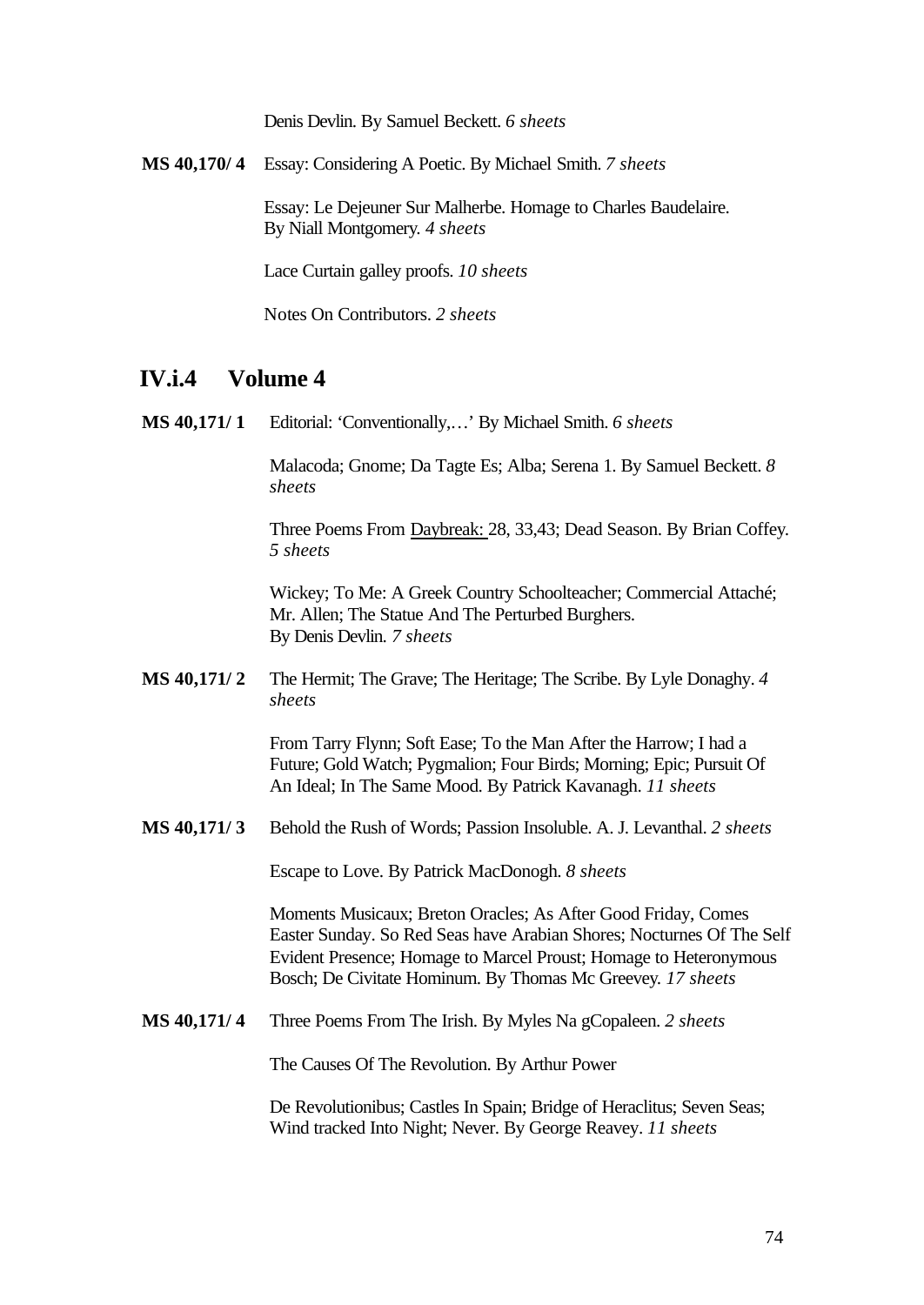In Memoriam: J.F.K. By George Reavey

**MS 40,171/ 5** The Scarecrow; The Meadow of the Dead; My Love Came Back To Me. By Lorna Reynolds. *3 sheets*

Criticism: Recent Irish Poetry. *2 copies*. By Samuel Beckett. *4 sheets*

Draft essay on the poetry of Charles Donnelly. By Michael Smith. *8 sheets*

- **MS 40,171/ 6** Humanistic Quietism. By Samuel Beckett. *2 sheets*
- **MS 40,171/ 7** Essay: Farewells Hardly Count. By Niall Montgomery. *2 sheets*

An Aristophanic Sorcerer. By Niall Montgomery. *4 sheets*

Interview: Question and Answer. Michael Smith Asks Mervyn Some questions About the Thirties. *17 sheets*

Essay: The Thirties. By Austin Clarke. *6 sheets*

Notes on Contributors. By T. D. Redshaw. *4 sheets*

**MS 40,171/ 8** Funeral March. By Mícheál Ó hUanacháin

On Visiting The Chief (Recently Retired) Of The Secret Police. By Tom Mac Intyre

Essay: The Poem as Knowledge. Thomas A. Clark. *2 sheets*

Another Afternoon Spent With The Demon; The Moon Sets The Record Straight; Eye; Before the Eye; I Am Two Women; Before the Eye; The Eye Dreams of Escape; To The Leaves In The Wood; Blue; Sighting; Quasimodo's Hump; My Wedding Dress Recovers In Greece; Inside and Outside; The Garden of Eden; Michelangelo's Dream; Daddyman; The Angel and the Sadist; The Masochistic Woman Speaks. By Tina Murphy. *19 sheets*

Essay: The Young Poets Trevor Joyce. *3 sheets*

Biographical material on Neil Mills. *2 sheets*

Above. By John Maher. *6 sheets*

Celebrant; Acres of Mud, Scarred in Mad Patterns Sean Connolly. *2 sheets*

It is Not Only Nightingales. Not attributed

**MS 40,171/ 9** Essay: Cork 1964. *12 sheets*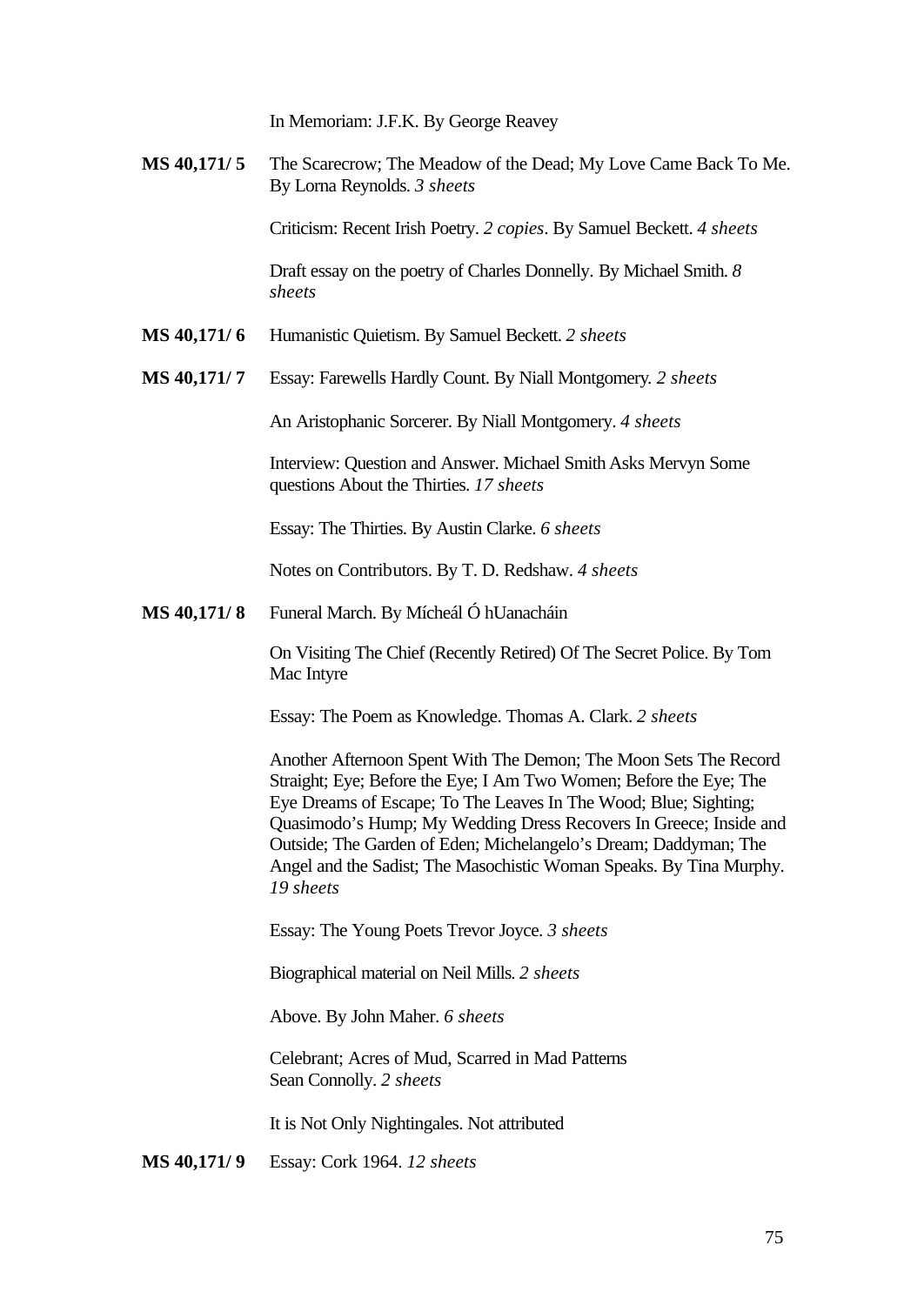Biographical material on Gustavo Adolfo Bécquer

The Moody Beast; A Loss; A Living; Invite; Room 1; Cannibals; Note; Timing; The Insensitive Shrub; Room Enough; Hermetic Seal; In Memoria (Adapted from Ungartetti); Event: Bond Street Station; Natural Causes. By Augustus Young. *5 sheets*

Goimh-Racht Eile; An Thallaing [Ioníun]; An Focal Gael; Leyendas; Blues. [By Peadar Smith]. *1 item*

Scátháin; A Young Woman; An tOidhre; Tiafraí; File Éigin; Béil; Casisearbhán; Mar Nuacht; An [Fásach]; Tart; Cónraí; Léargas; Dánfhocail; Neambua gan Namhaid; Gléas; Aithrí Bhréige; Fógra; Maitheamh; Freinné; Neamhbíochas; Soineaur; Dán Dorcha; Goin; Suas Leat; A Stór Bí Cinte; Achiní; Creideamh. [By Peadar Smith]. *2 items*

For Ruth Ellis. Leland Bardwell

**MS 40,171/10** The Day I Woke to Was. Unattributed

Thirteen poems Written in Madrid. By Michael Hartnett. *8 sheets*

A passing in the Living Room; Mnemonics. Not attributed. *2 sheets*

Artichoke Heart. By Justin O'Mahony

The Unadulterated Sonnet. Not attributed

Infancy In Fact; Miss Peig Duggan; Aunt Mary; Mnemonics; Not In The Picture. Not attributed *13 sheets*

#### **IV.i.5 Volume 5**

**MS 40,172/ 1** Essay: Patrick Galvin and the Lady-Devil. By Augustus Young. *9 sheets*

Essay: Brian's Brain. By John Sharkey. *3 sheets*

In Sight Of All; Glendalough; Connexus; All Out; With My Love. By Brian Coffey. *5 sheets*. (Damaged)

**MS 40,172/ 2** Essay: Poetry/Language/Planet. By Neil Mills. *3 sheets*

On Finding It Was You At The Window; Rain Over Donegal, 2 copies. By Anthony Kerrigan. *3 sheets*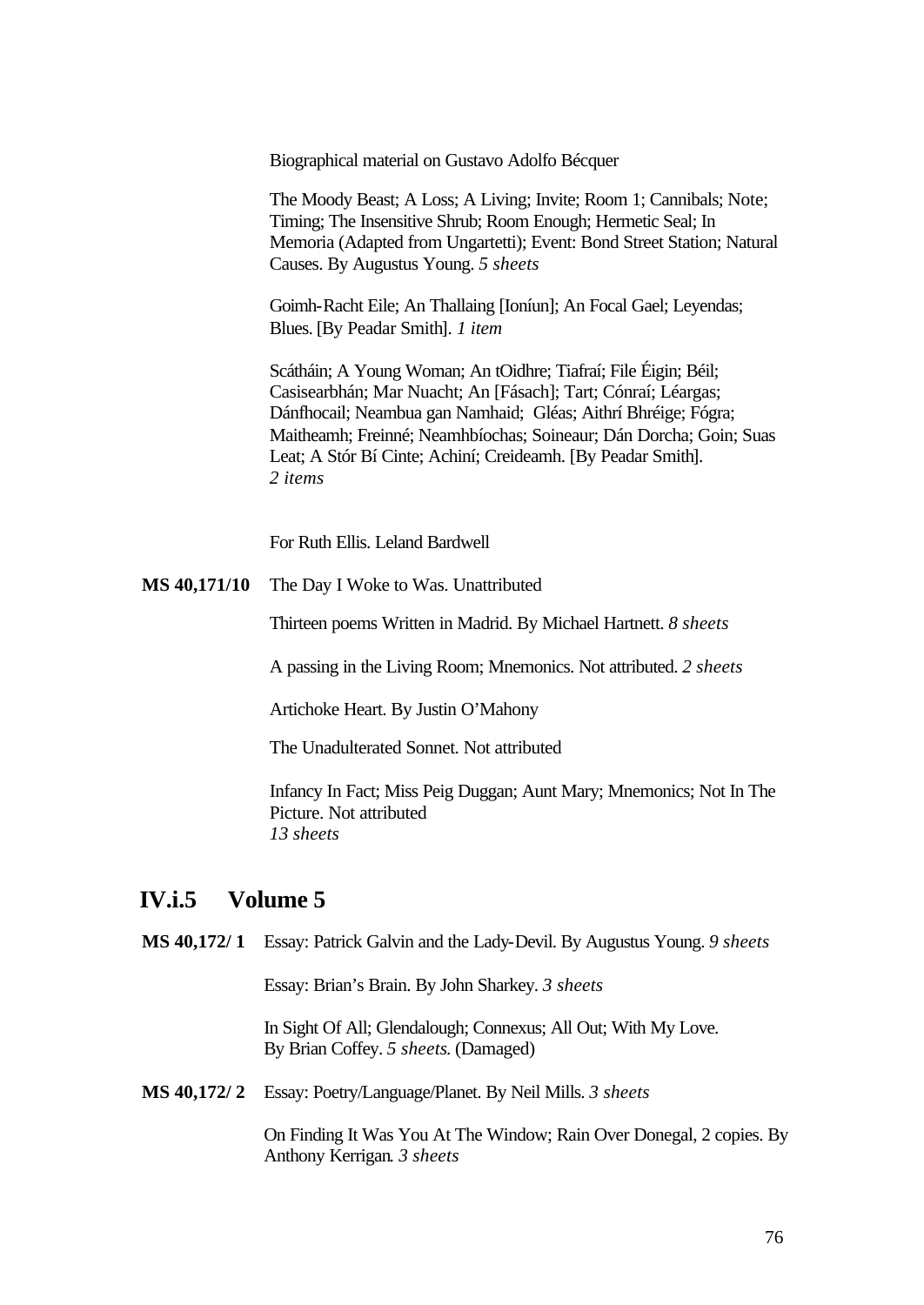If I Were To Tell You. By Tom Philips

Suicide notes. By Gerard Smith. *5 sheets*

Agony Column. By Sean Connolly

Blacklist; Obverse; Prelude. By Neil Belton. *4 sheets*

Tenebrae. By Paul Murray. *4 sheets*

**MS 40,172/ 3** The Stroke Of One; Klare Von Reuter; The Guest. By Jose Carrea Andrade. Translated by Michael Smith. *3 sheets*

Lantern; Operation. By A.C. Dawe

A Hand Of Solo; Sacrifice; At The Crossroads. By Thomas Kinsella. *9 sheets*

**MS 40,172/ 4** Fire-King. By Derek Mahon. *3 sheets*

Arousing Abysmal; Blue; Change. By Asa Benveniste. *3 sheets*

List of poems in Irish for *Lace Curtain* 5

Ceangal do Cheol 'pop'(2 copies); Muiris Ag Caoioneadh Phádraig By Máire Mhac an tSaoi. *4 sheets*

Dorchú; Gníomh Dóchais; Leannáin. By Mairtín O'Direáin. *3 sheets*

Dathanna, 2 copies. By Michael Davitt. *2 sheets*

Go mBeidh an Séo Déanach Thart. By Gabriel Rosenstock. 2 copies. *2 sheets*

1847; Liodán Le hAghaidh Liadáin. By Tomás Mac Síomóin. *2 sheets* 

Lines For Liadan. By Tomás Mac Síomóin. *2 sheets*

An Carbadóir. By Seán Ó Leocháin. *2 sheets*

#### **IV.ii Other N.W.P. titles**

**MS 40,173/ 1** *Sole Glum Trek.* By Trevor Joyce. 1967

*Endsville.* By Brian Lynch and Paul Durcan. 1967

**MS 40,173/ 2** *With the Woodnymphs*. By Michael Smith. 1968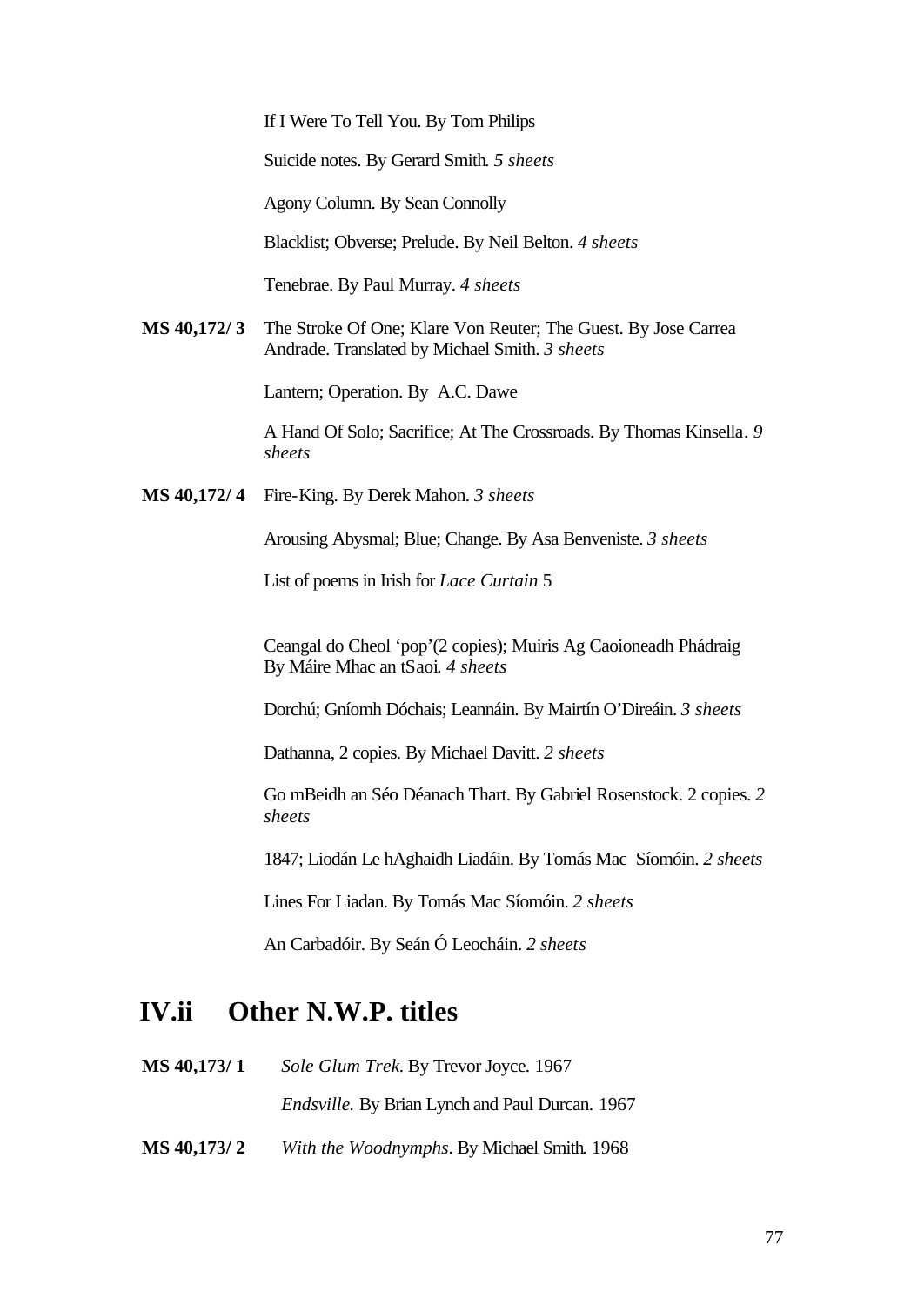*Dedications.* By Michael Smith. 1968

- **MS 40,173/ 3** *Billy The Kid.* By Jack Spicer. [1969]
- **MS 40,173/ 4** *The Lace Curtain* Vol. 1. 1969

*No Die Cast.* By Brian Lynch. [1969]

**MS 40,173/ 5** *Watches.* By Trevor Joyce. 1967 *Homage to* James Thompson *(B.V.) At Portobello.* By Michael Smith.

1969

- **MS 40,173/ 6** *The Hag of Beara.* By Michael Hartnett. 1969.
- **MS 40,173/ 7** *The Flags Are Quiet.* By Gerard Smyth. 1969. 2 copies
- **MS 40,173/ 8** *Survival.* By Augustus Young. 1969
- **MS 40,173/ 9** *Friend Songs. Medieval Galaicoportugese Love Poems.* Translated by Pearse Hutchinson. 1970
- **MS 40,173/ 10** *Decimal Introduced.* 1970. By Macdara Woods

*Decimal D. Sec. Drinks In A Bar In Marakesch.* By Macdara Woods. 1970. *2 copies*

**MS 40,173/ 11** *New Writers' Press: A Descriptive Catalogue*. 1971

*Eight Love Poems of Francisco De Quevedo.* Translated by Michael Smith. 1986

*Ode To Francisco Salinas.* By Fray Luis De Leon. Translated by Michael Smith. 1987. 2 copies

# **V Other Printed Material**

**MS 40,174/ 1** Rosc Na N-Óg. Catalogue. 1988

*Poetry for Progress*. Catalogue. 1967

**MS 40,174/ 2** St. Stephen's. Literature and Opinions. 1964

*The Holy Door* magazine. 1965

**MS 40,174/ 3** *Arena* magazine. 1963. (Front and back covers are loose)

*Arena m*agazine. No. 2. 1963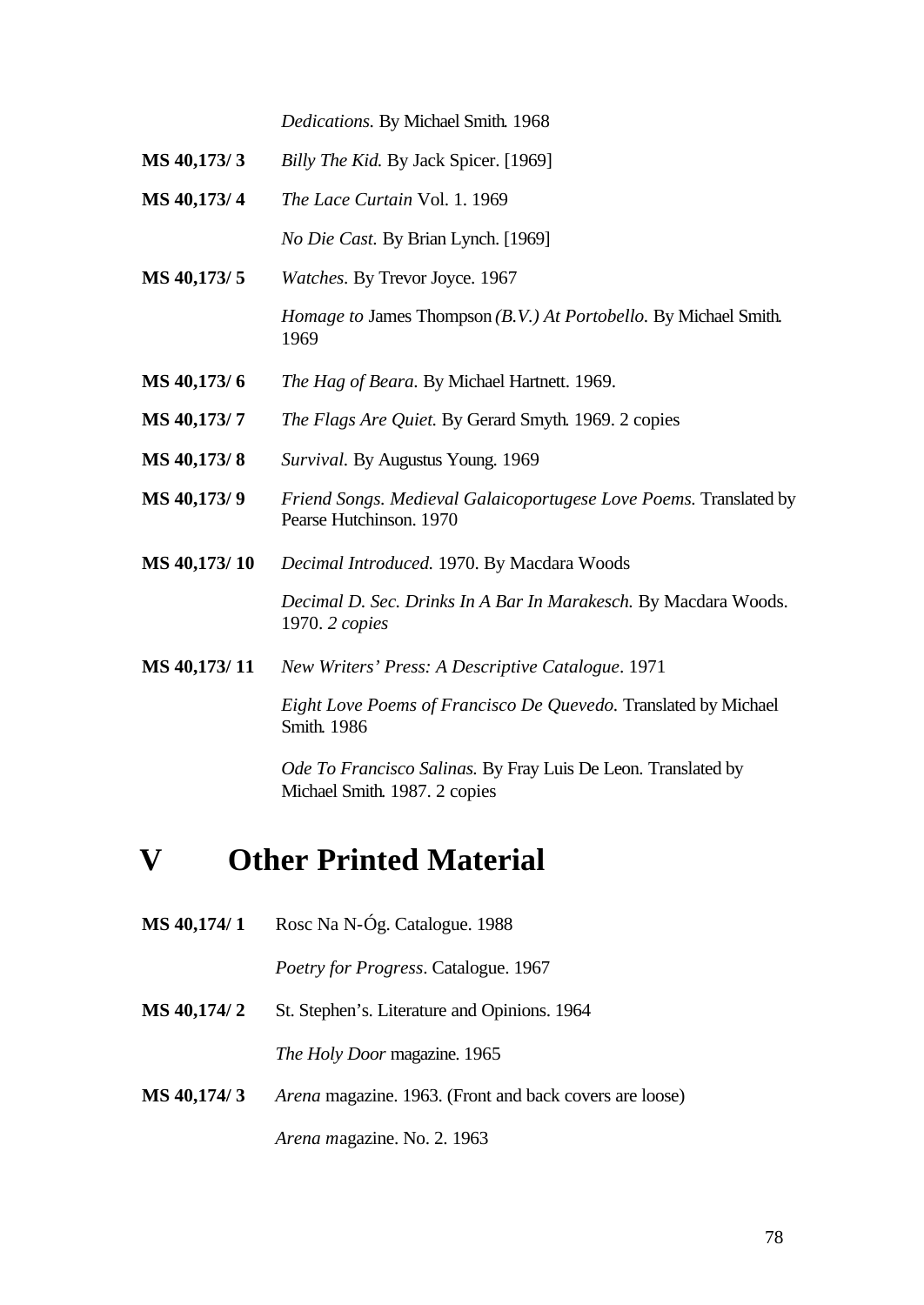**MS 40,174/ 4** Ìrish Translator's Association Newsletter. Vol. One, no. 1. 1987 December

*Six Poems*. By Ivan Goll. 1986

*19 Short Poems*. By Franz Fassbind. Draft booklet. Translated from the German by Luis Huerga and Michael Smith

*Translations.* English translations of Gaelic verse by various poets *4 sheets*

*Critique.* Edition of French literary journal dedicated to Irish poetry 1970 May

*Indian Noel* By Gabriela Mistral. Translated by Luis Huerga, CM and Michael Smith. 1986

**MS 40,174/ 5** *El Pais Extra.* Spanish language newspaper supplement dedicated Miguel de Unamuno. 1986 Dec. 30

*Centario de Manuel Machado.* Booklet. 1974 May 1

**MS 40,174/ 6** *Broadsheet no. 2*. 1968

*Poetry Broadsheet*. 1965. 2 sheets. (Partially frayed)

*Broadsheet III. No. 16*

*The Broadsheet No. 1*. 1989

*Broadsheet*

- **MS 40,174/ 7** *Broadsheet 21*. (In Need of Conservation)
- **MS 40,174/ 8** *An Ulster Reckoning.* By John Hewitt. 1971

*Over and Through*. By Maurice Scully. 1992

*Five Poems*. By Michael Smith

- **MS 40,174/ 9** *Orphide and Other Poems.* By Austin Clarke
- **MS 40,174/ 10** *Selected Poems.* By Michael Hartnett
- **MS 40,174/ 11** *Form Books* 'Irish Modernism Series'. Poems, artwork and criticism from various authors printed on coloured cards. *29 sheets With envelopes*
- **MS 40,174/ 12** Proofs: Flowers for Three Dead Men; Coole, September 1968; Cinema 70. Not attributed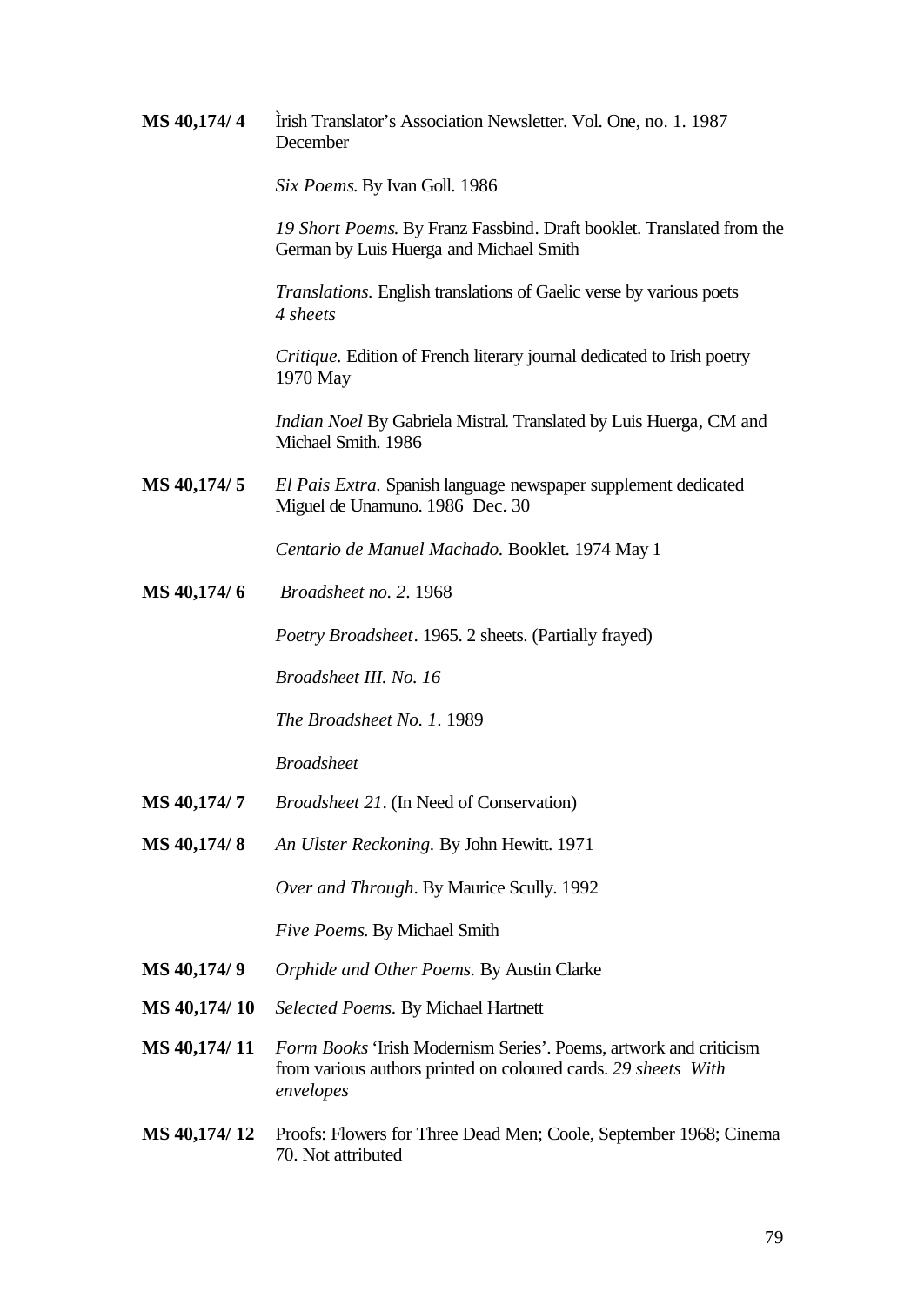Proof: Tao – 10 to 20 inclusive. Not attributed

Proofs: Tiresias. Not attributed. *6 sheets*

Proofs: poems by various Spanish poets. Not attributed. *3 sheets*

**MS 40,174/ 13** Poster: 1936-1986 The Spanish Republic And Ireland. 50<sup>th</sup> Anniversary **Commemoration** 

Flyer: Cork Poetry Festival itinerary. *2 copies*

Copy: New Writers' Press fund raiser advertisement

Copy: Other Places: 4 Irish Poets:A Selective Reading List *2 sheets*

Material relating to Ben Johnson *5 sheets*

Catalogues of this collection compiled by New Writers' Press: New Writers' Press Archive 1 and 2

# **VI Newspaper Clippings**

**MS 40,175/ 1** 'Liam Miller: Artist in Books.' By Michael Smith. *Irish Times*.

'Elegance of Economy' By Derek Stanford. *Irish Press*. 1970 Dec. 5. *3 sheets*

'Spain's Greatest Modern Poet.' By Michael Smith

Reviewing *Lace Curtain 2*. By John Jordan. *Irish Press*. 1970 June 27. *3 sheets*

'Evening of Poetry.' By Eavan Boland. *Irish Times*. 1967 Aug. 31.

'The Hot World.' By Anthony Galvin. *Hibernia*. 1970 Sept. 25.

'No Hope Here.' By Bernard Share

'New Meeting Place Opens For Dublin's Literary Set.' By Tony Wilson

**MS 40,175/ 2** 'Final Judgement.' By Austin Addis. *Evening Press*. 1960 May 19

'Portrait of a Murderer. By Austin Addis. *Evening Press*. 1970 Dec. 23

'Spanish and Irish Poets Mark New Institute.' By Paul Gallagher. *Irish Times*. 1995 Feb. 7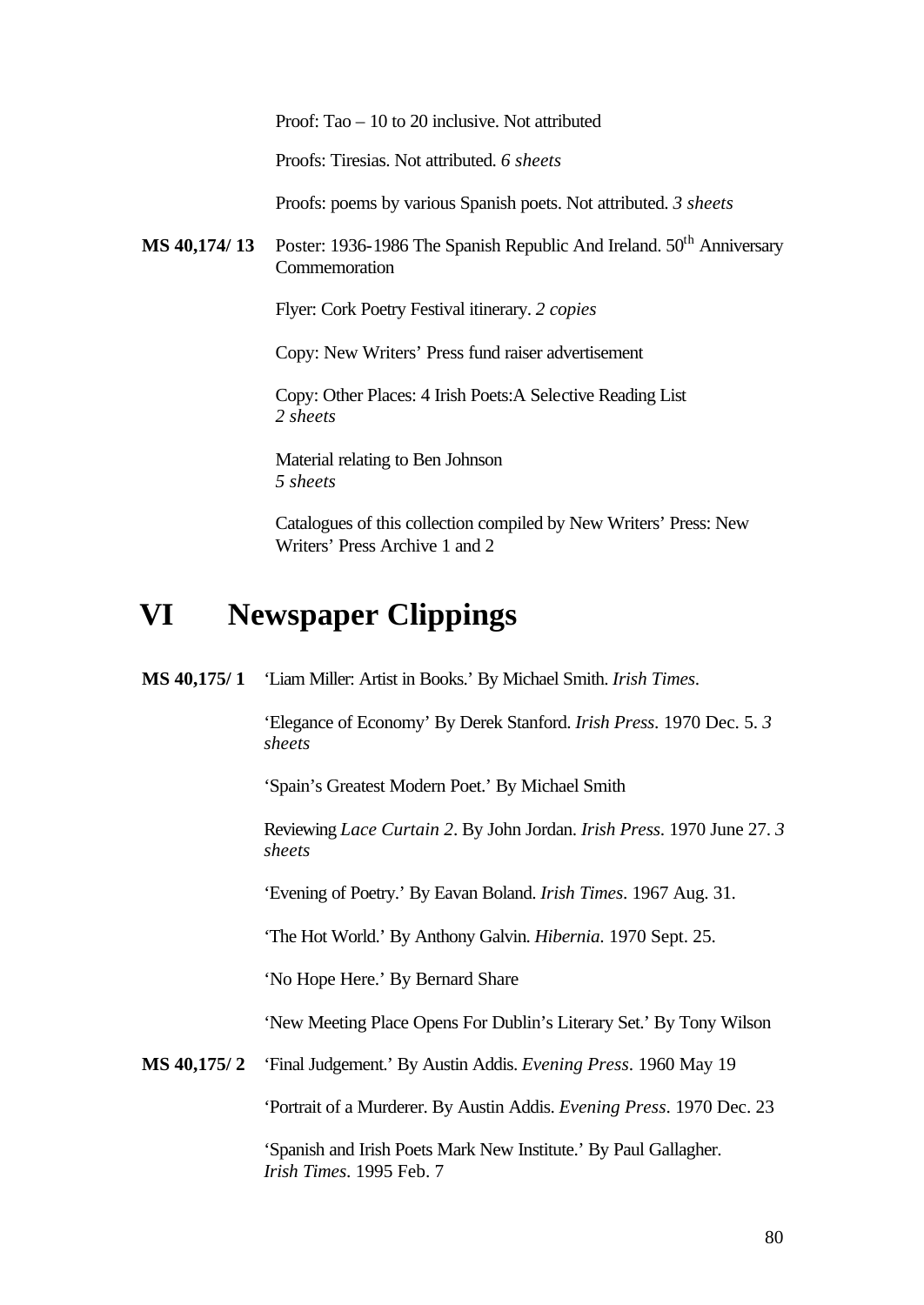'Shadow of a Poet.' By Michael Smith

'Patrick Kavanagh and the Loss of Innocence.' By Michael Smith *Education Times*. 1974 Oct. 17. *2 copies*

'The Prevailing Uncertainty of the Chestnut Blossom.' By Michael Smith. *Education Times*. 1974 Oct. 24. *2 copies*

'I Felt a Funeral in My Brain.' By Michael Smith. *Education Times* 1972 October 31

'The Majesty of a Child.' By Michael Smith. *Education Times*. 1974 Nov. 7. *2 copies*

**MS 40,175/ 3** 'The Mystery of Beast Melting into Mist.' By Michael Smith. *Education Times*. 1974 Nov. 21

> 'A Love Hate Relationship With Stony Earth.' By Michael Smith. *Education Times* Dec. 5. *2 copies*

'Worthy Enterprise.' By Augustine Martin. *Irish Press*.

'Hanging Out a Lace Curtain on a Popular Line.' *Evening Press*. 1970 Dec. 23

'Magazine Scene.' By John Jordan. *Irish Press*

'Roddy the Realist.' By Fintan O'Toole. *Irish Times*

Review of Brian Coffey's: *Selected Poems &* Trevor Joyce's *Penthedron.*  By Frederick S. Kiley. *3 sheets*

Review of Thomas MacGreevy's: *Collected Poems* and Tom MacIntyre's *Blood Relations.* By Frederick S. Kiley. *3 sheets*

'Death of the Scientist and Poet Brian Coffey.' *Irish Times*. 1995 Apr. 18. *6 sheets* 

'Brian Coffey'. By Michael Smith. *Independent*. 1995 Apr. 17

'A Poet of Seriousness and Rigour.' By Michael Smith. *Irish Times* 1995 Apr. 20

**MS 40,175/ 4** 'Wan Elegy, Vital Imagery.' By Michael Hoffman

'Anthology of Anthony an All-rounder.' By Brendan Kennelly. *Independent*. 1973 Sept. 9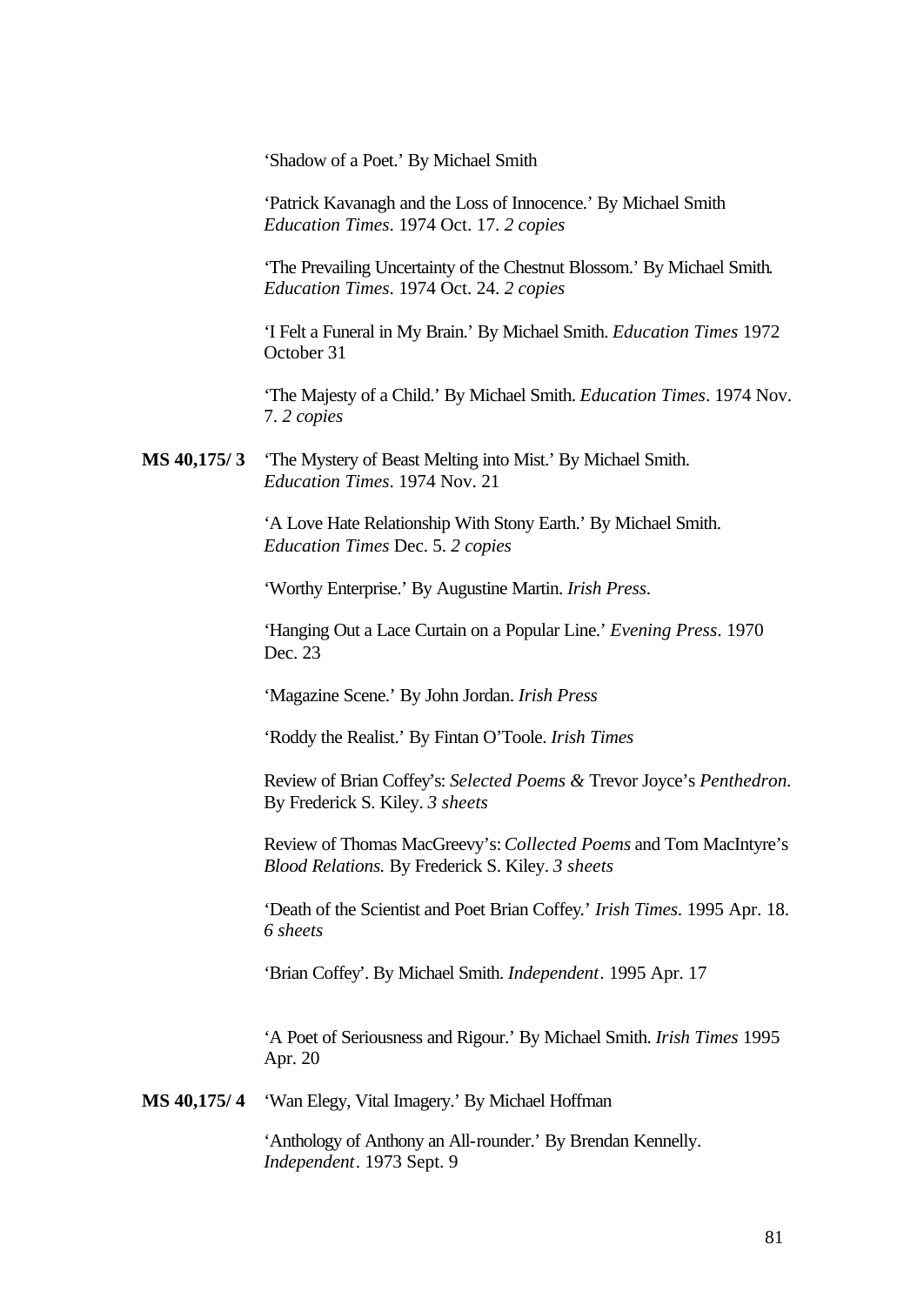'A Revenge.' By Isabel Allende. Translated by Michael Smith. *Irish Times* 1989 July 14

'On the Anvil.' By Máire Ó Tuathaigh

'An Irishman's Diary.' *Irish Times*. On Michael Hartnett

'The Poets are Still Losing.' By Thomas Tessier. *2 copies*

'Book Chat.' By Thomas Tessier

'Recent poetry.' By Eibhlín Ní Chuileanáin

'MacGreevy, Poet.' By T.N.M.

'New Poetry.' By Michael Smith

'A New Venture at the Peacock.' On Paul Murray

'Poetry Corner.' On Michael Smith and Michael Hartnett

'The Printing Press in Zosimus Land.' By Liam Ó Cuanaigh

Fragment of an article concerning *Lace Curtain*

'Forging a Voice in English for Eastern Europe.' By Michael Smith

'Poet of Urban Tradition.' By Charles Hunter. *Irish Times*

'No Hope Here.' By Bernard Share

'New Writers' Press Doing a Wonderful Job.' By Tony Wilson

'Seven Irish Poets.' By Gerard Smith

'The Coin of Criticism Freshly Minted.' By Rita Horan. *Education Times*. 1975 Dec. 11

'Charlie Donnelly.' By Donagh Mc Donagh

'Defamation of a Social Class.' By Michael Smith

'Shafts of Fire The Poetry of Miguel Hernandez. Lorna Shaughnessy. *2 sheets*

'Poetry. Lightning Conducted.' By John Piling. *2 sheets*

'On Translating Yeats.' By Yves Bonnefoy. *2 sheets*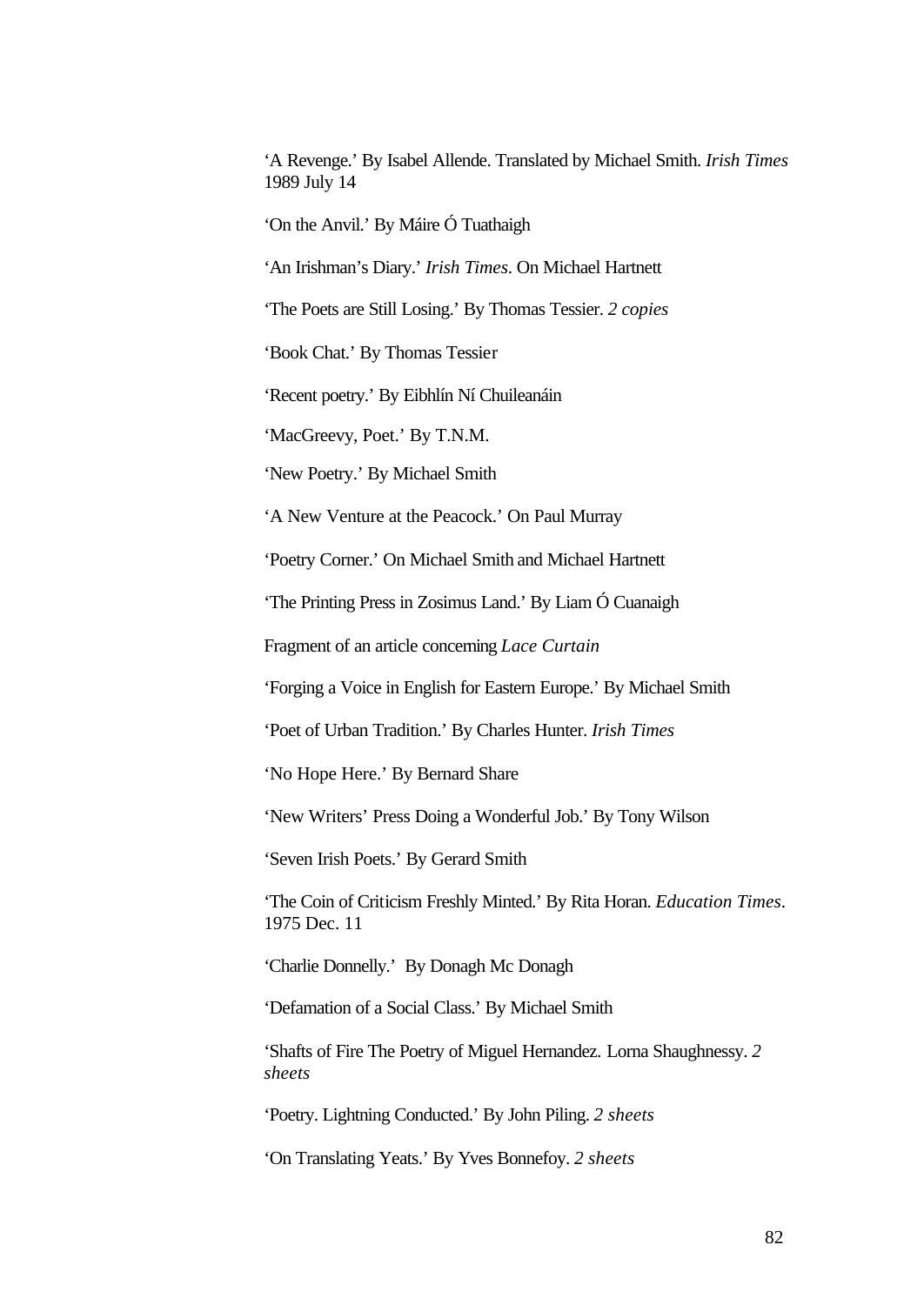Recent Irish Poetry. Review by Edna Longley

'Six Poems.' By Jorges Luis Borges. *The New Yorker* 1969 Dec. 13 *2 sheets*

Rafael Alberti memorial. Spanish language newspaper. *4 sheets*

# **VII Art work and Photographs**

#### **VII.i Art work**

**MS 40,176** Linotype [block cut] ? Illustration for *Lace Curtain* cover

Alternative New Writers' Press logo *3 copies*

Handmade postcard: 'Famous Irish Writers Series No 1.' Sean O'Casey. *2 copies*

Mounted photocopy of a drawing of Samuel Beckett by Patrick Dunne

Pencil drawing of an extension to premises [61 Clarence Mangan Street]. *3 copies*

Various pen and ink portraits of Irish Literary figures including, Patrick Kavanagh and W.B. Yeats. *4 sheets*

### **VII.ii Photographs**

MS 40,177 6 photographs of a Spanish poet

Photograph of Paul Murray. Signed: 'Smith.'. 1971 Dec.

Photograph of Augustus Young. Signed: 'Smith.'

Photograph of Gerard Smith

# **VIII Unattributed works**

#### **VIII.i Poems**

**MS 40,178/ 1** Dublin. January, 1920; Metropole Grill Room; To One Who Fretted; La D'Un Prison; Answer To A Letter. 2 copies of each. *10 sheets*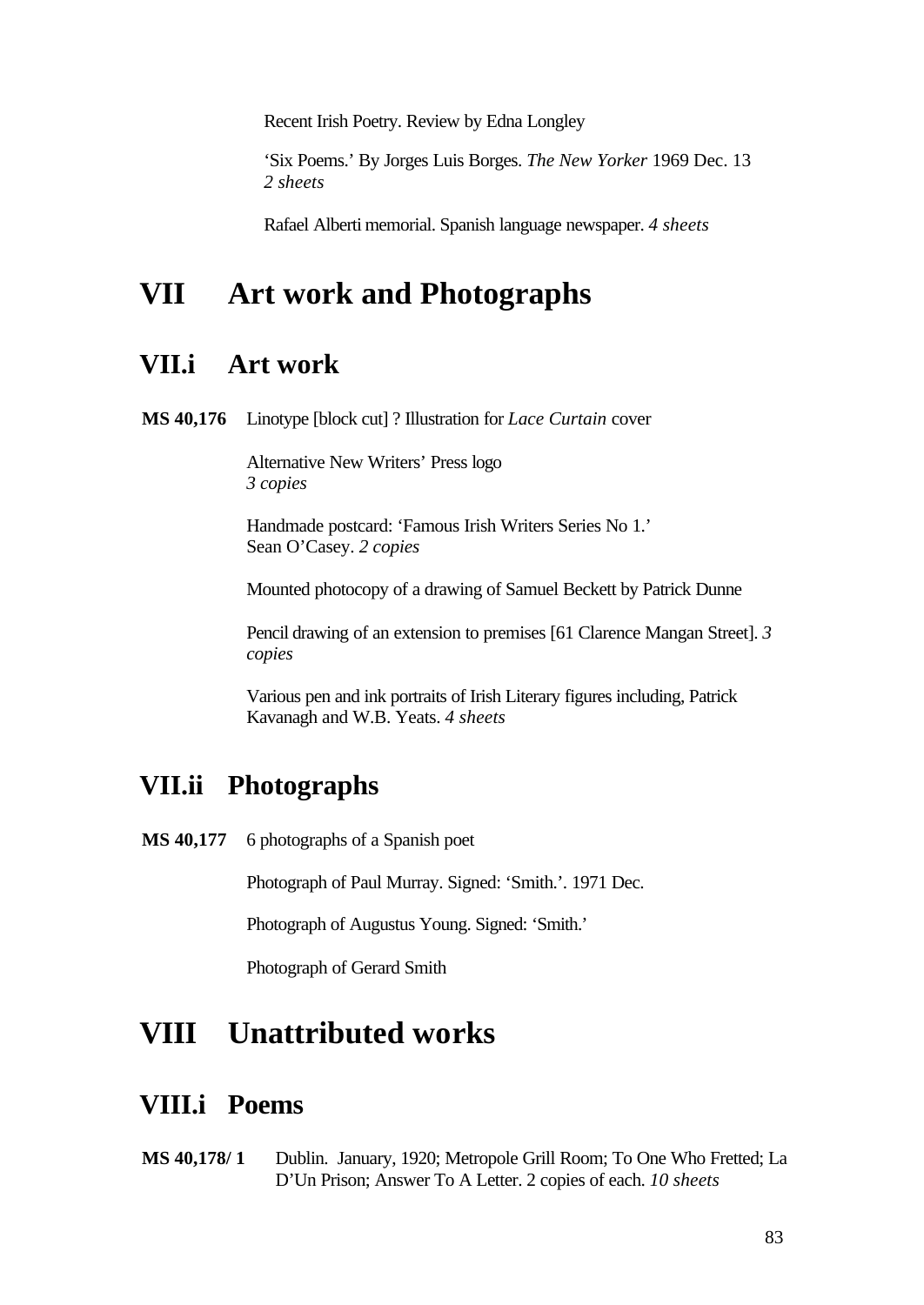Ovid, Amores, I V; Corrinna; Picture Of A Handsome Youth At A Public Assembly; I Grand-Daughter Of Triopas; And She Should Never. *5 sheets*

Portrait Of A Satirist

Mister Me. *4 sheets*

Mortua Est

To Catherine Notushure My Grandmother Who Is Dead

To Michael Unanchangled

O Fons Bandusiae

So/Cry Despair

Long On The Road I have Been Where The Best Resided

**MS 40,178/ 2** Poeta Urbis

Machnamh An Duine Doilisaigh. *2 sheets*

The Lady And The Sparrow

Jack Yeats Should Be Living At This Hour. *3 sheets*

A Óganaigh An Chúill Cheangailte; Fornac Do Chonac Thú; Rosc Catha Na Mumhan. English versions. *4 sheets*

Horatius: Lib. I. IX

Breillice A Cur Brígidín Ar Buile

It Isn't Wayfaring; Let The Heart Stay Just So; They Flee. You Can See Them Flee; What's The Difference; What Do I Care; All I want Is The Pilgrim's Staff. *6 sheets*

I Brought You To My Inner Rooms; You That Hawk The Word Of God; A Medieval Romance; Too Much Love. *4 sheets*

Medieval Romance

**MS 40,178/ 3** Dedication XXXII

**Choices** 

And Still They Trouble Me; If You Walk. *2 sheets*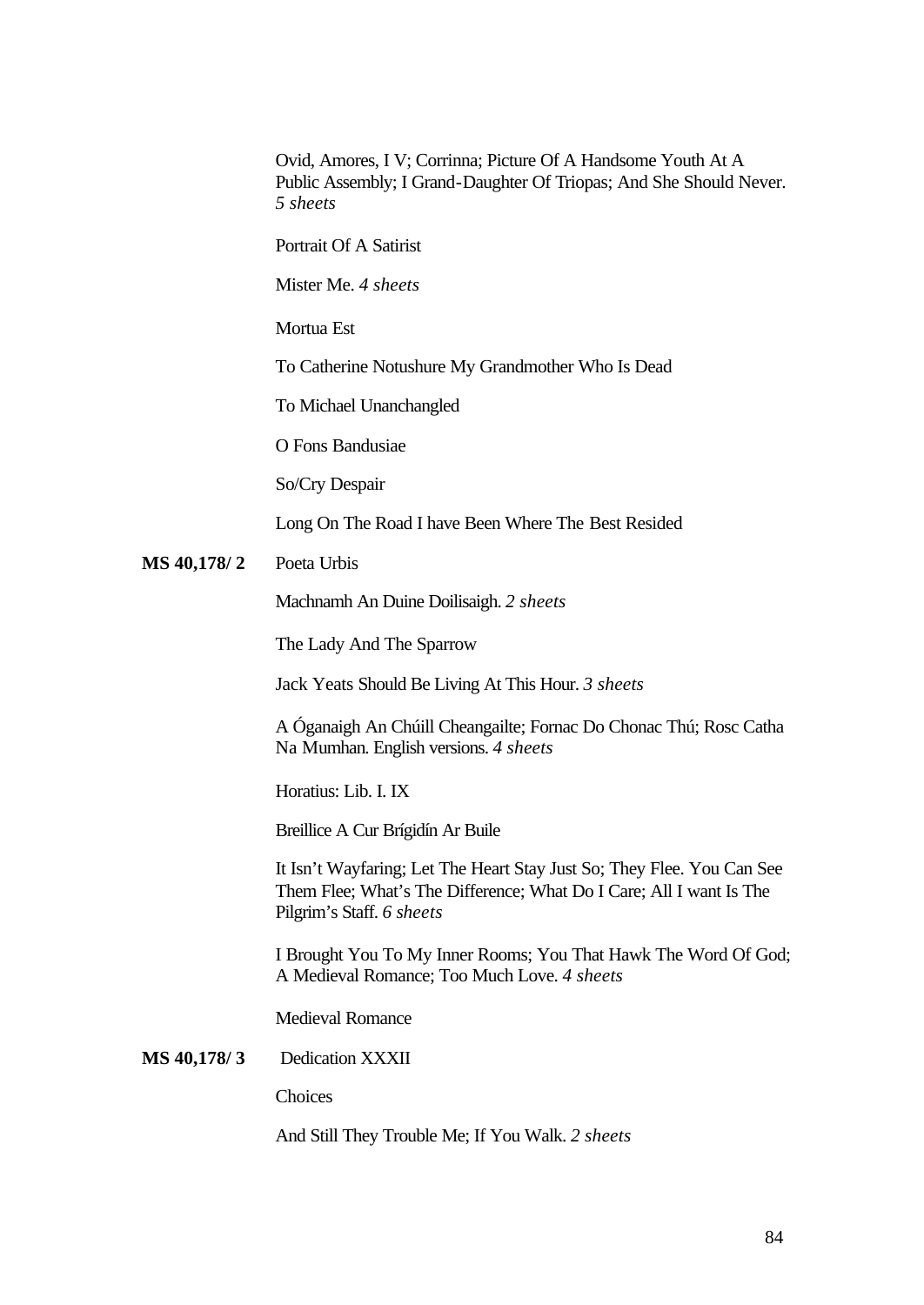|             | Irish Parable $(1)$ ; Irish parables $(2)$ . 2 sheets                        |
|-------------|------------------------------------------------------------------------------|
|             | My Three-foot Jester Turned Tailor                                           |
|             | Let care Away, Away, Away                                                    |
|             | And Now I Sing Of The Sea; Interlude; Coda. 3 sheets                         |
|             | Poem For Frank. 2 sheets                                                     |
|             | We At The Wellmouth                                                          |
|             | Passer, Deliciae Meae Puellae                                                |
|             | He Might Have Talked For Many Hours; Busybodies Fill The Street. 2<br>sheets |
|             | Animals. 5 sheets                                                            |
| MS 40,178/4 | Various poems from the same author. 53 sheets                                |
| MS 40,178/5 | Various poems from the same author. 3 sheets                                 |

# **VIII.ii Other works**

**MS 40,179** Stories and Prose: Sceal Sneaha; Tobach Ciosa An Oilean; O Thigh Mhorie Go Donncha Di. *8 sheets* Story: The Editor Said No. *5 sheets* Story: Mister Kirk and The Length Of His Silence. *7 sheets* Essay: On Edward Bond's play, *Saved. 2 sheets* The Transformation From Grain To Refined Spirits. Fermentation process of Jameson whiskey *2 sheets*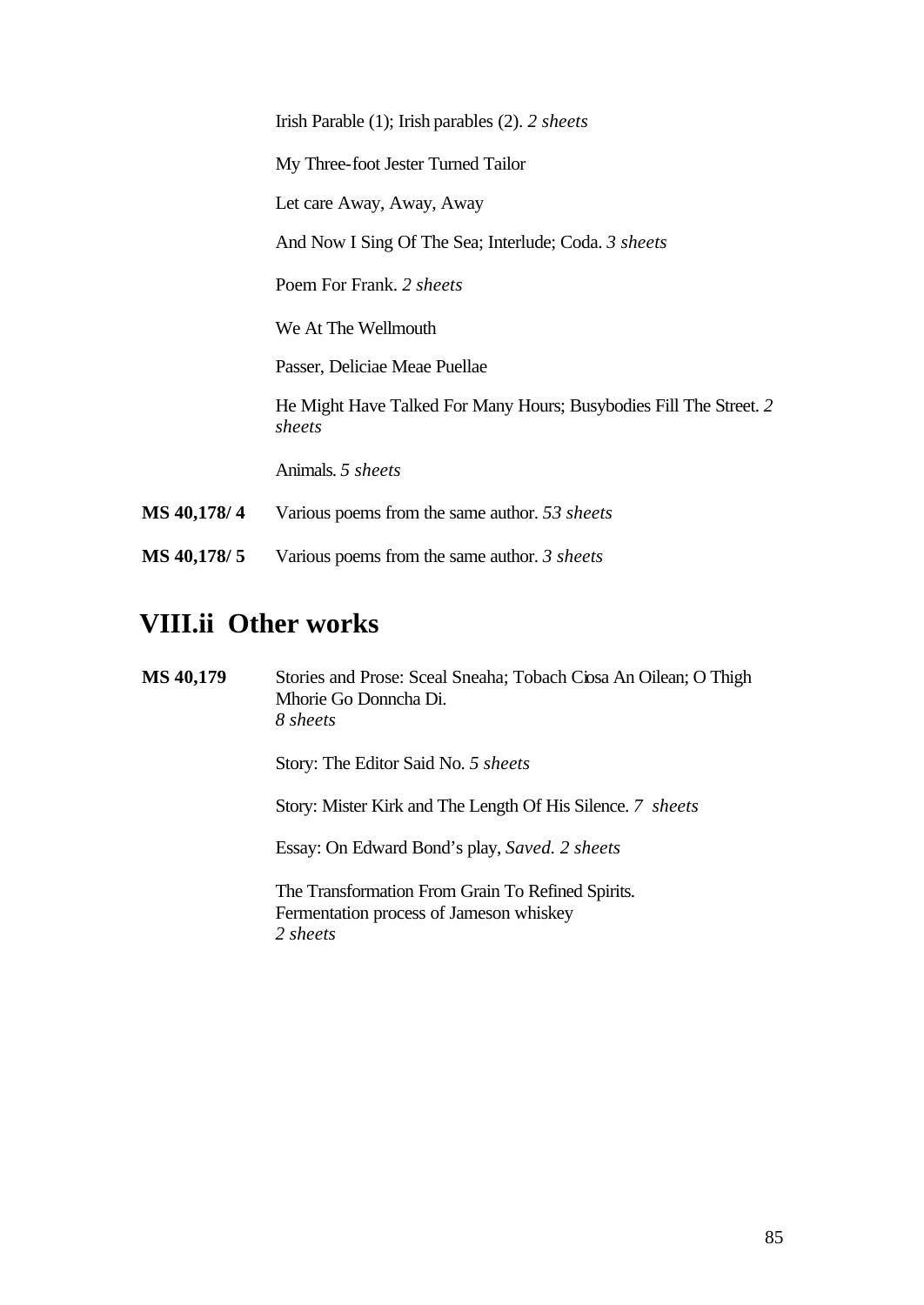# **INDEX**

*Addis, Austin*, 80 Alberti, Rafael, 62, 63, 83 al-Qasim, Samih, 63 Andrews, David, 8 Anvil Press, 45 Aosdana, 48, 56 Arena, 32, 78 Arts council of Ireland, 16 Arts Council of Ireland, 10, 15, 45, 47, 48, 49, 55 Bair, Deirdre, 20 Banville, John, 48 Bardwell, Lealand, 52 Bardwell, Leland, 48, 71, 73, 76 Barghouti, Mourid, 63, 64 Baudelaire, Charles, 33, 73, 74 Beake, Fred, 13 Beckett, Samuel, 7, 9, 15, 16, 20, 34, 36, 39, 54, 58, 74, 75, 83 Behan, John, 48 Belten, Neil, 48 Belton, Neil, 48, 77 Benveniste, Asa, 48, 77 Berkeley, George, 44 Blake, William, 31 *Boland, Eavan*, 80 Bond, Edward, 85 Bonnefoy, Yves, 82 Borges, Jorge Luis, 29, 30, 32, 83 Browne, Patrick, Fr., 34 Buckley, Patrick, 48 Buckley, William Jr., 48 Burkley, P. M. O'Brien, 72 Cahill, Christopher, 48 Cardona, Jose M., 48 Chapson, Jim, 48, 71 Clancy, Pat, 49 Clark, Thomas A., 75 Clarke, Austin, 44, 45, 49, 75, 79

Clarke, Desmond, 49 Coelacanth Press, 59

Coffey, Brian, 6, 16, 17, 19, 20, 40, 55, 57, 59, 60, 61, 73, 74, 76, 81 Cole, James, 49 Collins, David, 49 Connolly, Sean, 75, 77 Craik, T.W., 49 Cronin, Anthony, 49, 56, 61 Curtin, Denis J., 49 Darwish, Mahoud, 63 Davis, Alex, 49, 50 Davitt, Michael, 77 Dawe, A.C., 77 Dawe, Gerald C., 50 De Conde, Rosa, 49 De Góngora, Luis, 46 De La Barca, Pedro Calderon, 8, 46 De Leon, Fray Luis, 78 *De Quevedo, Francisco*, 45 de Unamuno, Miguel, 79 De Vega, Lope, 15, 46 Delehanty, James, 50 Denver Quarterly, 51 Devlin, Denis, 6, 7, 10, 17, 36, 41, 73, 74 Dolmen Press, 55 Donaghy, Kevin, 50 Donnelly, Charles Donnelly, 82 Donnelly, Charles, 36, 50, 59, 60, 62, 75 Dunn, Douglas, 50 Dunne, Patrick, 83 Durcan, Paul, 33, 50, 51, 72, 77 Edwards, Marcella, 51 Egan, Desmond, 51 Elielson, Jorge E., 72 Elmusa, Sharif, 64 Elmusa, Sharif S., 63, 64 Evening Press, 80, 81 Evening Press., 80 Faber and Faber, 35 Fallon, Peter, 51 Farrell, Anthony, 51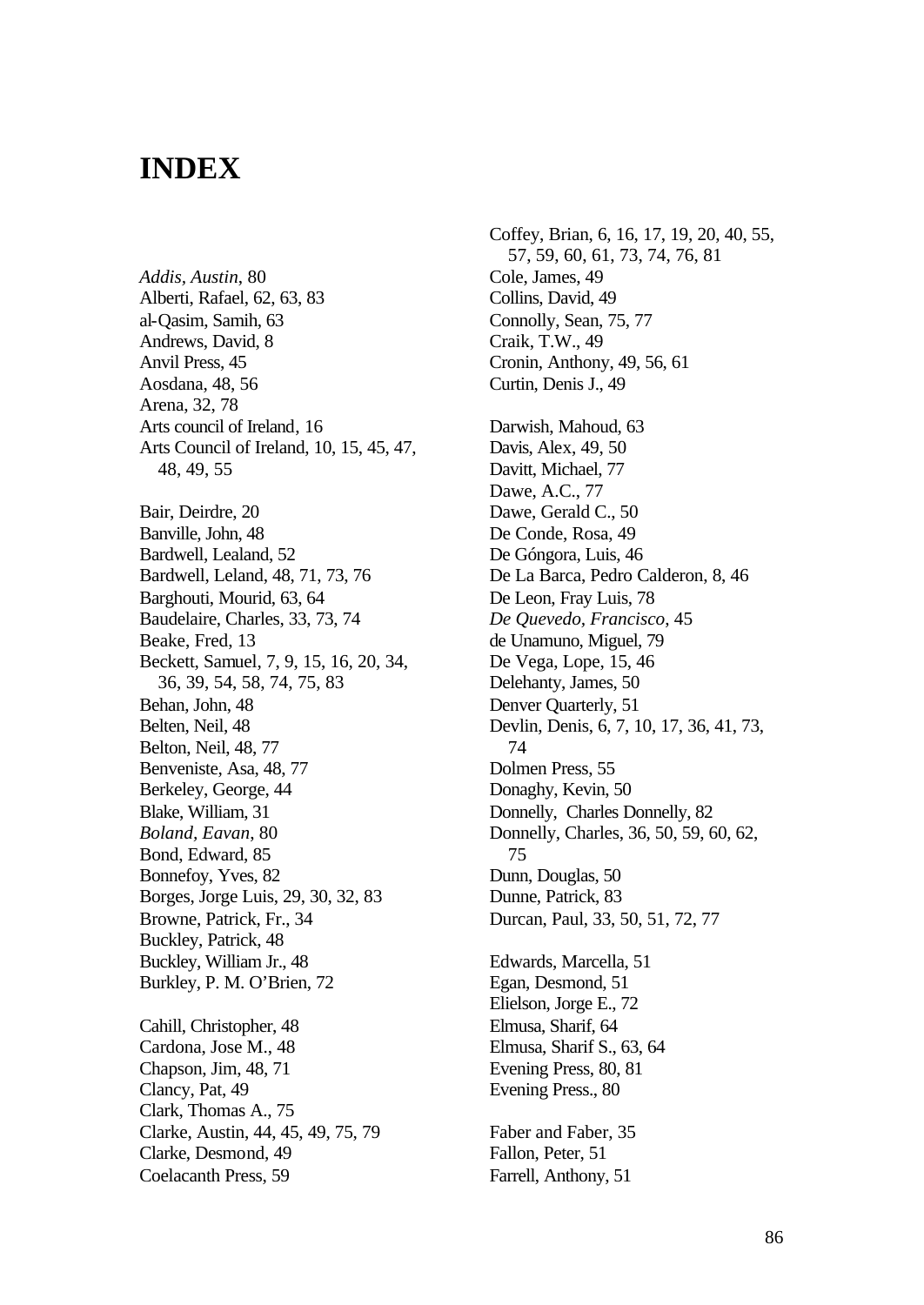Farrington, Margaret, 51 Fassbind, Franz, 79 Feldman, Burton, 51, 52 Flower, Robin, 65, 66, 68, 69 Gallagher, Paul, 80 *Galvin, Anthony*, 80 Geoffrey Hazard, 52, 72, 73 Ghazoul, Ferial, 64 Gill and Macmillan, 36 Gill, Michael, 36 Goll, Ivan, 79 Gomez, Emilio Garcia, 52 Goodbody Solicitors, 52 Hadzi, Dimitri, 39 Hartnett, Michael, 28, 33, 52, 76, 78, 79, 82 Healy, Randolph, 62 Heaney, Seamus, 52 Heer, Liliana, 52, 53 Hemensley, Kris, 53 Heraud, Javier, 72 Hernandez, Miguel, 82 Heron, Madge, 19 Hewitt, John, 52, 79 *Hibernia.*, 58, 80 Hierro, Jose, 63 Hill, Tom, 71 Hoffman, Michael, 81 Hogan, James, 15, 18, 70, 71 *Horan, Rita*, 82 Hoy, Peter, 53 Huerga, Luis, 69, 79 *Hunter, Charles*, 82 Hutchinson, Pearse, 53, 70, 72, 78 Irish Press, 80, 81 *Irish Times*, 32, 62, 80, 81, 82 Irish Times., 80, 81 Irish University Review, 10 Jabra, Jabra Ibrahim, 63, 64 Jay, Peter, 53 Johnson, Ben, 80 Joyce, James, 62 Joyce, Trevor, 22, 55, 71, 72, 75, 77, 78, 81 Kane, Michael, 72, 73

Kavanagh, Katherine, 53 Kavanagh, Patrick, 44, 45, 53, 62, 71, 74, 81, 83 Kelly, Henry, 53 Kennelly, Brendan, 53, 65, 67, 69, 81 Kerrigan, Anthony, 29, 52, 71, 72, 76 Kerrigan, Antonia, 30, 72 Kiberd, Damien, 71 Kiberd, Declan, 53, 54 Kiley, Frederick S., 81 Kinsella, Thomas, 29, 67, 77 *Lace Curtain*, 6, 7, 8, 9, 10, 11, 12, 17, 18, 29, 32, 35, 36, 37, 38, 39, 42, 47, 49, 50, 51, 55, 56, 58, 60, 61, 62, 70, 74, 77, 78, 80, 81, 82, 83 Lawson, George, 54 Levanthal, A. J., 74 Levanthal, A.J., 54 Leventhal, A.J., 54 Liddy, James, 31, 71 Lloyd, David, 54, 62, 65 Longford, Lord ( Edward Arthur Henry Pakenham, 66, 67, 68, 69 Longley, Edna, 82 Longville, Tim, 54, 73 Lopez-Coleme, Pura, 64 Lorca, Frederico García, 51 Lucas, Marga, 62 Lynch, Brian, 54, 70, 73, 77, 78 Lyric Players Theatre, 18 *Lysaght, D.R.O. O'Connor*, 71, 72 Mac Síomóin, Tomás, 77 Mac Intyre, Tom, 75 MacDonagh, Niall, 35 MacDonogh, Patrick, 74 MacGreevy, Thomas, 26, 34, 54, 81, 82 Machado, Antonio, 10, 31, 33, 44, 51, 72 Maguire, Sarah, 64 Maher, John, 75 Mahon, Derek, 55 Mandelstam, Osip, 54 Marcus, David, 55 Marsh, Hilda, 55 *Martin, Augustine*, 81 Mays, Jim, 55 Mc Cord, Howard, 54, 71, 73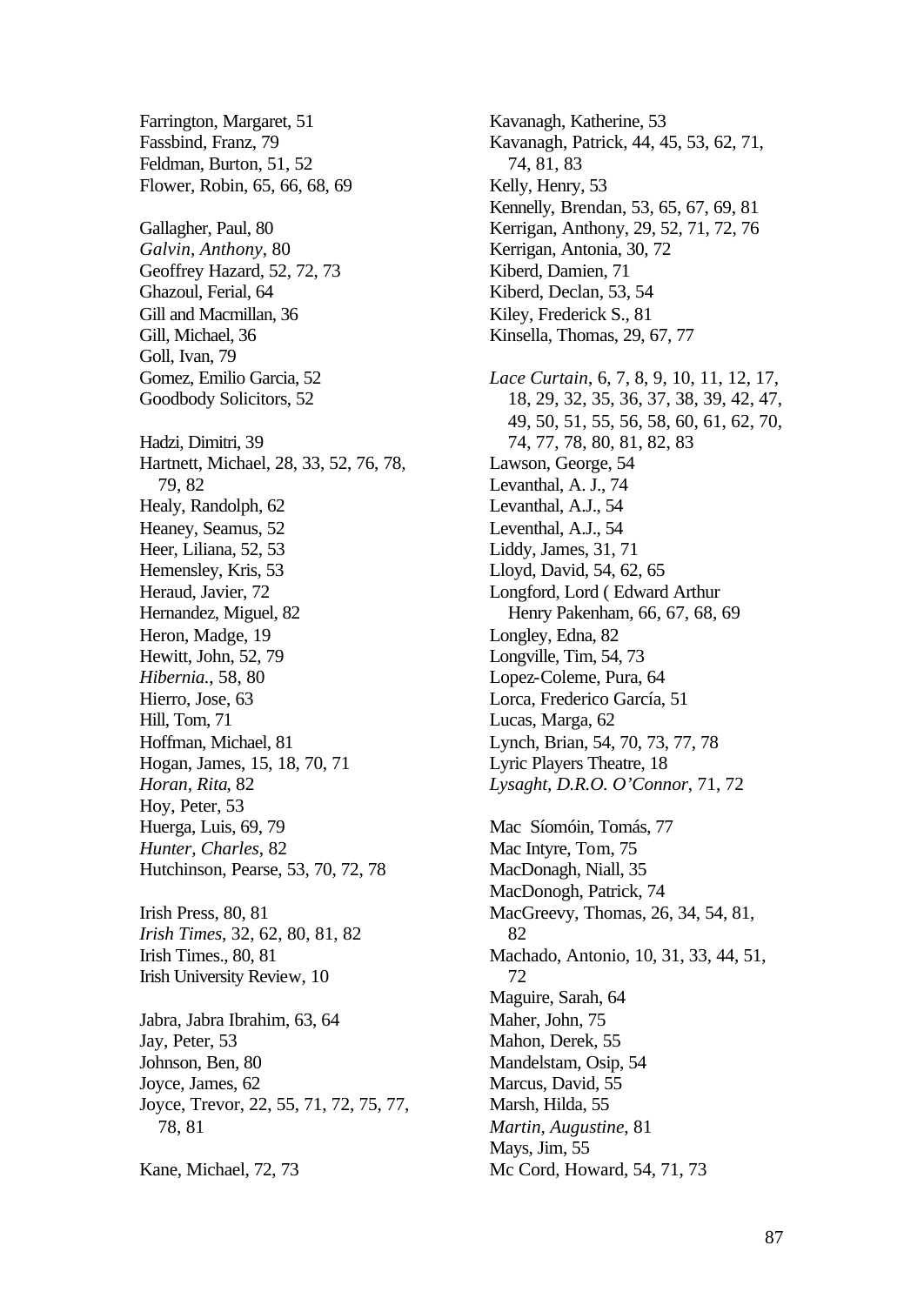Mc Donagh, Bernard, 54 Mc Donagh, Donagh, 82 Mc Elligott, Gabrielle, 54 Mc Greevey, Thomas, 51, 74 McIntosh, Graham, 55 McIntyre, Tom, 55 Menard Press, 17 Mhac an tsaoi, Máire, 77 Miller, Liam, 55, 80 Mills, Neil, 75, 76 Mistral, Gabriela, 79 Mitchell, Bob, 55 Mohammed, Zakaria, 64, 65 Montague, John, 8, 10, 35, 60, 72 Montgomery, Niall, 35, 36, 66, 72, 74, 75 Moroney, Pat, 56 Mullen, Michael, 56 Murphy, Tina, 75 Murphy, Tom, 71 Murray, Paul, 39, 56, 73, 77, 82, 83 Nasrallah, Ibrahim, 63, 64 Neil R. Mills, 55 Neil R.Mills, 55 Neruda, Pablo, 10, 44, 71 New Writers' Press, 10, 11, 12, 14, 16, 31, 50, 70, 78, 80, 82, 83 Ni Chuileanain, Eíbhlin, 82 Ní Chuilleanáin, Eilean, 71 Ní Chuilleanáin, Eiléan, 73 Norton-Smith, J., 56 Ó hUanacháin, Mícheál, 75 O' Brien, Flann, 65 O' Connor, Frank, 65, 67 O' Cuanaigh, Liam, 82 O' hUanachain, Michael, 57 O' Tuathaigh, Maire, 82 O'Brien, Conor Cruise, 71 O'Brien, Flann, 67 O'Casey, Sean, 56, 83 O'Connor, Frank, 65, 66, 69 *O'Direáin, Mairtín*, 77 O'Donoghue, Francis-X, 56 O'Dwyer, Paul, 48, 56 O'Flionn, Criostoir, 56 O'Grady, Desmond, 39 O'Mahony, Justin, 57 O'Malley, Mary, 57

O'Mordha, Sean, 57 O'Neill, Bernard A., 57 O'Nolan, Brian, 57 O'Nolan, Evelyn, 57 O'Nolan, Kevin, 57 O'Reilly, Terence, 57 *O'Toole, Fintan*, 81 Obank, Margaret, 64 O'Brien, Flann, 74 Onassis, Jackie, 11 Pawlowski, Robert, 40, 57, 58, 60 Pearse, Patrick, 67 Philips, Tom, 77 Piling, John, 82 *Poetry Ireland Review*, 45, 63 Poetry Ireland., 21, 64 Polk, Davis, 71 Power, Arthur, 74 Prachar, Peter, 72 Reavey, George, 6, 10, 58, 74, 75 Redshaw, Thomas Dillon, 58, 59 Reilly, Terry, 59 Reynolds, Lorna, 40, 72, 75 Riley, John, 73 Rosenstock, Gabriel, 77 Schutzman, Steven, 32 Scully, Maurice, 43, 59, 79 Serreau, Genevieve, 59 Share, Bernard, 80, 82 Sharkey, John, 59, 76 Shaughnessy, Lorna, 82 Shaw, Don, 59 Sheridan, Niall, 59, 60 Shumway, Dr. Mary, 60 Silverly, Bill, 71 Siverly, William, 60 Skinner, Knute, 60, 71, 72 Smith, Gerard, 43, 77, 82, 83 Smith, Irene, 44 Smith, Michael, 9, 10, 11, 13, 14, 15, 16, 32, 44, 45, 46, 58, 60, 65, 66, 67, 68, 71, 72, 73, 74, 75, 77, 78, 79, 80, 81, 82 Smith, Peadar, 60, 61, 76 Smith, Stan, 9, 20, 61 Smyth, Gerard, 36, 37, 72, 73, 78 Spicer, Jack, 71, 78